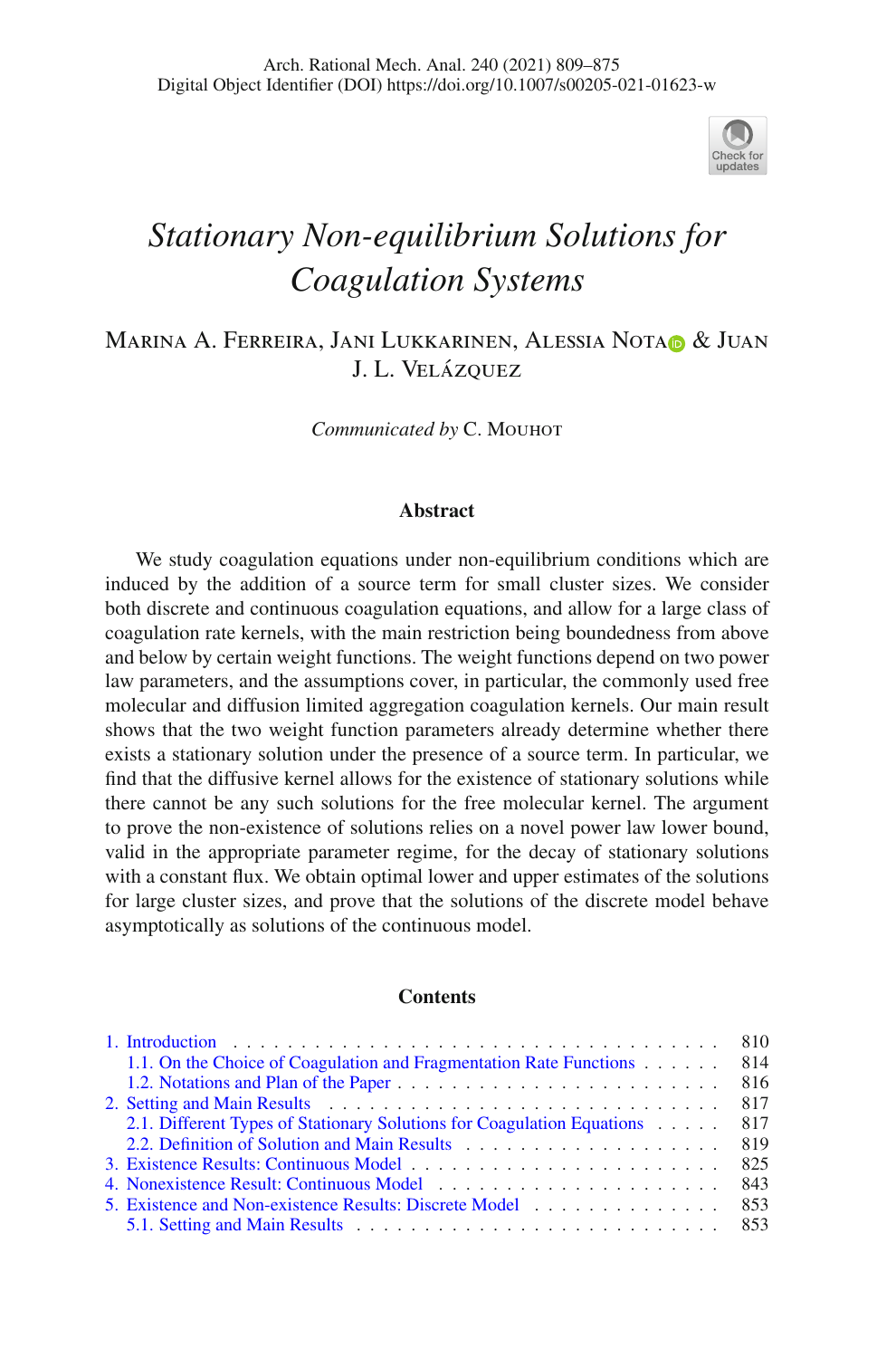# **1. Introduction**

<span id="page-1-0"></span>Atmospheric cluster formation processes [\[22](#page-65-0)], where certain species of the gas molecules (called *monomers*) can stick together and eventually produce macroscopic particles, are an important component in cloud formation and radiation scattering. The above cluster formation processes are modelled with the so-called General Dynamic Equation (GDE) [\[22\]](#page-65-0). Under atmospheric conditions, the particle clusters are often aggregates of various molecular species and formed by collisions of several different monomer types, cf. [\[36](#page-65-1)[,44](#page-66-0)] for more details and examples. Accordingly, in the GDE one needs to label clusters not only by the total number of monomers in them but also by counting each monomer type. This results in multicomponent labels for the concentration vector, with nonlinear interactions between the components. Another feature of the GDE which has been largely absent from most of the previous mathematical work on coagulation equations, is the presence of an external monomer source term. Such sources are nevertheless important for atmospheric phenomena (for more details about the chemical and physical origin and relevance of the sources we refer for instance to  $(16,27)$  $(16,27)$  $(16,27)$ , although this problem has been barely considered in the mathematical literature.

In this work, we focus on the effect the addition of a source term has on solutions of standard one-component coagulation equations. This is by no means to imply that multicomponent coagulation equations would not have interesting new mathematical features but these will be the focus of a separate work. Here, we consider only one species of monomers, and we are interested in the distribution of the concentration of clusters formed out of these monomers. Let  $n_{\alpha} > 0$  denote the concentration of clusters with  $\alpha \in \mathbb{N}$  monomers.

Considering the regime in which the precise spatial structure and loss of particles by deposition are not important, the GDE yields the following nonlinear evolution equation for the concentrations  $n_{\alpha}$ :

<span id="page-1-1"></span>
$$
\partial_t n_{\alpha} = \frac{1}{2} \sum_{0 < \beta < \alpha} K_{\alpha - \beta, \beta} n_{\alpha - \beta} n_{\beta} - n_{\alpha} \sum_{\beta > 0} K_{\alpha, \beta} n_{\beta} \\
+ \sum_{\beta > 0} \Gamma_{\alpha + \beta, \alpha} n_{\alpha + \beta} - \frac{1}{2} \sum_{0 < \beta < \alpha} \Gamma_{\alpha, \beta} n_{\alpha} + s_{\alpha} \,. \tag{1.1}
$$

The coefficients  $K_{\alpha,\beta}$  describe the coagulation rate joining two clusters of sizes  $\alpha$ and  $\beta$  into a cluster of size  $\alpha + \beta$ , as dictated by mass conservation. Analogously, the coefficients  $\Gamma_{\alpha,\beta}$  describe the fragmentation rate of clusters of size  $\alpha$  into two clusters which have sizes  $\beta$  and  $\alpha - \beta$ . We denote with  $s_{\alpha}$  the (external) source of clusters of size  $\alpha$ . In applications, typically only monomers or small clusters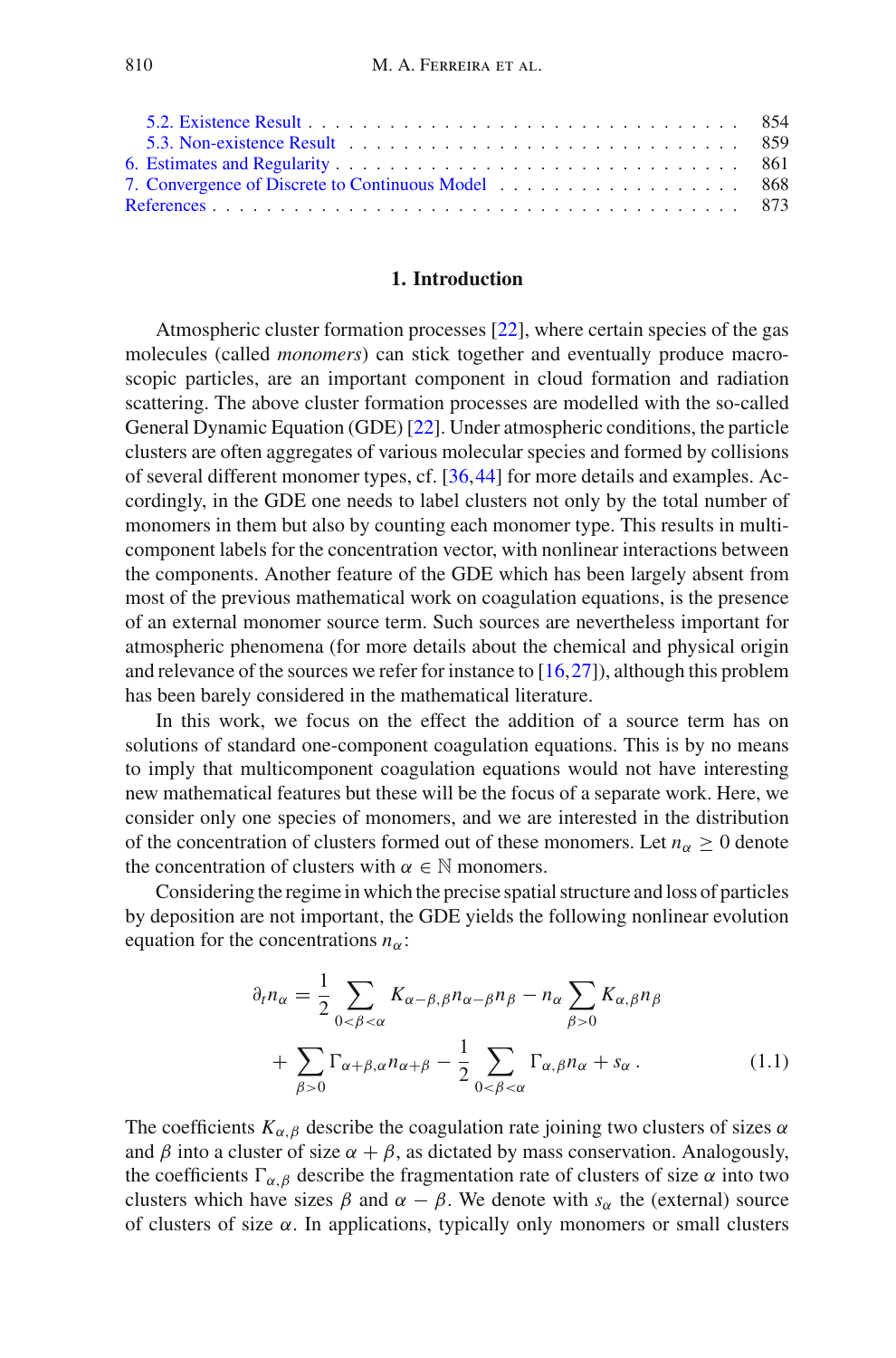are being produced, so we make the assumption that the function  $\alpha \mapsto s_\alpha$  has a bounded, non-empty support. In what follows, we make one further simplification and consider only cases where also fragmentation can be ignored,  $\Gamma_{\alpha,\beta} = 0$ ; the reasoning behind this choice is discussed later in Section [1.1.](#page-5-0) An overview of the currently available mathematical results for coagulation-fragmentation models can be found in [\[9](#page-64-2)[,30\]](#page-65-3).

Therefore, we are led to study the evolution equation

<span id="page-2-0"></span>
$$
\partial_t n_\alpha = \frac{1}{2} \sum_{\beta < \alpha} K_{\alpha - \beta, \beta} n_{\alpha - \beta} n_\beta - n_\alpha \sum_{\beta > 0} K_{\alpha, \beta} n_\beta + s_\alpha. \tag{1.2}
$$

In this paper, we are concerned with the existence or nonexistence of steady state solutions to [\(1.2\)](#page-2-0) for general coagulation rate kernels *K*, including in particular the physically relevant kernels discussed in Section [1.1.](#page-5-0) The source is here assumed to be localized on the "left boundary" of the system which have small cluster sizes. Such source terms often lead to nontrivial stationary solutions towards which the time-dependent solutions evolve as time increases. These stationary solutions are nonequilibrium steady states since they involve a steady flux of matter from the source into the system. The characterization of nonequilibrium stationary states exhibiting transport phenomena is one of the central problems in statistical mechanics.

The main result of this paper gives a contribution in this direction. More precisely, we address the question of existence of such stationary solutions to [\(1.2\)](#page-2-0). We prove that for a large class of kernels—including in particular the diffusion limited aggregation kernel given in [\(1.9\)](#page-6-0)—stationary solutions to [\(1.2\)](#page-2-0) yielding a constant flux of monomers towards clusters with large sizes exist. On the contrary, for a different class of kernels—including the free molecular coagulation kernel with the form  $(1.7)$ —such a class of stationary solutions does not exist.

In the case of collision kernels for which stationary nonequilibrium solutions to [\(1.2\)](#page-2-0) exist, we can even compute the rate of formation of macroscopic particles, which we identify here with infinitely large particles, from an analysis of the properties of these stationary solutions, cf. Section [2.1.](#page-8-1) We find that in this case the main mechanism of transport of monomers to large clusters corresponds to coagulation between clusters with comparable sizes, cf. Lemma [6.1,](#page-52-1) Section [6.](#page-52-0)

The non-existence of such stationary solutions under a monomer source for a general class of coagulation kernels yielding coagulation for arbitrary cluster sizes is one of the novelties of our work. It has been pointed out in Remark 8.1 of [\[12](#page-64-3)] that for kernels  $K_{\alpha,\beta}$  which vanish if  $\alpha > 1$  or  $\beta > 1$ , and sources  $s_{\alpha}$  which are different from zero for  $\alpha \geq 2$ , stationary solutions of [\(1.2\)](#page-2-0) cannot exist. Although the example in [\[12\]](#page-64-3) refers to the continuous counterpart of  $(1.2)$  (c.f.  $(1.3)$ ), the argument works similarly for discrete kernels. The example of non existence of stationary solutions in [\[12](#page-64-3)] relies on the fact that coagulation does not take place for sufficiently large particles and therefore cannot compensate for the addition of particles due to the source term  $s_{\alpha}$ . In the class of kernels considered in this paper coagulation takes place for all particle sizes and therefore the nonexistence of steady states must be due to a different reason. At first glance this result might appear counterintuitive,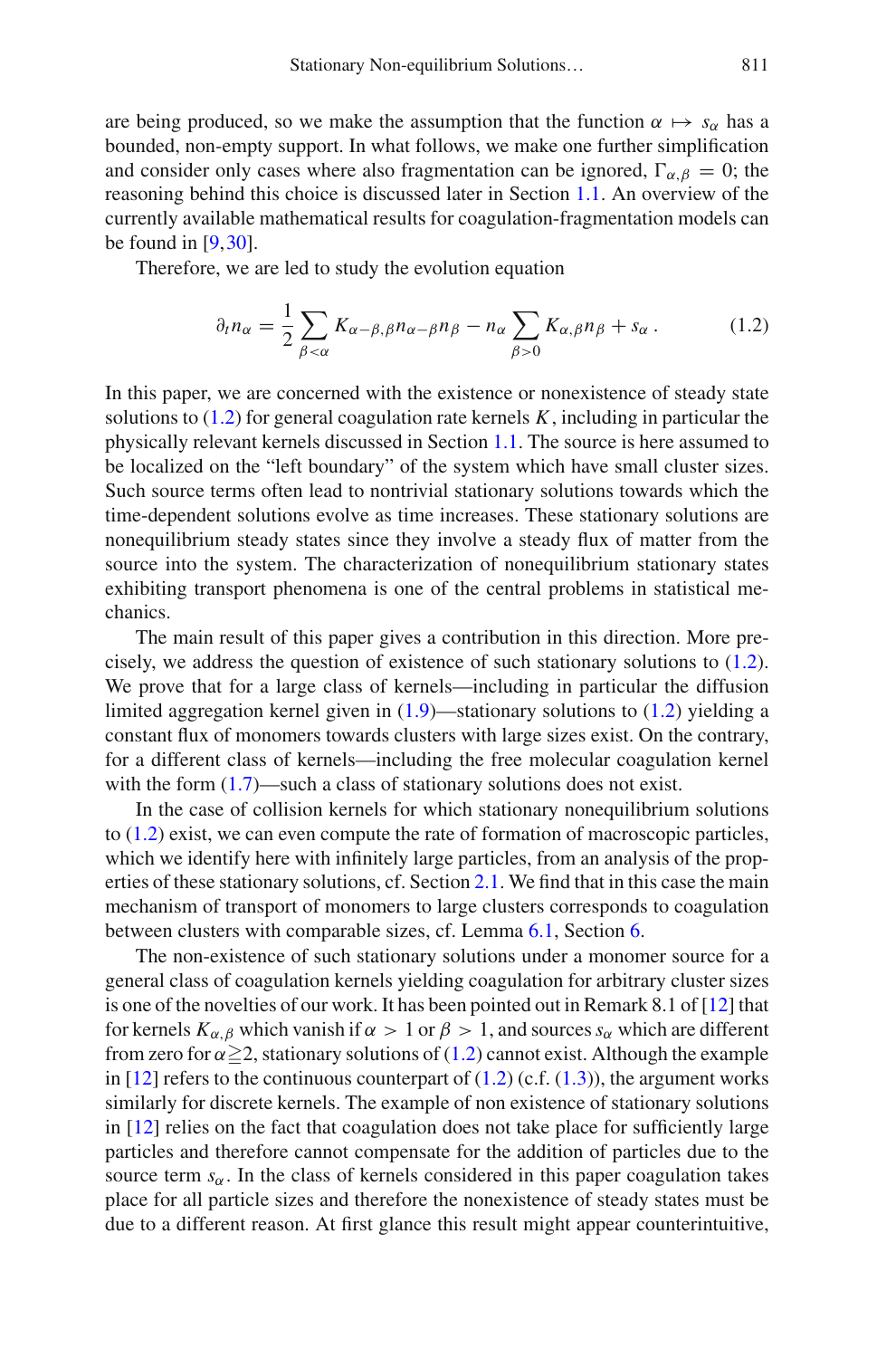since this non-existence result includes kernels for which the dynamics seems to be well-posed. Hence, one needs to explain what will happen at large times to the monomers injected into the system. Our results suggest that for such kernels the aggregation of monomers with large clusters is so fast that it cannot be compensated by the constant addition of monomers described by the injection term  $s_\alpha$ . Then the cluster concentration  $n_{\alpha}$  would converge to zero as  $t \to \infty$  for bounded  $\alpha$  even if  $n_{\alpha} = 0$  is not a stationary solution to [\(1.2\)](#page-2-0) if  $(s_{\beta}) \neq 0$ .

We remark that our non-existence result of stationary solutions includes in particular the so called free molecular kernel (cf. [\(1.6\)](#page-5-2) below) derived from kinetic theory which is commonly used for microscopic computations involving aerosols (cf. for instance  $[36]$  $[36]$ ).

In this paper we consider, in addition to the stationary solutions of  $(1.2)$ , the stationary solutions of the continuous counterpart of [\(1.2\)](#page-2-0),

<span id="page-3-0"></span>
$$
\partial_t f(x, t) = \frac{1}{2} \int_0^x K(x - y, y) f(x - y, t) f(y, t) dy \n- \int_0^\infty K(x, y) f(x, t) f(y, t) dy + \eta(x).
$$
\n(1.3)

In fact, we will allow  $f$  and  $\eta$  in this equation to be positive measures. This will make it possible to study the continuous and discrete equations simultaneously, using Dirac  $\delta$ -functions to connect  $f(\xi)$  and  $n_\alpha$  via the formula  $f(\xi)d\xi = \sum_{\alpha=1}^{\infty} n_\alpha \delta(\xi-\xi)$ α)*d*ξ .

In most of the mathematical studies of the coagulation equation to date, it has been assumed that the injection terms  $s_\alpha$  and  $\eta(x)$  are absent. In the case of homogeneous kernels, that is, kernels satisfying

<span id="page-3-1"></span>
$$
K(rx, ry) = r^{\gamma} K(x, y) \tag{1.4}
$$

for any  $r > 0$ , the long time asymptotics of the solutions of [\(1.3\)](#page-3-0) with  $\eta(x) = 0$ might be expected to be self-similar for a large class of initial data. This has been rigorously proved in [\[32\]](#page-65-4) for the particular choices of kernels  $K(x, y) = 1$  and  $K(x, y) = x + y$ . In the case of discrete problems, the distribution of clusters  $n_{\alpha}$ has also been proved to behave in self-similar form for large times and for a large class of initial data if the kernel is constant,  $K_{\alpha,\beta} = 1$ , or additive,  $K_{\alpha,\beta} = \alpha + \beta$ [\[32\]](#page-65-4). For these kernels it is possible to find explicit representation formulas for the solutions of  $(1.2)$ ,  $(1.3)$  using Laplace transforms.

For general homogeneous kernels construction of explicit self-similar solutions is no longer possible. However, the existence of self-similar solutions of  $(1.3)$ with  $\eta = 0$  has been proved for certain classes of homogeneous kernels  $K(x, y)$ using fixed point methods. These solutions might have a finite monomer density (that is,  $\int_0^\infty x f(x, t) dx < \infty$ ) as in [\[18,](#page-64-4)[21\]](#page-65-5), or infinite monomer density (that is,  $\int_0^\infty x f(x, t) dx = \infty$ ) as in [\[3](#page-64-5)[,4](#page-64-6)[,34](#page-65-6),[35\]](#page-65-7). Similar strategies can be applied to other kinetic equations [\[25](#page-65-8)[,26](#page-65-9),[33](#page-65-10)].

Problems like  $(1.2)$ ,  $(1.3)$  with nonzero injection terms  $s_\alpha$ ,  $\eta(x)$  have been much less studied both in the physical and mathematical literature. In [\[10\]](#page-64-7) it has been observed using a combination of asymptotic analysis arguments and numerical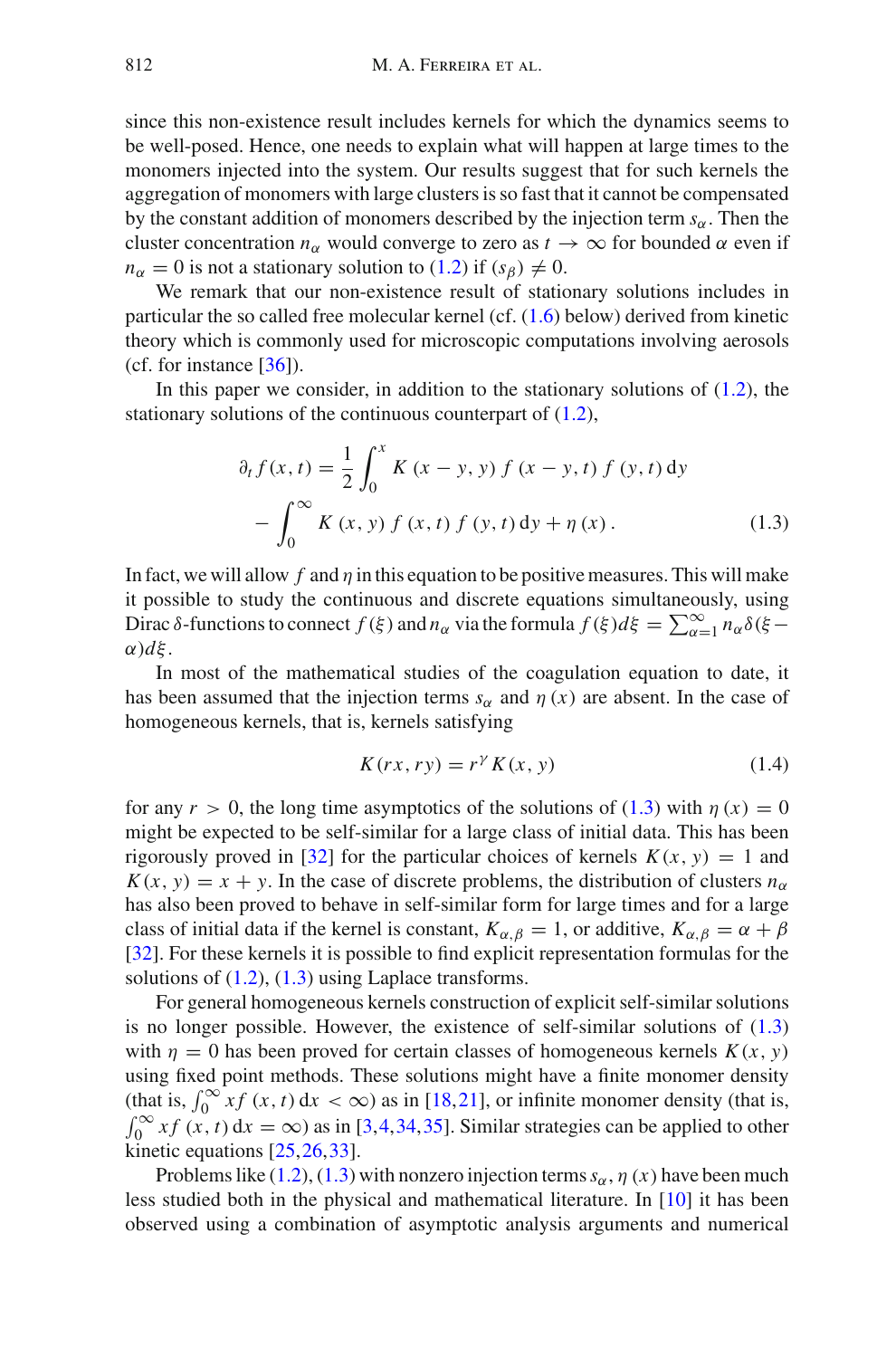simulations that solutions of  $(1.2)$ ,  $(1.3)$  with a finite monomer density behave in self-similar form for long times and for a class of homogeneous coagulation kernels, even considering source terms which depend on time following a power law  $t^{\omega}$ . Coagulation equations with sources have also been considered in [\[31](#page-65-11)] using Renormalization Group methods and leading to predictions of analogous self-similar behaviour. For what concerns the rigorous mathematical literature, in [\[12\]](#page-64-3), the existence of stationary solutions has been obtained in the case of bounded kernels. Well-posedness of the time-dependent problem for a class of homogeneous coagulation kernels with homogeneity  $\gamma \in [0, 2]$  has been proven in [\[17\]](#page-64-8). For the constant kernel, the stability of the corresponding solutions has been proven using Laplace transform methods (cf. [\[12\]](#page-64-3)). Convergence to equilibrium for a class of coagulation equations containing also growth terms as well as sources has been studied in [\[23](#page-65-12),[24\]](#page-65-13). Analogous stability results for coagulation equations with the form of  $(1.1)$  but containing an additional removal term on the right-hand side with the form  $-r_\alpha n_\alpha$ ,  $r_\alpha > 0$  have been obtained in [\[28](#page-65-14)].

In this paper we study the stationary solutions of  $(1.2)$ ,  $(1.3)$  for coagulation kernels satisfying

<span id="page-4-0"></span>
$$
c_1 w(x, y) \le K(x, y) \le c_2 w(x, y), \qquad w(x, y) := x^{\gamma + \lambda} y^{-\lambda} + y^{\gamma + \lambda} x^{-\lambda}, \quad (1.5)
$$

for some  $c_1, c_2 > 0$  and for all x, y. The weight function w depends on two real parameters: the homogeneity parameter γ and the "off-diagonal rate" parameter  $λ$ . The parameter  $\gamma$  yields the behaviour of kernel K under the scaling of the particle size while the parameter  $\lambda$  measures how relevant the coagulation events between particles of different sizes are. However, let us stress that we do not assume the kernel *K* itself to be homogeneous, even though the weight functions are.

The main result of this paper is the following: given  $\eta$  compactly supported there exists at least one nontrivial stationary solution to the problem  $(1.3)$  if and only if  $|\gamma + 2\lambda| < 1$ . In particular, if  $|\gamma + 2\lambda| \ge 1$  no such stationary solutions can exist. Note that the parameters  $\gamma$  and  $\lambda$  are arbitrary real numbers and they may be negative or greater than one here. Therefore, these results do not depend on having global well-posedness of mass-preserving solutions for the time-dependent problem [\(1.3\)](#page-3-0). In particular, our theorems cover ranges of parameters for which the solutions to the time-dependent problem [\(1.3\)](#page-3-0) can exhibit gelation in finite or zero time. A detailed description of the current state of the art concerning wellposedness and gelation results can be found in [\[1](#page-64-9)]. At a first glance, the fact that the existence of stationary solutions of  $(1.3)$  does not depend on having or not solutions for the time dependent problem might appear surprising. However, the reason for this becomes clearer if we notice that the homogeneity of the kernel is one of the main factors determining the wellposedness of the time dependent problem [\(1.3\)](#page-3-0). On the other hand, the homogeneity of the kernel *K* is not an essential property of the stationary solution problem as it can be seen (cf.  $[11]$ ) noticing that if *f* is a stationary solution of [\(1.3\)](#page-3-0), then  $x^{\theta} f(x)$  is a stationary solution of (1.3) with kernel  $\frac{K(x,y)}{(xy)^\theta}$  and the same source *η*. This new kernel satisfies [\(1.5\)](#page-4-0) with *γ* and λ replaced by  $(\gamma - 2\theta)$  and  $\lambda + \theta$  respectively. In particular, we can so obtain kernels with arbitrary homogeneity and having basically the same steady states, up to the product by a power law.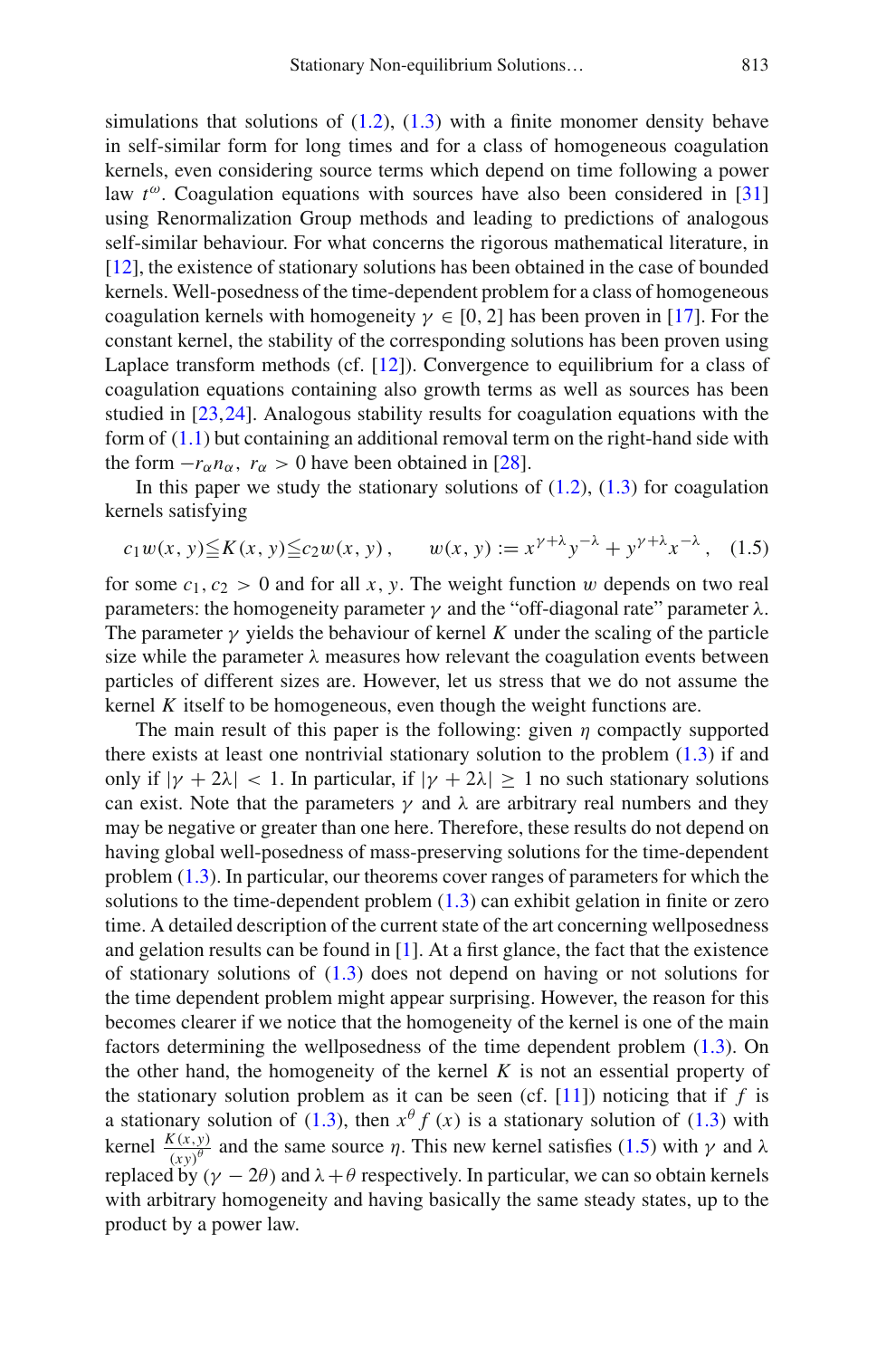We also prove in this paper the analog of these existence and non-existence results for the discrete coagulation equation [\(1.2\)](#page-2-0). Moreover, we derive upper and lower estimates, as well as regularity results, for the stationary solutions to [\(1.2\)](#page-2-0), [\(1.3\)](#page-3-0) for the range of parameters for which these solutions exist, that is  $|\gamma + 2\lambda| < 1$ . Finally, we also describe the asymptotics for large cluster sizes of these stationary solutions.

#### <span id="page-5-0"></span>*1.1. On the Choice of Coagulation and Fragmentation Rate Functions*

Although we do not keep track of any spatial structure, the coagulation rates  $K_{\alpha,\beta}$  do depend on the specific mechanism which is responsible for the aggregation of the clusters. These coefficients need to be computed for example using kinetic theory and the result will depend on what is assumed about the particle sizes and the processes yielding the motion of the clusters.

For instance, in the case of electrically neutral particles with a size much smaller than the mean free path between two collisions between clusters, the coagulation kernel is (cf. [\[22](#page-65-0)])

<span id="page-5-2"></span>
$$
K_{\alpha,\beta} = \left(\frac{3}{4\pi}\right)^{\frac{1}{6}} \sqrt{6k_B T} \left(\frac{1}{m(\alpha)} + \frac{1}{m(\beta)}\right)^{\frac{1}{2}} \left(V(\alpha)^{\frac{1}{3}} + V(\beta)^{\frac{1}{3}}\right)^2, \quad (1.6)
$$

where  $V(\alpha)$  and  $m(\alpha)$  are respectively the volume and the mass of the cluster characterized by the composition  $\alpha$ . We denote as  $k_B$  the Boltzmann constant, as *T* the absolute temperature, and if  $m_1$  is the mass of one monomer, we have above  $m(\alpha) = m_1 \alpha$ . In the derivation, one also assumes a spherical shape of the clusters. If the particles are distributed inside the sphere with a uniform mass density  $\rho$ , assumed to be independent of the cluster size, we also have  $V(\alpha) = \frac{m_1}{\rho} \alpha$ . Changing the time-scale we can set all the physical constants to one. Finally, it is possible to define a continuum function  $K(x, y)$  by setting  $\alpha = x, \beta = y$  in the above formula. We call this function the *free molecular coagulation kernel*, given explicitly by

<span id="page-5-1"></span>
$$
K(x, y) = (x^{\frac{1}{3}} + y^{\frac{1}{3}})^2 (x^{-1} + y^{-1})^{\frac{1}{2}}.
$$
 (1.7)

It is now straightforward to check that with the parameter choice  $\gamma = \frac{1}{6}, \lambda = \frac{1}{2}$  there are *c*<sub>1</sub>, *c*<sub>2</sub> > 0 such that [\(1.5\)](#page-4-0) holds for all *x*, *y* > 0. Since here  $\gamma + 2\lambda = \frac{7}{6} > 1$ , the free molecular kernel belongs to the second category which has no stationary state.

Another often encountered example is diffusion limited aggregation which was studied already in the original work by Smoluchowski [\[40\]](#page-65-15). Suppose that there is a background of non-aggregating neutral particles producing cluster paths resembling Brownian motion between their collisions. Then one arrives at the coagulation kernel

<span id="page-5-3"></span>
$$
K_{\alpha,\beta} = \frac{2k_B T}{3\mu} \left( \frac{1}{V(\alpha)^{\frac{1}{3}}} + \frac{1}{V(\beta)^{\frac{1}{3}}} \right) \left( V(\alpha)^{\frac{1}{3}} + V(\beta)^{\frac{1}{3}} \right), \quad (1.8)
$$

where  $\mu > 0$  is the viscosity of the gas in which the clusters move.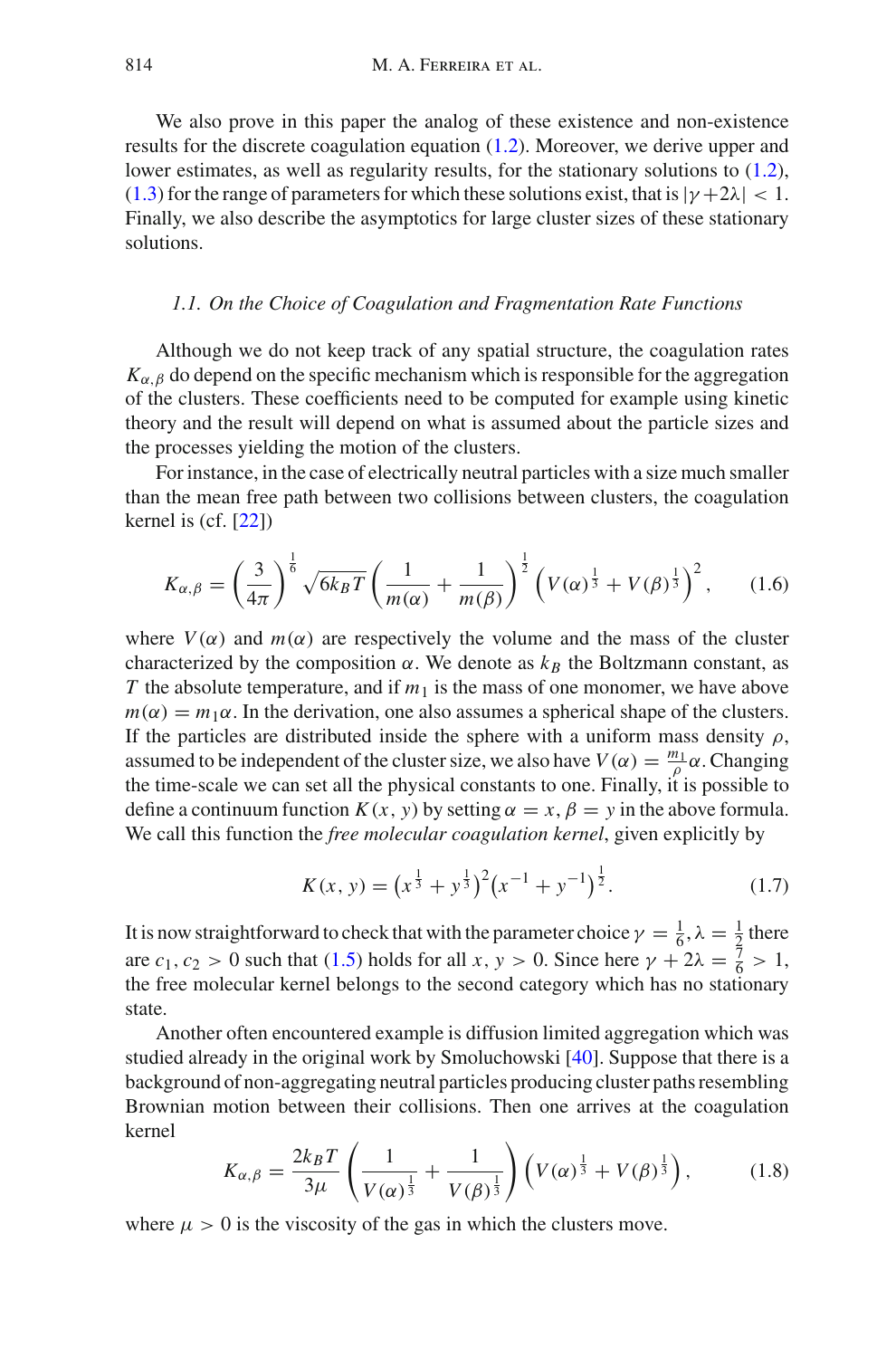<span id="page-6-0"></span>As before, we then set  $V(\alpha) = \frac{m_1}{\rho} \alpha$  and define a continuum function  $K(x, y)$ by setting  $\alpha = x$ ,  $\beta = y$  on the right hand side of [\(1.8\)](#page-5-3). The constants may then be collected together and after rescaling time one may use the following kernel function

$$
K(x, y) = \left(x^{-\frac{1}{3}} + y^{-\frac{1}{3}}\right)\left(x^{\frac{1}{3}} + y^{\frac{1}{3}}\right),\tag{1.9}
$$

which we call here *diffusive coagulation kernel* or *Brownian kernel*. In this case, for the parameter choice  $\gamma = 0$ ,  $\lambda = \frac{1}{3}$  there are  $c_1$ ,  $c_2 > 0$  such that for all  $x, y > 0$ [\(1.5\)](#page-4-0) holds. Since here we have that  $0 < \gamma + 2\lambda = \frac{2}{3} < 1$ , the diffusive kernel belongs to the first category which will have some stationary solutions.

Several other coagulation kernels can be found in the physical and chemical literature. For instance, the derivation of the free molecular kernel [\(1.6\)](#page-5-2) and the Brownian kernel [\(1.8\)](#page-5-3) is discussed in [\[22](#page-65-0)]. The derivation of coagulation describing the aggregation between charged and neutral particles can be found in [\[41\]](#page-65-16). Applications of these three kernels to specific problems in chemistry can be found for instance in [\[36](#page-65-1)].

Concerning the fragmentation coefficients  $\Gamma_{\alpha,\beta}$ , it is commonly assumed in the physics and chemistry literature that these coefficients are related to the coagulation coefficients by means of the following detailed balance condition (cf. for instance [\[36\]](#page-65-1))

<span id="page-6-1"></span>
$$
\Gamma_{\alpha+\beta,\beta} = \frac{P_{\text{ref}}}{k_B T} \exp\left(\frac{\Delta G_{\text{ref},\alpha+\beta} - \Delta G_{\text{ref},\alpha} - \Delta G_{\text{ref},\beta}}{k_B T}\right) K_{\alpha,\beta},\tag{1.10}
$$

where  $\Delta G_{\text{ref},\alpha}$  is the Gibbs energy of formation of the cluster  $\alpha$  and  $P_{\text{ref}}$  is the reference pressure at which these energies of formation are calculated. Since we assume the coagulation kernel to be symmetric,  $K_{\alpha,\beta} = K_{\beta,\alpha}$ , the fragmentation coefficients then satisfy a symmetry requirement  $\Gamma_{\alpha+\beta,\alpha} = \Gamma_{\alpha+\beta,\beta}$  for all  $\alpha, \beta \in$  $\mathbb{N}^d$ .

In the processes of particle aggregation, usually the formation of larger particles is energetically favourable, which means that

$$
\Delta G_{\text{ref},\alpha+\beta} \ll \Delta G_{\text{ref},\alpha} + \Delta G_{\text{ref},\beta}.
$$

Under this assumption, it follows from [\(1.10\)](#page-6-1) that

$$
\Gamma_{\alpha+\beta,\beta}\ll K_{\alpha,\beta}\,,
$$

and then we might expect to approximate the solutions of  $(1.1)$  by means of the solutions of [\(1.2\)](#page-2-0). The description of the precise conditions on the Gibbs free energy  $\Delta G_{\text{ref.}\alpha}$  which would allow to make this approximation rigorous is an interesting mathematical problem that we do not address in the present paper. Therefore, we restrict our analysis here to the coagulation equations [\(1.2\)](#page-2-0) and [\(1.3\)](#page-3-0).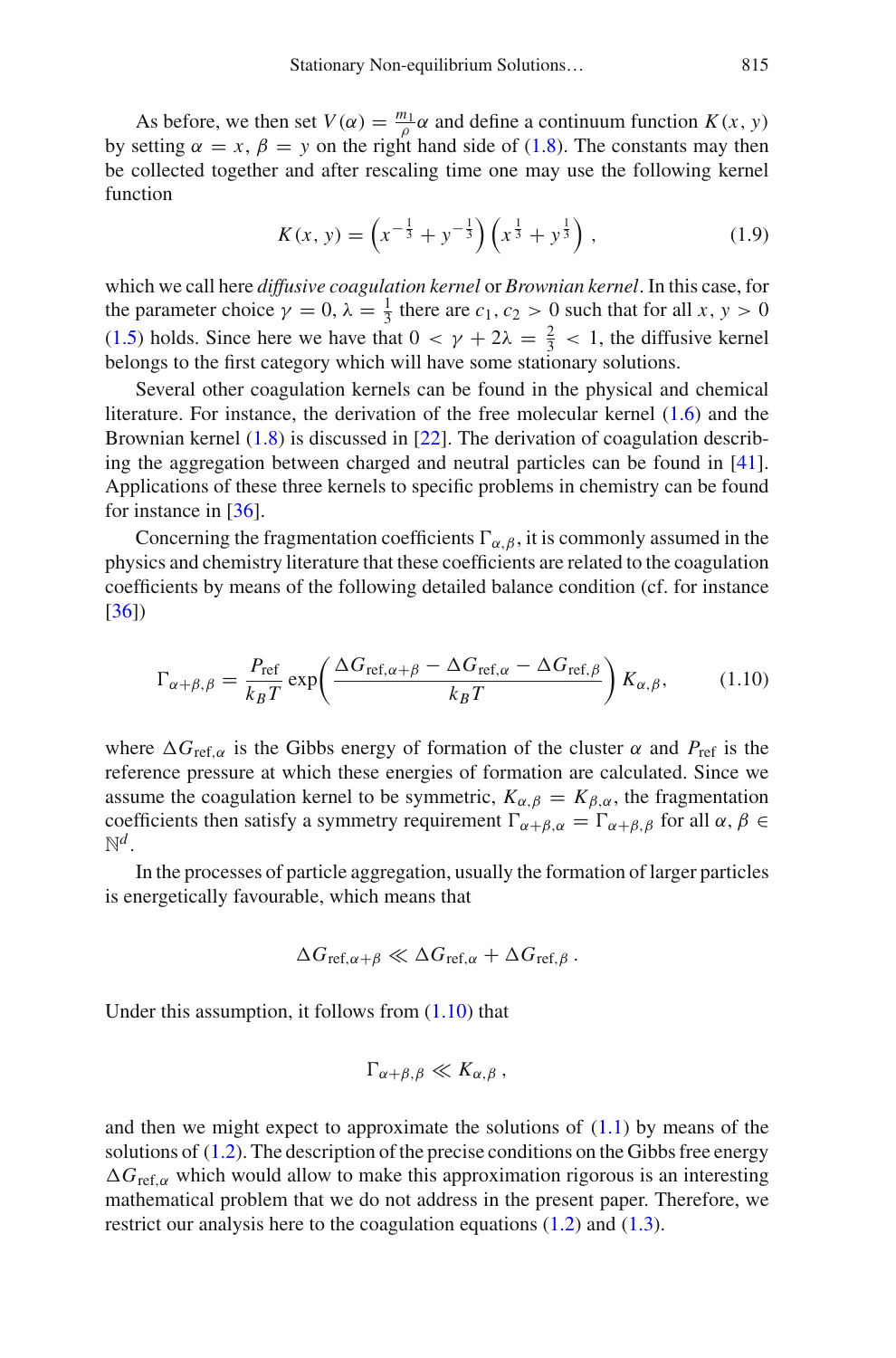# *1.2. Notations and Plan of the Paper*

<span id="page-7-0"></span>Let *I* be any interval such that  $I \subset \mathbb{R}_+ = [0, \infty)$ . We reserve the notation  $\mathbb{R}_*$ for the case  $I = (0, \infty)$ . We will denote by  $C_c(I)$  the space of compactly supported continuous functions on *I* and by  $C_b(I)$  the space of functions that are continuous and bounded on *I*. Unless mentioned otherwise, we endow both spaces with the standard supremum norm. Then  $C_b(I)$  is a Banach space and  $C_c(I)$  is its subspace. We denote the completion of  $C_c(I)$  in  $C_b(I)$  by  $C_0(I)$  which naturally results in a Banach space. For example, then  $C_0(\mathbb{R}_+)$  is the space of continuous functions vanishing at infinity and  $C_0(I) = C_c(I) = C_b(I)$  if *I* is a finite, closed interval.

Moreover, we denote by  $\mathcal{M}_{+}(I)$  the space of nonnegative Radon measures on *I*. Since *I* is locally compact,  $\mathcal{M}_+(I)$  can be identified with the space of positive linear functionals on  $C_c(I)$  via Riesz–Markov–Kakutani theorem. For measures  $\mu \in \mathcal{M}_+(I)$ , we denote its total variation norm by  $\|\mu\|$  and recall that since the measure is positive, we have  $\|\mu\| = \mu(I)$ . Unless *I* is a closed finite interval, not all of these measures need to be bounded. The collection of bounded, positive measures is denoted by  $\mathcal{M}_{+,b}(I) := \{ \mu \in \mathcal{M}_{+}(I) | \mu(I) < \infty \}$  and we denote the collection of bounded complex Radon measures by  $\mathcal{M}_b(I)$ . We recall that the total variation indeed defines a norm in  $\mathcal{M}_b(I)$ , and this space is a Banach space which can be identified with the dual space  $C_0(I)^* = C_c(I)^*$ . In addition,  $\mathcal{M}_{+,b}(I)$  is a normclosed subset of  $\mathcal{M}_b(I)$ . Alternatively, we can endow both  $\mathcal{M}_b(I)$  and  $\mathcal{M}_{+,b}(I)$  with the  $*$ –weak topology which is generated by the functionals  $\langle \varphi, \mu \rangle = \int_I \varphi(x) \mu(dx)$ with  $\varphi \in C_c(I)$ .

We will use indistinctly  $\eta(x)dx$  and  $\eta(dx)$  to denote elements of these measure spaces. The notation  $\eta(dx)$  will be preferred when performing integrations or when we want to emphasize that the measure might not be absolutely continuous with respect to the Lebesgue measure.

For the sake of notational simplicity, in some of the proofs we will resort to a generic constant *C* which may change from line to line.

The paper is structured as follows: in Section [2](#page-8-0) we discuss the types of solutions considered here and we state the main results. In Section [3](#page-16-0) we prove the existence of steady states for the coagulation equation with source in the continuum case [\(1.3\)](#page-3-0) assuming  $|\gamma + 2\lambda| < 1$ . We prove the complementary nonexistence of stationary solutions to [\(1.3\)](#page-3-0) for  $|\gamma + 2\lambda| \ge 1$  in Section [4.](#page-34-0) The analogous existence and nonexistence results for the discrete model [\(1.2\)](#page-2-0) are collected into Section [5.](#page-44-0) In Section [6](#page-52-0) we derive several further estimates for the solutions of both continuous and discrete models, including also estimates for moments of the solutions. These estimates imply in particular that the only relevant collisions are those between particles of comparable sizes. Finally, in Section [7](#page-59-0) we prove that the stationary solutions of the discrete model [\(1.2\)](#page-2-0) behave as the solutions of the continuous model [\(1.3\)](#page-3-0) for large cluster sizes.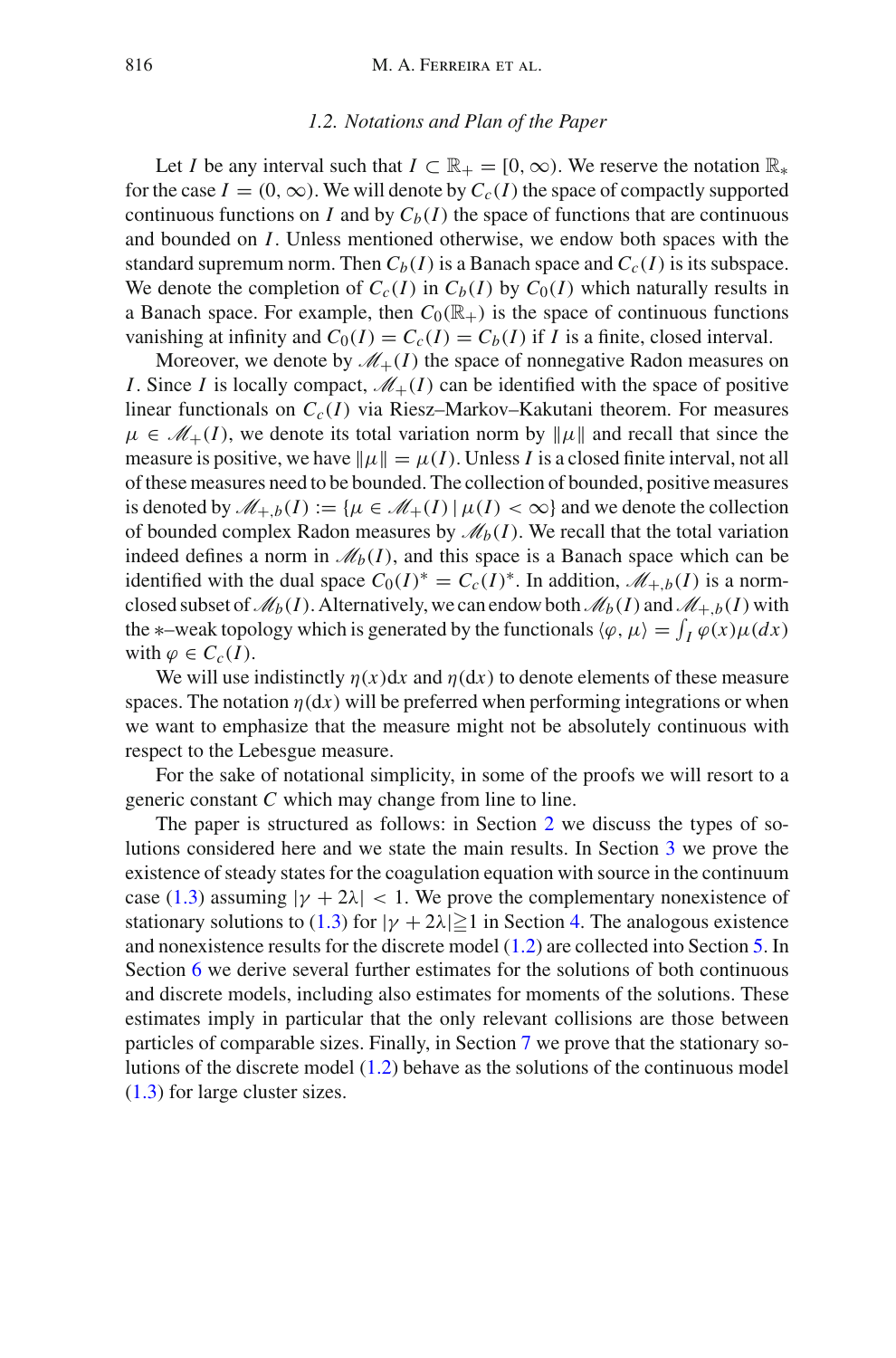# <span id="page-8-3"></span><span id="page-8-2"></span>**2. Setting and Main Results**

# <span id="page-8-1"></span><span id="page-8-0"></span>*2.1. Different Types of Stationary Solutions for Coagulation Equations*

The stationary solutions to the discrete equation [\(1.2\)](#page-2-0) satisfy

$$
0 = \frac{1}{2} \sum_{\beta < \alpha} K_{\alpha - \beta, \beta} n_{\alpha - \beta} n_{\beta} - n_{\alpha} \sum_{\beta > 0} K_{\alpha, \beta} n_{\beta} + s_{\alpha}, \tag{2.1}
$$

where  $\alpha \in \mathbb{N}$  and  $s_{\alpha}$  is supported on a finite set of integers. Analogously, in the continuous case, the stationary solutions to  $(1.3)$  satisfy

$$
0 = \frac{1}{2} \int_0^x K(x - y, y) f(x - y) f(y) dy - \int_0^\infty K(x, y) f(x) f(y) dy + \eta(x),
$$
\n(2.2)

where the source term  $\eta(x)$  is compactly supported in  $[1,\infty)$ . Although we write the equation using a notation where  $f$  and  $\eta$  are given as functions, the equation can be extended in a natural manner to allow for measures. The details of the construction are discussed in Section [3](#page-16-0) and the explicit weak formulation may be found in [\(2.15\)](#page-11-0).

We remark that equation  $(2.1)$  can be written as

$$
J_{\alpha}(n) - J_{\alpha - 1}(n) = \alpha s_{\alpha}, \quad \text{for } \alpha \ge 1,
$$
 (2.3)

where we define  $J_0(n) = 0$  and, for  $\alpha \ge 1$ , we set

$$
J_{\alpha}(n) = \sum_{\beta=1}^{\alpha} \sum_{\gamma=\alpha-\beta+1}^{\infty} K(\beta, \gamma) \beta n_{\beta} n_{\gamma}.
$$

Notice that we will use indistintly the notation  $K_{\beta,\gamma}$  or  $K(\beta,\gamma)$ . On the other hand, for sufficiently regular functions *f* equation [\(2.2\)](#page-8-3) can similarly be written as

<span id="page-8-5"></span>
$$
\partial_x J\left(x; f\right) = x\eta\left(x\right),\tag{2.4}
$$

<span id="page-8-4"></span>where

$$
J(x; f) = \int_0^x dy \int_{x-y}^\infty dz K(y, z) y f(y) f(z).
$$
 (2.5)

This implies that the fluxes  $J_\alpha(n)$  and  $J(x; f)$  are constant for  $\alpha$  and x sufficiently large due to the fact that *s* is supported in a finite set and  $\eta$  is compactly supported, and we prove in Lemma [2.8](#page-13-0) that this property continues to hold even when *f* is a measure. If  $s_\alpha$  or  $\eta(x)$  decay sufficiently fast for large values of  $\alpha$  or x then  $J_\alpha(n)$ or  $J(x; f)$  converges to a positive constant as  $\alpha$  or x tend to infinity.

Given that other concepts of stationary solutions are found in the physics literature, we will call the solutions of [\(2.1\)](#page-8-2) and [\(2.2\)](#page-8-3) *stationary injection solutions*. In this paper we will be mainly concerned with these solutions. The physical meaning of these solutions, when they exist, is that it is possible to transport monomers towards large clusters at the same rate at which the monomers are added into the system.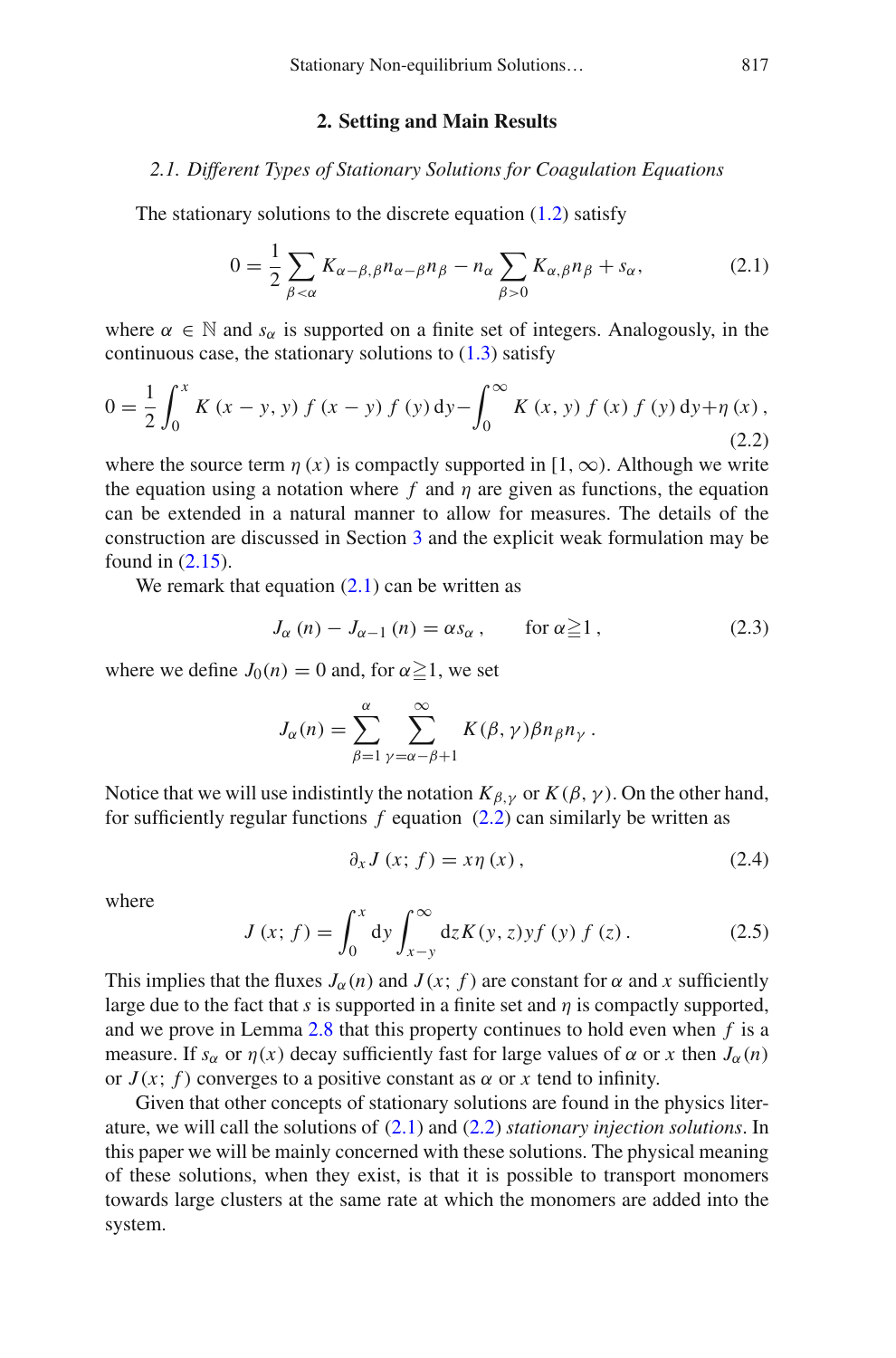For comparison, let us also discuss briefly other concepts of stationary solutions and the relation with the stationary injection solutions. One case often considered in the physics literature are *constant flux solutions* (cf. [\[42](#page-65-17)]). These are solutions of [\(2.2\)](#page-8-3) with  $\eta \equiv 0$  satisfying

<span id="page-9-0"></span>
$$
J(x; f) = J_0, \quad \text{for } x > 0,
$$
 (2.6)

where  $J_0 \in \mathbb{R}_+$  and  $J(x; f)$  is defined in [\(2.5\)](#page-8-4). Explicit stationary solutions for coagulation equations have been obtained and discussed in  $[13–15,38,39]$  $[13–15,38,39]$  $[13–15,38,39]$  $[13–15,38,39]$  $[13–15,38,39]$ . In these papers the collision kernel *K* under consideration is not homogeneous. In the case of homogeneous kernels *K* there is an explicit method to obtain power solutions of [\(2.2\)](#page-8-3) by means of some transformations of the domain of integration that were introduced by Zakharov in order to study the solutions of the Weak Turbulence kinetic equations (cf. [\[45](#page-66-1)[,46](#page-66-2)]). Zakharov's method has been applied to coagulation equations in [\[7\]](#page-64-13).

Alternatively, we can obtain power law solutions of  $(2.6)$  using the homogeneity  $γ$  of the kernel (cf. [\(1.4\)](#page-3-1)). Indeed, suppose that  $f(x) = c_s(x)^{-\alpha}$  for some  $c_s$ positive and  $\alpha \in \mathbb{R}$ . Using the homogeneity of the kernel *K* we obtain

<span id="page-9-1"></span>
$$
J(x; f) = G(\alpha) (c_s)^2 (x)^{3 + \gamma - 2\alpha}
$$

under the assumption that

$$
G(\alpha) = \int_0^1 dy \int_{1-y}^{\infty} dz K(y, z) (y)^{1-\alpha} (z)^{-\alpha} < \infty.
$$
 (2.7)

Using [\(2.6\)](#page-9-0), we then obtain  $\alpha = (3 + \gamma)/2$  and  $c_s = \sqrt{\frac{J_0}{G(\alpha)}}$ . Therefore, [\(2.7\)](#page-9-1) holds if and only if  $|\gamma + 2\lambda| < 1$ . Notice that [\(2.7\)](#page-9-1) yields a necessary and sufficient condition to have a power law solution of [\(2.6\)](#page-9-0). However, one should not assume that all solutions of [\(2.6\)](#page-9-0) are given by a power law; indeed, we have preliminary evidence that there exist smooth homogeneous kernels satisfying [\(1.5\)](#page-4-0) for which there are non- power law solutions to  $(2.6)$ .

Finally, let us mention one more type of solutions associated with the discrete coagulation equation [\(2.1\)](#page-8-2) that have some physical interest. This is the *boundary value problem* in which the concentration of monomers is given and the coagulation equation [\(2.1\)](#page-8-2) is satisfied for clusters containing two or more monomers ( $\alpha \geq 2$ ). The problem then becomes

<span id="page-9-2"></span>
$$
0 = \frac{1}{2} \sum_{\beta < \alpha} K_{\alpha - \beta, \beta} n_{\alpha - \beta} n_{\beta} - n_{\alpha} \sum_{\beta > 0} K_{\alpha, \beta} n_{\beta}, \quad \text{for } \alpha \ge 2
$$
\n
$$
n_1 = c_1,\tag{2.8}
$$

where  $c_1 > 0$  is given.

Notice that if we can solve the injection problem  $(2.1)$  for some source  $s =$  $s_1\delta_{\alpha,1}$  with  $s_1 > 0$ , then we can solve the boundary value problem [\(2.8\)](#page-9-2) for any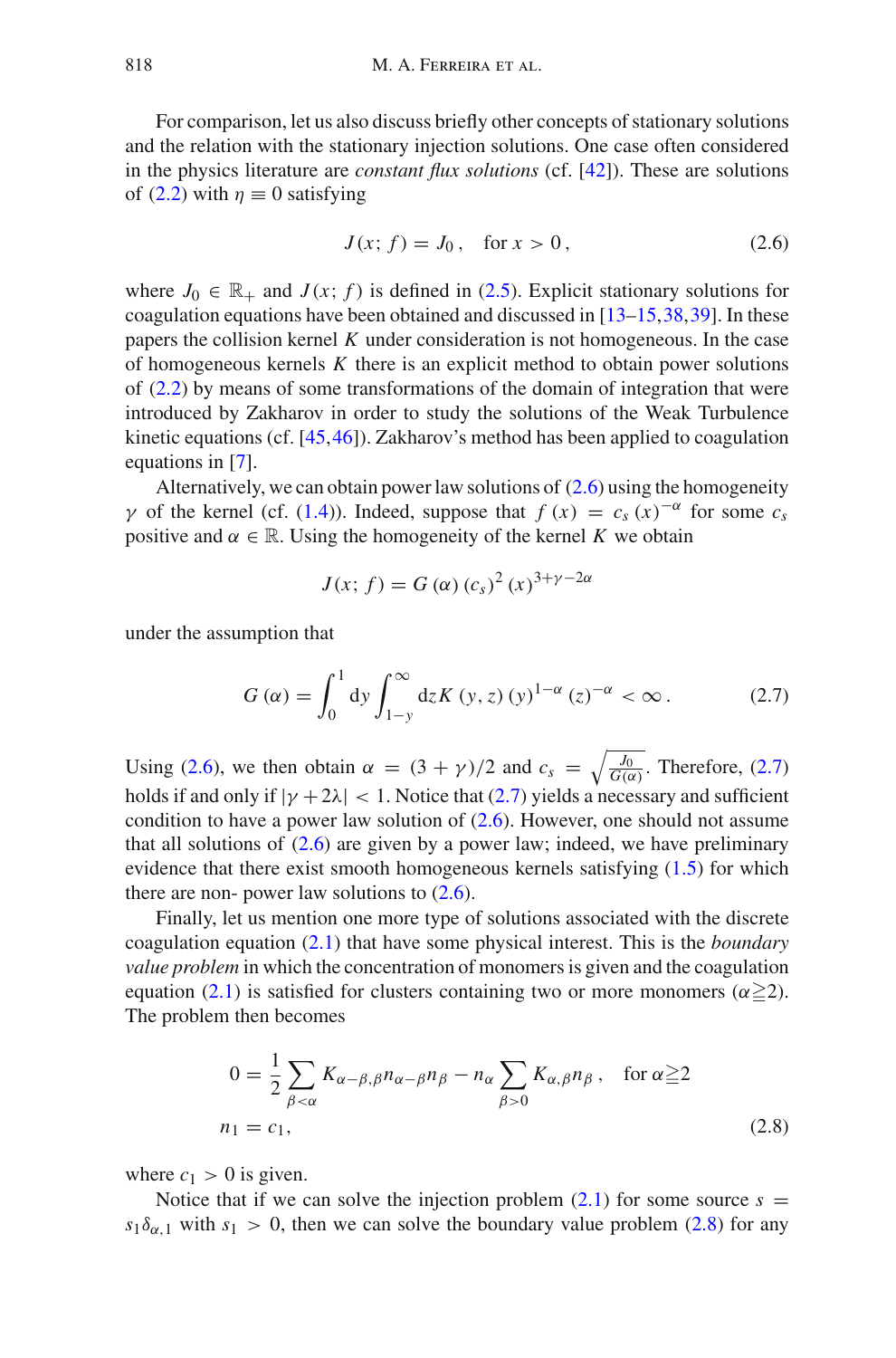$c_1 > 0$ . Indeed, let us denote by  $N_\alpha(s_1)$ ,  $\alpha \in \mathbb{N}$ , the solution to [\(2.1\)](#page-8-2) with source  $s = s_1 \delta_{\alpha,1}$ . Then equation [\(2.1\)](#page-8-2) for  $\alpha = 1$  reduces to

$$
N_1(s_1) \sum_{\beta > 0} K_{1\beta} N_{\beta}(s_1) = s_1.
$$

This implies that  $0 < N_1(s_1) < \infty$ . Then the solution to [\(2.8\)](#page-9-2) is given by

$$
n_{\alpha} = c_1 \frac{N_{\alpha}(s_1)}{N_1(s_1)}.
$$

Moreover, if we can solve  $(2.1)$  for some  $s_1 > 0$ , then we can solve  $(2.1)$  for arbitrary values of  $s_1$  due to the fact that if *n* is a solution of [\(2.1\)](#page-8-2) with source *s* then for any  $\Lambda > 0$ ,  $\sqrt{\Lambda}n$  solves [\(2.1\)](#page-8-2) with source  $\Lambda n$ .

In this paper we will consider the problems  $(2.1)$  and  $(2.2)$  in Sections [2](#page-8-0) to [6.](#page-52-0) In Section [7](#page-59-0) we prove that a rescaled version of the solutions to  $(2.1)$  and  $(2.2)$ behaves for large cluster sizes as a solution to [\(2.6\)](#page-9-0). We will not discuss solutions to [\(2.8\)](#page-9-2) in this paper.

In this paper we will study the solutions of  $(2.1)$ ,  $(2.2)$  for kernels  $K(x, y)$ which behave for large clusters as  $x^{\gamma+\lambda}y^{-\lambda} + y^{\gamma+\lambda}x^{-\lambda}$  for suitable coefficients  $\gamma, \lambda \in \mathbb{R}$  in the case of the equation [\(2.2\)](#page-8-3) as well as their discrete counterpart in the case of  $(2.1)$ . (See next Subsection for the precise assumptions on the kernels, in particular  $(2.11)$ ,  $(2.12)$ .) The main result that we prove in this paper is that the equations [\(2.1\)](#page-8-2), [\(2.2\)](#page-8-3) with nonvanishing source terms  $s_\alpha$ ,  $\eta$ , respectively, have a solution if  $|\gamma + 2\lambda| < 1$  and they do not have solutions at all if  $|\gamma + 2\lambda| \ge 1$ . The heuristic idea behind this result is easy to grasp. We will describe it in the case of the equation  $(2.2)$ , since the main ideas are similar for  $(2.1)$ .

The equation [\(2.2\)](#page-8-3) can be reformulated as [\(2.4\)](#page-8-5), [\(2.5\)](#page-8-4). Since  $\eta$  is compactly supported we obtain that  $J(x; f)$  is a constant  $J_0 > 0$  for x sufficiently large. The homogeneity of the kernel  $K(x, y) = x^{\gamma + \lambda} y^{-\lambda} + y^{\gamma + \lambda} x^{-\lambda}$  suggests that the solutions of the equation *J* (*x*; *f*) = *J*<sub>0</sub> should behave as  $f(x) \approx C x^{-\frac{\gamma+3}{2}}$  for large *x*, with  $C > 0$ . Actually this statement holds in a suitable sense that will be made precise later. However, this asymptotic behaviour for  $f(x)$  cannot take place if  $|\gamma + 2\lambda| \ge 1$  because the integral in [\(2.5\)](#page-8-4) would be divergent. Therefore, solutions to [\(2.2\)](#page-8-3) can only exist for  $|\gamma + 2\lambda| < 1$ .

#### *2.2. Definition of Solution and Main Results*

<span id="page-10-0"></span>We restrict our analysis to the kernels satisfying  $(1.5)$ , or at least one of the inequalities there. To account for all the relevant cases, let us summarize the assumptions on the kernel slightly differently here. We always assume that

<span id="page-10-1"></span>
$$
K: \mathbb{R}_* \times \mathbb{R}_* \to \mathbb{R}_+, \quad K \text{ is continuous}, \tag{2.9}
$$

and for all *x*, *y*,

<span id="page-10-2"></span>
$$
K(x, y) \ge 0
$$
,  $K(x, y) = K(y, x)$ . (2.10)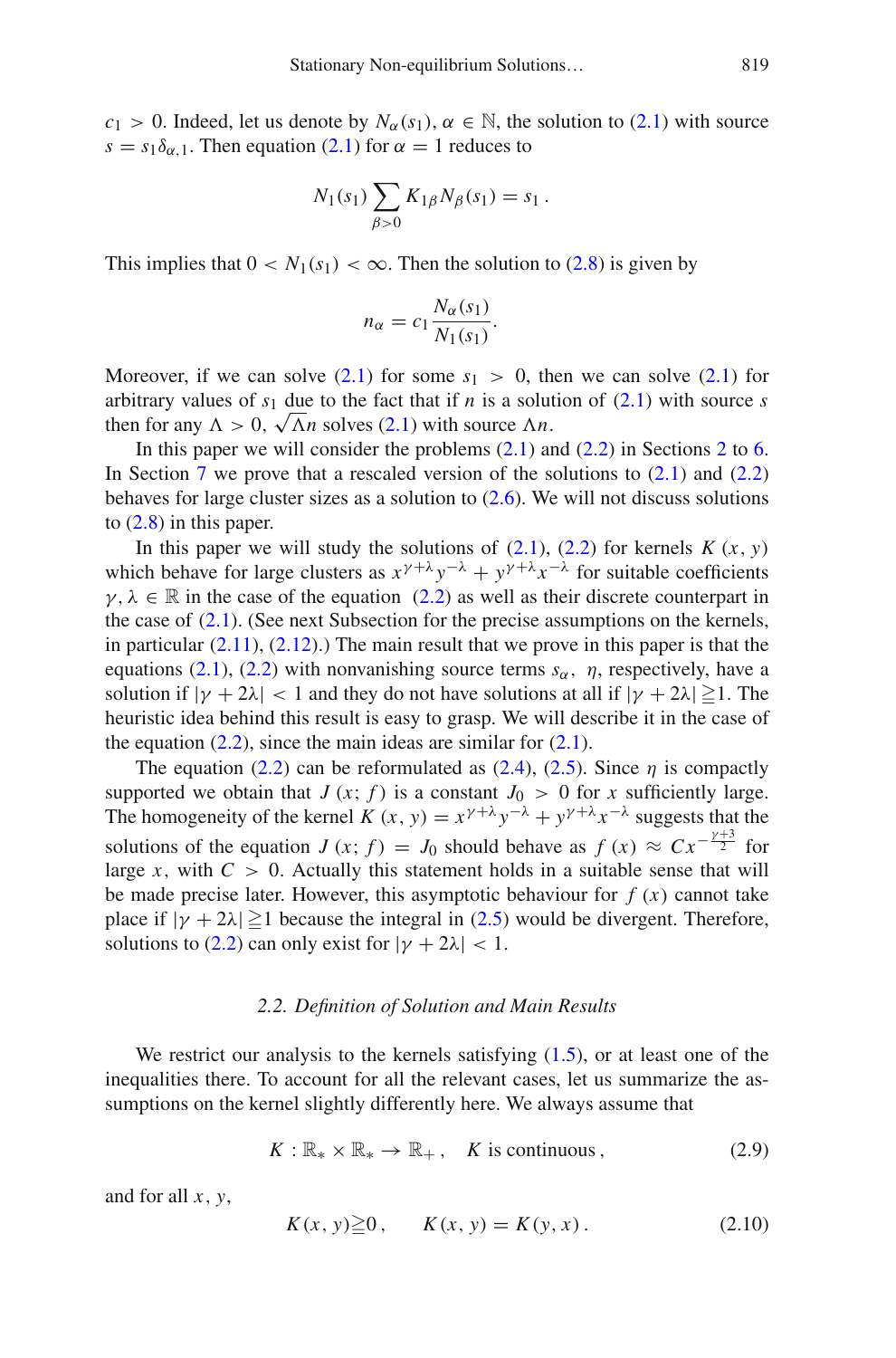We also only consider kernels for which one may find  $\gamma$ ,  $\lambda \in \mathbb{R}$  such that at least one of the following holds: there is  $c_1 > 0$  such that for all  $(x, y) \in \mathbb{R}^2_*$ ,

<span id="page-11-1"></span>
$$
K(x, y) \geq c_1 \left( x^{\gamma + \lambda} y^{-\lambda} + y^{\gamma + \lambda} x^{-\lambda} \right), \tag{2.11}
$$

and/or there is  $c_2 > 0$  such that for all  $(x, y) \in \mathbb{R}^2_*$ 

<span id="page-11-2"></span>
$$
K(x, y) \leq c_2 \left( x^{\gamma + \lambda} y^{-\lambda} + y^{\gamma + \lambda} x^{-\lambda} \right). \tag{2.12}
$$

The class of kernels satisfying all of the above assumptions includes many of the most commonly encountered coagulation kernels. It includes in particular the Smoluchowski (or Brownian) kernel (cf. [\(1.9\)](#page-6-0)) and the free molecular kernel (cf.  $(1.7)$ .

The source rate is assumed to be given by  $\eta \in \mathcal{M}_+ (\mathbb{R}_*)$  and to satisfy

<span id="page-11-4"></span><span id="page-11-3"></span>
$$
\text{supp}\left(\eta\right) \subset \left[1, L_{\eta}\right] \text{ for some } L_{\eta} \geq 1. \tag{2.13}
$$

Note that then we always have  $\eta$  ( $\mathbb{R}_*$ ) <  $\infty$ , that is, the measure  $\eta$  is bounded.

We study the existence of stationary injection solutions to equation  $(1.3)$  in the following precise sense:

**Definition 2.1.** Assume that  $K : \mathbb{R}^2 \to \mathbb{R}^2$  is a continuous function satisfying [\(2.10\)](#page-10-1) and the upper bound [\(2.12\)](#page-11-2). Assume further that  $\eta \in \mathcal{M}_+(\mathbb{R}_*)$  satisfies [\(2.13\)](#page-11-3). We will say that  $f \in \mathcal{M}_+(\mathbb{R}_*)$ , satisfying  $f((0, 1)) = 0$  and

<span id="page-11-5"></span>
$$
\int_{\mathbb{R}_*} x^{\gamma + \lambda} f(\mathrm{d}x) + \int_{\mathbb{R}_*} x^{-\lambda} f(\mathrm{d}x) < \infty \,, \tag{2.14}
$$

is a stationary injection solution of  $(1.3)$  if the following identity holds for any test function  $\varphi \in C_c(\mathbb{R}_*)$ :

<span id="page-11-0"></span>
$$
\frac{1}{2} \int_{\mathbb{R}_*} \int_{\mathbb{R}_*} K(x, y) \left[ \varphi(x + y) - \varphi(x) - \varphi(y) \right] f(\mathrm{d}x) f(\mathrm{d}y) + \int_{\mathbb{R}_*} \varphi(x) \eta(\mathrm{d}x) = 0.
$$
\n(2.15)

<span id="page-11-6"></span>**Remark 2.2.** Definition [2.1,](#page-11-4) or a discrete version of it, will be used throughout most of the paper (cf. Sections [2](#page-8-0) to [6\)](#page-52-0). In Section [7,](#page-59-0) we will use a more general notion of a stationary injection solution to  $(1.3)$ , considering source terms  $\eta$  which satisfy supp $\eta \subset [a, b]$  for some given constants *a* and *b* such that  $0 < a < b$ . Then we require that  $f \in \mathcal{M}_+ (\mathbb{R}_*)$  and  $f((0, a)) = 0$ , in addition to [\(2.14\)](#page-11-5). Note that for such measures we have  $\int_{\mathbb{R}_*} f(\mathrm{d}x) = \int_{[a,\infty)} f(\mathrm{d}x)$ . The generalized case is straightforwardly reduced to the above setup by rescaling space via the change of variables  $x' = x/a$ .

The condition  $f((0, 1)) = 0$  is a natural requirement for stationary solutions of the coagulation equation, given that  $\eta$  ((0, 1)) = 0. As we show next, the second integrability condition  $(2.14)$  is the minimal one needed to have well defined integrals in the coagulation operator.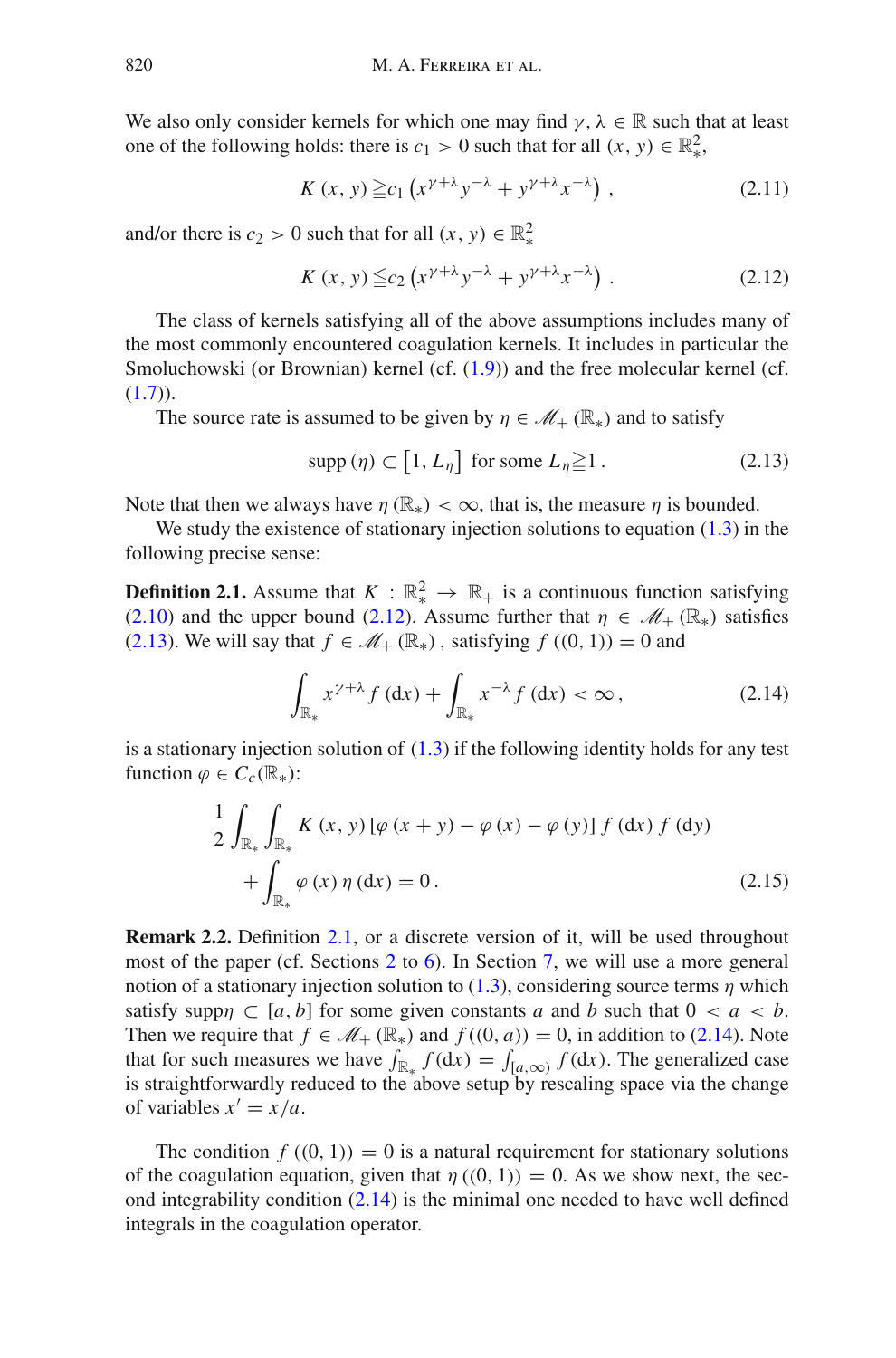First, note that all the integrals appearing in [\(2.15\)](#page-11-0) are well defined for any  $\varphi \in C_c(\mathbb{R})$  with supp $\varphi \subset (0, L]$ , because we can then restrict the domain of integration to the set  $\{(x, y) \in [1, L] \times [1, \infty)\}\$ in the term containing  $\varphi(x)$ , and to the set  $\{(x, y) \in [1, L]^2\}$  in the term containing  $\varphi(x + y)$ . In addition, [\(2.12\)](#page-11-2) implies that  $K(x, y) \leq \tilde{C}_L [y^{\gamma+\lambda} + y^{-\lambda}]$  for  $(x, y) \in [1, L] \times [1, \infty)$ . Therefore,

$$
\int_{\mathbb{R}_{*}} \int_{\mathbb{R}_{*}} K(x, y) |\varphi(x + y)| f (dx) f (dy) \leq C_{L} \left( \int_{[1, L]} f (dx) \right)^{2},
$$
\n
$$
\int_{\mathbb{R}_{*}} \int_{\mathbb{R}_{*}} K(x, y) |\varphi(x)| f (dx) f (dy)
$$
\n
$$
\leq C_{L} \left( \int_{\mathbb{R}_{*}} y^{\gamma + \lambda} f (dy) + \int_{\mathbb{R}_{*}} y^{-\lambda} f (dy) \right) \int_{[1, L]} f (dx),
$$

where  $C_L$  depends on  $\varphi$ ,  $\gamma$ , and  $\lambda$ . Then, the assumption [\(2.14\)](#page-11-5) in the Definition [2.1](#page-11-4) implies that all the integrals appearing in [\(2.15\)](#page-11-0) are convergent.

<span id="page-12-1"></span>We now state the main results of this paper.

**Theorem 2.3.** Assume that K satisfies [\(2.9\)](#page-10-2)– [\(2.12\)](#page-11-2) and  $|\gamma + 2\lambda| < 1$ . Let  $\eta \neq 0$ *satisfy* [\(2.13\)](#page-11-3)*. Then, there exists a stationary injection solution*  $f \in M_+(\mathbb{R}_*)$ *,*  $f \neq 0$ , to  $(1.3)$  *in the sense of Definition* [2.1.](#page-11-4)

<span id="page-12-0"></span>**Theorem 2.4.** *Suppose that K*  $(x, y)$  *satisfies*  $(2.9)$ – $(2.12)$  *as well as*  $|y + 2\lambda| \ge 1$ . *Let us assume also that*  $\eta \neq 0$  *satisfies* [\(2.13\)](#page-11-3)*. Then, there is no solution of* [\(1.3\)](#page-3-0) *in the sense of Definition [2.1.](#page-11-4)*

**Remark 2.5.** Notice that the free molecular kernel defined as in  $(1.7)$  satisfies [\(2.10\)](#page-10-1)–[\(2.12\)](#page-11-2) with  $\gamma = \frac{1}{6}$ ,  $\lambda = \frac{1}{2}$ . Then, since  $\gamma + 2\lambda > 1$ , we are in the Hypothesis of Theorem [2.4](#page-12-0) which implies that there are no solutions of [\(1.3\)](#page-3-0) in the sense of the Definition [2.1](#page-11-4) for the kernel [\(1.7\)](#page-5-1) and some  $\eta \neq 0$ . On the other hand, in the case of the Brownian kernel defined in [\(1.9\)](#page-6-0) with  $\gamma = 0$  and  $\lambda = \frac{1}{3}$ the assumptions of Theorem [2.3](#page-12-1) hold and nontrivial stationary injection solutions in the sense of Definition [2.1](#page-11-4) exist for each  $\eta$  satisfying [\(2.13\)](#page-11-3).

**Remark 2.6.** We observe that if  $\eta = 0$ , there is a trivial stationary solution to [\(1.3\)](#page-3-0) given by  $f = 0$ . On the other hand, if  $\eta \neq 0$ , then  $f = 0$  cannot be a solution.

**Remark 2.7.** Assumption [\(2.13\)](#page-11-3) is motivated by specific problems in chemistry [\[36\]](#page-65-1) which have a source of monomers  $s_\alpha = s\delta_{\alpha,1}$  only. However, in all the results of this paper this assumption could be replaced by the most general condition

<span id="page-12-2"></span>
$$
\text{supp}\left(\eta\right) \subset [1,\infty), \quad \int_{[1,\infty)} x\eta\left(\text{d}x\right) < \infty \tag{2.16}
$$

 $\sum_{\alpha=1}^{\infty} \alpha s_{\alpha} < \infty$ . Indeed, it is easily seen that the only property of the source term  $\eta$ and in the discrete case, the analogous condition [\(5.2\)](#page-44-2) could be replaced by that is used in the arguments of the proofs, both in the existence and non-existence results, is that:

$$
\frac{J}{2} \le \int_{\left[1, L_{\eta}\right]} x \eta \,(\mathrm{d}x) \le J \quad \text{where} \quad \int_{\left[1, \infty\right)} x \eta \,(\mathrm{d}x) = J \in (0, \infty) \tag{2.17}
$$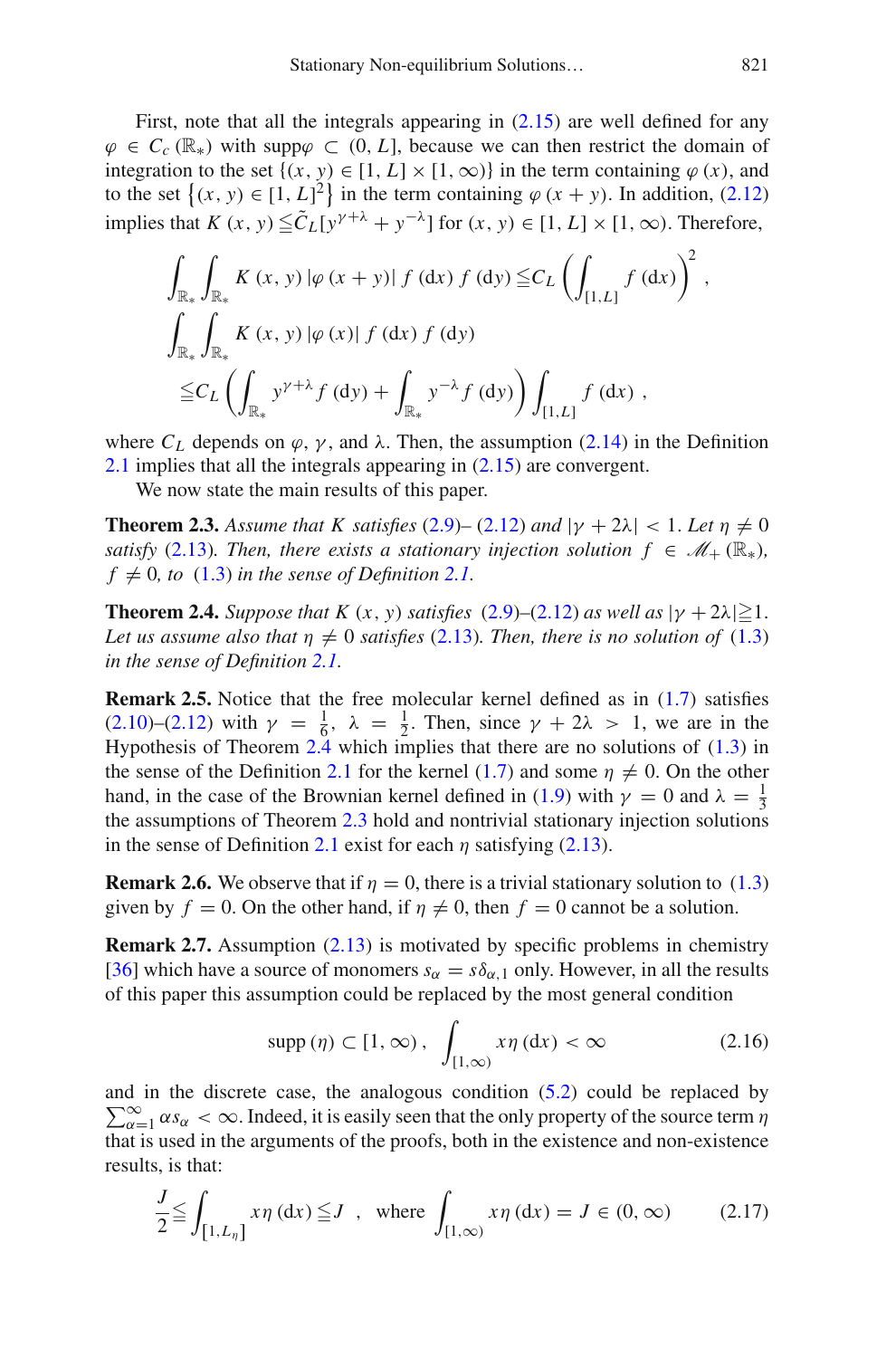for some *L*<sup>η</sup> sufficiently large, or an analogous condition in the discrete case, which follows immediately from [\(2.16\)](#page-12-2). Moreover, it seems feasible to extend the support of  $\eta$  to all positive real numbers  $\mathbb{R}_*$ , by assuming suitable smallness conditions for *f* and  $\eta$  near the origin (for instance in the form of a bounded moment) in order to avoid fluxes of volume of particles coming from  $x = 0$ . This would lead us to consider issues different from the main ones considered in this paper, therefore we decided to not further consider this case here.

The flux of mass from small to large particles at the stationary state is computed in the next lemma for the above measure-valued solutions. In comparison to  $(2.5)$ , then one needs to refine the definition by using a right-closed interval for the first integration and an open interval for the second integration, as stated in [\(2.18\)](#page-13-1) below.

<span id="page-13-0"></span>**Lemma 2.8.** *Suppose that the assumptions of Theorem [2.3](#page-12-1) hold. Let f be a stationary injection solution in the sense of Definition [2.1.](#page-11-4) Then f satisfies for any*  $R > 0$ 

<span id="page-13-1"></span>
$$
\int_{(0,R]} \int_{(R-x,\infty)} K(x,y) x f(dx) f(dy) = \int_{(0,R]} x \eta(dx) .
$$
 (2.18)

**Remark 2.9.** Note that if  $R \geq L_{\eta}$ , the right-hand side of [\(2.18\)](#page-13-1) is always equal to  $J = \int_{[1, L_{\eta}]} x \eta(dx) > 0$ . Therefore, the flux is constant in regions involving only large cluster sizes.

**Proof.** If  $R < 1$ , both sides of  $(2.18)$  are zero, and the equality holds. Consider then some  $R \ge 1$  and for all  $\varepsilon$  with  $0 < \varepsilon < R$  choose some  $\chi_{\varepsilon} \in C_c^{\infty}(\mathbb{R})$  such that  $0 \leq \chi_{\varepsilon} \leq 1$ ,  $\chi_{\varepsilon}(x) = 1$ , for  $1 \leq x \leq R$ , and  $\chi_{\varepsilon}(x) = 0$ , for  $x \geq R + \varepsilon$ . Then for each  $\varepsilon$  we may define  $\varphi(x) = x \chi_{\varepsilon}(x)$  and thus obtain a valid test function  $\varphi \in C_c(\mathbb{R}_*)$ . Since then [\(2.15\)](#page-11-0) holds, we find that for all  $\varepsilon$ 

<span id="page-13-2"></span>
$$
\frac{1}{2} \int_{\mathbb{R}_*} \int_{\mathbb{R}_*} K(x, y) \left[ (x + y) \chi_{\varepsilon}(x + y) - x \chi_{\varepsilon}(x) - y \chi_{\varepsilon}(y) \right] f(\mathrm{d}x) f(\mathrm{d}y) \n+ \int_{\mathbb{R}_*} x \chi_{\varepsilon}(x) \eta(\mathrm{d}x) = 0.
$$
\n(2.19)

The first term can be rewritten as follows:

$$
\frac{1}{2} \iint_{\{(x,y)|x+y>R\}} K(x,y) [(x+y)\chi_{\varepsilon}(x+y) - x\chi_{\varepsilon}(x) - y\chi_{\varepsilon}(y)] f(\mathrm{d}x) f(\mathrm{d}y) \n= \frac{1}{2} \iint_{\{(x,y)|x+y>R, x \le R, y \le R\}} K(x,y) [(x+y)\chi_{\varepsilon}(x+y) - x - y] f(\mathrm{d}x) f(\mathrm{d}y) \n+ \frac{1}{2} \iint_{\{(x,y)|x>R, y \le R\}} K(x,y) [(x+y)\chi_{\varepsilon}(x+y) - x\chi_{\varepsilon}(x) - y] f(\mathrm{d}x) f(\mathrm{d}y) \n+ \frac{1}{2} \iint_{\{(x,y)|y>R, x \le R\}} K(x,y) [(x+y)\chi_{\varepsilon}(x+y) - x - y\chi_{\varepsilon}(y)] f(\mathrm{d}x) f(\mathrm{d}y) \n+ \frac{1}{2} \iint_{\{(x,y)|y>R, x>R\}} K(x,y) [-x\chi_{\varepsilon}(x) - y\chi_{\varepsilon}(y)] f(\mathrm{d}x) f(\mathrm{d}y).
$$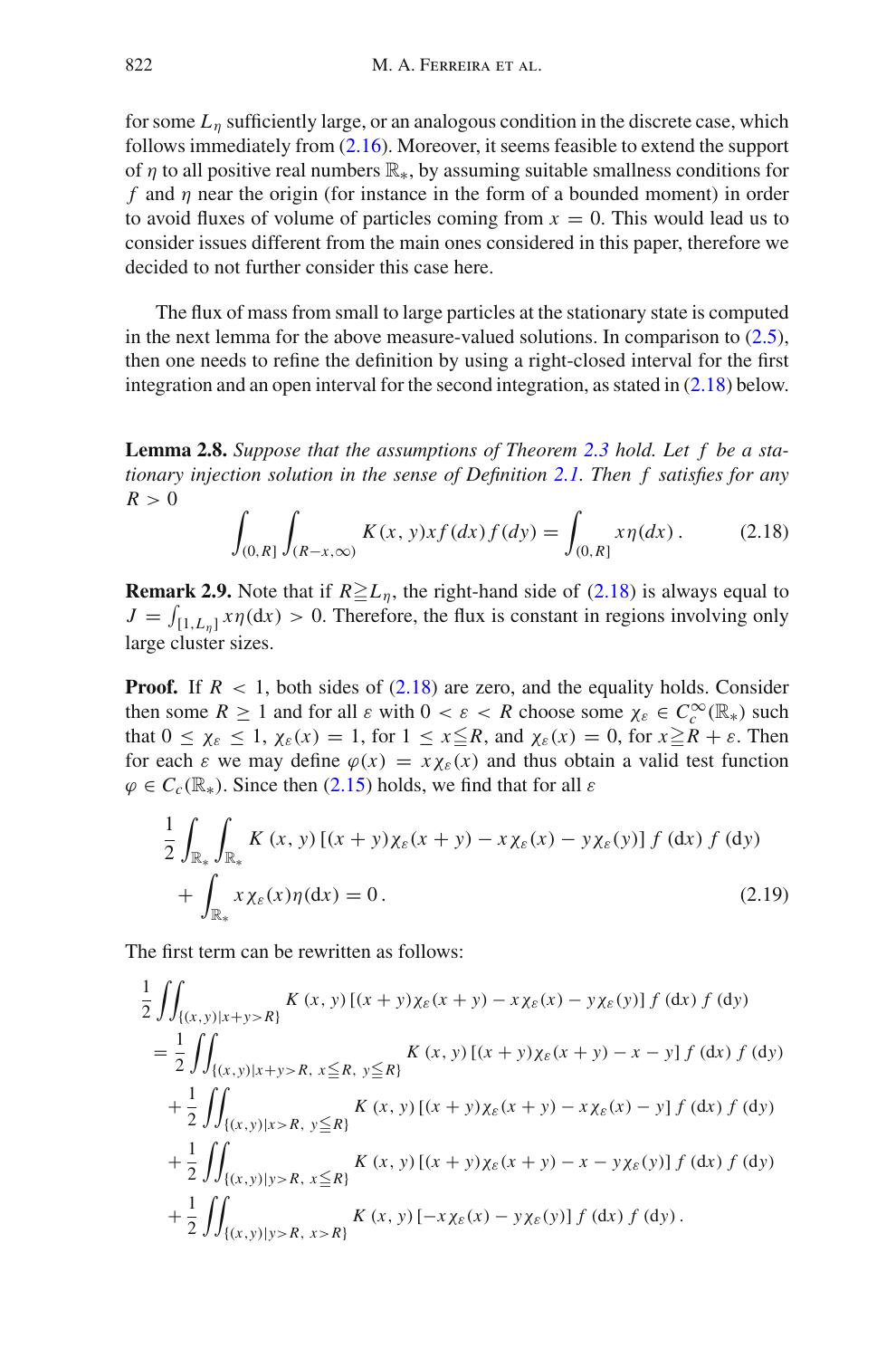We readily see that the terms involving  $\chi_{\varepsilon}$  on the right hand side tend to zero as ε tends to zero due to the fact that for Radon measures μ the integrals  $\int_{[a-\varepsilon,a)} d\mu$ and  $\int_{(a,a+\varepsilon]} d\mu$  converge to 0 as  $\varepsilon$  tends to zero. Then we obtain from [\(2.19\)](#page-13-2) that

$$
\frac{1}{2} \iint_{\{(x,y)|x+y>R, x \le R, y \le R\}} K(x, y) (x + y) f (dx) f (dy) \n+ \frac{1}{2} \iint_{\{(x,y)|x>R, y \le R\}} K(x, y) y f (dx) f (dy) \n+ \frac{1}{2} \iint_{\{(x,y)|y>R, x \le R\}} K(x, y) xf (dx) f (dy) = \int_{(0,R]} x \eta(dx).
$$

Rearranging the terms we obtain

$$
\frac{1}{2} \iint_{\{(x,y)|x+y>R, x \le R\}} K(x, y) xf (\mathrm{d}x) f (\mathrm{d}y) \n+ \frac{1}{2} \iint_{\{(x,y)|x+y>R, y \le R\}} K(x, y) y f (\mathrm{d}x) f (\mathrm{d}y) \n= \int_{(0,R]} x \eta(\mathrm{d}x),
$$

which implies  $(2.18)$  using a symmetrization argument.

The following Lemma will be used several times throughout the paper to convert bounds for certain "running averages" into uniform bounds of integrals. The function  $\varphi$  below is included mainly for later convenience.

<span id="page-14-3"></span>**Lemma 2.10.** *Suppose a* > 0 *and b*  $\in$  (0, 1)*, and assume that*  $R \in (0, \infty]$  *is such that*  $R \ge a$ *. Consider some*  $f \in M_+(\mathbb{R}_*)$  *and*  $\varphi \in C(\mathbb{R}_*)$ *, with*  $\varphi \ge 0$ *.* 

*1. Suppose*  $R < \infty$ *, and assume that there is*  $g \in L^1([a, R])$  *such that*  $g \ge 0$  *and* 

$$
\frac{1}{z} \int_{[bz,z]} \varphi(x) f(dx) \leqq g(z), \quad \text{for } z \in [a, R]. \tag{2.20}
$$

<span id="page-14-1"></span>*Then*

$$
\int_{[a,R]} \varphi(x) f(dx) \le \frac{\int_{[a,R]} g(z) dz}{|\ln b|} + Rg(R). \tag{2.21}
$$

*2. Consider some*  $r \in (0, 1)$ *, and assume that*  $a/r \leq R < \infty$ *. Suppose that [\(2.20\)](#page-14-0) holds for*  $g(z) = c_0 z^q$ , with  $q \in \mathbb{R}$  and  $c_0 \ge 0$ . Then there is a constant  $C > 0$ , *which depends only on r, b and q, such that*

<span id="page-14-2"></span>
$$
\int_{[a,R]} \varphi(x) f(dx) \leq C c_0 \int_{[a,R]} z^q dz.
$$
\n(2.22)

<span id="page-14-0"></span>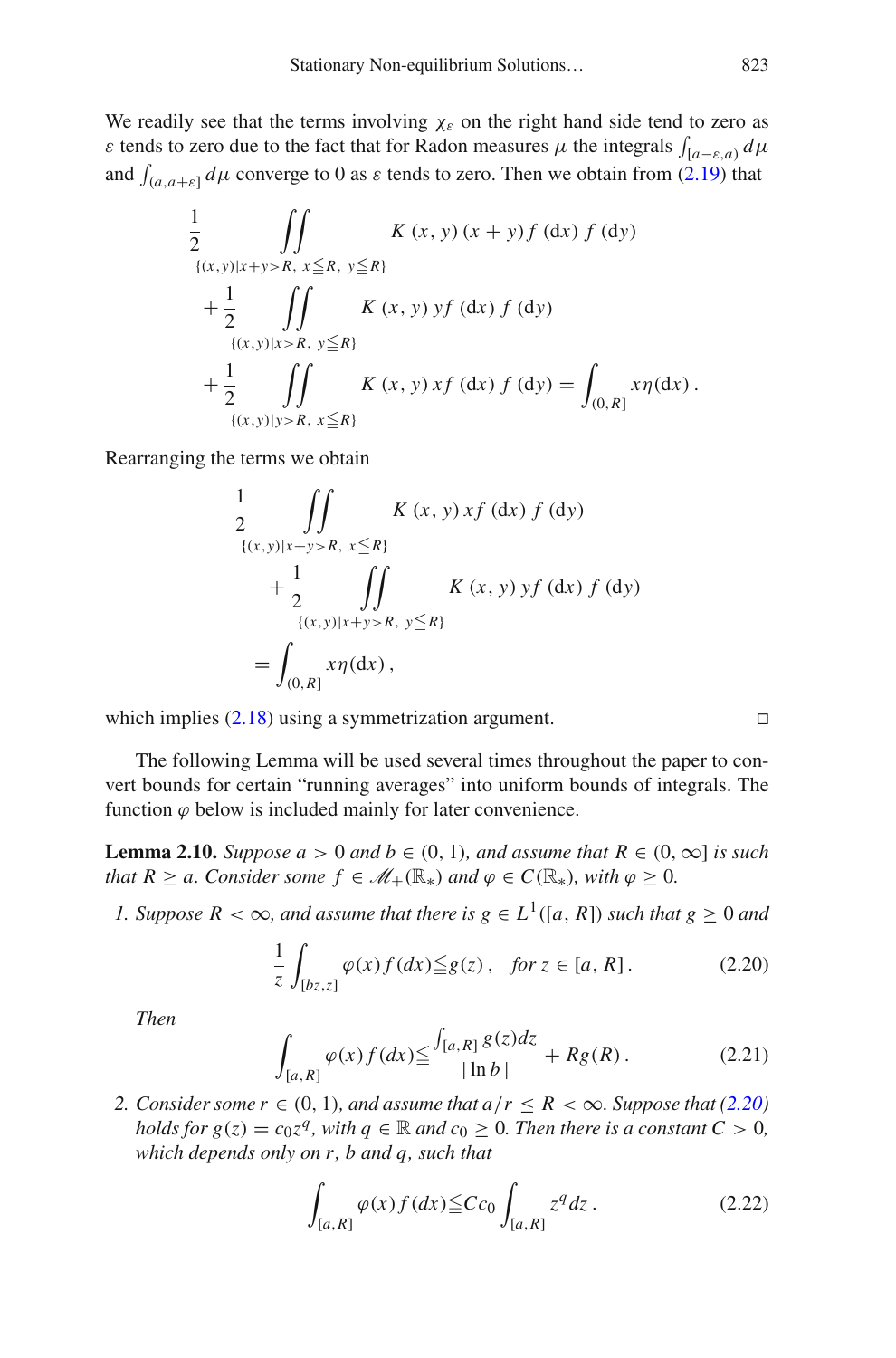*3. If*  $R = \infty$  *and there is*  $g \in L^1([a, \infty))$  *such that*  $g \ge 0$  *and* 

<span id="page-15-0"></span>
$$
\frac{1}{z} \int_{[bz,z]} \varphi(x) f(dx) \leq g(z), \quad \text{for } z \geq a \,, \tag{2.23}
$$

<span id="page-15-1"></span>*then*

$$
\int_{[a,\infty)} \varphi(x) f(dx) \le \frac{\int_{[a,\infty)} g(z) dz}{|\ln b|}.
$$
\n(2.24)

**Proof.** We first prove the general case in item 1. Assume thus that  $R < \infty$  and that  $g \ge 0$  is such that [\(2.20\)](#page-14-0) holds. We recall that then  $0 < a \le R$ . If  $a \ge bR$ , we can estimate

$$
\int_{[a,R]} \varphi(x) f(\mathrm{d} x) \leqq \int_{[bR,R]} \varphi(x) f(\mathrm{d} x) \leqq R g(R) ,
$$

using the assumption [\(2.20\)](#page-14-0) with  $z = R$ . Thus [\(2.21\)](#page-14-1) holds in this case since  $g \ge 0$ .

Otherwise, we have  $0 < a < bR$ . By assumption, the constant  $C_1 :=$  $\int_{[a,R]} g(z) dz \ge 0$  is finite. Integrating [\(2.20\)](#page-14-0) over *z* from *a* to *R*, we obtain

$$
\int_{[a,R]}\int_{[bz,z]} \frac{1}{z}\varphi(x)f(\mathrm{d}x)\mathrm{d}z \leqq C_1.
$$

The iterated integral satisfies the assumptions of Fubini's theorem, and thus it can be written as an integral over the set

$$
\{(z, x) \mid a \leq z \leq R, \ bz \leq x \leq z\}
$$
  
= 
$$
\{(z, x) \mid ba \leq x \leq R, \ \max\{a, x\} \leq z \leq \min\{\frac{1}{b}x, R\}\}
$$
  

$$
\supset \{(z, x) \mid a \leq x \leq bR, \ x \leq z \leq \frac{1}{b}x\}.
$$

Therefore, after using Fubini's theorem to obtain an integral where *z*-integration comes first, we find that

$$
\int_{[a,bR]} \int_{[x,x/b]} \frac{1}{z} \varphi(x) f(\mathrm{d} x) \mathrm{d} z \leqq C_1.
$$

The integral over *z* yields  $\ln(x/(bx)) = |\ln b|$ , and thus  $\int_{[a,bR]} \varphi(x) f(dx)$  $\leq C_1/|\ln b|$ . To get an estimate for the integral over [bR, R], we use [\(2.20\)](#page-14-0) for  $z = R$ . Hence, [\(2.21\)](#page-14-1) follows also in this case which completes the proof of the first item.

For item 2, let us assume that  $0 < r < 1$ ,  $a \le rR < \infty$ , and that [\(2.20\)](#page-14-0) holds for  $g(z) = c_0 z^q$ , with  $q \in \mathbb{R}$  and  $c_0 \ge 0$ . Since then  $g \in L^1([a, R])$  and  $g \ge 0$ , we can conclude from the first item that that  $(2.21)$  holds. Thus we only need find a suitable bound for the second term therein, for  $Rg(R) = c_0 R^{q+1}$ . By changing the integration variable from *z* to  $y = z/R$ , we find

$$
\int_{[a,R]} z^q dz = R^{q+1} \int_{[a/R,1]} y^q dy \ge R^{q+1} \int_{[r,1]} y^q dy.
$$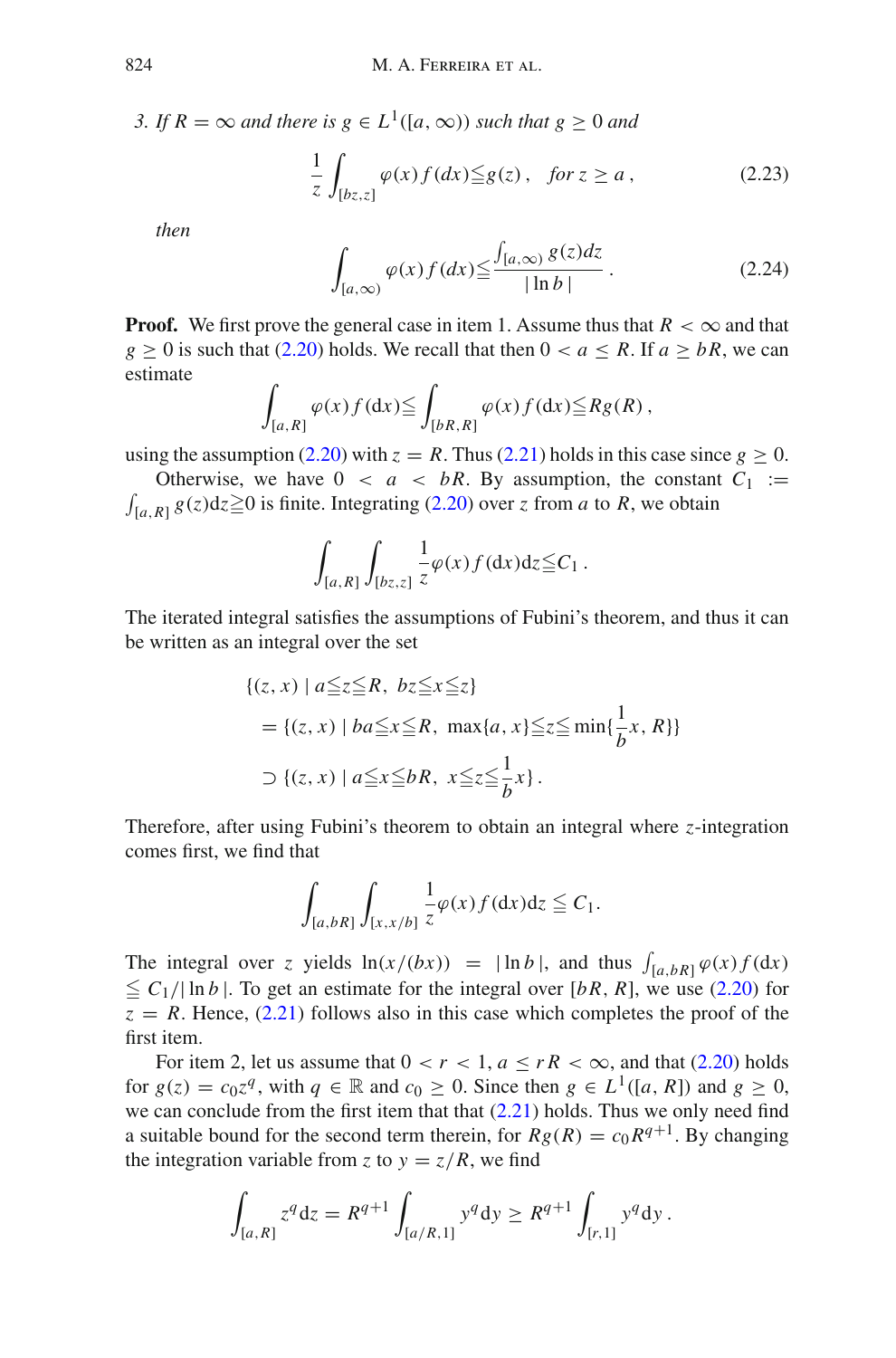Here,  $C' := \int_{[r,1]} y^q dy$  satisfies  $0 < C' < \infty$  for any choice of  $q \in \mathbb{R}$ . Therefore, we can now conclude that [\(2.22\)](#page-14-2) holds for  $C = |\ln b|^{-1} + 1/C'$  which depends only on *q*, *b*, and *r*.

For item 3, let us suppose that  $R = \infty$  and  $g \in L^1([a, \infty))$  is such that  $g \ge 0$ and [\(2.23\)](#page-15-0) holds. Then for all intergers  $n \ge a$  we necessarily have inf $\chi_{\ge n}(x g(x)) =$ 0 since otherwise *g* is not integrable. Therefore, there is  $R_n \to \infty$  such that  $\lim_{n\to\infty} R_n g(R_n) = 0$ . We apply item 1 with  $R = R_n$ , and taking  $n \to \infty$  proves that (2.24) holds. This completes the proof of the Lemma proves that [\(2.24\)](#page-15-1) holds. This completes the proof of the Lemma.

#### **3. Existence Results: Continuous Model**

<span id="page-16-0"></span>Our first goal is to prove the existence of a stationary injection solution (cf. The-orem [2.3\)](#page-12-1) under the assumption  $|\gamma + 2\lambda| < 1$ . This will be accomplished in three steps: We first prove in Proposition [3.6](#page-18-0) existence and uniqueness of time-dependent solutions for a particular class of compactly supported continuous kernels. Considering these solutions at large times allows us to prove in Proposition [3.10](#page-21-0) existence of stationary injection solutions for this class of kernels using a fixed point argument. We then extend the existence result to general unbounded kernels supported in  $\mathbb{R}^2_*$  and satisfying [\(2.10\)](#page-10-1)– [\(2.12\)](#page-11-2) with  $|\gamma + 2\lambda| < 1$ .

Compactly supported continuous kernels are automatically bounded from above but, for the first two results, we will also assume that the kernel has a uniform lower bound on the support of the source. To pass to the limit including the more general kernel functions, it will be necessary to control the dependence of the solutions on both of the bounds and on the size of support of the kernel. To fix the notations, let us first choose an upper bound  $L_n$  for the support of the source, that is, a constant satisfying [\(2.13\)](#page-11-3). In the first two Propositions, we will consider kernel functions which are continuous, non-negative, have a compact support, and for which we may find *R*∗-*L*<sup>η</sup> and *a*1, *a*<sup>2</sup> such that 0 < *a*<sup>1</sup> < *a*<sup>2</sup> and *K*(*x*, *y*) ∈ [*a*1, *a*2], for (*x*, *y*) ∈  $[1, 2R_*]^2$ . This allows us to prove first that the time-evolution is well-defined, Proposition [3.6,](#page-18-0) and then in Proposition [3.10](#page-21-0) the existence of stationary injection solutions for this class of kernels using a fixed point argument. The proofs include sufficient control of the dependence of the solutions on the cut-off parameters to remove the restrictions and obtain the result in Theorem [2.3.](#page-12-1)

In fact, not only we regularize the kernel, but we also introduce a cut-off for the coagulation gain term. This will guarantee that the equation is well-posed and has solutions whose support never extends beyond the interval  $[1, 2R<sub>*</sub>]$ . To this end, let us choose  $\zeta_{R_*} \in C(\mathbb{R}_*)$  such that  $0 \leq \zeta_{R_*} \leq 1$ ,  $\zeta_{R_*}(x) = 1$  for  $0 \leq x \leq R_*$ , and  $\zeta_{R_*}(x) = 0$  for  $x \ge 2R_*$ . We then regularize the time evolution equation [\(1.3\)](#page-3-0) as

<span id="page-16-1"></span>
$$
\partial_t f(x, t) = \frac{\zeta_{R_*}(x)}{2} \int_{(0, x]} K(x - y, y) f(x - y, t) f(y, t) dy \n- \int_{\mathbb{R}_*} K(x, y) f(x, t) f(y, t) dy + \eta(x).
$$
\n(3.1)

As we show later, this will result in a well-posedness theory such that any solution of [\(3.1\)](#page-16-1) has the following property:  $f(\cdot, t)$  is supported on the interval  $[1, 2R_*]$  for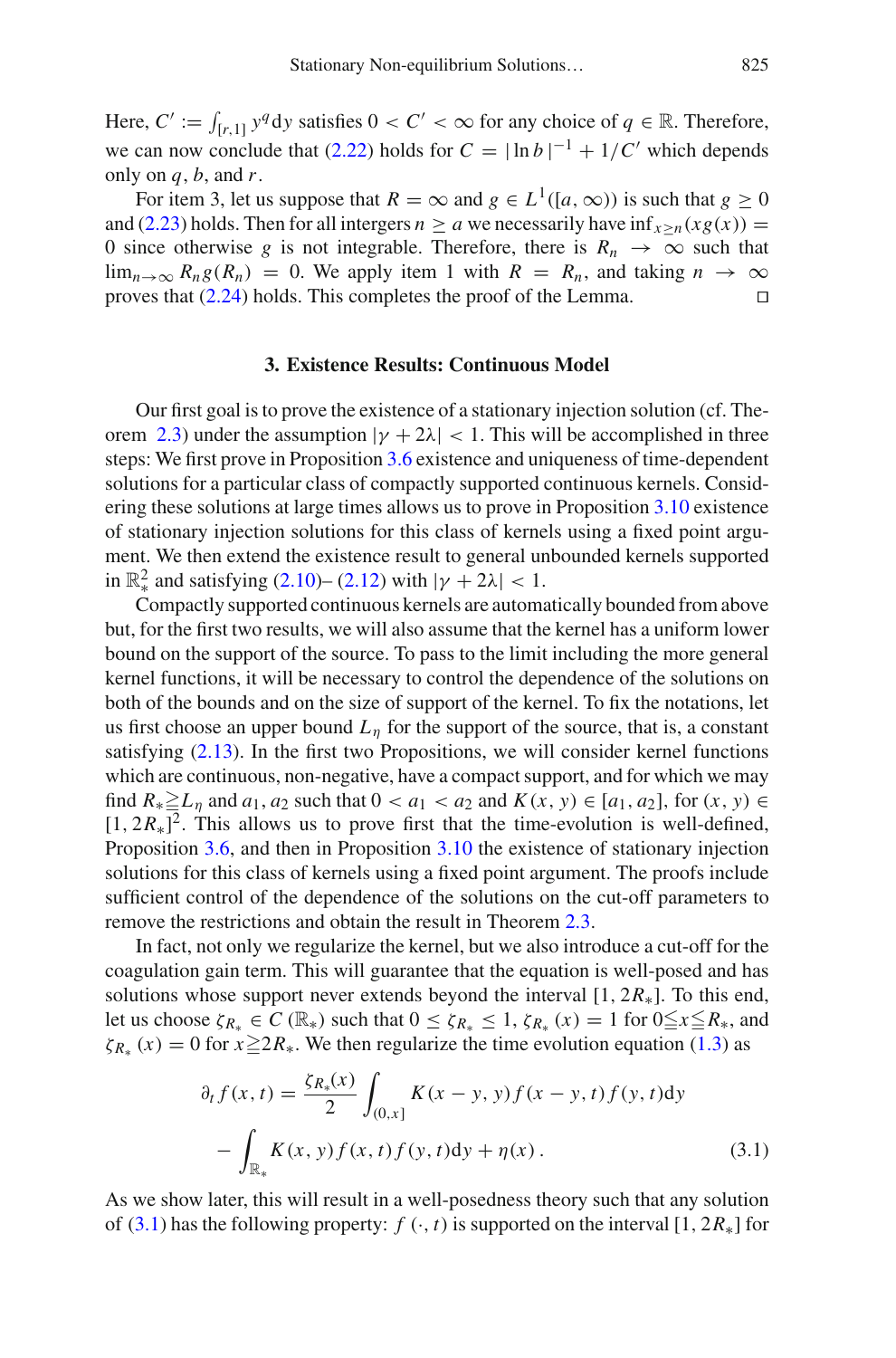each  $t \ge 0$ . Let us also point out that since we are interested in solutions  $f$  such that  $f((0, 1), t) = 0$ , the above integral  $\int_{(0,x]} (\cdots)$  can be replaced by  $\int_{[1,x-1]} (\cdots)$  if  $x \geq 1$ .

<span id="page-17-0"></span>**Assumption 3.1.** Consider a fixed source term  $\eta \in \mathcal{M}_+(\mathbb{R}_*)$  and assume that  $L_n \geq 1$  satisfies [\(2.13\)](#page-11-3). Suppose  $R_*, a_1, a_2$ , and *T* are constants for which  $R_*$  $L_n$ ,  $0 < a_1 < a_2$ , and  $T > 0$ . Suppose  $K : \mathbb{R}^2_* \to \mathbb{R}_+$  is a continuous, nonnegative, symmetric function such that  $K(x, y) \le a_2$  for all *x*, *y*, and we also have  $K(x, y) \in [a_1, a_2]$  for  $(x, y) \in [1, 2R_*]^2$ , and  $K(x, y) = 0$ , if  $x \ge 4R_*$  or  $y \ge 4R_*$ . Moreover, we assume that there is given a function  $\zeta_{R*}$  such that  $\zeta_{R*} \in C(\mathbb{R}_*),$  $0 \le \zeta_{R_*} \le 1$ ,  $\zeta_{R_*}(x) = 1$  for  $0 \le x \le R_*$ , and  $\zeta_{R_*}(x) = 0$  for  $x \ge 2R_*$ .

We will now study measure-valued solutions of the regularized problem  $(3.1)$ in an integrated form. To this end, we use a fairly strong notion of continuous differentiability although uniqueness of the regularized problem might hold in a larger class. However, since we cannot prove uniqueness after the regularization has been removed, it is not a central issue here.

**Definition 3.2.** Suppose *Y* is a normed space,  $S \subset Y$ , and  $T > 0$ . We use the notation  $C^1([0, T], S; Y)$  for the collection of maps  $f : [0, T] \rightarrow S$  such that f is continuous and there is  $\dot{f} \in C([0, T], Y)$  for which the Fréchet derivative of f at any  $t \in (0, T)$  is given by  $\hat{f}(t)$ .

We also drop the normed space *Y* from the notation if it is obvious from the context, in particular, if  $S = M_{+,b}(I)$  and  $Y = C_0(I)^*$  or  $Y = S$ .

Clearly, if  $f \in C^1([0, T], S; Y)$ , the function  $\dot{f}$  above is unique and it can be found by requiring that for all  $t \in (0, T)$ 

$$
\lim_{\varepsilon \to 0} \frac{\|f(t+\varepsilon) - f(t) - \varepsilon \dot{f}(t)\|_{Y}}{|\varepsilon|} = 0,
$$

<span id="page-17-2"></span>and then taking the left and right limits to obtain the values  $\dot{f}(0)$  and  $\dot{f}(T)$ . What is sometimes relaxed in similar notations is the existence of the left and right limits.

**Definition 3.3.** Suppose that Assumption [3.1](#page-17-0) holds. Consider some initial data  $f_0 \in$ *M*<sub>+</sub>( $\mathbb{R}_*$ ) for which *f*<sub>0</sub> ((0, 1) ∪ (2 $R_*, \infty$ )) = 0. Then *f*<sub>0</sub> ∈ *M*<sub>+*,b*</sub>( $\mathbb{R}_*$ ).

We will say that  $f \in C^1([0, T], \mathcal{M}_{+,b}(\mathbb{R}_*))$  satisfying  $f(\cdot, 0) = f_0(\cdot)$  is a time-dependent solution of  $(3.1)$  if the following identity holds for any test function  $\varphi \in C^1([0, T], C_c(\mathbb{R}_*))$  and all  $0 < t < T$ ,

<span id="page-17-1"></span>
$$
\frac{d}{dt} \int_{\mathbb{R}_{*}} \varphi(x, t) f(dx, t) - \int_{\mathbb{R}_{*}} \dot{\varphi}(x, t) f(dx, t) \n= \frac{1}{2} \int_{\mathbb{R}_{*}} \int_{\mathbb{R}_{*}} K(x, y) [\varphi(x + y, t) \zeta_{R_{*}}(x + y) - \varphi(x, t) - \varphi(y, t)] \nf(dx, t) f(dy, t) \n+ \int_{\mathbb{R}_{*}} \varphi(x, t) \eta(dx).
$$
\n(3.2)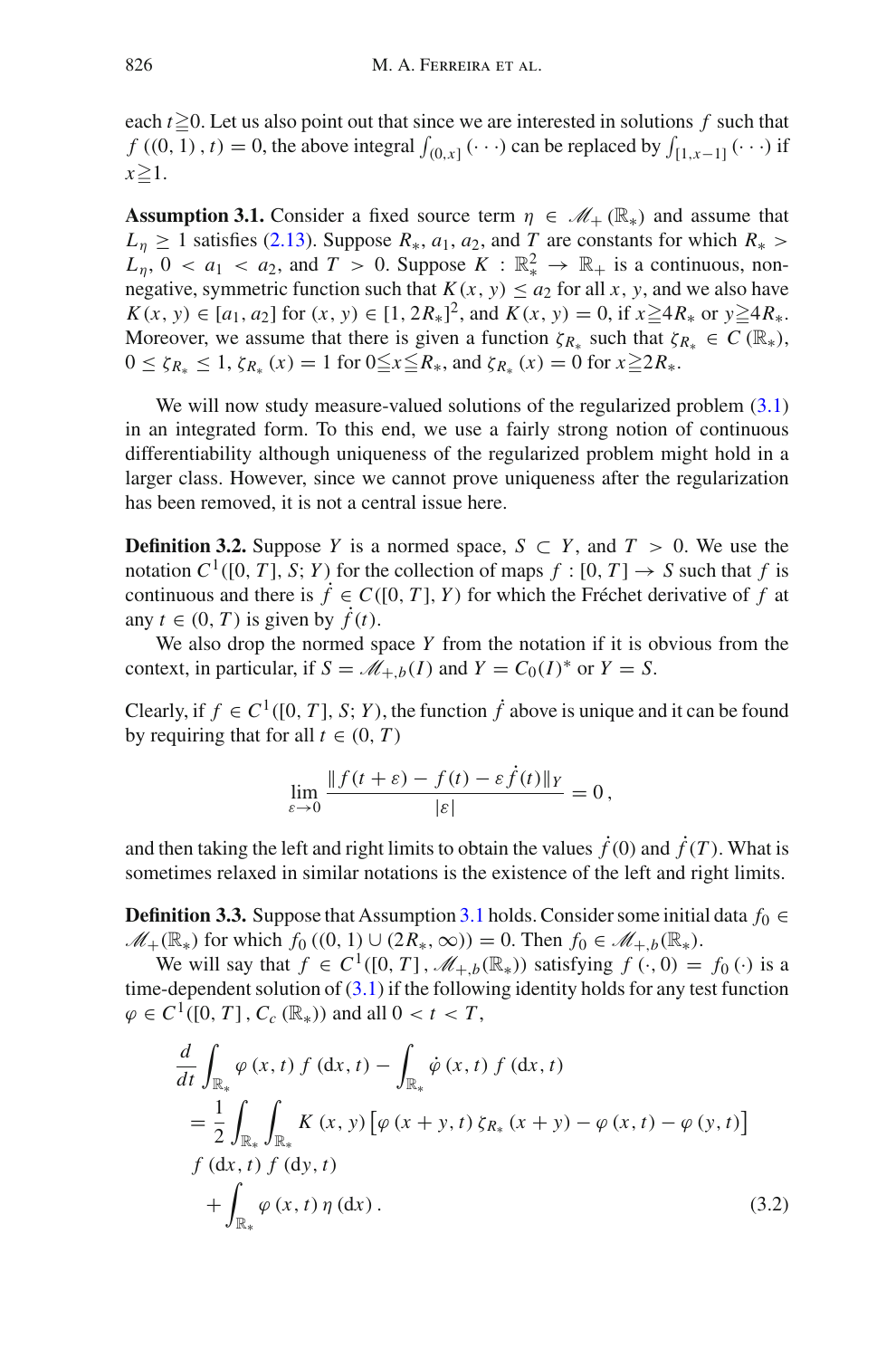**Remark 3.4.** Note that for any such solution *f*, automatically by continuity and compactness of [0, *T* ] one has

$$
\sup_{t\in[0,T]}\left(\int_{\mathbb{R}_*}f\left(\mathrm{d}x,t\right)\right)<\infty\,,\tag{3.3}
$$

since  $|| f || = f(\mathbb{R}_*)$ . Let us also point out that whenever  $\varphi \in C^1([0, T], C_c(\mathbb{R}_*))$ and  $f \in C^1([0, T], \mathcal{M}_{+,b}(\mathbb{R}_*))$ , the map  $t \mapsto \int_{\mathbb{R}_*} \varphi(x, t) f(dx, t)$  indeed belongs to  $C^1([0, T], \mathbb{R}_*)$ . Thus the derivative on the left hand side of [\(3.2\)](#page-17-1) is defined in the usual sense and, in fact, it is equal to  $\int_{\mathbb{R}_*} \varphi(x, t) f(\mathrm{d}x, t)$ . In addition, there is sufficient regularity that after integrating  $(3.2)$  over the interval [0, *t*] we obtain

<span id="page-18-1"></span>
$$
\int_{\mathbb{R}_{*}} \varphi(x, t) f(dx, t) - \int_{\mathbb{R}_{*}} \varphi(x, 0) f_{0}(dx)
$$
\n
$$
= \int_{0}^{t} ds \int_{\mathbb{R}_{*}} \dot{\varphi}(x, s) f(dx, s)
$$
\n
$$
+ \frac{1}{2} \int_{0}^{t} ds \int_{\mathbb{R}_{*}} \int_{\mathbb{R}_{*}} K(x, y) [\varphi(x + y, s) \zeta_{R_{*}}(x + y) - \varphi(x, s) - \varphi(y, s)]
$$
\n
$$
f(dx, s) f(dy, s)
$$
\n
$$
+ \int_{0}^{t} ds \int_{\mathbb{R}_{*}} \varphi(x, s) \eta(dx). \tag{3.4}
$$

We can define also weak stationary solutions of  $(3.1)$ . It is straightforward to check that if  $F(\text{d}x)$  is a stationary solution, then  $f(\text{d}x, t) = F(\text{d}x)$  is a solution to [\(3.4\)](#page-18-1) with initial condition  $f_0(dx) = F(dx)$ .

<span id="page-18-3"></span>**Definition 3.5.** Suppose that Assumption [3.1](#page-17-0) holds. We will say that  $f \in M_+(\mathbb{R}_*)$ , satisfying  $f((0, 1) \cup (2R_*, \infty)) = 0$  is a stationary injection solution of [\(3.1\)](#page-16-1) if the following identity holds for any test function  $\varphi \in C_c (\mathbb{R}_*)$ :

$$
0 = \frac{1}{2} \int_{\mathbb{R}_{*}} \int_{\mathbb{R}_{*}} K(x, y) \left[ \varphi(x + y) \zeta_{R_{*}}(x + y) - \varphi(x) - \varphi(y) \right] f(\mathrm{d}x) f(\mathrm{d}y) + \int_{\mathbb{R}_{*}} \varphi(x) \eta(\mathrm{d}x). \tag{3.5}
$$

<span id="page-18-0"></span>**Proposition 3.6.** *Suppose that Assumption [3.1](#page-17-0) holds. Then, for any initial condition f*<sub>0</sub> *satisfying*  $f_0 \text{ ∈ } \mathcal{M}_+(\mathbb{R}_*)$ ,  $f_0((0, 1) \cup (2R_*, \infty)) = 0$  *there exists a unique time-dependent solution*  $f \in C^1([0, T], \mathcal{M}_{+,b}(\mathbb{R}_*))$  *to* [\(3.1\)](#page-16-1) which solves it in the *classical sense. Moreover, we have*

$$
f((0, 1) \cup (2R_*, \infty), t) = 0, \quad \text{for } 0 \le t \le T,
$$
\n(3.6)

*and the estimate*

<span id="page-18-2"></span>
$$
\int_{\mathbb{R}_*} f(dx, t) \leqq \int_{\mathbb{R}_*} f_0(dx) + Ct \,, \quad 0 \leqq t \leqq T \tag{3.7}
$$

*holds for*  $C = \int_{\mathbb{R}_*} \eta(dx) \ge 0$ *, which is independent of f*<sub>0</sub>*, t, and T*.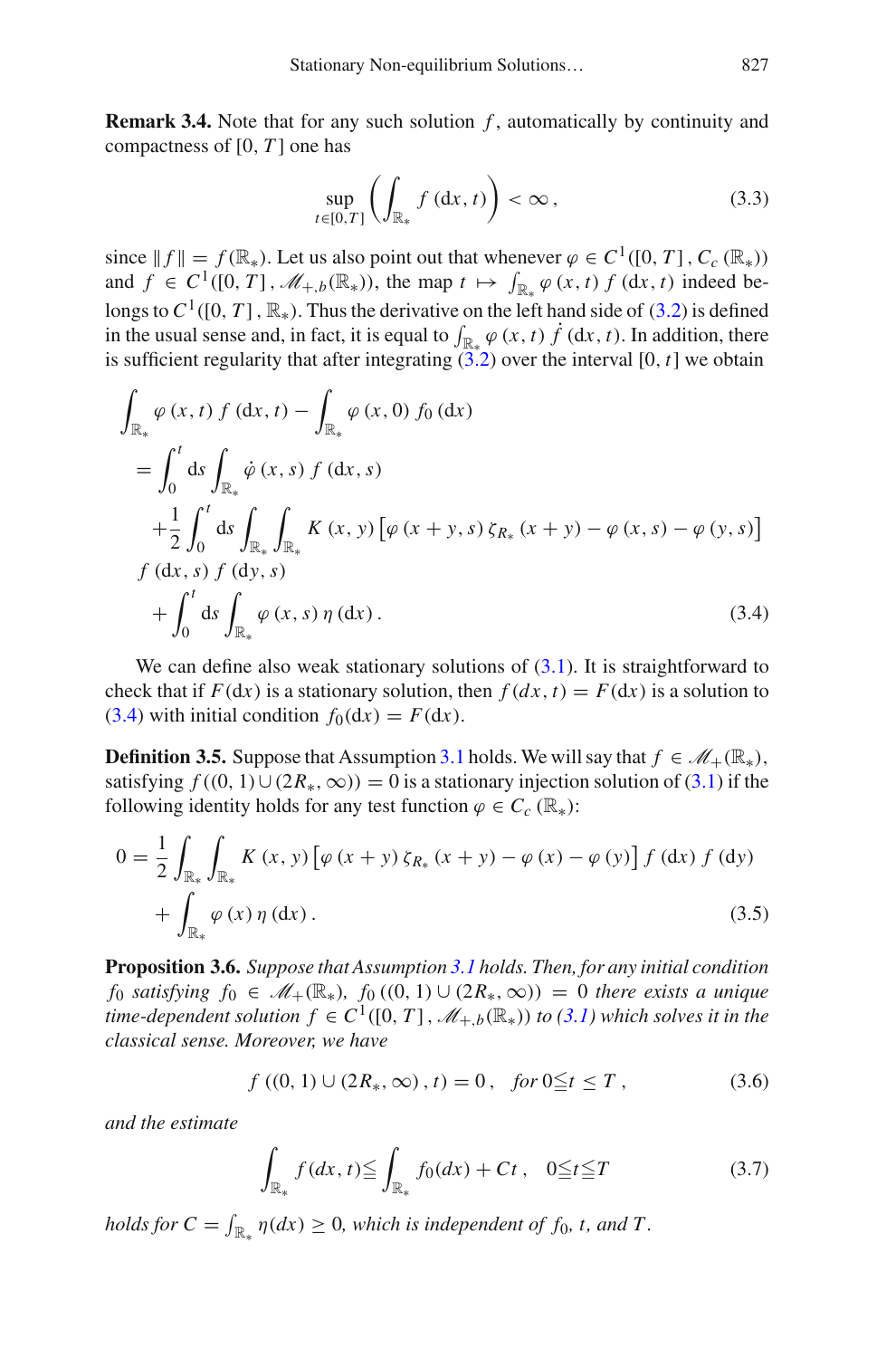**Remark 3.7.** We remark that the lower estimate  $K(x, y) \ge a_1 > 0$  will not be used in the proof of Proposition [3.6.](#page-18-0) However, this assumption will be used later in the proof of the existence of stationary injection solutions.

**Proof.** In this proof we skip some standard computations which may be found in [\[43,](#page-65-20) Section 5]. We define  $\mathscr{X}_{R_{\ast}} = \{f \in \mathscr{M}_{+}(\mathbb{R}_{*}) : f((0, 1) \cup (2R_{*}, \infty)) = 0\}.$ Since  $[1, 2R_*]$  is compact, for any  $f \in \mathscr{X}_{R_*}$  we have  $f(\mathbb{R}_*) < \infty$ , and thus *X*<sub>*R*<sup>∗</sup></sub> ⊂  $\mathcal{M}_{+,b}(\mathbb{R}_*)$ . For  $f \in \mathcal{M}_{+,b}(\mathbb{R}_*)$ , we clearly have  $f \in \mathcal{X}_{R_*}$  if and only if  $\int \varphi(x) f(dx) = 0$  for all  $\varphi \in C_0(\mathbb{R})$  whose support lies in  $(0, 1) \cup (2R_*, \infty)$ . Therefore, *XR*<sup>∗</sup> is a closed subset both in the ∗−weak and norm topology of  $C_0(\mathbb{R}_*)^* = \mathscr{M}_b(\mathbb{R}_*).$ 

For the rest of this proof, we endow  $\mathscr{X}_{R_{*}}$  with the norm topology which makes it into a complete metric space. We look for solutions *f* in the subset  $X := C([0, T], \mathcal{X}_{R_*})$  of the Banach space  $C([0, T], \mathcal{M}_b(\mathbb{R}_*))$ . The space X is endowed with the norm

<span id="page-19-0"></span>
$$
||f||_T = \sup_{0 \le t \le T} ||f(\cdot, t)||.
$$

By the uniform limit theorem, also *X* is then a complete metric space.

We now reformulate [\(3.1\)](#page-16-1) as the following integral equation acting on  $\mathscr{X}_{R_*}$ : we define for  $0 \le t \le T$ ,  $x \in \mathbb{R}_*$ , and  $f \in X$  first a function

<span id="page-19-1"></span>
$$
a[f](x,t) = \int_{\mathbb{R}_*} K(x,y) f(\mathrm{d}y,t), \qquad (3.8)
$$

and using this we obtain a measure, written for convenience using the function notation,

$$
\mathcal{F}[f](x,t) := f_0(x) e^{-\int_0^t a[f](x,s)ds} + \eta(x) \int_0^t e^{-\int_s^t a[f](x,\xi) d\xi} ds + \frac{\zeta R_*(x)}{2} \int_0^t e^{-\int_s^t a[f](x,\xi) d\xi} \int_0^x K(x-y,y) f(x-y,s) f(y,s) dyds.
$$
\n(3.9)

Notice that the definition [\(3.8\)](#page-19-0) indeed is pointwise well defined and yields a function  $(x, s) \mapsto a[f](x, s)$  which is continuous and non-negative for any  $f \in X$ . Moreover, we claim that if  $f \in X$ , then [\(3.9\)](#page-19-1) defines a measure in  $\mathcal{M}_{+}(\mathbb{R}_{*})$  for each  $t \in [0, T]$ , and we have in addition  $\mathcal{T}[f] \in X$ . The only non-obvious term is the term on the right-hand side containing  $\int_0^x K(x - y, y) f(x - y, s) f(y, s) dy$ . We first explain how this term defines a continuous linear functional on  $C_c(\mathbb{R}_*)$ . Define  $g(x, s) = \frac{\zeta R_*(x)}{2} e^{-\int_s^t a[f](x, \xi) d\xi}$  which is a jointly continuous function with  $g(x, s) = 0$  if  $x \geq 2R^*$ . Given  $\varphi \in C_c(\mathbb{R})$  we then set

<span id="page-19-2"></span>
$$
\left\langle \varphi, \int_{0}^{t} g(\cdot, s) \int_{0}^{s} K(\cdot - y, y) f(\cdot - y, s) f(y, s) dy ds \right\rangle
$$
  
= 
$$
\int_{0}^{t} \int_{\mathbb{R}_{*}} \left[ \int_{\mathbb{R}_{*}} K(x, y) g(x + y, s) \varphi(x + y) f(dx, s) \right] f(dy, s) ds
$$
. (3.10)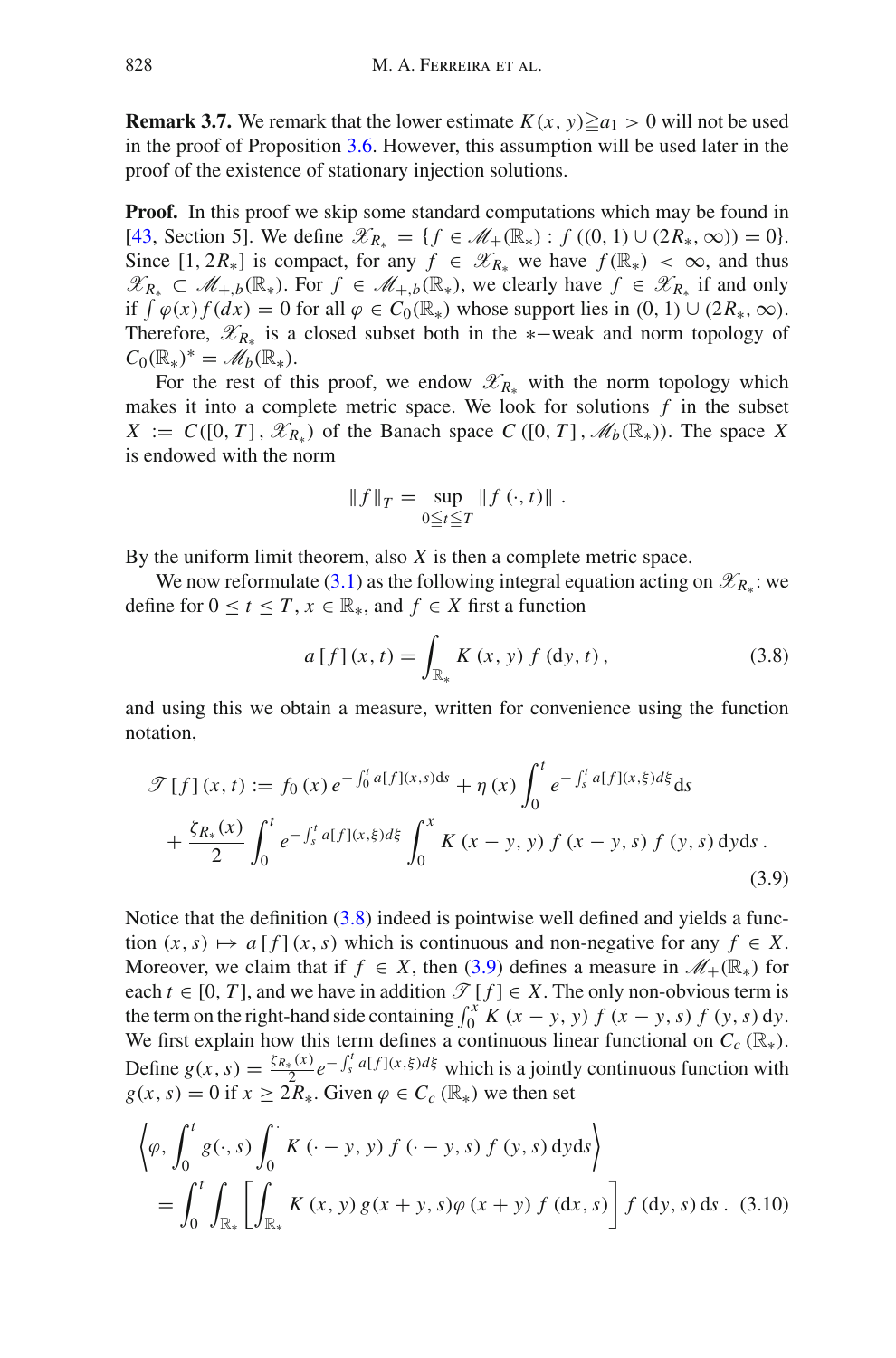Here the right-hand side of [\(3.10\)](#page-19-2) is well defined since  $f(\cdot, s) \in \mathcal{X}_{R_*}$  for each  $s \in [0, t]$ . Moreover, this operator defines a continuous linear functional from  $C_c$  ( $\mathbb{R}_*$ ) to  $\mathbb{R}$ , and thus is associated with a unique positive Radon measure. Finally, if  $\varphi$ (*x*) = 0 for 1 ≤ *x* ≤ 2*R*<sub>\*</sub>, then *g*(*x* + *y*, *s*) $\varphi$  (*x* + *y*) = 0 for *x* + *y* < 1, which implies that the right hand side of  $(3.10)$  is zero. Therefore, the measure belongs to  $\mathscr{X}_{R_{+}}$  for all *t*. Continuity in *t* follows straightforwardly.

The operator  $\mathscr{T}[\cdot]$  defined in [\(3.9\)](#page-19-1) is thus a mapping from  $C([0, T], \mathscr{X}_{R_*})$  to *C*([0, *T*],  $\mathscr{X}_{R_+}$ ) for each *T* > 0. We now claim that it is a contractive mapping from the complete metric space

$$
X_T := \{ f \in X \mid ||f - f_0||_T \leqq 1 \}
$$

to itself if *T* is sufficiently small. This follows by means of standard computations using the assumption  $K(x, y) \leq a_2$ , as well as the inequality  $|e^{-x_1} - e^{-x_2}| \leq |x_1 - x_2|$ valid for  $x_1 \geq 0$ ,  $x_2 \geq 0$ .

Therefore, there exists a unique solution of  $f = \mathcal{T}[f]$  in  $X_T$  assuming that T is sufficiently small. Notice that  $f \ge 0$  by construction.

In order to show that the obtained solution can be extended to arbitrarily long times we first notice that if  $f = \mathcal{T}[f]$ , then  $f \in C^1([0, T], \mathcal{X}_{R_*})$  and the definition in  $(3.9)$  implies that *f* satisfies  $(3.1)$ . Integrating this equation with respect to the *x* variable, we obtain the following estimates:

$$
\partial_{t} \left( \int_{\mathbb{R}_{*}} f (\mathrm{d}x, t) \right)
$$
\n
$$
\leq \frac{1}{2} \int_{\mathbb{R}_{*}} f (\mathrm{d}y, t) \int_{\mathbb{R}_{*}} K(x, y) f (\mathrm{d}x, t) - \int_{\mathbb{R}_{*}} f (\mathrm{d}y, t) \int_{\mathbb{R}_{*}} K(x, y) f (\mathrm{d}x, t)
$$
\n
$$
+ \int_{\mathbb{R}_{*}} \eta (\mathrm{d}x)
$$
\n
$$
= -\frac{1}{2} \int_{\mathbb{R}_{*}} f (\mathrm{d}y, t) \int_{\mathbb{R}_{*}} K(x, y) f (\mathrm{d}x, t) + \int_{\mathbb{R}_{*}} \eta (\mathrm{d}x)
$$
\n
$$
\leq \int_{\mathbb{R}_{*}} \eta (\mathrm{d}x), \qquad (3.11)
$$

whence  $(3.7)$  follows. We can then extend the solution to arbitrarily long times *T* > 0 using standard arguments. After this, the uniqueness of the solution in  $C^1([0, T], \mathcal{M}_{+b}(\mathbb{R}_*))$  follows by a standard Grönwall estimate.

<span id="page-20-1"></span>**Remark 3.8.** Notice that using the inequality  $K(x, y) \ge a_1 > 0$  we can strengthen [\(3.11\)](#page-20-0) into the estimate

<span id="page-20-0"></span>
$$
\partial_t \left( \int_{\mathbb{R}_*} f \left( dx, t \right) \right) \leq - \frac{a_1}{2} \left( \int_{\mathbb{R}_*} f \left( dx, t \right) \right)^2 + \int_{\mathbb{R}_*} \eta \left( dx \right).
$$

Inspecting the sign of the right hand side this implies an estimate stronger than [\(3.7\)](#page-18-2), namely,

$$
\int_{\mathbb{R}_{*}} f\left(\mathrm{d}x,t\right) \leq \max \left\{ \int_{\mathbb{R}_{*}} f_{0}\left(\mathrm{d}x\right), \left( \frac{2}{a_{1}} \int_{\mathbb{R}_{*}} \eta\left(\mathrm{d}x\right) \right)^{\frac{1}{2}} \right\}.
$$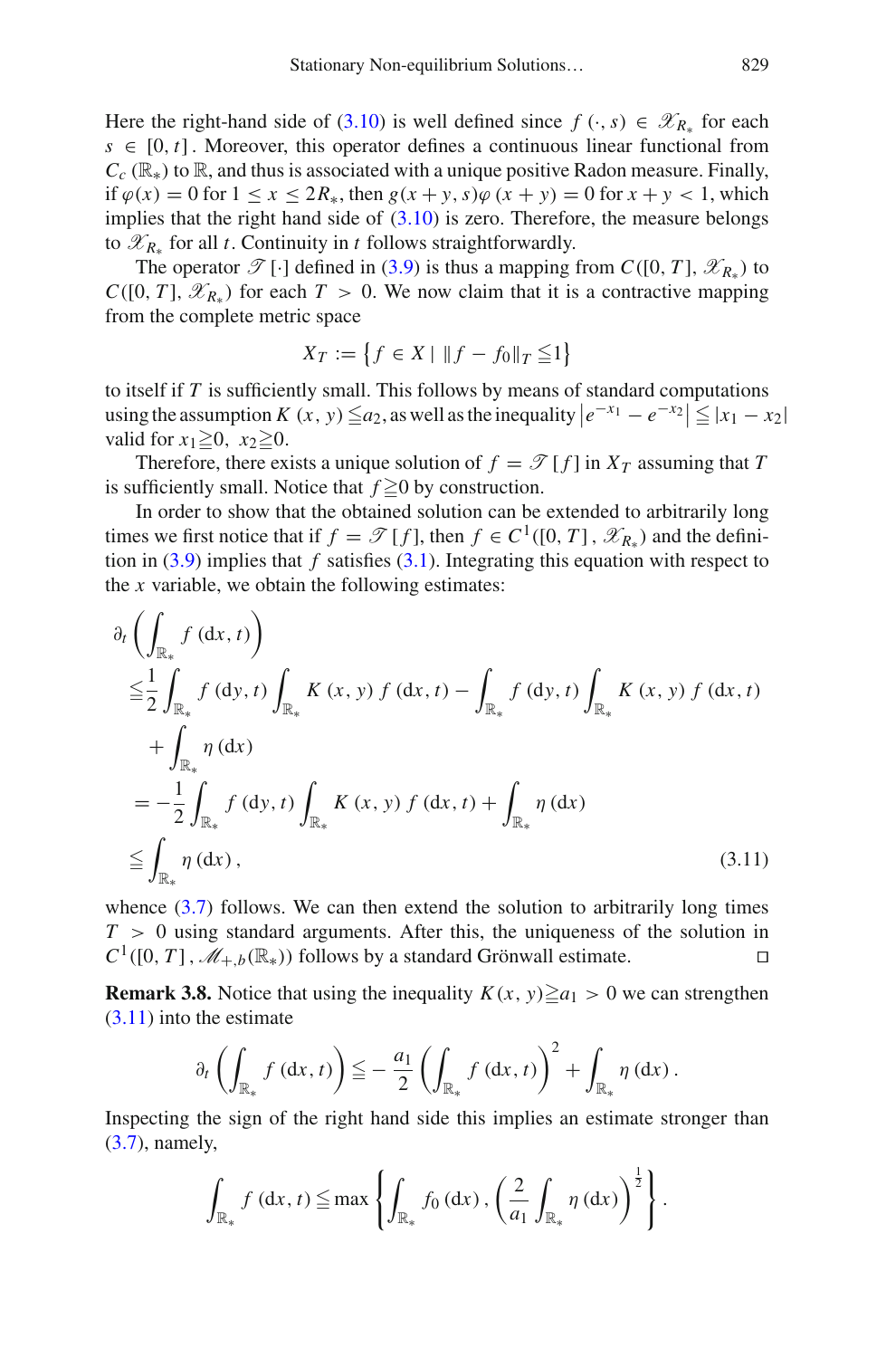<span id="page-21-2"></span>We now prove that solutions obtained in Proposition [3.6](#page-18-0) are weak solutions in the sense of Definition [3.3.](#page-17-2)

**Proposition 3.9.** *Suppose that the assumptions in Proposition [3.6](#page-18-0) hold. Then, the solution f obtained is a weak solution of [\(3.1\)](#page-16-1) in the sense of Definition [3.3.](#page-17-2)*

**Proof.** Multiplying [\(3.1\)](#page-16-1) by a continuous test function  $\varphi \in C^1$  ([0, *T*], *C* ( $\mathbb{R}_*$ )) with  $T > 0$  we obtain, using the action of the convolution on a test function in  $(3.10),$  $(3.10),$ 

$$
\int_{\mathbb{R}_{*}} \varphi(x, t) \dot{f} (dx, t) \n= \frac{1}{2} \int_{\mathbb{R}_{*}} \int_{\mathbb{R}_{*}} K(x, y) \left[ \varphi(x + y, t) \zeta_{R_{*}} (x + y) - \varphi(x, t) - \varphi(y, t) \right] f (dx, t) f (dy, t) \n+ \int_{\mathbb{R}_{*}} \varphi(x, t) \eta (dx).
$$
\n(3.12)

As mentioned earlier, the left-hand side can be rewritten as

$$
\int_{\mathbb{R}_{*}} \varphi(x, t) \dot{f} (dx, t) = \frac{d}{dt} \int_{\mathbb{R}_{*}} \varphi(x, t) f (dx, t) - \int_{\mathbb{R}_{*}} \dot{\varphi}(x, t) f (dx, t).
$$

Therefore, *f* satisfies [\(3.2\)](#page-17-1) in Definition [3.3.](#page-17-2)

We will use in the following the dynamical system notation *S* (*t*) for the map

$$
S(t) f_0 = f(\cdot, t), \tag{3.13}
$$

where  $f$  is the solution of  $(3.1)$  obtained in Proposition [3.6.](#page-18-0) Note that by uniqueness *S* (*t*) has the following semigroup property:

$$
S(t_1 + t_2) = S(t_1) S(t_2) \text{ for each } t_1, t_2 \in \mathbb{R}_+.
$$
 (3.14)

The operators *S* (*t*) define a mapping

<span id="page-21-0"></span>
$$
S(t): \mathscr{X}_{R_*} \to \mathscr{X}_{R_*} \text{ for each } t \geq 0,
$$
 (3.15)

where  $\mathscr{X}_{R_*} = \{ f \in \mathscr{M}_+(\mathbb{R}_*) : f((0, 1) \cup (2R_*, \infty)) = 0 \}$ , as before. We can now prove the following result:

**Proposition 3.10.** *Under the assumptions of Proposition [3.6,](#page-18-0) there exists a stationary injection solution*  $\hat{f} \in \mathcal{M}_+(\mathbb{R}_*)$  *to* [\(3.1\)](#page-16-1) *as defined in Definition* [3.5.](#page-18-3)

**Proof.** We provide below a proof of the statement but skip over some standard technical computations. Further details about these technical estimates can be found from [\[43,](#page-65-20) Section 5].

We first construct an invariant region for the evolution equation [\(3.1\)](#page-16-1). Let  $f_0 \in$  $\mathcal{X}_{R∗}$  and set *f* (*t*) = *S*(*t*) *f*<sub>0</sub>. In particular, *f* satisfies [\(3.2\)](#page-17-1). Let us then choose a time-independent test function such that  $\varphi(x) = 1$  when  $1 \le x \le 2R_*$ . Similarly to

<span id="page-21-1"></span>
$$
\Box
$$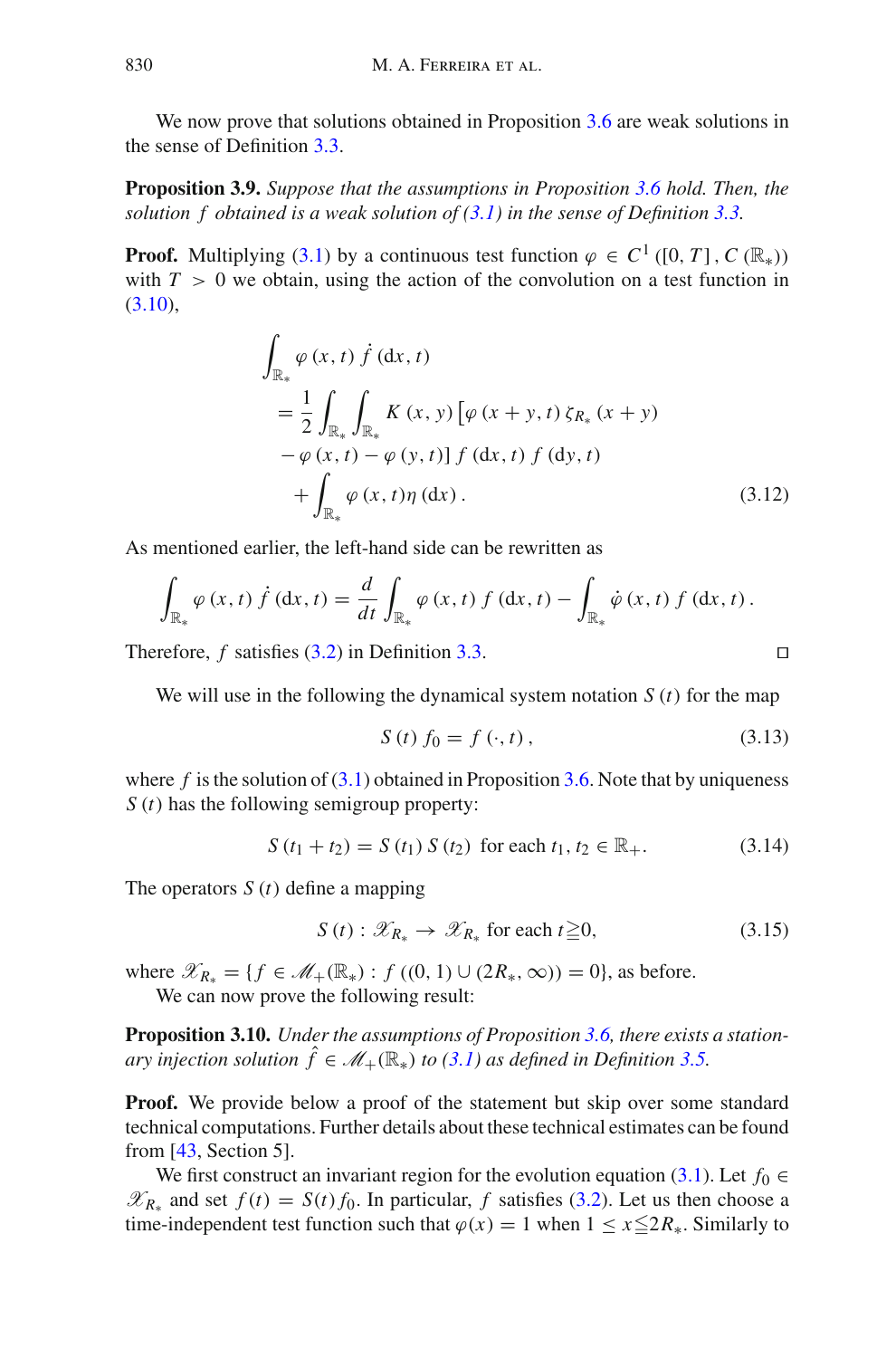$(3.11)$  and using the fact that  $f(\cdot, t)$  has support in [1, 2 $R_*$ ], the lower bound for *K* implies an estimate

$$
\frac{d}{dt} \int_{[1,2R_*]} f(\mathrm{d}x,t) \leqq -\frac{a_1}{2} \left( \int_{[1,2R_*]} f(\mathrm{d}x,t) \right)^2 + c_0,
$$

where  $c_0 = \int_{\mathbb{R}_*} \eta$  (dx). As in Remark [3.8,](#page-20-1) inspecting the sign of the right hand side we then find that if we choose any  $M \ge \sqrt{\frac{2c_0}{a_1}}$ , then the following set is invariant under the time-evolution:

$$
\mathscr{U}_M = \left\{ f \in \mathscr{X}_{R_*} : \int_{[1,2R_*]} f(\mathrm{d}x) \leq M \right\} . \tag{3.16}
$$

Moreover,  $\mathcal{U}_M$  is compact in the  $\ast$ -weak topology due to Banach-Alaoglu's The-orem (cf. [\[5\]](#page-64-14)), since it is an intersection of a ∗–weak closed set  $\mathscr{X}_{R_*}$  and the closed  $ball \parallel f \parallel \leq M$ .

Consider the operator  $S(t)$  :  $\mathscr{X}_{R_{*}} \to \mathscr{X}_{R_{*}}$  defined in [\(3.13\)](#page-21-1). We now endow  $\mathscr{X}_{R*}$  with the ∗−weak topology and prove that *S*(*t*) is continuous. Due to Proposition [3.9](#page-21-2) we have that  $f(\cdot, t) = S(t) f_0$  satisfies [\(3.4\)](#page-18-1) for any test function  $\varphi \in C^1$  ([0, *T*],  $C_c$  ( $\mathbb{R}_*$ )),  $0 \le t \le T$  with  $T > 0$  arbitrary. Let  $f_0, \hat{f}_0 \in \mathcal{X}_{R_*}$ . We write  $f(\cdot, t) = S(t) f_0$  and  $\hat{f}(\cdot, t) = S(t) \hat{f}_0$ . Using [\(3.4\)](#page-18-1) and subtracting the corresponding equations for  $f$  and  $\hat{f}$ , we obtain

<span id="page-22-0"></span>
$$
\int_{\mathbb{R}_{*}} \varphi(x, t) (f(dx, t) - \hat{f}(dx, t)) - \int_{\mathbb{R}_{*}} \varphi(x, 0) (f_0(dx) - \hat{f}_0(dx))
$$
\n
$$
= \int_{0}^{t} ds \int_{\mathbb{R}_{*}} (f(dx, t) - \hat{f}(dx, t)) (\dot{\varphi}(x, s) + \mathcal{L}[\varphi](x, s)), \qquad (3.17)
$$

where

$$
\mathcal{L}[\varphi](x,s) = \frac{1}{2} \int_{\mathbb{R}_*} K(x,y) \left[ \varphi(x+y,s) \zeta_{R_*}(x+y) - \varphi(x,s) - \varphi(y,s) \right]
$$
  
(f (dy, s) + \hat{f} (dy, s)).

For the derivation of  $(3.17)$ , we have used symmetry properties under the transformation  $x \leftrightarrow y$ : clearly,  $K(x, y) \left[ \varphi(x + y, s) \chi_{x+y \leq R_*} (x, y) - \varphi(x, s) \right]$  $-\varphi(y, s)$  is then symmetric and  $\left[ f \left( dx, s \right) \hat{f} \left( dy, s \right) - f \left( dy, s \right) \hat{f} \left( dx, s \right) \right]$  is antisymmetric, and hence their product integrates to zero.

Consider then an arbitrary  $\psi \in C_c(\mathbb{R}_*)$ . We claim that there is a test function  $\varphi \in C^1([0, t], C_c(\mathbb{R}_*))$  such that

<span id="page-22-1"></span>
$$
\dot{\varphi}(x, s) + \mathcal{L}[\varphi](x, s) = 0 \text{ for } 0 \le s \le t, \ x \ge 1, \quad \text{with } \varphi(\cdot, t) = \psi(\cdot). \tag{3.18}
$$

Given such a function  $\varphi$ , since  $f$  and  $\hat{f}$  have no support on (0, 1), equation [\(3.17\)](#page-22-0) implies

$$
\int_{\mathbb{R}_{*}} \psi(x) \left( f \left( dx, t \right) - \hat{f} \left( dx, t \right) \right) = \int_{\mathbb{R}_{*}} \varphi(x, 0) \left( f_{0} \left( dx \right) - \hat{f}_{0} \left( dx \right) \right). \tag{3.19}
$$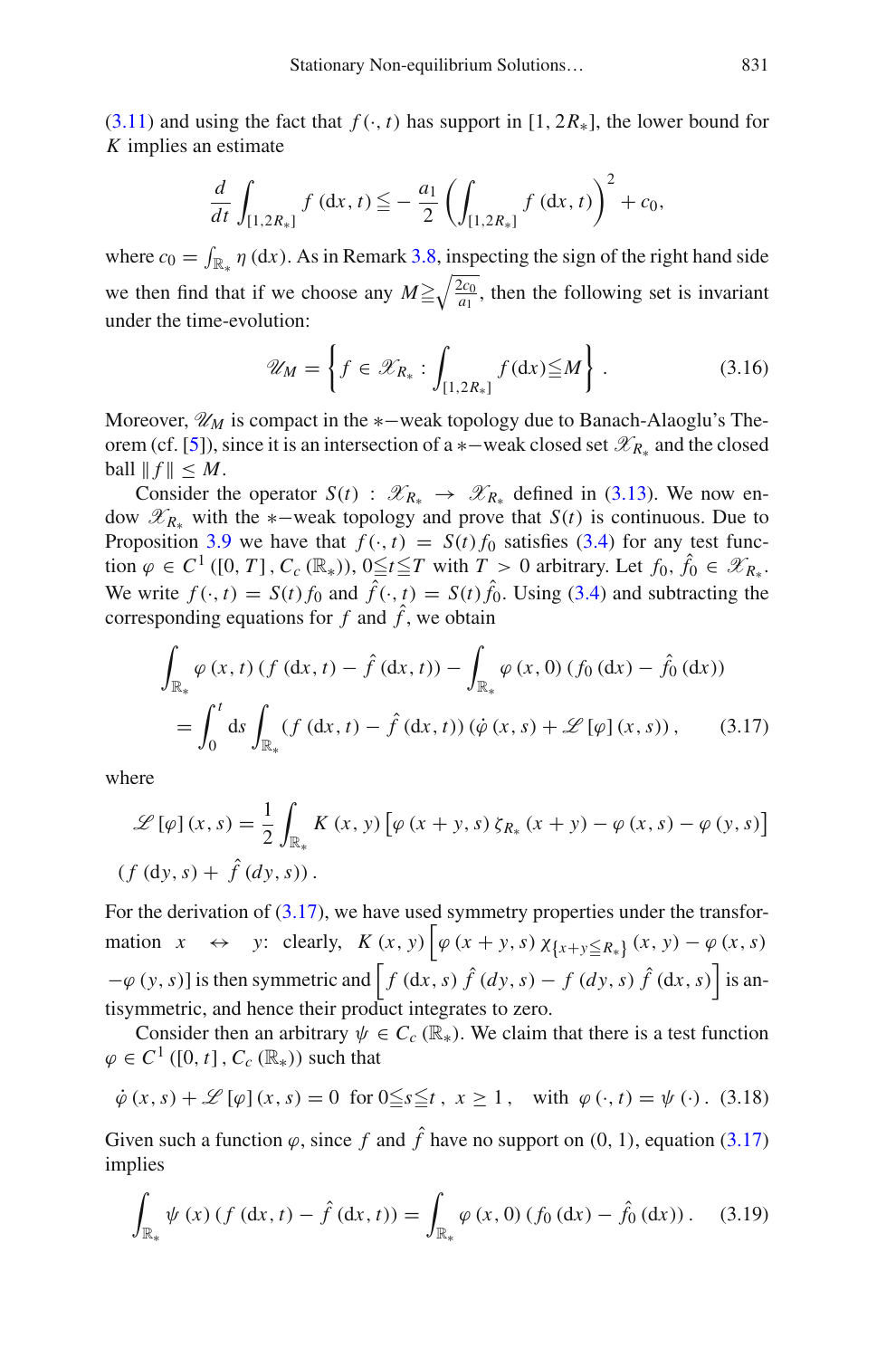Therefore, if such a function  $\varphi$  exists for any  $\psi \in C_c(\mathbb{R}_*)$ , we would find that the estimate at time *t*,  $\left| \int_{\mathbb{R}_*} \psi(x) (f (\mathrm{d}x, t) - \hat{f} (\mathrm{d}x, t)) \right|$ , will become arbitrarily small  $\frac{1}{2}$ if the estimate at time 0,  $\left| \int_{[1,2R_*]} \varphi(x,0) (f_0(dx) - \hat{f}_0(dx)) \right|$ , is made sufficiently<br>small. In particular, this proporty can be used to prove that for every  $f(x) = S(x) f_0$ . small. In particular, this property can be used to prove that for every  $f(t) = S(t) f_0$ in a ∗−weak open set *U* one can find a ∗−weak open neighbourhood *V* of *f*<sup>0</sup> such that for any  $\hat{f}_0$  ∈ *V* one has  $S(t) \hat{f}_0$  ∈ *U*. Hence, the ∗–weak continuity of *S* (*t*) would then follow.

In order to conclude the proof of the continuity of  $S(t)$  in the  $*$  −weak topology it only remains to prove the existence of  $\varphi \in C^1$  ([0, *t*],  $C_c$  ( $\mathbb{R}_*$ )) satisfying [\(3.18\)](#page-22-1) for a fixed  $\psi \in C_c(\mathbb{R}_*)$ . First, let us choose  $a \in (0, 1)$  and  $b \geq 4R_*$  so that the support of  $\psi$  is contained in  $I_0 := [a, b]$ . We now construct  $\varphi$  as a solution to an evolution equation in the Banach space  $Y := \{h \in C(\mathbb{R}_*) \mid h(x) = 0 \text{ if } x \le a \text{ or } x \ge b\}$ which is a closed subspace of  $C_0(\mathbb{R}_*)$ .

More precisely, we now look for solutions  $\varphi \in \tilde{X} := C([0, t], Y)$ , endowed with the weighted norm  $\|\varphi\|_M := \sup_{x \in \mathbb{R}_*} \sup_{s \in [0,t]} |\varphi(x,s)| e^{M(s-t)}$ . The parameter  $M > 0$  is chosen sufficiently large, as explained later.

Clearly,  $\psi \in Y$ . To regularize the small values of *x*, we choose a function  $\phi_a \in C(\mathbb{R}_*)$  such that  $0 \le \phi_a \le 1$ ,  $\phi_a(x) = 0$  if  $x \le a$ , and  $\phi_a(x) = 1$  if  $x \ge 1$ , and then define

$$
\mathscr{L}[\varphi](x,s) := \phi_a(x)\mathscr{L}[\varphi](x,s), \quad x > 0, \ 0 \le s \le t.
$$

Now, if  $\varphi \in \tilde{X}$ , we have  $\mathscr{\tilde{L}}[\varphi](x, s) = 0$  both if  $x \le a$  (due to the factor  $\phi_a$ ) and if  $x \geq b$ , since  $K(x, y) = 0$  if  $x \geq b \geq 4R_{*}$ . In addition, the assumptions guarantee that  $x \mapsto \mathcal{L}[\varphi](x, s)$  is continuous, so we find that  $\mathcal{L}[\varphi](x, s) \in Y$  for any fixed *s*.

We look for solutions  $\varphi$  as fixed points satisfying  $\varphi = \mathscr{A}[\varphi]$ , where

$$
\mathscr{A}[\varphi](x,s) := \psi(x) + \int_s^t \tilde{\mathscr{L}}[\varphi](x,s')ds', \quad x > 0, \ 0 \le s \le t.
$$

A straightforward computation, using the uniform bounds of total variation norms of f and  $\hat{f}$ , shows that  $\mathscr A$  is a map from  $\tilde{X}$  to itself. In addition, since

$$
|\mathscr{A}[\varphi_1](x,s) - \mathscr{A}[\varphi_2](x,s)| \leq \frac{3a_2}{2} \left( \|f\|_t + \|\hat{f}\|_t \right) \|\varphi_1 - \varphi_2\|_M \int_s^t e^{-M(s'-t)} ds',
$$

we find that  $\mathscr A$  is also a contraction if we fix *M* so that  $M > \frac{3a_2}{2} \left( \|f\|_t + \|\hat f\|_t \right)$ . Thus by the Banach fixed point theorem, there is a unique  $\varphi \in \tilde{X}$  such that  $\varphi =$  $\mathscr{A}[\varphi]$ . This choice satisfies [\(3.18\)](#page-22-1), at least for  $x > 1$ , and hence completes the proof of continuity of *S*(*t*).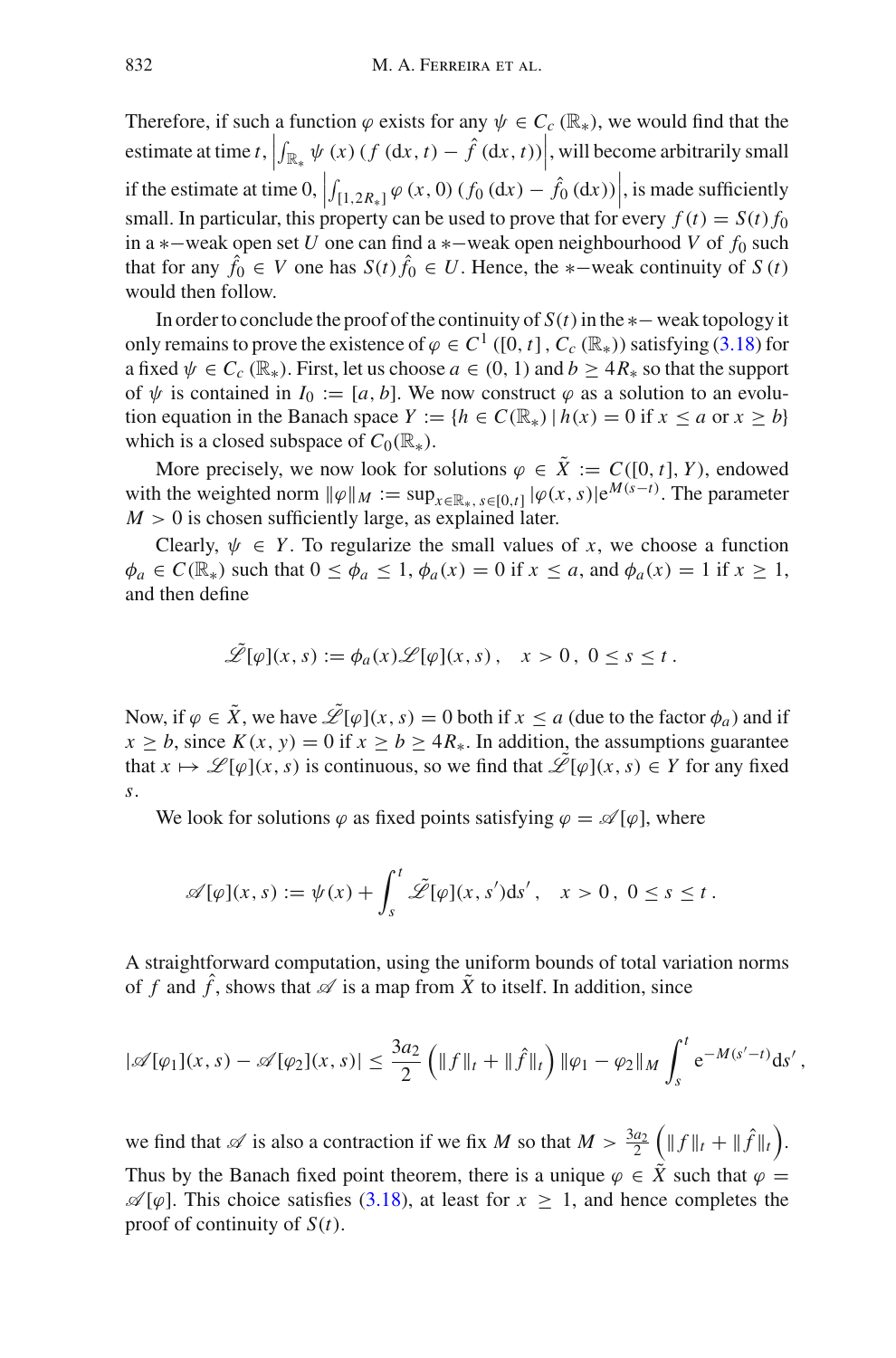We next prove that also  $t \mapsto S(t) f_0$  is continuous in the  $*$ -weak topology. Let  $t_1, t_2 \in [0, T]$  with  $t_1 < t_2$ . Let  $\varphi \in C_c(\mathbb{R}_*)$ . Using [\(3.4\)](#page-18-1) we obtain:

$$
\int_{\mathbb{R}_{*}} \varphi(x) \left[ f \left( dx, t_{2} \right) - f \left( dx, t_{1} \right) \right]
$$
\n
$$
= \frac{1}{2} \int_{t_{1}}^{t_{2}} ds \int_{\mathbb{R}_{*}} \int_{\mathbb{R}_{*}} K(x, y) \left[ \varphi(x + y) \zeta_{R_{*}}(x + y) - \varphi(x) - \varphi(y) \right]
$$
\n
$$
f \left( dx, s \right) f \left( dy, s \right) + \int_{t_{1}}^{t_{2}} ds \int_{\mathbb{R}_{*}} \varphi(x) \eta \left( dx \right).
$$

Thus using the bound  $|| f ||_T < \infty$  we obtain

$$
\left| \int_{\mathbb{R}_*} \varphi(x) \left[ f \left( dx, t_2 \right) - f \left( dx, t_1 \right) \right] \right| \leq C \left( t_2 - t_1 \right) \|\varphi\| \,, \tag{3.20}
$$

where the constant *C* does not depend on  $t_1$ ,  $t_2$  or  $\varphi$ . Therefore, the mapping  $t \mapsto S(t) f_0$  is continuous in the  $\ast$ -weak topology.

We can now conclude the proof of Proposition [3.10.](#page-21-0) As proven above, for any fixed *t*, the operator  $S(t)$  :  $\mathcal{U}_M \to \mathcal{U}_M$  is continuous and  $\mathcal{U}_M$  is convex and compact when endowed with the ∗−weak topology. Using Schauder fixed point theorem, for all  $\delta > 0$ , there exists a fixed point  $\hat{f}_\delta$  of  $S(\delta)$  in  $\mathcal{U}_M$ . In addition,  $\mathcal{U}_M$  is metrizable and hence sequentially compact. As shown in [\[18,](#page-64-4) Theorem 1.2], these properties imply that there is  $\hat{f}$  such that  $S(t)\hat{f} = \hat{f}$  for all *t*. Thus  $\hat{f}$  is a stationary injection solution to (3.1). stationary injection solution to  $(3.1)$ .

We now prove Theorem [2.3.](#page-12-1)

**Proof of Theorem [2.3](#page-12-1) (existence).** Given a kernel  $K(x, y)$  satisfying [\(2.11\)](#page-11-1), [\(2.12\)](#page-11-2), it can be rewritten as

<span id="page-24-0"></span>
$$
K(x, y) = (x + y)^{\gamma} \Phi\left(\frac{x}{x + y}, x\right),
$$
 (3.21)

where

<span id="page-24-1"></span>
$$
\frac{C_1}{s^p (1-s)^p} \leq \Phi(s, x) \leq \frac{C_2}{s^p (1-s)^p}, \quad (s, x) \in (0, 1) \times \mathbb{R}_*,
$$
 (3.22)

with  $p = \max{\{\lambda, -(\gamma + \lambda)\}}$  and the constants  $C_1 > 0, C_2 < \infty$  independent of *x*. Notice that the dependence of the function  $\Phi$  on *x* is due to the fact that we are not assuming the kernel  $K(x, y)$  to be an homogeneous function.

By definition of *p*, we have  $\gamma + 2p = |\gamma + 2\lambda| \ge 0$ , and thus always  $p \ge -\frac{\gamma}{2}$ . On the other hand, by assumption,  $|\gamma + 2\lambda| < 1$ , and thus also  $p < \frac{1-\gamma}{2}$ . Reciprocally, we observe that kernels with the form [\(3.21\)](#page-24-0) satisfying [\(3.22\)](#page-24-1) with  $p \ge -\frac{\gamma}{2}$  satisfy also  $(2.11)$ ,  $(2.12)$ .

We use two levels of truncations. First, given  $\varepsilon$  with  $0 < \varepsilon < 1$  we define

<span id="page-24-2"></span>
$$
K_{\varepsilon}(x, y) = \min\left\{(x + y)^{\gamma}, \frac{1}{\varepsilon}\right\} \Phi_{\varepsilon}\left(\frac{x}{x + y}, x\right) + \varepsilon, \tag{3.23}
$$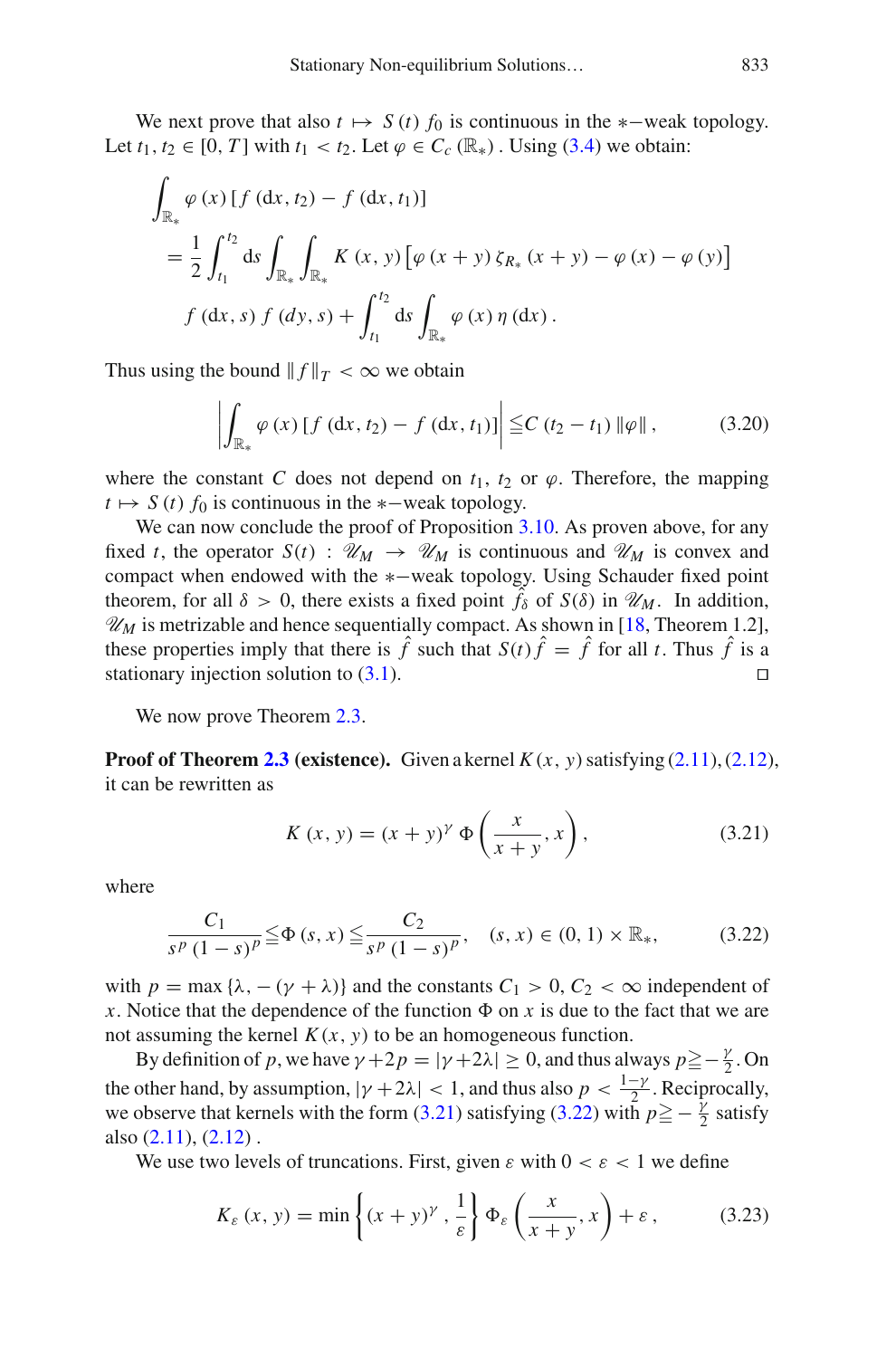where  $\Phi_{\varepsilon}$  is smooth, non-negative, and bounded by  $\frac{A}{\varepsilon^{\sigma}}$  everywhere, and satisfies

<span id="page-25-2"></span>
$$
\Phi_{\varepsilon}(s,x) = \begin{cases} \Phi(s,x) , & \text{if } \Phi(s,x) \leq \frac{A}{\varepsilon^{\sigma}} ,\\ 0 , & \text{if } \Phi(s,x) \geq \frac{2A}{\varepsilon^{\sigma}} . \end{cases}
$$
(3.24)

Here *A* is a large constant independent of  $\varepsilon$ ; we take  $A = 1$  when  $\Phi$  is unbounded, and assume it sufficiently large in a way that will be seen in the proof if  $\Phi$  is bounded. Concerning σ we take  $\sigma = 0$  if  $p \leq 0$  for any γ, σ > 0 arbitrary small if *p* > 0 and  $\gamma \le 0$  and  $0 < \sigma < \frac{p}{\gamma}$  if *p* > 0 and  $\gamma$  > 0. We then have

$$
0 \leq \Phi_{\varepsilon} \left( s, x \right) \leq C_2 \min \left\{ \frac{1}{s^{\lambda}} \frac{1}{\left( 1 - s \right)^{\lambda}} + s^{\gamma + \lambda} \left( 1 - s \right)^{\gamma + \lambda}, \frac{A}{C_2 \varepsilon^{\sigma}} \right\}.
$$
 (3.25)

The second level of truncation is to define

<span id="page-25-4"></span><span id="page-25-3"></span>
$$
K_{\varepsilon, R_*}(x, y) = K_{\varepsilon}(x, y) \, \omega_{R_*}(x, y) \,, \tag{3.26}
$$

where  $\omega_{R_*} \in C_0^{\infty}(\mathbb{R}^2_+), 0 \le \omega_{R_*} \le 1$ , and

<span id="page-25-0"></span>
$$
\omega_{R_*}(x, y) = \begin{cases} 1, & \text{if } (x, y) \in [0, 2R_*]^2, \\ 0, & \text{if } x \ge 4R_* \text{ or } y \ge 4R_*. \end{cases}
$$

Notice that, if  $\gamma \leq 0$  the truncation in min  $\{(x + y)^{\gamma}, \frac{1}{\varepsilon}\}\)$  in [\(3.23\)](#page-24-2) does not have any effect, because we are only interested in the region where  $x \ge 1$  and  $y \ge 1$ , due to the fact that the solutions we construct satisfy  $f((0, 1)) = 0$ .

From Proposition [3.10,](#page-21-0) to every  $\varepsilon$  and  $R_{*}$ , there exists a stationary injection solution *f*ε,*R*<sup>∗</sup> satisfying

$$
\frac{1}{2} \int_{\mathbb{R}_{*}} \int_{\mathbb{R}_{*}} K_{\varepsilon, R_{*}}(x, y) \left[ \varphi(x + y) \zeta_{R_{*}}(x + y) - \varphi(x) - \varphi(y) \right] f_{\varepsilon, R_{*}}(\mathrm{d}x) \nf_{\varepsilon, R_{*}}(\mathrm{d}y) + \int_{\mathbb{R}_{*}} \varphi(x) \eta(\mathrm{d}x) = 0,
$$
\n(3.27)

for any test function  $\varphi \in C_c(\mathbb{R}_*)$ . As in the proof of Lemma [2.8](#page-13-0) consider any  $z, \delta > 0$  and take  $\chi_{\delta} \in C^{\infty}(\mathbb{R}_+)$  satisfying  $\chi_{\delta}(x) = 1$  if  $x \leq z$ , and  $\chi_{\delta}(x) = 0$  if  $x \ge z + \delta$ . Then  $\varphi(x) = x \chi_{\delta}(x)$  is a valid non-negative test function. Since  $\zeta_{R_{*}} \le 1$ , we may employ the inequality  $\varphi$  (*x* + *y*)  $\zeta_{R_{*}}$  (*x* + *y*)  $\leq \varphi$  (*x* + *y*) in [\(3.27\)](#page-25-0), and conclude that for these test functions

$$
\frac{1}{2} \int_{\mathbb{R}_{*}} \int_{\mathbb{R}_{*}} K_{\varepsilon, R_{*}} (x, y) \left[ \varphi (x + y) - \varphi (x) - \varphi (y) \right] f_{\varepsilon, R_{*}} (dx) f_{\varepsilon, R_{*}} (dy) \n+ \int_{\mathbb{R}_{*}} \varphi (x) \eta (dx) \ge 0.
$$

Using the equalities derived in the proof of Lemma [2.8](#page-13-0) and taking  $\delta \rightarrow 0$  then proves that

<span id="page-25-1"></span>
$$
\int_{(0,z]} \int_{(z-x,\infty)} K_{\varepsilon,R_*}(x,y) x f_{\varepsilon,R_*}(dx) f_{\varepsilon,R_*}(dy) \le \int_{(0,z]} x \eta \, dx \, , \quad \text{for } z > 0 \, .
$$
\n(3.28)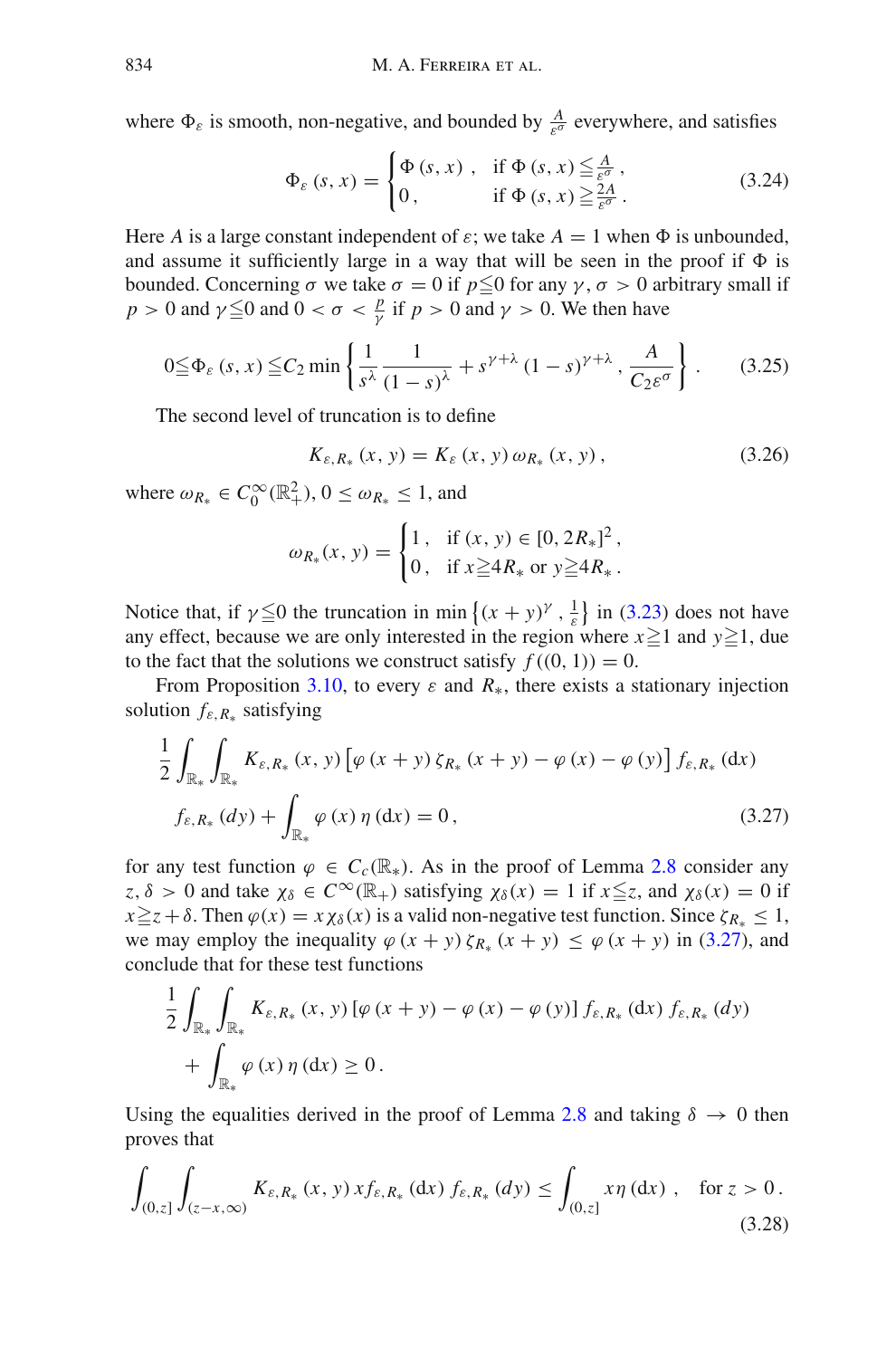A lower bound for the left hand-side and an upper bound for the right hand-side of [\(3.28\)](#page-25-1), both independent of  $R_{*}$ , are computed next. Since supp $\eta \subset [1, L_n]$  and  $||\eta||$  is bounded, then

<span id="page-26-2"></span>
$$
\int_{(0,z]} x \eta \,(\mathrm{d}x) \leqq \int_{[1,L_{\eta}]} x \eta \,(\mathrm{d}x) =: c,\tag{3.29}
$$

where *c* is a constant independent of  $R_*$  and *c* is bounded by  $L_n||\eta||$ . On the other hand we have  $K_{\varepsilon, R_*}(x, y) \geq \varepsilon > 0$  for  $(x, y) \in [1, 2R_*]^2$ . Then,

$$
\varepsilon \int_{(0,z]} \int_{(z-x,2R_*)} x f_{\varepsilon,R_*} \,(\mathrm{d}x) \, f_{\varepsilon,R_*} \,(\mathrm{d}y) \leq c \quad \text{if } 0 < z \leq 2R_* \,.
$$

Using that here

$$
[2z/3, z]^2 \subset \left\{ (x, y) \in \mathbb{R}_+^2 : 0 < x \leq z, \ z - x < y \leq 2R_* \right\},
$$

we obtain

$$
\varepsilon \iint_{[2z/3,z]^2} x f_{\varepsilon,R_*}(\mathrm{d} x) f_{\varepsilon,R_*}(d y) \leq c \quad \text{if } 0 < z \leq 2R_*.
$$

Since  $x \ge 2z/3$  in the domain of integration, we obtain

$$
2z/3\left(\int_{[2z/3,z]}f_{\varepsilon,R_*}(\mathrm{d}x)\right)^2\leq\frac{c}{\varepsilon},
$$

which implies that

$$
\frac{1}{z} \int_{[2z/3,z]} f_{\varepsilon,R_*}(\mathrm{d}x) \le \frac{C_{\varepsilon}}{z^{3/2}}, \quad 0 < z \le 2R_*, \tag{3.30}
$$

where  $C_{\varepsilon}$  is a numerical constant depending on  $\varepsilon$  but independent of  $R_{*}$ . Since the right hand side is integrable on  $[1, 2R<sub>*</sub>]$ , Lemma [2.10](#page-14-3) may be employed to obtain a bound

$$
\int_{[1,2R_*]} f_{\varepsilon,R_*}(\mathrm{d}x) \le \frac{2C_{\varepsilon}}{\ln(3/2)} + C_{\varepsilon} \frac{1}{\sqrt{2R_*}}.
$$
\n(3.31)

Since the support of  $f_{\varepsilon, R_*}$  lies in [1, 2 $R_*$ ] we find that for all  $R_* \ge 1$ 

<span id="page-26-1"></span><span id="page-26-0"></span>
$$
\int_{\mathbb{R}_*} f_{\varepsilon, R_*}(\mathrm{d}x) \leq \bar{C}_{\varepsilon} \,, \tag{3.32}
$$

where  $C_{\varepsilon}$  is a constant independent of  $R_{*}$ . Following the same argument for arbitrary lower limit  $y \in [1, 2R_*]$ , we also obtain a decay bound

$$
\int_{[y,\infty)} f_{\varepsilon,R_*}(\mathrm{d}x) \leqq \bar{C}_{\varepsilon} y^{-\frac{1}{2}},\tag{3.33}
$$

which obviously extends to  $y > 2R_*$  since  $f_{\varepsilon, R_*}((2R_*, \infty)) = 0$ .

Thus, estimate [\(3.32\)](#page-26-0) implies that for each  $\varepsilon$  the family of solutions { $f_{\varepsilon,R_*}$ } $R_* > 1$ is contained in a closed unit ball of  $\mathcal{M}_{+,b}(\mathbb{R}_{})$ . This is a sequentially compact set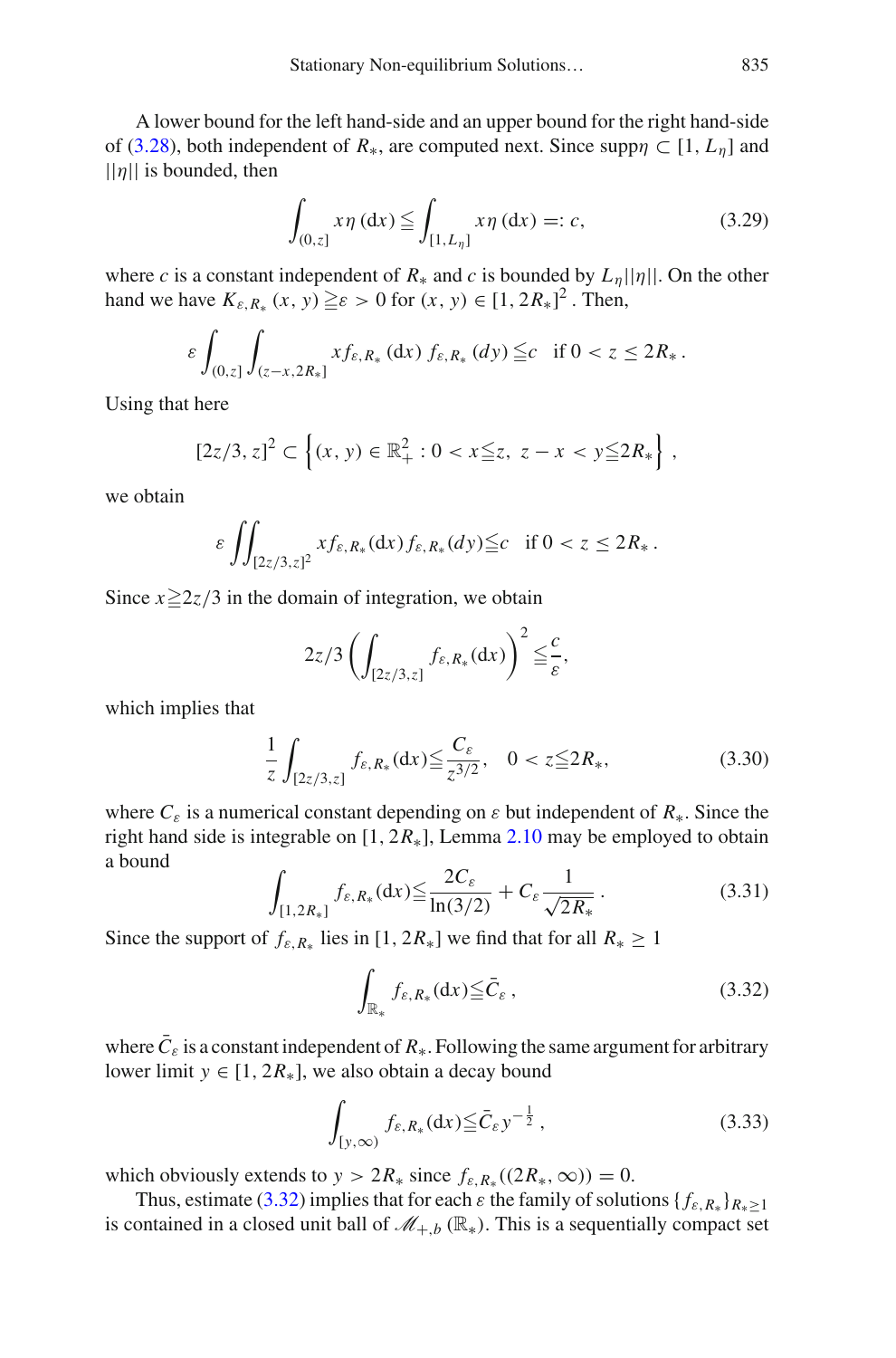in the ∗−weak topology, and thus by taking a subsequence if needed, we can find  $f_{\varepsilon} \in \mathcal{M}_{+,b}(\mathbb{R}_{*})$  such that  $f_{\varepsilon}((0, 1)) = 0$  and

<span id="page-27-2"></span><span id="page-27-1"></span>
$$
f_{\varepsilon, R^n_*} \rightharpoonup f_{\varepsilon}
$$
 as  $n \to \infty$  in the \* –weak topology (3.34)

with  $R^n_* \to \infty$  as  $n \to \infty$ . Note that then we can use the earlier "step-like" testfunctions and the bounds [\(3.32\)](#page-26-0) and [\(3.33\)](#page-26-1) to conclude that also the limit functions satisfy similar estimates, namely,

$$
\int_{(0,\infty)} f_{\varepsilon}(\mathrm{d}x) \leq \bar{C}_{\varepsilon}, \qquad \int_{[y,\infty)} f_{\varepsilon}(\mathrm{d}x) \leq \bar{C}_{\varepsilon} y^{-\frac{1}{2}}, \quad \text{if } y \geq 1. \tag{3.35}
$$

Consider next a fixed test function  $\varphi \in C_c(\mathbb{R})$ . Now for all large enough values of *n*, we have  $\varphi$  (*x* + *y*)  $\zeta_{R_*^n}$  (*x* + *y*) =  $\varphi$  (*x* + *y*) everywhere, since the support of  $\varphi$  is bounded. We claim that as  $n \to \infty$ , the limit of [\(3.27\)](#page-25-0) is given by

$$
\frac{1}{2} \int_{\mathbb{R}^2_*} K_{\varepsilon}(x, y) \left[ \varphi(x + y) - \varphi(x) - \varphi(y) \right] f_{\varepsilon}(dx) f_{\varepsilon}(dy) + \int_{\mathbb{R}_*} \varphi(x) \eta(dx) = 0. \tag{3.36}
$$

Since  $f_{\varepsilon, R_*^n}$  has support in [1, 2 $R_*$ ], it follows that we may always replace  $K_{\varepsilon, R_*}(x, y)$ in [\(3.27\)](#page-25-0) by  $K_{\varepsilon}(x, y)$  without altering the value of the integral. By the above observations, it suffices to show that

$$
\lim_{n \to \infty} \int_{\mathbb{R}^2_*} \phi(x, y) \mu_n(\mathrm{d}x) \mu_n(\mathrm{d}y) = \int_{\mathbb{R}^2_*} \phi(x, y) f_{\varepsilon}(\mathrm{d}x) f_{\varepsilon}(\mathrm{d}y) , \qquad (3.37)
$$

for  $\mu_n(\mathrm{d}x) := f_{\varepsilon,R^n_*}(\mathrm{d}x)$  and

<span id="page-27-0"></span>
$$
\phi(x, y) := K_{\varepsilon}(x, y) [\varphi(x + y) - \varphi(x) - \varphi(y)].
$$

Note that although  $\phi \in C_b(\mathbb{R}^2)$ , it typically would not have compact support. However, the earlier tail estimates suffice to control the large values of  $x$ ,  $y$ , as we show in detail next.

We prove  $(3.37)$  by showing that every subsequence has a subsequence such that the limit holds. For notational convenience, let  $\mu_n$  denote the first subsequence and consider an arbitrary  $\varepsilon > 0$ . We first regularize the support of  $\phi$  by choosing a function  $g : \mathbb{R}_+ \to [0, 1]$  which is continuous and for which  $g(r) = 1$ , for  $r \le 1$ , and  $g(r) = 0$ , for  $r \ge 2$ . We set  $\phi_M(x, y) := g\left(\frac{x}{M}\right) g\left(\frac{y}{M}\right) g\left(\frac{1}{Mx}\right) g\left(\frac{1}{My}\right) \phi(x, y)$ . Then for every *M*, we have  $\phi_M \in C_c(\mathbb{R}^2)$  and thus it is uniformly continuous. By [\(3.35\)](#page-27-1), we may use dominated convergence theorem to conclude that  $\int \phi_M(x, y) f_{\varepsilon} (dx) f_{\varepsilon} (dy) \to \int \phi(x, y) f_{\varepsilon} (dx) f_{\varepsilon} (dy)$  as  $M \to \infty$ . Thus for all  $\sup_{\epsilon \in \mathcal{A}} \sup_{\epsilon \in \mathcal{A}} M$ , we have  $\left| \int \phi_M(x, y) f_{\epsilon}(\mathrm{d}x) f_{\epsilon}(\mathrm{d}y) - \int \phi(x, y) f_{\epsilon}(\mathrm{d}x) f_{\epsilon}(\mathrm{d}y) \right|$ sufficiently large *m*, we have  $\int \int \psi_M(x, y) f_{\varepsilon}(ux) f_{\varepsilon}(uy) = \int \psi(x, y) f_{\varepsilon}(ux) f_{\varepsilon}(ux) f_{\varepsilon}(ux)$ <br><  $\varepsilon'$ . On the other hand, by the decay bound in [\(3.33\)](#page-26-1) we can find a constant *C* which does not depend on  $R_*$  and for which  $\left| \int \phi_M(x, y) \mu_n(\mathrm{d}x) \mu_n(\mathrm{d}y) - \int \phi(x, y) \mu_n(\mathrm{d}y) \right|$  $\mu_n(\mathrm{d}x)\mu_n(\mathrm{d}y) \leq CM^{-\frac{1}{2}}$ . We fix  $M = M(\varepsilon')$  to be a value such that also this second bound is less than  $\varepsilon'$  for all *n*.

In order to conclude the proof of [\(3.37\)](#page-27-0) it only remains to show that  $\int \phi_M(x, y)$  $\mu_n$  (dx)  $\mu_n$  (dy) converges to  $\int \phi_M(x, y) f_{\varepsilon}$  (dx)  $f_{\varepsilon}$  (dy) as  $n \to \infty$ . This is just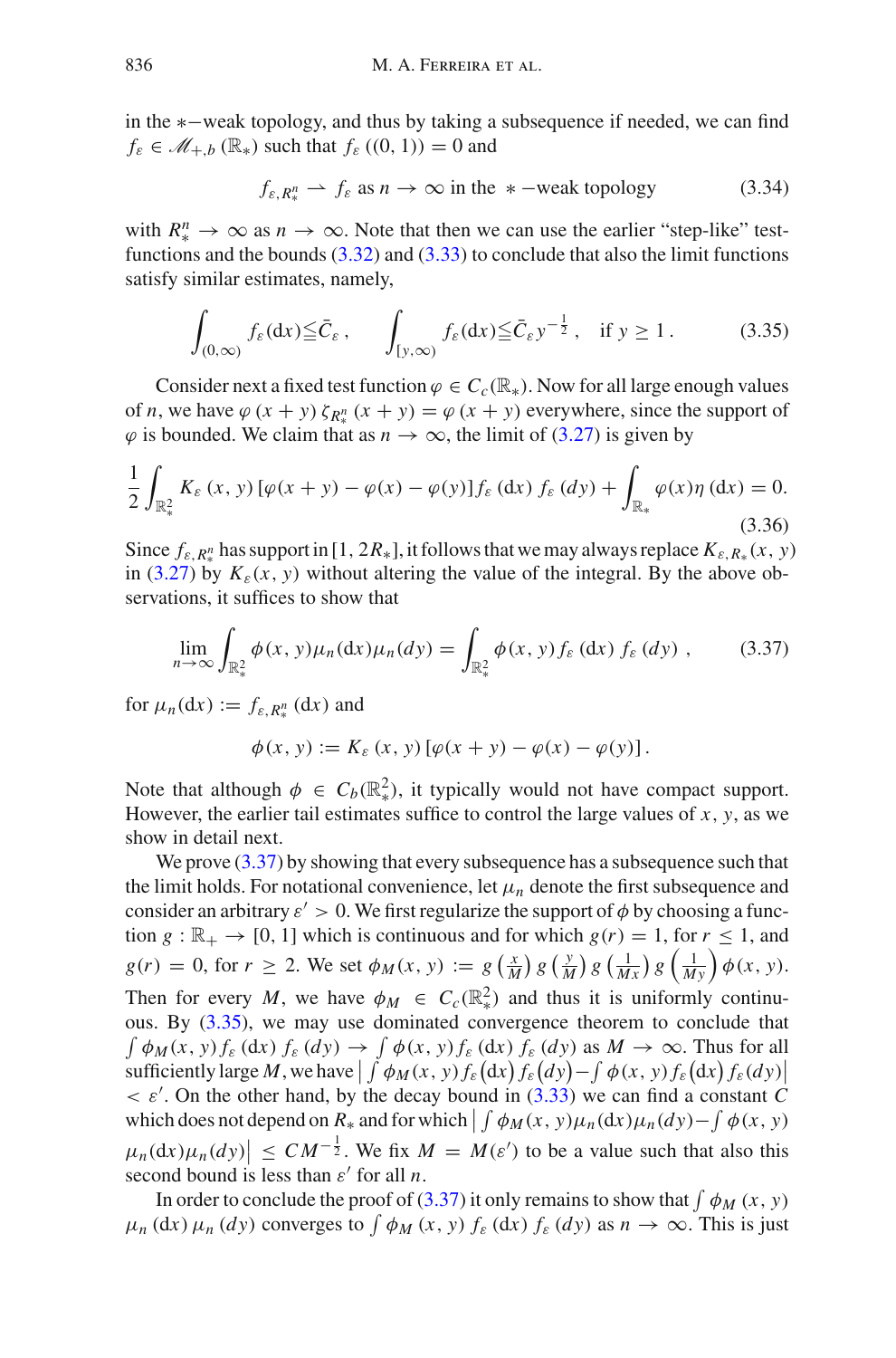a consequence of the fact that the convergence  $\mu_n$  (dx)  $\rightarrow$   $f_{\varepsilon}$  (dx) as  $n \rightarrow \infty$ in the ∗–weak topology of the space  $\mathcal{M}_{+,b}$  ( $\left[\frac{1}{2M}, 2M\right]$ ) implies the convergence  $\mu_n$  (dx)  $\mu_n$  (dy)  $\rightarrow$   $f_\varepsilon$  (dx)  $f_\varepsilon$  (dy) as  $n \rightarrow \infty$  in the ∗-weak topology of the space  $\mathscr{M}_{+,b}\left(\left[\frac{1}{2M},2M\right]^2\right)$ . This result can be found for instance in [\[2\]](#page-64-15), Theorem 3.2 for probability measures, which implies the result for arbitrary measures using simple rescaling arguments.

Since  $f_{\varepsilon}$  is then a stationary solution to [\(1.3\)](#page-3-0) with  $K = K_{\varepsilon}$ , we can apply Lemma [2.8](#page-13-0) directly, and conclude that

<span id="page-28-0"></span>
$$
\int_{(0,z]} x f_{\varepsilon} \, dx) \int_{(z-x,\infty)} K_{\varepsilon} \, (x,\, y) \, f_{\varepsilon} \, (dy) \leqq c \quad \text{if } z > 0 \,, \tag{3.38}
$$

where *c* is defined in [\(3.29\)](#page-26-2) and is independent of  $\varepsilon$ . We now observe that [\(3.22\)](#page-24-1) and  $(3.23)$ – $(3.24)$  imply for all sufficiently small  $\varepsilon$ 

$$
K_{\varepsilon}(x, y) \ge \varepsilon + C_0 \min\{z^{\gamma}, \frac{1}{\varepsilon}\} \text{ for } (x, y) \in \left[\frac{z}{2}, z\right]^2
$$

where  $C_0 > 0$  is independent of  $\varepsilon$  and we used that  $\frac{x}{x+y} \in \left[\frac{1}{3}, \frac{2}{3}\right]$ . Combining this estimate with [\(3.38\)](#page-28-0) as well as the fact that

$$
[2z/3, z]^2 \subset \left\{ (x, y) \in \mathbb{R}_+^2 : 0 < x \leq z, \ z - x < y < \infty \right\}
$$

we obtain

$$
\left(\varepsilon + C_0 \min\{z^\gamma, \frac{1}{\varepsilon}\}\right) \frac{2}{3} z \left(\int_{[2z/3, z]} f_\varepsilon(\mathrm{d} x)\right)^2 \leqq c \quad \text{for all } z \in (0, \infty).
$$

Therefore, we obtain the following estimates for the measures  $f_{\varepsilon}$  (dx):

<span id="page-28-1"></span>
$$
\frac{1}{z} \int_{\left[\frac{2z}{3},z\right]} f_{\varepsilon} \left(\mathrm{d}x\right) \leq \frac{\tilde{C}}{z^{\frac{3}{2}}} \left(\frac{1}{\min\left(z^{\gamma}, \frac{1}{\varepsilon}\right)}\right)^{\frac{1}{2}}, \quad \text{for all } z \in (0, \infty), \quad (3.39)
$$

$$
\frac{1}{z} \int_{\left[\frac{2z}{3},z\right]} f_{\varepsilon} \left(\mathrm{d}x\right) \leq \frac{\tilde{C}}{z^{\frac{3}{2}} \sqrt{\varepsilon}}, \quad \text{for all } z \in (0,\infty), \tag{3.40}
$$

where  $\tilde{C}$  is independent of  $\varepsilon$ .

Consider first the case  $\gamma$  < 0 and recall that then  $p > 0$  and  $z^{\gamma}$  < 1 for  $z > 1$ . Since  $f_{\varepsilon}((0, 1)) = 0$ , then the bound [\(3.39\)](#page-28-1) implies that for all  $z \ge 1$  we have

$$
\frac{1}{z} \int_{\left[\frac{2z}{3},z\right]} x^{\gamma+p} f_{\varepsilon} \left(\mathrm{d}x\right) \leqq C z^{\frac{\gamma+2p-3}{2}} \,. \tag{3.41}
$$

Since  $\gamma + 2p < 1$ , Lemma [2.10](#page-14-3) implies then that for all  $y \ge 1$ ,

$$
\int_{[y,\infty)} x^{\gamma+p} f_{\varepsilon} \,(\mathrm{d}x) \leq C y^{-\frac{1-\gamma-2p}{2}} \,, \tag{3.42}
$$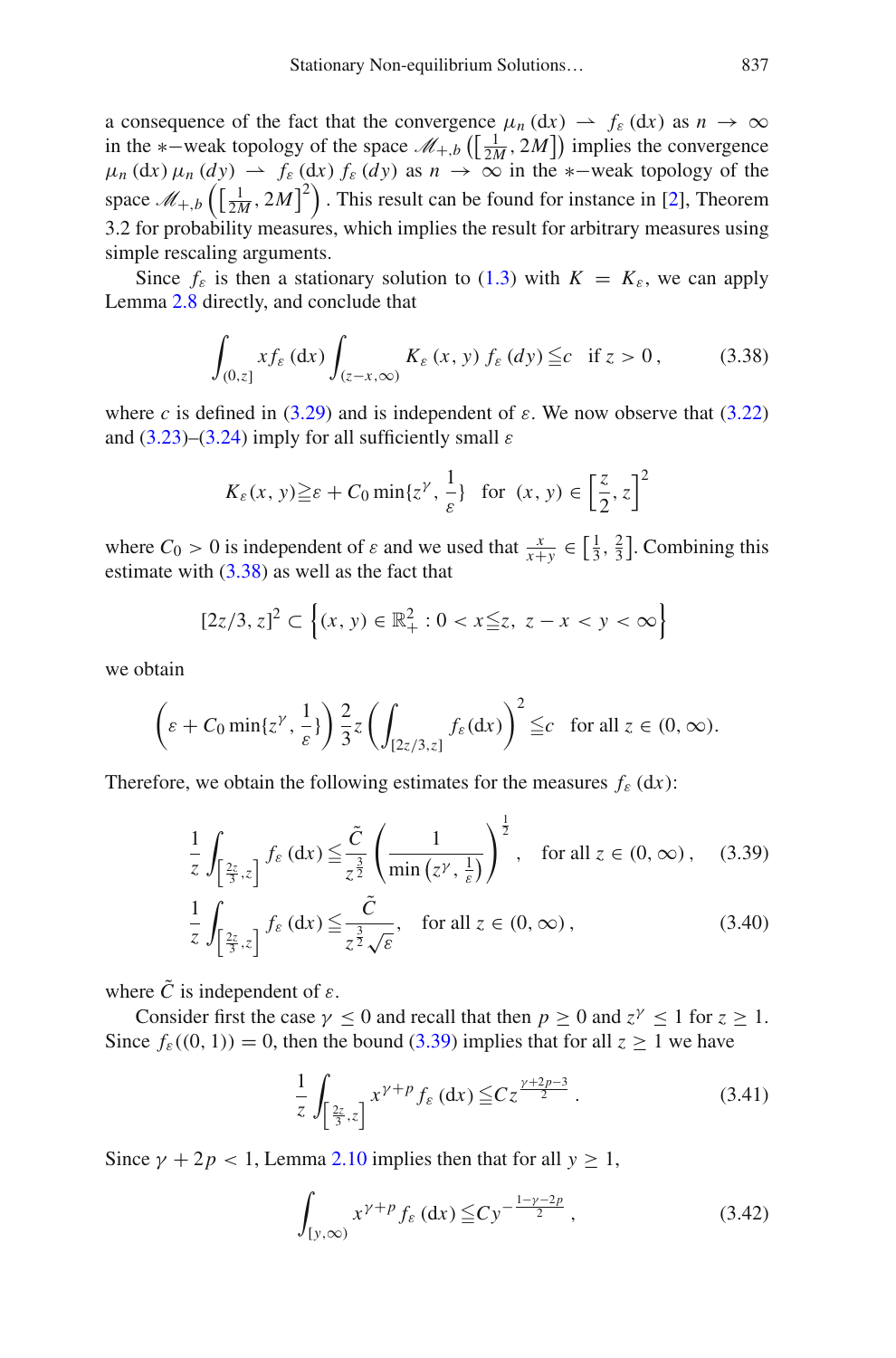where the constant *C* does not depend on  $\varepsilon$ . In particular, then the measures  $x^{\gamma+p} f_{\varepsilon}$  (dx) belong to a  $*$ -weak compact set, and there exist  $F \in \mathcal{M}_{+,b}(\mathbb{R}_*)$ such that

<span id="page-29-2"></span>
$$
x^{\gamma+p} f_{\varepsilon_n} \,(\mathrm{d}x) \rightharpoonup F \,(\mathrm{d}x) \text{ as } n \to \infty \text{ in the } *-\text{weak topology} \tag{3.43}
$$

for some sequence  $(\varepsilon_n)_{n \in \mathbb{N}}$  with  $\lim_{n \to \infty} \varepsilon_n = 0$ . We denote  $f(\mathrm{d}x) = x^{-\gamma - p}$ *F* (d*x*), and then  $f \in \mathcal{M}_+(\mathbb{R}_*)$ . In addition,  $f((0, 1)) = 0$  and it satisfies the tail estimate

<span id="page-29-5"></span>
$$
\int_{[y,\infty)} x^{\gamma+p} f(\mathrm{d}x) = \int_{[y,\infty)} F(\mathrm{d}x) \leq C y^{-\frac{1-\gamma-2p}{2}}, \quad y \geq 1. \tag{3.44}
$$

It remains to consider the case  $\gamma > 0$ . Then [\(3.39\)](#page-28-1) implies that

$$
\frac{1}{z} \int_{\left[\frac{2z}{3},z\right]} f_{\varepsilon} \left(\mathrm{d}x\right) \leq \tilde{C} z^{-\frac{(y+3)}{2}}, \quad 1 \leq z \leq \varepsilon^{-\frac{1}{\gamma}},\tag{3.45}
$$

<span id="page-29-0"></span>
$$
\frac{1}{z} \int_{\left[\frac{2z}{3},z\right]} f_{\varepsilon} \left(\mathrm{d}x\right) \leq \frac{\tilde{C}\sqrt{\varepsilon}}{z^{\frac{3}{2}}}, \quad z > \varepsilon^{-\frac{1}{\gamma}}.
$$
\n(3.46)

Using these bounds in item 3 of Lemma [2.10](#page-14-3) implies then that for all  $y \ge 1$ ,

<span id="page-29-4"></span>
$$
\int_{[y,\infty)} f_{\varepsilon} \left( dx \right) \leq C \left( y^{-\frac{1+y}{2}} + \left( \frac{\varepsilon}{y} \right)^{\frac{1}{2}} \right) \tag{3.47}
$$

where the constant *C* does not depend on  $\varepsilon$ . Hence, in this case the family of measures  ${f_{\varepsilon}}_{\varepsilon>0}$  is contained in a  $*$ -weak compact set in  $\mathcal{M}_{+,b}(\mathbb{R}_{*})$ . Therefore, there exists  $f \in \mathcal{M}_{+,b}(\mathbb{R}_{*})$  such that

<span id="page-29-3"></span>
$$
f_{\varepsilon_n} \rightharpoonup f \text{ as } n \to \infty \text{ in the } *-\text{weak topology} \tag{3.48}
$$

for some sequence  $(\varepsilon_n)_{n \in \mathbb{N}}$  with  $\lim_{n \to \infty} \varepsilon_n = 0$ .

To obtain better tail bounds for the limit measure, let us first observe that by [\(3.45\)](#page-29-0), there is a constant *C* such that for all  $\varepsilon$ 

$$
\frac{1}{z}\int_{\left[\frac{2z}{3},z\right]} x^{\gamma+p} f_{\varepsilon} \left(\mathrm{d}x\right) \leq C z^{\frac{\gamma+2p-1}{2}-1}, \quad 1 \leq z \leq \varepsilon^{-\frac{1}{\gamma}}.
$$

Therefore, applying item 2 of Lemma [2.10](#page-14-3) with  $r = \frac{1}{2}$ , and using the assumption  $\gamma + 2p < 1$ , we can adjust the constant *C* so that

<span id="page-29-1"></span>
$$
\int_{[a,\varepsilon^{-\frac{1}{\gamma}}]} x^{\gamma+p} f_{\varepsilon} \,(\mathrm{d}x) \leq C a^{-\frac{1-(\gamma+2p)}{2}}, \quad 1 \leq a \leq \frac{1}{2} \varepsilon^{-\frac{1}{\gamma}}. \tag{3.49}
$$

Let then *y*,  $R \ge 1$  be such that  $y < R$  but they are otherwise arbitrary. We choose a test function  $\varphi \in C_c(\mathbb{R}_*)$ , such that  $0 \leq \varphi \leq 1$ ,  $\varphi(x) = 1$  for  $y \leq x \leq R$ , and  $\varphi(x) = 0$  for  $x \ge 2R$  and for  $x \le \frac{1}{2}y$ . Then, if also  $\varepsilon \le (2R)^{-\gamma}$ , we have

$$
\int_{\mathbb{R}_*} \varphi(x) x^{\gamma+p} f_{\varepsilon} \,(\mathrm{d} x) \le \int_{[\frac{1}{2}y, 2R]} x^{\gamma+p} f_{\varepsilon} \,(\mathrm{d} x) \le C 2^{\frac{1-(\gamma+2p)}{2}} y^{-\frac{1-(\gamma+2p)}{2}},
$$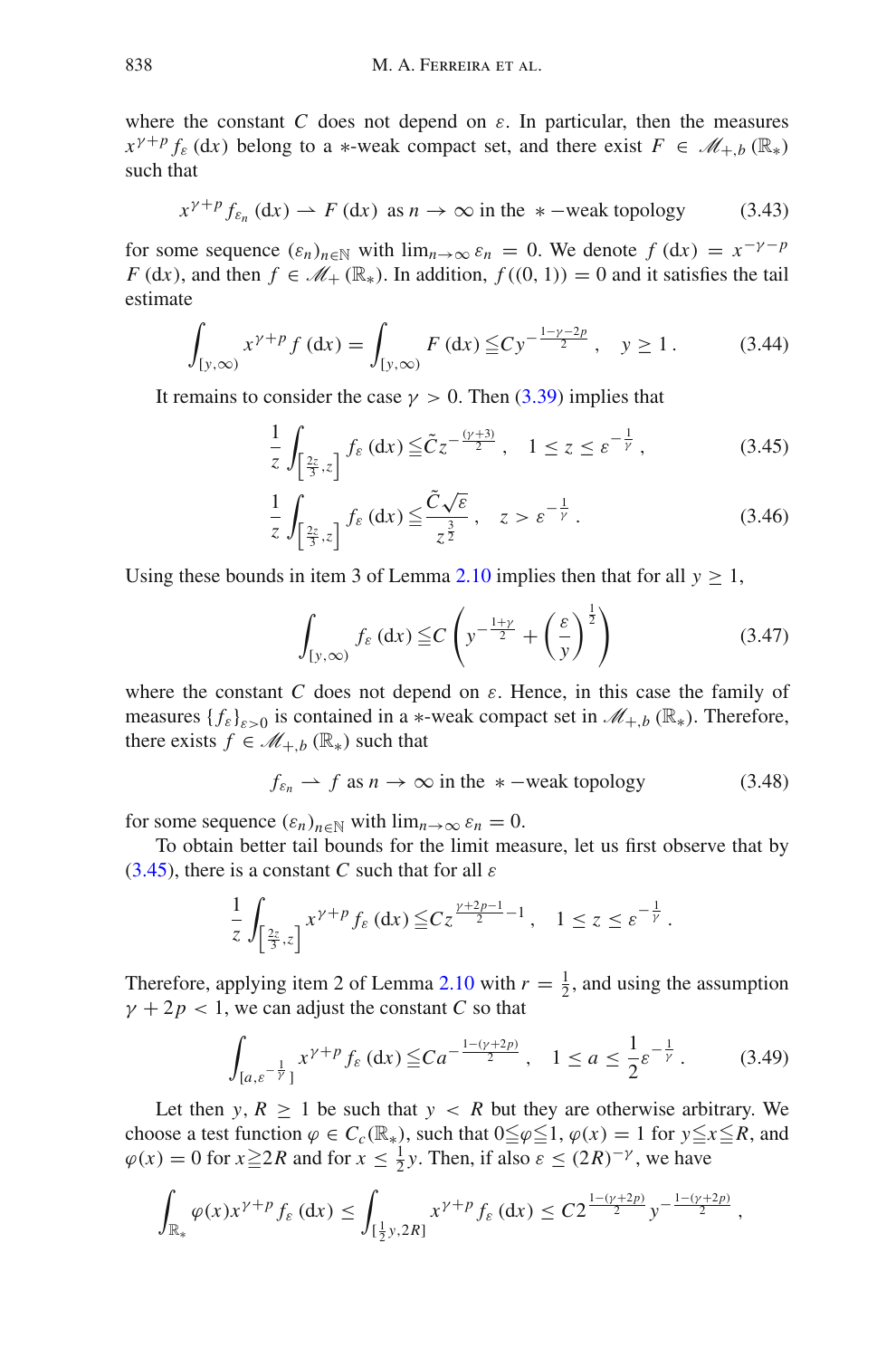where for values  $y \le 2$  the estimate follows by using  $f_{\varepsilon}((0, 1)) = 0$  and then  $a = 1$  in [\(3.49\)](#page-29-1). Applying this with  $\varepsilon = \varepsilon_n$  and then taking  $n \to \infty$  proves that

$$
\int_{[y,R]} x^{\gamma+p} f(\mathrm{d} x) \leq \int_{\mathbb{R}_*} \varphi(x) x^{\gamma+p} f(\mathrm{d} x) \leq C 2^{\frac{1-(\gamma+2p)}{2}} y^{-\frac{1-(\gamma+2p)}{2}}.
$$

Here we may take  $R \to \infty$ , and using monotone convergence theorem we can conclude that *f* satisfies a tail estimate identical to the earlier case with  $\gamma < 0$ , namely, also for  $\gamma > 0$  we can find a constant *C* such that

<span id="page-30-1"></span>
$$
\int_{[y,\infty)} x^{\gamma+p} f(\mathrm{d}x) \leq C y^{-\frac{1-\gamma-2p}{2}}, \quad y \geq 1. \tag{3.50}
$$

It only remains to take the limit  $\varepsilon_n \to 0$  in [\(3.36\)](#page-27-2). Suppose that  $\varphi \in C_c(\mathbb{R}_*)$ . Then, in the term containing  $\varphi(x + y)$  we have that the integrand is different from zero only in a bounded region. Using then that for any  $q \in \mathbb{R}$  we have  $\lim_{\varepsilon \to 0} (xy)^q K_{\varepsilon} (x, y) = (xy)^q K (x, y)$  uniformly in compact subsets of  $\mathbb{R}_*$ , as well as  $(3.43)$  and  $(3.48)$ , we obtain that the limit of that term is

$$
\int_{(0,\infty)^2} K(x,y) \varphi(x+y) f(\mathrm{d}x) f(\mathrm{d}y).
$$

The terms containing  $\varphi(x)$  or  $\varphi(y)$  can be treated analogously due to the symmetry under the transformation  $x \leftrightarrow y$ . We then consider the limit of the term containing  $\varphi(x)$  where  $\varphi \in C_c(\mathbb{R})$ . Our goal is to show that the contribution to the integral due to regions  $\{y \ge M\}$  where *M* is very large, can be made arbitrarily small as  $M \to \infty$ , uniformly in  $\varepsilon$ . Suppose that M is chosen sufficiently large, so that the support of  $\varphi$  is contained in  $(0, M)$ . We then have the following identity:

$$
\int_{\mathbb{R}^2_x \cap \{y \ge M\}} K_{\varepsilon}(x, y) \varphi(x) f_{\varepsilon}(dx) f_{\varepsilon}(dy) \n= \int_{\mathbb{R}^2_x \cap \{y \ge M\}} \left[ \min \left\{ (x + y)^\gamma, \frac{1}{\varepsilon} \right\} \Phi_{\varepsilon} \left( \frac{x}{x + y}, x \right) + \varepsilon \right] \varphi(x) f_{\varepsilon}(dx) f_{\varepsilon}(dy).
$$

Given that only values with  $x \ge 1$  may contribute, and x is in a bounded region contained in  $[1, M]$ , we obtain, using  $(3.39)$ , an estimate

$$
\int_{\mathbb{R}^2_x \cap \{y \ge M\}} K_{\varepsilon}(x, y) \varphi(x) f_{\varepsilon}(dx) f_{\varepsilon}(dy) \n\le C \sup_{x \in \text{supp}\varphi} \int_{\{y \ge M\}} \min \left\{ (x + y)^{\gamma}, \frac{1}{\varepsilon} \right\} \Phi_{\varepsilon} \left( \frac{x}{x + y}, x \right) f_{\varepsilon}(dy) \n+ C \varepsilon \int_{\{y \ge M\}} f_{\varepsilon}(dy).
$$
\n(3.51)

Using [\(3.40\)](#page-28-1) we can bound the second term uniformly,

<span id="page-30-0"></span>
$$
C\varepsilon \int_{\{y\geq M\}} f_{\varepsilon}(dy) \leq C\sqrt{\varepsilon} \int_{\{y\geq M\}} \frac{dy}{y^{\frac{3}{2}}} \leq \frac{C\sqrt{\varepsilon}}{M^{\frac{1}{2}}},
$$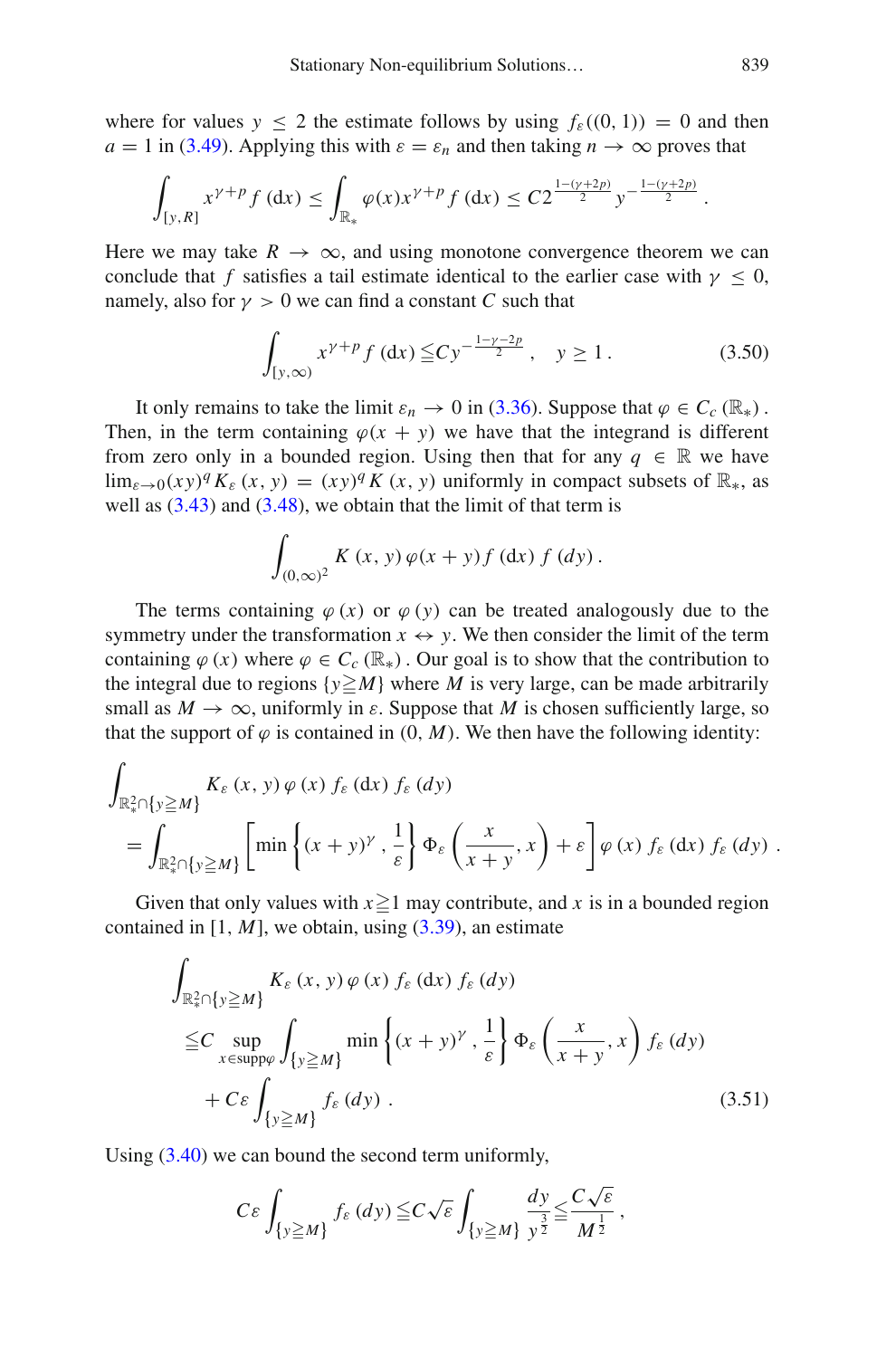where the constant *C* is always independent of  $\varepsilon$ , although it might need to be adjusted at each inequality. Therefore, the second term on the right hand side of [\(3.51\)](#page-30-0) tends to zero as  $\varepsilon \to 0$ .

In order to estimate the first term we need to consider separately different ranges of the values of the exponents *p* and *γ*. We claim that for  $1 \le x \le C_0 \le M$ ,  $y \ge M$ , where supp $\varphi \subset [0, C_0]$ , the following estimates hold for some constants *C*,  $C_* > 0$ which do not depend on ε, *M*:

1. If  $\gamma \leq 0$  and  $p \leq 0$  we have

<span id="page-31-1"></span><span id="page-31-0"></span>
$$
\min\left\{(x+y)^{\gamma}, \frac{1}{\varepsilon}\right\} \Phi_{\varepsilon}\left(\frac{x}{x+y}, x\right) \leqq C. \tag{3.52}
$$

2. If  $\gamma > 0$  and  $p \leq 0$  we have

$$
\min\left\{ (x+y)^{\gamma}, \frac{1}{\varepsilon} \right\} \Phi_{\varepsilon} \left( \frac{x}{x+y}, x \right)
$$
  
\n
$$
\leq C \left( y^{\gamma+\lambda} + y^{-\lambda} \right) \chi_{\left\{ y \leq \left( \frac{1}{\varepsilon} \right)^{\frac{1}{\gamma}} \right\}} + \frac{C}{\varepsilon} \left( y^{\lambda} + y^{-\gamma-\lambda} \right) \chi_{\left\{ y > \left( \frac{1}{\varepsilon} \right)^{\frac{1}{\gamma}} \right\}}, \quad (3.53)
$$

where  $\chi_U$  is the characteristic function of the set  $U$ .

3. If  $\gamma \leq 0$  and  $p > 0$  we have

<span id="page-31-2"></span>
$$
\min\left\{(x+y)^\gamma,\frac{1}{\varepsilon}\right\}\Phi_\varepsilon\left(\frac{x}{x+y},x\right)\leq C\left(y^{\gamma+\lambda}+y^{-\lambda}\right)\chi_{\left\{y\leq C_\ast\varepsilon^{-\frac{\sigma}{p}}\right\}}.\tag{3.54}
$$

4. If  $y > 0$  and  $p > 0$  we have

<span id="page-31-3"></span>
$$
\min\left\{(x+y)^\gamma,\frac{1}{\varepsilon}\right\}\Phi_\varepsilon\left(\frac{x}{x+y},x\right)\leq C\left(y^{\gamma+\lambda}+y^{-\lambda}\right)\chi_{\left[y\leq C_*\varepsilon^{-\frac{\sigma}{p}}\right]}.\tag{3.55}
$$

In the case 1 we use the fact that, since  $p \le 0$ , we have  $\sigma = 0$ . Then [\(3.25\)](#page-25-3) implies that  $\Phi_{\varepsilon}$  (*s*, *x*)  $\leq$ C. On the other hand, using that  $\gamma \leq 0$  and  $x + y \geq x \geq 1$  we have min  $\{(x + y)^{\gamma}, \frac{1}{\varepsilon}\}\leq 1$  whence [\(3.52\)](#page-31-0) follows.

In the case 2, we use the fact that since  $p \le 0$  we have  $\sigma = 0$ . Moreover, since  $x \le M$  and  $y \ge M$  we have that  $s = \frac{x}{x+y} \le \frac{1}{2}$ . Given that  $p = \max{\{\lambda, -(\gamma + \lambda)\}} \le 0$ we have  $\lambda \leq 0$ ,  $(\gamma + \lambda) \geq 0$ . Then [\(3.25\)](#page-25-3) implies that  $\Phi_{\varepsilon} (s, x) \leq C (s^{\gamma + \lambda} + s^{-\lambda})$ . Using then that  $y \le (x + y) \le 2y$  as well as  $1 \le x \le C_0 \le M \le y$  we obtain  $\Phi_{\varepsilon}(s, x)$  $\leq C\left(\frac{x^{\gamma+\lambda}}{(y)^{\gamma+\lambda}}+\frac{x^{-\lambda}}{(y)^{-\lambda}}\right)\leq C\left(y^\lambda+y^{-\gamma-\lambda}\right)$ . On the other hand, in order to estimate  $\min \left\{ (x + y)^{\gamma}, \frac{1}{\varepsilon} \right\}$  we use the fact that since  $1 \le x \le C_0 \le M \le y$  we have  $\min\left\{(x+y)^{\gamma}, \frac{1}{\varepsilon}\right\} \leq C \min\left\{y^{\gamma}, \frac{1}{\varepsilon}\right\}$ . Considering separately the cases  $y \leq \left(\frac{1}{\varepsilon}\right)^{\frac{1}{\gamma}}$ and  $y > \left(\frac{1}{\varepsilon}\right)^{\frac{1}{\gamma}}$  we obtain

$$
\min\left\{\mathbf{y}^{\gamma},\frac{1}{\varepsilon}\right\} \leqq C \left(\mathbf{y}^{\gamma} \chi_{\left\{\mathbf{y} \leq \left(\frac{1}{\varepsilon}\right)^{\frac{1}{\gamma}}\right\}} + \frac{1}{\varepsilon} \chi_{\left\{\mathbf{y} > \left(\frac{1}{\varepsilon}\right)^{\frac{1}{\gamma}}\right\}}\right).
$$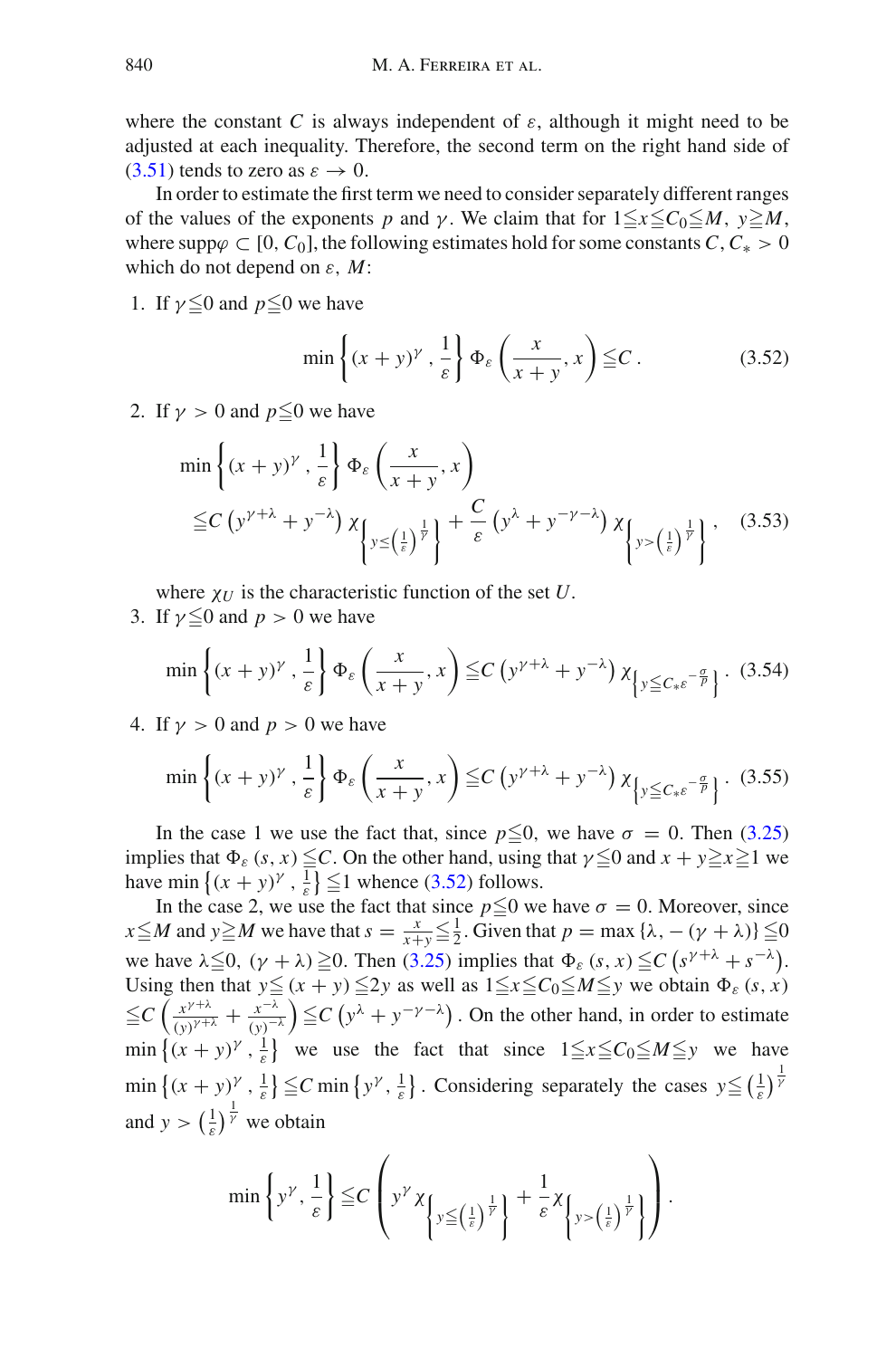Multiplying the estimates obtained for  $\Phi_{\varepsilon}$  (*s*, *x*) and min  $\{(x + y)^{\gamma}, \frac{1}{\varepsilon}\}$  we derive  $(3.53).$  $(3.53).$ 

We now consider cases 3 and 4. In case 4 we recall that  $0 < \sigma < \frac{p}{\gamma}$ , in case 3,  $\sigma > 0$  is arbitrary. Using [\(3.22\)](#page-24-1) and [\(3.24\)](#page-25-2) we obtain that  $\Phi_{\varepsilon}(s, x) = 0$  if  $s \leq C \varepsilon^{\frac{\sigma}{p}}$ . Using that  $\frac{x}{2} \leq s = \frac{x}{x+y} \leq \frac{x}{y}$  and that  $1 \leq x \leq C_0$  it follows that  $\Phi_{\varepsilon}(s, x) = 0$  for  $y > C_* \left(\frac{1}{\varepsilon}\right)^{\frac{\sigma}{p}}$  for some  $C_* > 0$ . On the other hand [\(3.22\)](#page-24-1) and [\(3.24\)](#page-25-2) as well as the fact that  $s \leq \frac{1}{2}$  imply also that  $\Phi_{\varepsilon}(s, x) \leq \frac{C}{s^p}$ . We then have

<span id="page-32-0"></span>
$$
\Phi_{\varepsilon}(s,x) \leq \frac{C}{s^p} \chi_{\left\{y \leq C_* \left(\frac{1}{\varepsilon}\right)^{\frac{\sigma}{p}}\right\}}.
$$
\n(3.56)

We now remark that in the case 3, since  $\gamma \leq 0$  and  $y \geq 1$  we have  $(x + y)^{\gamma} \leq \frac{1}{\varepsilon}$ whence min  $\{(x + y)^{\gamma}, \frac{1}{\varepsilon}\} = (x + y)^{\gamma} \leq y^{\gamma}$ . Combining this inequality with [\(3.56\)](#page-32-0) we then obtain

<span id="page-32-1"></span>
$$
\Phi_{\varepsilon}(s, x) \min\left\{(x+y)^{\gamma}, \frac{1}{\varepsilon}\right\} \leq \frac{C}{s^p} y^{\gamma} \chi_{\left\{y \leq C_*\left(\frac{1}{\varepsilon}\right)^{\frac{\sigma}{p}}\right\}}.
$$
\n(3.57)

In the case 4 we can derive a similar estimate. To this end we use the fact that since  $\sigma < \frac{p}{\gamma}$  it follows, since  $\gamma > 0$ , that  $\Phi_{\varepsilon}(s, x) = 0$  if  $y^{\gamma} \geq \frac{1}{\varepsilon}$  and  $\varepsilon$  is sufficiently small, because then  $y \ge \frac{1}{\varepsilon^{\frac{1}{\gamma}}} \ge C_* \left(\frac{1}{\varepsilon}\right)^{\frac{\sigma}{p}}$ . Then  $\Phi_{\varepsilon} (s, x)$  min  $\left\{ (x + y)^\gamma, \frac{1}{\varepsilon} \right\}$  $\leq C \Phi_{\varepsilon} (s, x) \min \{ y^{\gamma}, \frac{1}{\varepsilon} \} \leq C \Phi_{\varepsilon} (\varepsilon, x) y^{\gamma} \leq \frac{C}{s^p} y^{\gamma} \chi_{\left\{ y \leq C_{\ast} \left(\frac{1}{\varepsilon}\right)^{\frac{\sigma}{p}} \right\}}$  which yields the inequality [\(3.57\)](#page-32-1) that we had obtained also in the case 3. Using then that  $p =$ 

max  $\{\lambda, -(\gamma + \lambda)\} > 0$  and  $y \ge 1$  we obtain  $y^p \le y^{\lambda} + y^{-\gamma - \lambda}$  whence both [\(3.54\)](#page-31-2) and  $(3.55)$  follow.

We can now estimate the first term on the right hand side of  $(3.51)$  in all the cases. We first observe that in the cases 1, 3 and 4 (cf.  $(3.52)$ ,  $(3.54)$ ,  $(3.55)$ ) the region, where the integrand is non-zero, is contained in the set  $V_{\gamma,\varepsilon,M}$  =  $\{y \in \mathbb{R}_* : y \ge M, y^{\gamma} \le \frac{1}{\varepsilon} \}$ . This follows immediately in the cases [\(3.52\)](#page-31-0), [\(3.54\)](#page-31-2), since in those cases  $\gamma \leq 0$  and then  $y^{\gamma} \leq 1 \leq \frac{1}{\varepsilon}$ . In the case of [\(3.55\)](#page-31-3) we remark that due to the presence of the characteristic function on the right of  $(3.55)$  the region is restricted to to the set  $\left\{1 \leq y \leq C_* \varepsilon^{-\frac{\sigma}{p}}\right\}$ . Since in this case  $\gamma > 0$  it follows that this set is the same as  $\left\{1 \leq y^{\gamma} \leq C_* \varepsilon^{-\frac{\sigma \gamma}{p}}\right\}$ . Using then that  $0 < \sigma < \frac{p}{\gamma}$  it follows that  $C_* \varepsilon^{-\frac{\sigma \gamma}{p}} \leq \frac{1}{\varepsilon}$  for  $\varepsilon$  sufficiently small. Then, the region of non-zero integrand is contained in  $V_{\gamma,\varepsilon,M}$  also in this case, as claimed. We now remark that for any  $y \in V_{\gamma,\varepsilon,M}$  we have min  $\{y^\gamma, \frac{1}{\varepsilon}\} = y^\gamma$ . Then [\(3.39\)](#page-28-1) implies that

<span id="page-32-2"></span>
$$
\frac{1}{y} \int_{\left[\frac{2y}{3}, y\right]} f_{\varepsilon} \left(\mathrm{d}x\right) \leq \frac{\tilde{C}}{y^{\frac{3+y}{2}}}, \quad \text{if } y \in V_{\gamma, \varepsilon, M} \,.
$$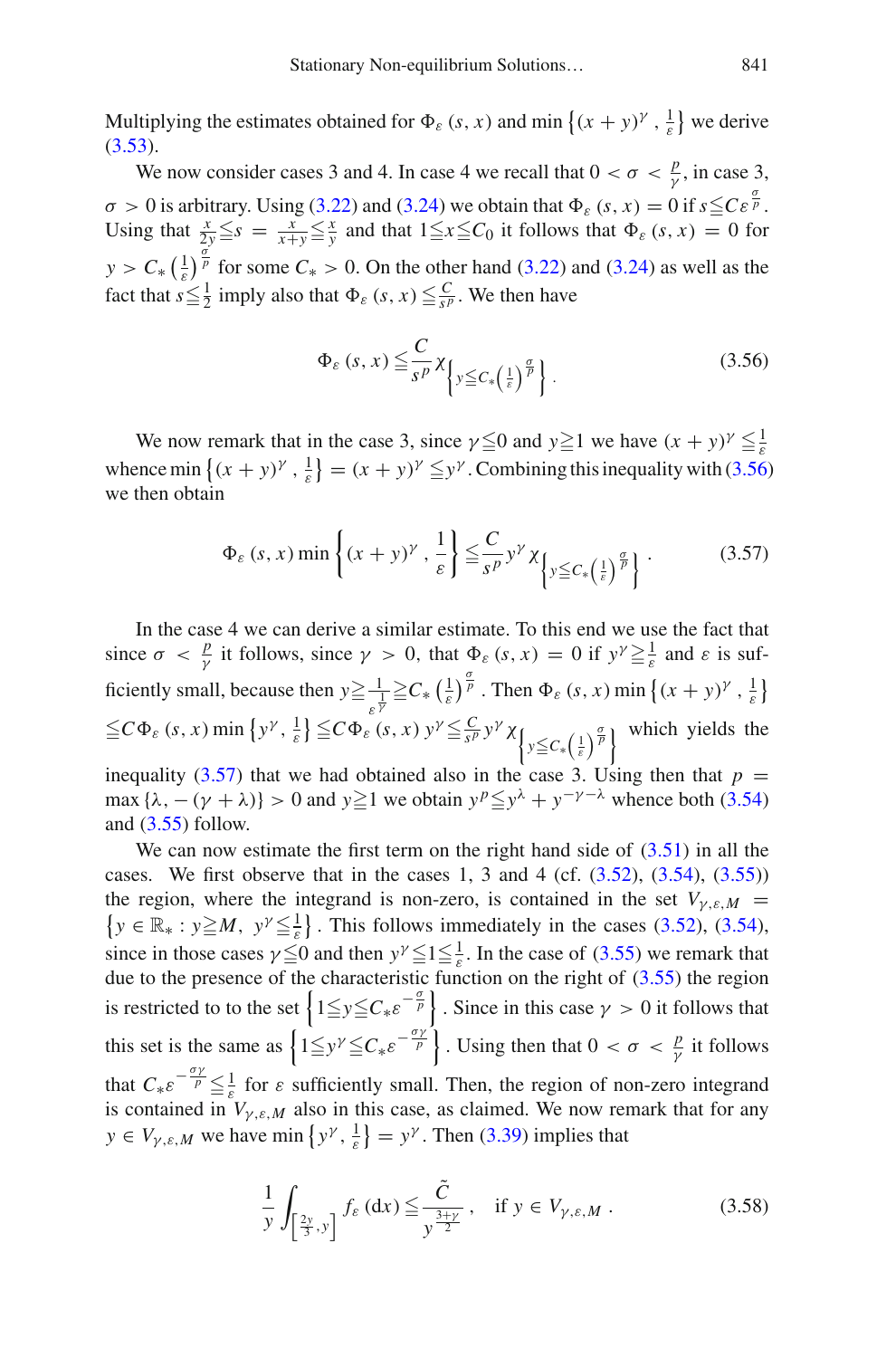We then obtain, using  $(3.52)$ ,  $(3.54)$ ,  $(3.55)$ , the following estimate for the first term on the right hand side of  $(3.51)$  in the cases 1, 3 and 4

<span id="page-33-0"></span>
$$
\sup_{x \in \text{supp}\,\varphi} \int_{\{y \ge M\}} \min\left\{ (x+y)^\gamma \cdot \frac{1}{\varepsilon} \right\} \Phi_\varepsilon \left( \frac{x}{x+y}, x \right) f_\varepsilon \left( dy \right)
$$
  
 
$$
\le C \int_{V_{\gamma,\varepsilon,M}} \left( y^{\gamma+\lambda} + y^{-\lambda} \right) f_\varepsilon \left( dy \right) . \tag{3.59}
$$

Notice that in the cases 3 and 4, estimate  $(3.59)$  follows from  $(3.54)$ ,  $(3.55)$ . In the case 1 we use that  $p = \max{\{\lambda, -(\gamma + \lambda)\}} \leq 0$ . Then  $(\gamma + \lambda) \geq 0$  and  $-\lambda \geq 0$  and we can use then [\(3.52\)](#page-31-0) to show that min  $\{(x + y)^\gamma, \frac{1}{\varepsilon}\}\Phi_\varepsilon\left(\frac{x}{x+y}, x\right) \leq C \left(y^{\gamma+\lambda} + y^{-\lambda}\right)$ in the region of integration. Therefore [\(3.59\)](#page-33-0) follows also in this case.

For any power  $q \in \mathbb{R}$  there is a constant *C* such that  $x^q \leq Cy^q$  if  $y \in V_{\gamma,\varepsilon,M}$ and  $\frac{2}{3}y \le x \le y$ . Considering first case 4, in which  $\gamma > 0$ , we next assume that  $\varepsilon$ is sufficiently small so that  $\varepsilon^{-\frac{1}{\gamma}} \ge 2M$ . Then, we can combine [\(3.58\)](#page-32-2) and [\(3.59\)](#page-33-0) with item 2 of Lemma [2.10](#page-14-3) to obtain

$$
\sup_{x \in \text{supp }\varphi} \int_{\{y \ge M\}} \min\left\{ (x+y)^{\gamma}, \frac{1}{\varepsilon} \right\} \Phi_{\varepsilon} \left( \frac{x}{x+y}, x \right) f_{\varepsilon} \left( dy \right)
$$
  

$$
\le C \int_{V_{\gamma,\varepsilon,M}} \left( \frac{y^{\gamma+\lambda} + y^{-\lambda}}{y^{\frac{3+\gamma}{2}}} \right) dy \le C \int_{\{y \ge M\}} \left( y^{\frac{\gamma}{2}+\lambda-\frac{3}{2}} + y^{-(\lambda+\frac{\gamma}{2})-\frac{3}{2}} \right) dy \le \frac{C}{M^b}
$$

with  $b > 0$  since  $|\gamma + 2\lambda| < 1$ . In cases 1 and 3, we have  $\gamma \le 0$  and  $V_{\nu,\varepsilon,M} =$ [*M*,∞), so we may then apply item 3 of Lemma [2.10](#page-14-3) and conclude that the same sequence of inequalities holds also in those cases. Thus these terms can be made arbitrarily small by taking first lim sup<sub> $s\rightarrow 0$ </sub> and then  $M \rightarrow \infty$ .

It only remains to examine in detail the case 2 when [\(3.53\)](#page-31-1) holds. In this case we obtain

$$
\int_{\{y \ge M\}} \min\left\{ (x+y)^\gamma \cdot \frac{1}{\varepsilon} \right\} \Phi_\varepsilon \left( \frac{x}{x+y}, x \right) f_\varepsilon(dy) \n\le C \int_{V_{\gamma,\varepsilon,M}} \left( y^{\gamma+\lambda} + y^{-\lambda} \right) f_\varepsilon(dy) + \frac{C}{\varepsilon} \int_{\left\{ y \ge \left( \frac{1}{\varepsilon} \right)^{\frac{1}{\gamma}} \right\}} \left( y^\lambda + y^{-\gamma-\lambda} \right) f_\varepsilon(dy) .
$$

The first integral can be estimated by  $\frac{C}{M^b}$  with *b* > 0 arguing as before (using  $|\gamma + 2\lambda|$  < 1). It only remains to estimate the last integral. We have  $p =$ max  $\{\lambda, -(\gamma + \lambda)\}\leq 0$ , whence  $\lambda \leq 0$  and  $-(\gamma + \lambda) \leq 0$ . In this case we have also  $\gamma > 0$ . Hence, the second integral can be estimated using the tail bound in [\(3.47\)](#page-29-4) as follows:

$$
\frac{C}{\varepsilon} \int_{\left\{y \geq \left(\frac{1}{\varepsilon}\right)^{\frac{1}{\gamma}}\right\}} \left(y^{\lambda} + y^{-\gamma - \lambda}\right) f_{\varepsilon}(dy) \leq C \left(\varepsilon^{-1 - \frac{\lambda}{\gamma}} + \varepsilon^{-1 + \frac{\gamma + \lambda}{\gamma}}\right) \int_{\left\{y \geq \left(\frac{1}{\varepsilon}\right)^{\frac{1}{\gamma}}\right\}} f_{\varepsilon}(dy)
$$
\n
$$
\leq C \left(\varepsilon^{-\frac{\gamma + \lambda}{\gamma}} + \varepsilon^{\frac{\lambda}{\gamma}}\right) \varepsilon^{\frac{1 + \gamma}{2\gamma}} = C \left[\varepsilon^{\frac{1}{2\gamma}(1 - 2\lambda - \gamma)} + \varepsilon^{\frac{1}{2\gamma}(1 + 2\lambda + \gamma)}\right].
$$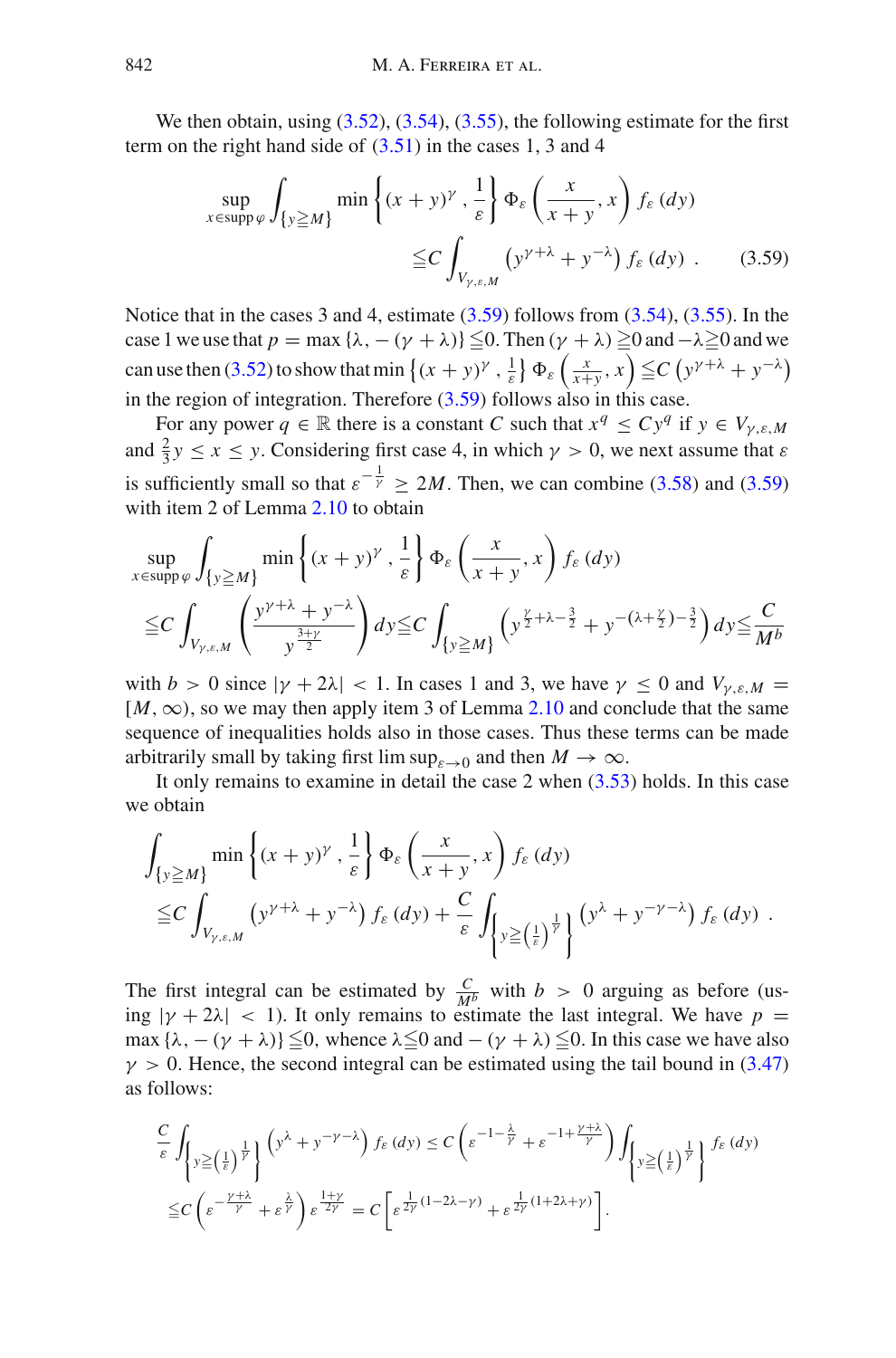Thus the integral converges to zero as  $\varepsilon \to 0$  since  $|\gamma + 2\lambda| < 1$ .

Therefore, we can take the limit  $\varepsilon_n \to 0$  as  $n \to \infty$  in [\(3.36\)](#page-27-2) with an arbitrary large *M*. Then  $M \to \infty$  can be taken by the assumed bounds on *K* and using the tail estimates  $(3.44)$  or  $(3.50)$ . This yields

$$
\int_{(0,\infty)^2} K(x,y) \left[ \varphi(x+y) - \varphi(x) - \varphi(y) \right] f(\mathrm{d}x) f(\mathrm{d}y) + \int_{(0,\infty)} \varphi(x) \eta(\mathrm{d}x) = 0
$$
\n(3.60)

for any  $\varphi \in C_c(\mathbb{R}_*)$ . In particular,  $f \neq 0$  due to  $\eta \neq 0$ . Taking the limit of [\(3.39\)](#page-28-1) as  $\varepsilon \to 0$  we arrive at

$$
\frac{1}{z} \int_{[2z/3,z]} f(\mathrm{d}x) \le \frac{\widetilde{C}}{z^{3/2+\gamma/2}} \quad \text{for all } z \in (0,\infty),
$$

which implies

$$
\frac{1}{z} \int_{[2z/3,z]} x^{\mu} f(\mathrm{d}x) \leq \widetilde{C} \frac{z^{\mu}}{z^{3/2 + \gamma/2}} \quad \text{for all } z \in (0,\infty)
$$

for any  $\mu \in \mathbb{R}$ . From Lemma [2.10](#page-14-3) we obtain the boundedness of the moment of order  $\mu$  as follows:

<span id="page-34-4"></span>
$$
\int_{(0,\infty)} x^{\mu} f(\mathrm{d}x) < \infty,\tag{3.61}
$$

for any  $\mu$  satisfying  $\mu < \frac{\gamma+1}{2}$ . In particular, since  $|\gamma + 2\lambda| < 1$ , then the moments  $\mu = -\lambda$  and  $\mu = \gamma + \lambda$  are bounded, which proves [\(2.14\)](#page-11-5).

# **4. Nonexistence Result: Continuous Model**

<span id="page-34-0"></span>The rationale behind the proof of Theorem [2.4](#page-12-0) is the following. The solutions of [\(2.2\)](#page-8-3) satisfy [\(2.6\)](#page-9-0) for large values of *x* with *J* (*x*; *f*) as in [\(2.5\)](#page-8-4) and  $J_0 = \int x\eta \, dx$ ). A detailed analysis of the contributions to the integrand of the different regions, using also the assumption  $(2.14)$ , that is the minimal assumption required to define a solution of  $(2.2)$ , shows that *J*  $(x; f)$  can be approximated for large values of *x* as

<span id="page-34-1"></span>
$$
\int \int_{\{y+z>x, y\leq x\} \cap \{z\leq \delta y\}} yK(y, z) f(y) f(z) dy dz \simeq J_0,
$$
 (4.1)

where  $\delta > 0$  can be chosen arbitrarily small. By assumption *K* (*y*, *z*) ≈  $y^{\gamma+\lambda}z^{-\lambda}$  +  $z^{\gamma+\lambda}y^{-\lambda}$ . Suppose that  $\gamma+\lambda \ge 0 > -\lambda$ , since the other ranges of exponents can be studied with slight modifications of the arguments. Notice that the assumption  $|\gamma + 2\lambda| \ge 1$  then implies, since  $\gamma + 2\lambda \ge 0$ , that  $\gamma + 2\lambda \ge 1$ . Then  $\gamma + \lambda \ge 1 - \lambda$ and [\(2.14\)](#page-11-5) implies that

<span id="page-34-3"></span>
$$
\int_{1}^{\infty} f(z) z^{1-\lambda} dz < \infty.
$$
 (4.2)

Moreover, we can approximate [\(4.1\)](#page-34-1), using the form of the region of integration,

$$
x^{\gamma+\lambda+1} \int \int_{\{y+z>x, y\leq x\} \cap \{z\leq \delta y\}} f(y) f(z) z^{-\lambda} dy dz \simeq J_0.
$$
 (4.3)

<span id="page-34-2"></span>as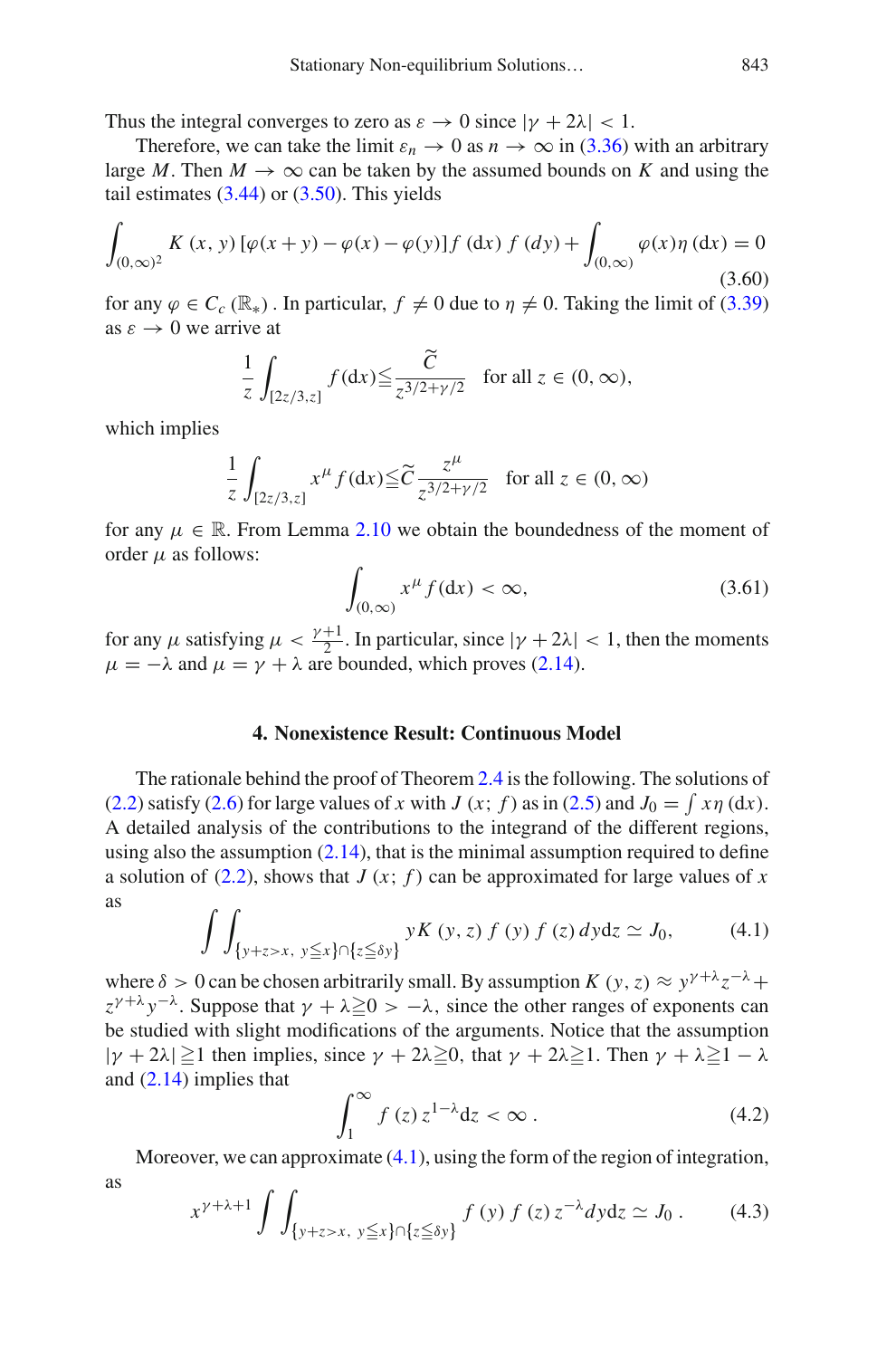We define  $F(x) = \int_x^{\infty} f(y) dy$ . This integral is well defined due to [\(2.14\)](#page-11-5) and the fact that  $\gamma + \lambda \ge 0$ . We can then approximate [\(4.3\)](#page-34-2) for large values of *x*, as

$$
\int_{1}^{\delta x} \left[ F(x - z) - F(x) \right] f(z) z^{-\lambda} dz \simeq \frac{J_0}{x^{\gamma + \lambda + 1}} \,. \tag{4.4}
$$

The equation [\(4.4\)](#page-35-0) can be thought as a nonlocal differential equation. Due to [\(4.2\)](#page-34-3) we can approximate formally [\(4.4](#page-35-0) ) for large values of *x* as

<span id="page-35-1"></span><span id="page-35-0"></span>
$$
-\frac{dF}{dx} \simeq \frac{J_0}{\int_1^\infty f(z) z^{1-\lambda} dz} \frac{1}{x^{\gamma+\lambda+1}} \,. \tag{4.5}
$$

Therefore, using the definition of *F* we formally obtain that  $f(x) \simeq \frac{C}{x^{\gamma+\lambda+1}}$  as  $x \to \infty$ . However, this implies that  $\int_1^\infty x^{\gamma+\lambda} f(x) dx = \infty$  which contradicts [\(2.14\)](#page-11-5). This argument is formal and instead of approximating  $K(y, z)$  by means of power laws we must use the inequalities  $(2.11)$ ,  $(2.12)$ . The solutions of  $(4.4)$ can be estimated in terms of the solutions of  $(4.5)$  by means of maximum principle arguments which are described in the following Lemmas:

<span id="page-35-7"></span>**Lemma 4.1.** *Let a and b be constants satisfying a* $\geq$ 0 *and* (*a*−*b*) $\geq$ 1. *Let*  $F : \mathbb{R}_*$  →  $\mathbb R$  *be a right-continuous non-increasing function satisfying F(R)* $\geq$ *0, for all R > 0. Assume that*  $f \in M_+(\mathbb{R}_*)$  *satisfies*  $f([1,\infty)) > 0$  *and* 

<span id="page-35-4"></span><span id="page-35-2"></span>
$$
\int_{[1,\infty)} x^a f(dx) < \infty. \tag{4.6}
$$

*There exists*  $\delta_0 \in (0, 1)$  *which depends only on a such that the following result holds:*

*If*  $0 < \delta \leq \delta_0$ ,  $R_0 > 1/\delta$ , and  $C > 0$  are such that

$$
-\int_{[1,\delta R]} \left[ F\left( R - y \right) - F\left( R \right) \right] y^b f\left( dy \right) \leq -\frac{C}{R^{a+1}}, \quad \text{for } R \geq R_0,\tag{4.7}
$$

*then there are*  $R'_0 \ge R_0$  *and*  $B > 0$  *which depend only on a, f,*  $\delta$ *,*  $R_0$ *, and C, such that if*  $a > 0$  *then* 

<span id="page-35-5"></span><span id="page-35-3"></span>
$$
F(R) \ge \frac{B}{R^a}, \quad \text{for } R \ge R'_0. \tag{4.8}
$$

*Else, if*  $a = 0$ *, then* 

<span id="page-35-6"></span>
$$
F(R) \geq B \log(R), \quad \text{for } R \geq R_0'. \tag{4.9}
$$

**Proof.** Since *F* is non-increasing and right-continuous, we have

$$
F(R^{-}) = \lim_{\rho \to R^{-}} F(\rho) \ge \lim_{\rho \to R^{+}} F(\rho) = F(R).
$$
 (4.10)

For the proof, let us first point out that we can increase  $R_0$  while keeping  $\delta$  and  $C$ fixed if needed.

We first consider the case of  $a > 0$ , and prove that in this case the choice  $\delta_0 := 1 - (3/4)^{1/(1+a)} \in (0, 1)$  will suffice. From now on, we assume that  $\delta$  is fixed to a value such that  $0 < \delta \leq \delta_0$ .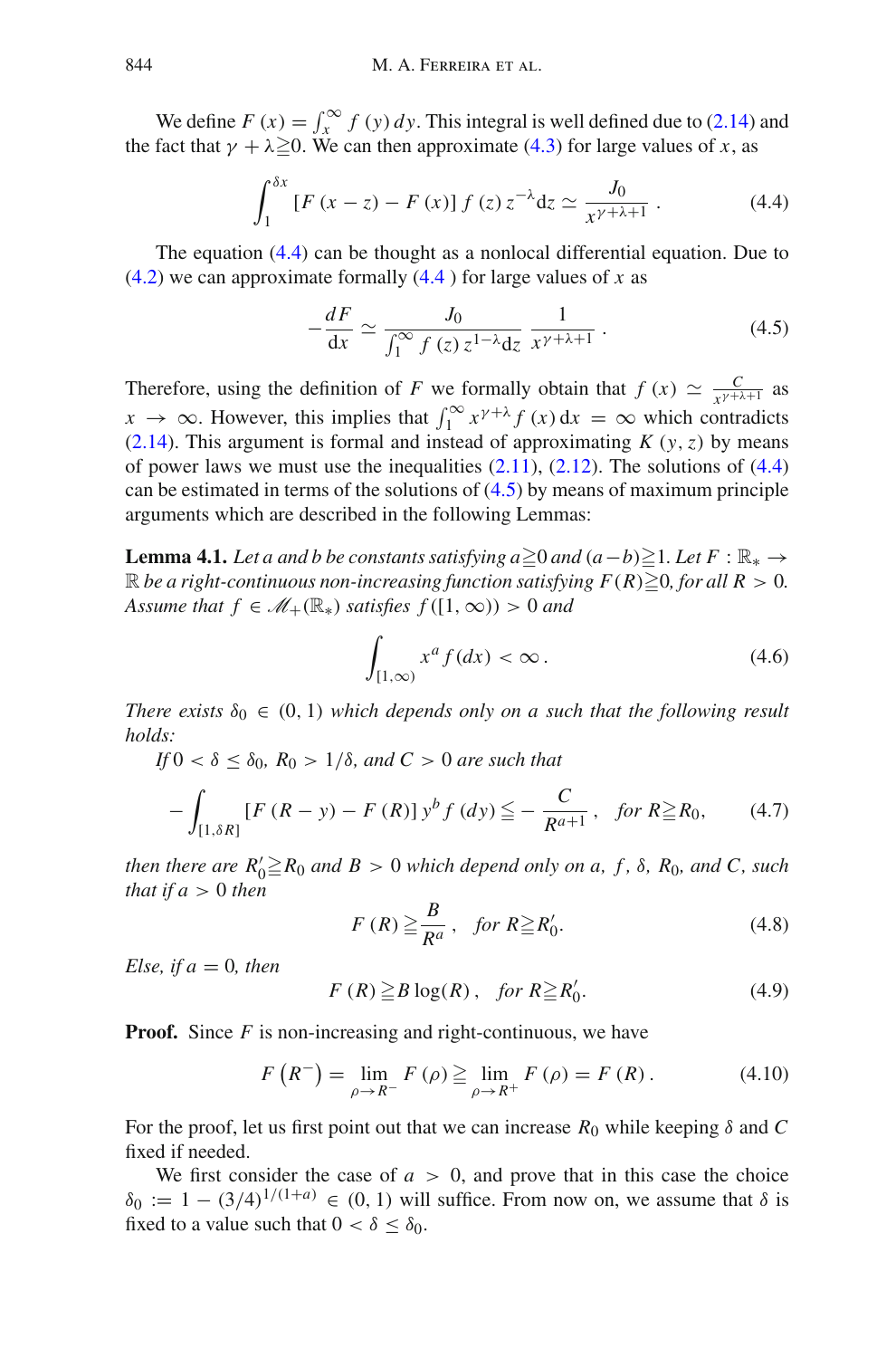We use a comparison argument. To this end, we construct an auxiliary function

<span id="page-36-1"></span><span id="page-36-0"></span>
$$
F_*(R) = \frac{2B}{R^a}
$$

with  $B > 0$  to be determined. We choose *B* in order to have

$$
-\int_{[1,\delta R]} \left[ F_* \left( R - y \right) - F_* \left( R \right) \right] y^b f \left( dy \right) \geqq -\frac{C}{R^{a+1}} \text{ for } R \geqq R_0. \tag{4.11}
$$

Therefore, the goal is to impose

$$
-\int_{[1,\delta R]} \left[ \frac{2B}{(R-y)^a} - \frac{2B}{R^a} \right] y^b f(dy) \geqq -\frac{C}{R^{a+1}} \text{ for } R \geqq R_0. \tag{4.12}
$$

Since  $(1 - \delta)^{a+1} \ge \frac{1}{2}$ , we have for any  $R \ge R_0 > 1/\delta$  and  $y \in [1, \delta R]$ 

$$
\frac{1}{(R-y)^a} - \frac{1}{R^a} \leq \frac{2ay}{R^{a+1}}.
$$

Thus,

$$
- \int_{[1,\delta R]} \left[ \frac{2B}{(R-y)^a} - \frac{2B}{R^a} \right] y^b f(dy) \geq - \frac{4aB}{R^{a+1}} \int_{[1,\delta R]} y^{1+b} f(dy).
$$

On the other hand, then

$$
\int_{[1,\delta R]} y^{1+b} f(dy) \leq D,
$$

where  $D = \int_{[1,\infty)} y^{1+b} f(dy)$  is a well-defined, strictly positive constant due to  $b + 1 \le a$ , [\(4.6\)](#page-35-2) and  $f \ne 0$ . Therefore, choosing

$$
B=\frac{C}{4Da},
$$

we obtain that [\(4.12\)](#page-36-0) holds.

For the next step, we require that  $f([1, \delta R_0]) > 0$ . If needed, this can be accomplished by increasing  $R_0$  since the left hand side, by dominated convergence theorem, approaches  $f([1, \infty)) > 0$ , as  $R_0 \to \infty$ .

<span id="page-36-2"></span>To prove [\(4.8\)](#page-35-3), we argue by contradiction. Suppose that there exists  $R_1 \ge R_0$  such that  $F(R_1) < \frac{B}{(R_1)^a}$ . Then, using that  $F(R)$  is decreasing, we obtain that

$$
F(R) < \frac{B}{(R_1)^a}, \quad \text{for } R \in \left[ R_1, \frac{R_1}{1 - \delta} \right]. \tag{4.13}
$$

We define

<span id="page-36-3"></span>
$$
G(R) = F_* (R) - \frac{B}{2} \frac{1}{(R_1)^a} - F (R) .
$$

Combining  $(4.7)$  and  $(4.11)$  we obtain that

$$
-\int_{[1,\delta R]} [G (R - y) - G (R)] y^{b} f (dy) \geqq 0 \text{ for all } R \geqq R_0.
$$
 (4.14)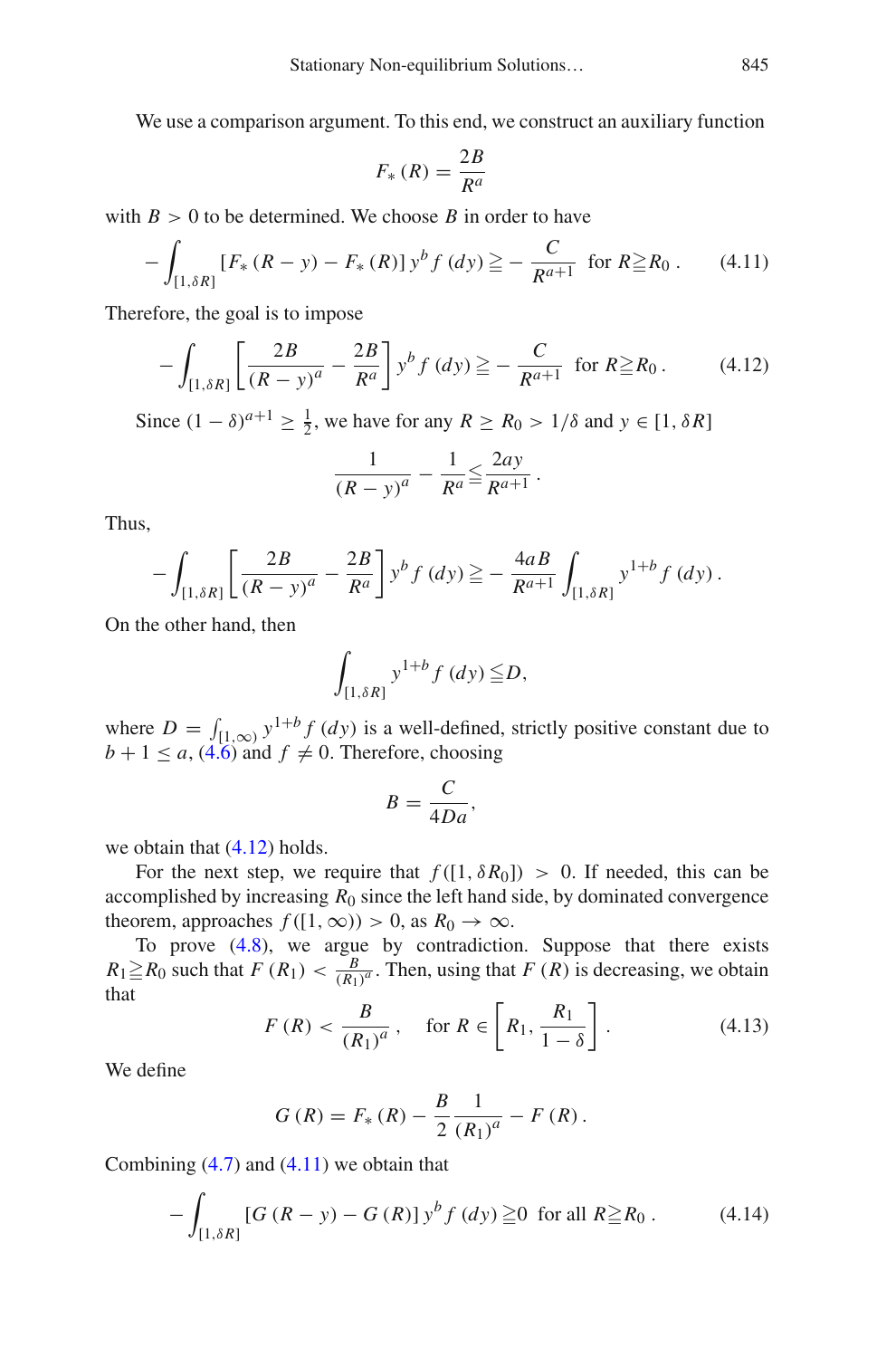Using [\(4.13\)](#page-36-2) we obtain

$$
G(R) = F_*(R) - \frac{B}{2} \frac{1}{(R_1)^a} - F(R) > \frac{2B}{R^a} - \frac{B}{2} \frac{1}{(R_1)^a} - \frac{B}{(R_1)^a}
$$
  
 
$$
\geq B\left(\frac{2(1-\delta)^a}{(R_1)^a} - \frac{3}{2} \frac{1}{(R_1)^a}\right) > 0, \text{ for } R \in \left[R_1, \frac{R_1}{1-\delta}\right], \qquad (4.15)
$$

since  $\delta > 0$  is sufficiently small so that  $(1 - \delta)^a > (1 - \delta)^{a+1} \ge \frac{3}{4}$ . Notice that since  $F_*(R)$  and  $\frac{B}{2} \frac{1}{(R_1)^a}$  are continuous functions we have that *G* is right continuous and  $(4.10)$  implies

$$
G(R^{-}) = \lim_{\rho \to R^{-}} G(\rho) \le \lim_{\rho \to R^{+}} G(\rho) = G(R) . \tag{4.16}
$$

We define  $R_2$  as

<span id="page-37-0"></span>
$$
R_2 = \inf \left\{ \rho \geq R_1 : G \left( \rho \right) \leq 0 \right\} .
$$

Suppose first that  $R_2 < \infty$ . By definition  $G(R_2^+) \leq 0$ . Since *G* is right-continuous, then  $G(R_2) \leq 0$ . From [\(4.15\)](#page-37-0),  $G(R_2) \geq G(R_2^-) \geq 0$ . Therefore, necessarily  $G(R_2)$  = 0. From [\(4.15\)](#page-37-0) we also have that  $R_2 > \frac{R_1}{1-\delta}$  and

$$
G(R) > 0 \text{ for } R \in [R_1, R_2). \tag{4.17}
$$

For *y* ∈ [1, δ $R_2$ ], we have that  $(R_2 - y)$  ∈ [ $R_1, R_2$ ), therefore  $G(R_2 - y) > 0$ . Since  $f([1, \delta R_2]) \ge f([1, \delta R_0]) > 0$ , this implies

$$
-\int_{[1,\delta R_2]} [G (R_2 - y) - G (R_2)] y^b f (dy) < 0,
$$

which contradicts [\(4.14\)](#page-36-3). Then  $R_2 = \infty$  whence  $G(R) \ge 0$  for all  $R \ge R_1$ . Therefore,

$$
F(R) \leq F_*(R) - \frac{B}{2} \frac{1}{(R_1)^a}
$$
 for  $R \geq R_1$ .

However, this inequality implies that  $F(R) < 0$  for  $R$  large enough, but this contradicts the definition of *F*. Therefore,

$$
F(R) \geq \frac{B}{R^a} \text{ if } R \geq R_0,
$$

which concludes the proof for  $a > 0$ . Note that  $R_0$  in this formula might have been increased compared to the value in the original assumptions, hence it is denoted by  $R'_0$  in the conclusions of the Lemma.

We now consider the case  $a = 0$ . In this case, we prove that the choice  $\delta_0 := \frac{1}{2}$ will suffice. We assume that  $\delta$  is fixed to a value such that  $0 < \delta \leq \delta_0$ , and that  $\overline{R_0}$ is sufficiently large so that  $R_0 > \frac{1}{1-\delta}$  and  $f([1, \delta R_0]) > 0$ , as before.

We construct an auxiliary function

$$
F_* (R) = -B \log(R)
$$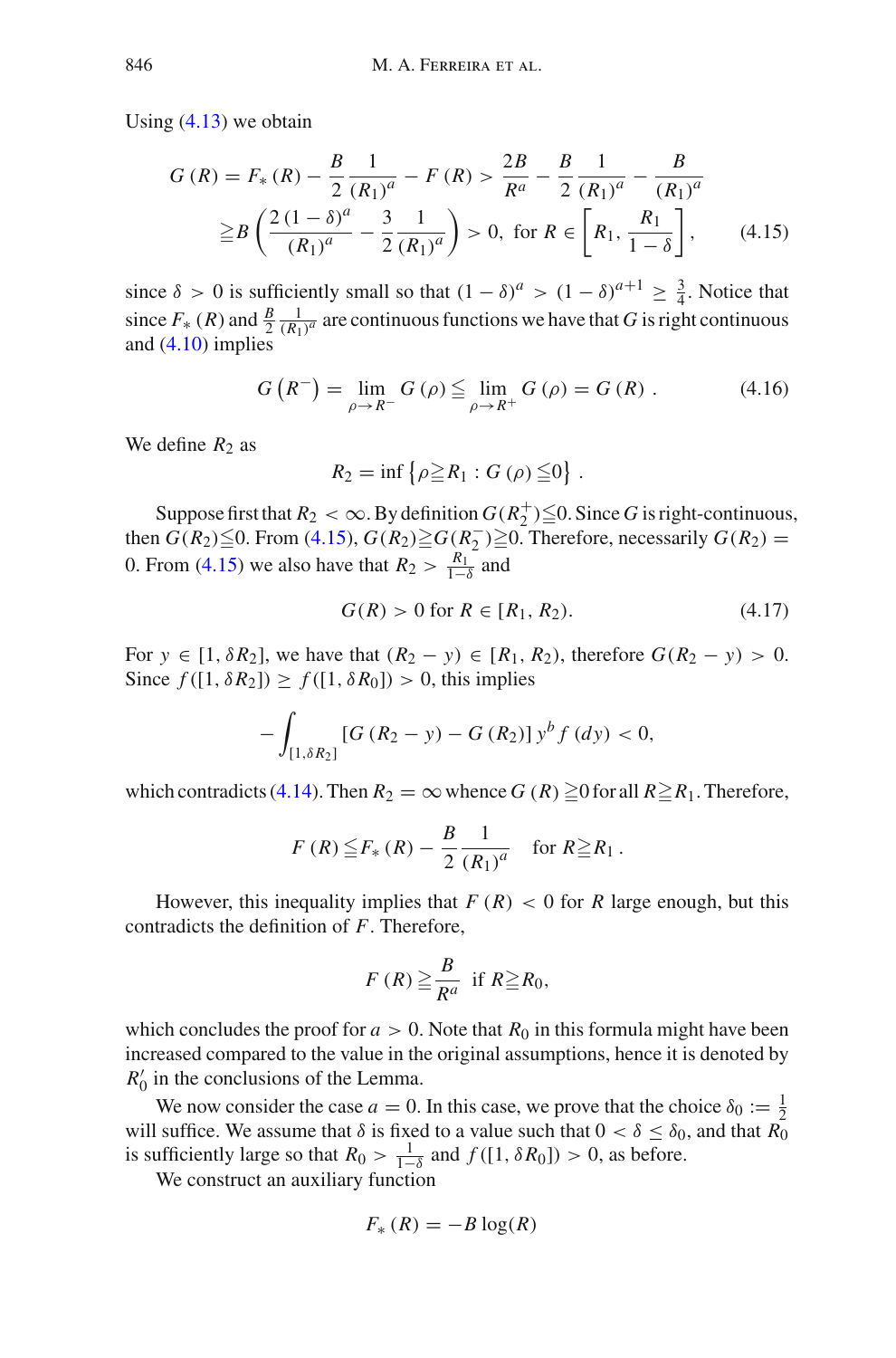with  $B > 0$  to be determined by the requirement that

$$
-\int_{[1,\delta R]} \left[ F_* \left( R - y \right) - F_* \left( R \right) \right] y^b f \left( dy \right) \geqq -\frac{C}{R} \text{ for } R \geqq R_0. \tag{4.18}
$$

Therefore, we need to impose

$$
\int_{[1,\delta R]} \left[ B \log(R - y) - B \log(R) \right] y^b f(dy) \geq -\frac{C}{R} \text{ for } R \geq R_0. \tag{4.19}
$$

Since  $0 < \delta \le \frac{1}{2}$ , we have for all  $R > 1/\delta$  and  $y \in [1, \delta R]$  an estimate

<span id="page-38-1"></span><span id="page-38-0"></span>
$$
\log(R - y) - \log(R) \geq -\frac{2y}{R}.
$$

Thus,

$$
\int_{[1,\delta R]} \left[ B \log(R - y) - B \log(R) \right] y^b f(dy) \geq -\frac{2B}{R} \int_{[1,\delta R]} y^{1+b} f(dy).
$$

Here,

$$
\int_{[1,\delta R]} y^{1+b} f(dy) \leq D,
$$

where  $D = \int_{[1,\infty)} y^{1+b} f(dy)$  is a well-defined strictly positive constant due to  $b + 1 \le a$ , [\(4.6\)](#page-35-2) and  $f \ne 0$ . Therefore, choosing

$$
B=\frac{C}{2D},
$$

we obtain that [\(4.19\)](#page-38-0) holds.

To prove [\(4.9\)](#page-35-6), we again argue by contradiction. Suppose that there exists  $R_1 \ge R_0$  such that  $F(R_1) < B \log(R_1)$ . Then, using that  $F(R)$  is decreasing, we obtain that

<span id="page-38-2"></span>
$$
F(R) < B \log(R_1) \text{ for } R \in \left[ R_1, \frac{R_1}{1 - \delta} \right]. \tag{4.20}
$$

We define

 $G(R) = F_*(R) + 3B \log(R_1) - F(R)$ .

Combining  $(4.7)$  and  $(4.18)$  we obtain that

$$
-\int_{[1,\delta R]} [G (R - y) - G (R)] y^{b} f (dy) \geqq 0 \text{ for all } R \geqq R_0.
$$
 (4.21)

Using  $(4.20)$  we obtain

$$
G(R) = F_{*}(R) + 3B \log(R_{1}) - F(R) > -B \log(R) + 3B \log(R_{1}) - B \log(R_{1})
$$
  
\n
$$
\geq B \left( -\log(\frac{R_{1}}{1-\delta}) + 2\log(R_{1}) \right) = B \log(R_{1}(1-\delta)) > 0,
$$
  
\nfor  $R \in \left[ R_{1}, \frac{R_{1}}{1-\delta} \right],$  (4.22)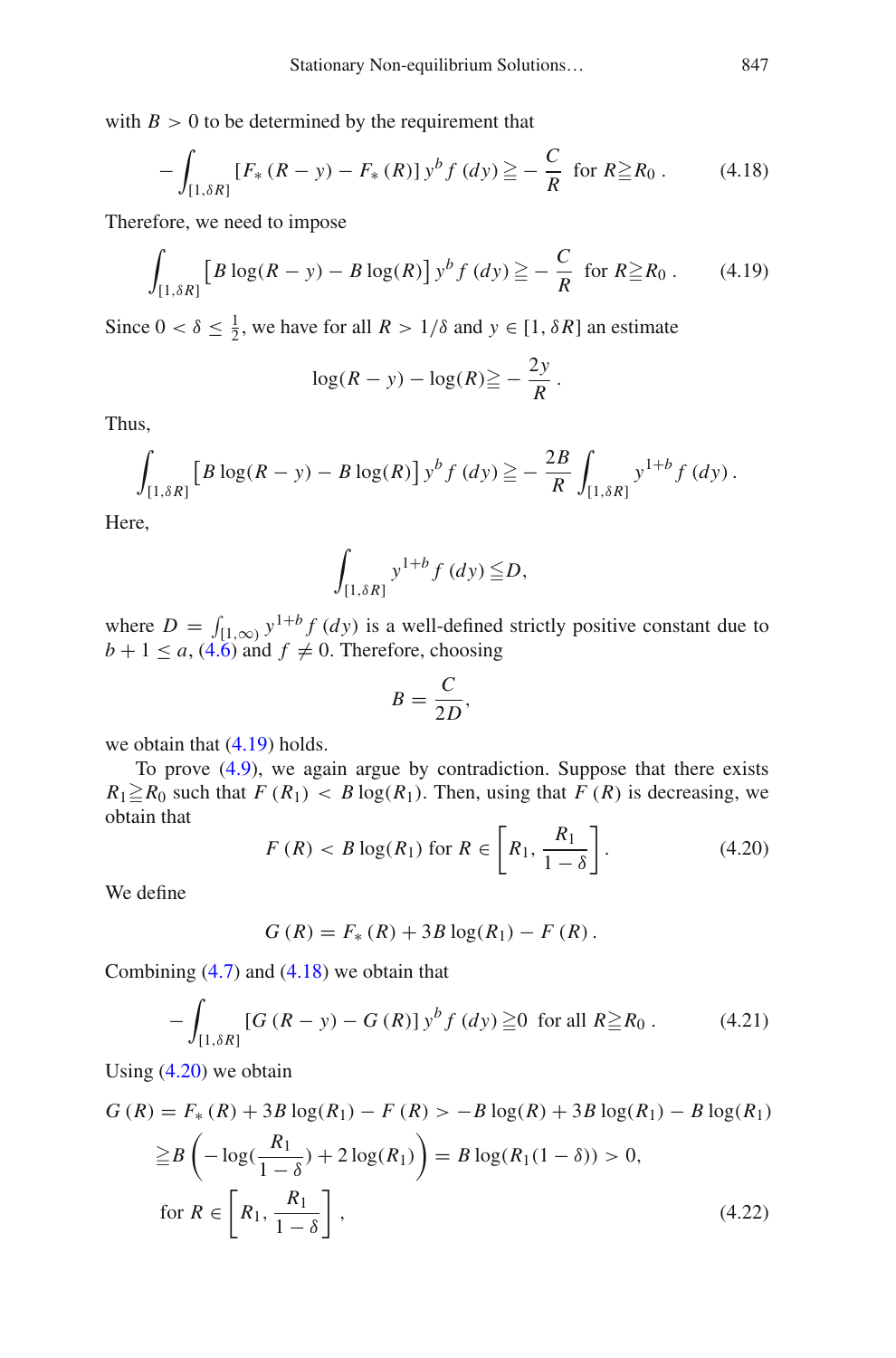where in the last step we used the property that  $R_1 \ge R_0 > \frac{1}{1-\delta}$ . Notice that since  $F_n(P)$  and  $2R \log(P)$  are continuous functions we have that  $G$  is right continuous  $F_*(R)$  and 3*B* log( $R_1$ ) are continuous functions we have that *G* is right continuous and  $(4.10)$  implies

$$
G(R^{-}) = \lim_{\rho \to R^{-}} G(\rho) \le \lim_{\rho \to R^{+}} G(\rho) = G(R) . \tag{4.23}
$$

We define  $R_2$  as

 $R_2 = \inf \{ \rho \ge R_1 : G(\rho) \le 0 \}$ .

Using the same reasoning as in the case  $a > 0$  we obtain that  $R_2 = \infty$ , and thus  $G(R) > 0$  for all  $R \ge R_1$ . Therefore,

$$
F(R) \leq F_*(R) + 3B \log(R_1) \quad \text{for } R \geq R_1.
$$

However, this inequality implies that  $F(R) < 0$  for  $R$  large enough, but this contradicts the definition of *F*. Therefore,

$$
F(R) \geq B \log(R), \text{ if } R \geq R_0,
$$

<span id="page-39-4"></span>which concludes the proof.

**Lemma 4.2.** *Let a and b be constants satisfying*  $a < 0$  *and*  $(a - b) \ge 1$ *. Assume that*  $F: \mathbb{R}_* \to \mathbb{R}$  *is a right-continuous non-decreasing function and*  $f \in \mathcal{M}_+(\mathbb{R}_*)$ *satisfies*  $f([1, \infty)) > 0$  *and* 

<span id="page-39-0"></span>
$$
\int_{[1,\infty)} x^a f(dx) < \infty \,. \tag{4.24}
$$

*There exists*  $\delta_0 \in (0, 1)$  *which depends only on a such that the following result holds:*

*If*  $0 < \delta \le \delta_0$ ,  $R_0 > 1/\delta$ , and  $C > 0$  are such that  $F(R_0) > 0$  and

$$
-\int_{[1,\delta R]} [F(R-y) - F(R)] y^b f(dy) \geq \frac{C}{R^{a+1}} \text{ for } R \geq R_0,
$$
 (4.25)

<span id="page-39-1"></span>*then there are*  $R'_0 \geq R_0$  *and*  $B > 0$  *which only depend on a, f,*  $\delta$ *, R*<sub>0</sub>*, and C, such that*

<span id="page-39-3"></span>
$$
F(R) \ge \frac{B}{R^a}, \quad \text{for } R \ge R'_0. \tag{4.26}
$$

**Proof.** Since *F* is non-decreasing and right-continuous, we have

$$
F(R^{-}) = \lim_{\rho \to R^{-}} F(\rho) \le \lim_{\rho \to R^{+}} F(\rho) = F(R^{+}) = F(R). \tag{4.27}
$$

We assume  $\delta$  is fixed and satisfies  $0 < \delta \leq \delta_0$ . We will show that  $\delta_0 = \frac{1}{2} \in (0, 1)$ works in this case. Note that if  $R'_0 \ge R_0$ , then also  $F(R'_0) \ge F(R_0) > 0$  since *F* is increasing. Therefore, as in the previous proof, we can increase  $R_0$  while keeping δ and *C* fixed if needed. In particular, we may assume that  $f([1, δR<sub>0</sub>]) > 0$ , as before.

<span id="page-39-2"></span>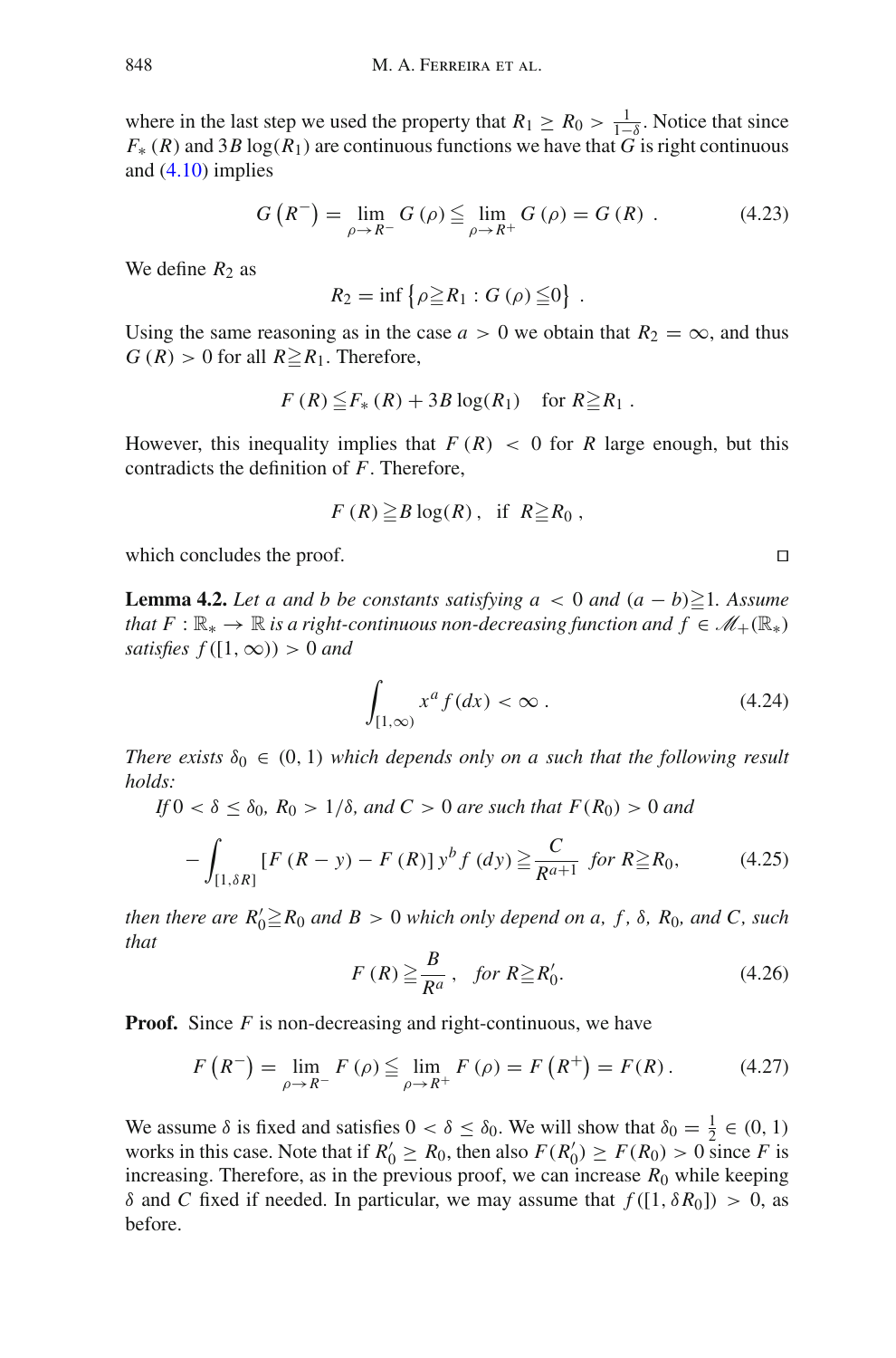We again use a comparison argument. To this end, we construct an auxiliary function

<span id="page-40-1"></span><span id="page-40-0"></span>
$$
F_*\left(R\right) = \frac{A}{R^a},
$$

where  $A > 0$  is a constant to be determined. We choose  $A$  in order to have

$$
-\int_{[1,\delta R]} \left[ F_* \left( R - y \right) - F_* \left( R \right) \right] y^b f \left( dy \right) \leq \frac{C}{R^{a+1}} \text{ for } R \geq R_0. \tag{4.28}
$$

Therefore, we need to impose

$$
-\int_{[1,\delta R]} \left[ \frac{A}{(R-y)^a} - \frac{A}{R^a} \right] y^b f(dy) \leq \frac{C}{R^{a+1}} \text{ for } R \geq R_0. \tag{4.29}
$$

Let us next show that a constant *A* for the above inequality may be found for the values of  $\delta$  considered here. Since  $0 < \delta \leq \delta_0 = \frac{1}{2}$ , we have  $(1 - \delta)^{|a| - 1} \leq 2$  for  $a \in [-1, 0)$ . If  $a < -1$ , the function  $x \mapsto x^{|a|-1}$  is increasing, and thus Taylor's theorem implies

$$
\left(\frac{1}{R^a} - \frac{1}{\left(R - y\right)^a}\right) \le 2|a|y\frac{1}{R^{a+1}}
$$

whenever  $y \in [1, \delta R]$ . Thus,

$$
-\int_{\left[1,\delta R\right]} \left[\frac{A}{\left(R-y\right)^{a}} - \frac{A}{R^{a}}\right] y^{b} f\left(dy\right) \leq \frac{2A|a|}{R^{a+1}} \int_{\left[1,\delta R\right]} y^{1+b} f\left(dy\right)
$$

for any  $A > 0$ . For  $R > 1/\delta$  we obtain that

$$
\int_{[1,\delta R]} y^{1+b} f\left(dy\right) \leqq D,
$$

where  $D = \int_{[1,\infty)} y^{1+b} f(dy)$  is a well-defined positive constant due to  $b + 1 \le$ *a*, [\(4.24\)](#page-39-0) and  $f \neq 0$ . Therefore, choosing

<span id="page-40-2"></span>
$$
0 < A \leq \frac{C}{D|a|} \tag{4.30}
$$

we obtain that [\(4.29\)](#page-40-0) holds.

Next we will prove [\(4.26\)](#page-39-1). We define

<span id="page-40-4"></span>
$$
G(R) = F(R) - F_{*}(R).
$$

Combining  $(4.25)$  and  $(4.28)$  we obtain that

$$
-\int_{[1,\delta R]} [G (R - y) - G (R)] y^{b} f (dy) \geqq 0 \text{ for all } R \geqq R_0.
$$
 (4.31)

Since *F* is increasing and  $F(R_0) > 0$ , then  $F(R) \ge F(R_0) > 0$  for all  $R \ge R_0$ . Then  $G(R) \geq F(R_0) - \frac{A}{R^a}$  for any  $R \geq R_0$ . Therefore, choosing *A* sufficiently small and satisfying also [\(4.30\)](#page-40-2), we obtain

<span id="page-40-3"></span>
$$
G(R) > 0 \quad \text{for } R \in \left[ R_0, \frac{R_0}{1 - \delta} \right]. \tag{4.32}
$$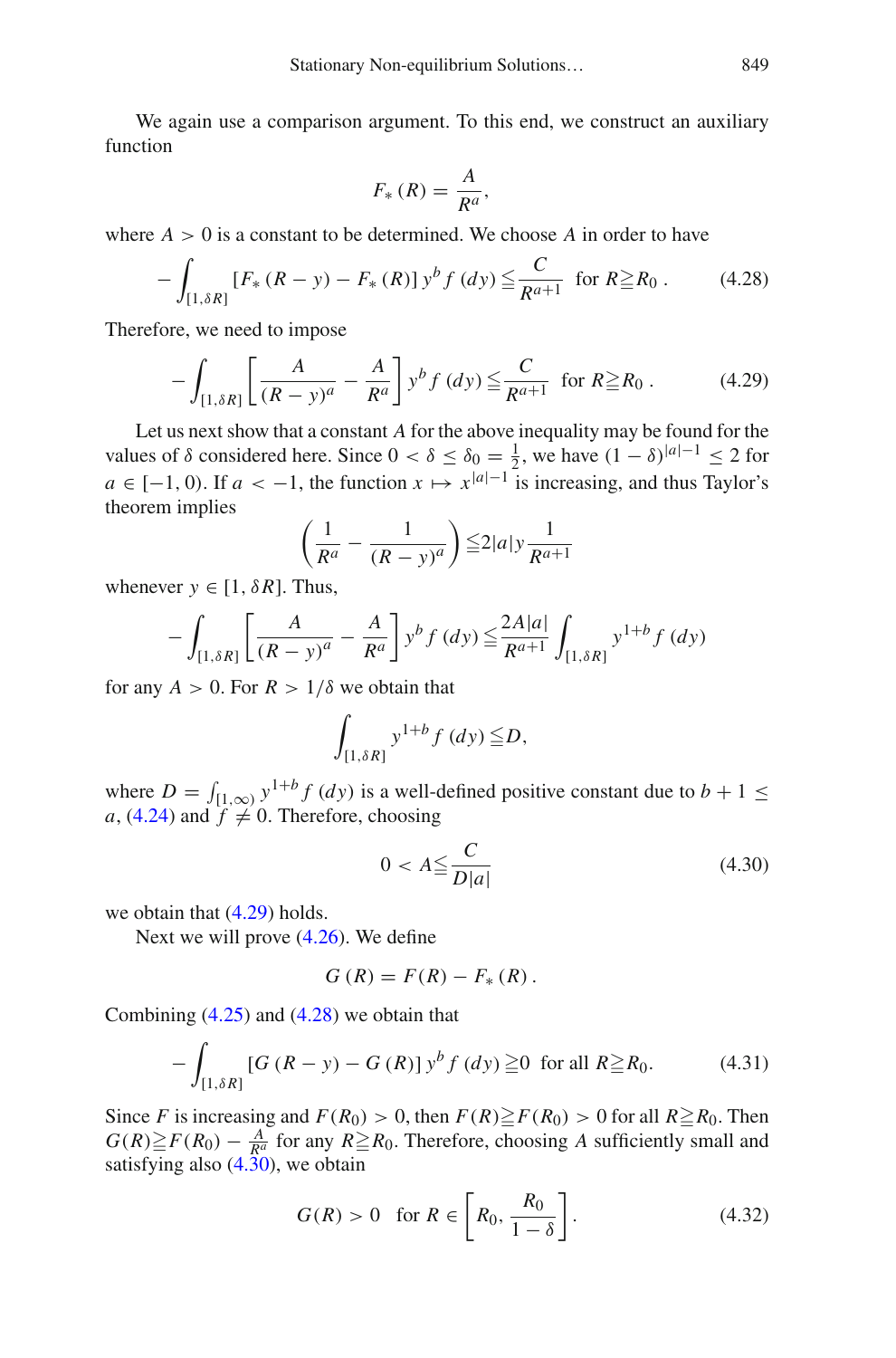Since  $F_*$  is continuous, we have that *G* is right continuous and [\(4.27\)](#page-39-3) implies

$$
G\left(R^{-}\right) = \lim_{\rho \to R^{-}} G\left(\rho\right) \le \lim_{\rho \to R^{+}} G\left(\rho\right) = G\left(R\right). \tag{4.33}
$$

We define  $R_2$  as

<span id="page-41-0"></span> $R_2 = \inf \{ \rho \geq R_0 : G(\rho) \leq 0 \}$ .

Suppose first that  $R_2 < \infty$ . By definition,  $G(R_2^+) \leq 0$ . Since *G* is right-continuous, then  $G(R_2) \leq 0$ . From [\(4.33\)](#page-41-0),  $G(R_2) \geq G(R_2^-) \geq 0$ . Therefore, necessarily  $G(R_2)$  = 0. From [\(4.32\)](#page-40-3) we also have that  $R_2 > \frac{R_0}{1-\delta}$  and

$$
G(R) > 0 \text{ for } R \in [R_0, R_2). \tag{4.34}
$$

For *y* ∈ [1,  $\delta R_2$ ], we have that  $(R_2 - y)$  ∈ [ $R_0, R_2$ ), therefore  $G(R_2 - y) > 0$ . This implies

$$
-\int_{[1,\delta R_2]} [G (R_2 - y) - G (R_2)] y^{-\lambda} f (dy) < 0
$$

which contradicts [\(4.31\)](#page-40-4). Then  $R_2 = \infty$  whence  $G(R) > 0$  for all  $R \ge R_0$ . Therefore,

<span id="page-41-1"></span>
$$
F(R) \geq F_*(R) = \frac{A}{R^a} \text{ for } R \geq R_0,
$$

which proves  $(4.26)$  with  $B = A$ .

**Proof of Theorem [2.4](#page-12-0) (non-existence).** We argue by contradiction. Suppose that  $f \in \mathcal{M}_+(\mathbb{R}_*)$  satisfies  $f((0, 1)) = 0$  as well as  $(2.14)$  $(2.14)$  and it is a stationary injection solution of [\(1.3\)](#page-3-0) in the sense of Definition [2.1.](#page-11-4) Then, from Lemma [2.8](#page-13-0) and using also that  $f((0, 1)) = 0$  we obtain

$$
-\int_{[1,R]} f\left(\mathrm{d}x\right) \int_{(R-x,\infty)\cap[1,\infty)} K\left(x,y\right) x f\left(\mathrm{d}y\right) + \int_{[1,R]} x \eta\left(\mathrm{d}x\right) = 0, \ R \ge 1. \tag{4.35}
$$

Then we introduce a function  $J : \mathbb{R}_* \to \mathbb{R}_+$  defined by

$$
J(R) = \iint_{\Sigma_R} K(x, y) x f(\mathrm{d}x) f(\mathrm{d}y), \qquad (4.36)
$$

where

$$
\Sigma_R = \left\{ x \geq 1, \ y \geq 1 : x + y > R, \ x \leq R \right\} .
$$

We notice that the function *J* is constant if  $R \geq L_{\eta}$ , that is

<span id="page-41-4"></span>
$$
J(R) = J(L_{\eta}) \text{ for } R \geq L_{\eta}. \tag{4.37}
$$

Suppose that  $\eta$  is different from zero. Then [\(4.35\)](#page-41-1) implies that  $J(L_{\eta})$ Suppose that  $\eta$  is different from zero. Then (4.35) implies that  $J(L_{\eta}) =$ <br> $\int_{\mathbb{R}_+} x \eta \, dx$  > 0. If  $(\gamma + 2\lambda) \ge 1$ , we define  $a := \gamma + \lambda$  and  $b := -\lambda$ , else, if  $(\gamma + 2\lambda) \leq -1$ , we define  $a := -\lambda$  and  $b := \gamma + \lambda$ . The assumption  $|\gamma + 2\lambda| \geq 1$ becomes  $a - b \ge 1$  in both cases. By [\(2.14\)](#page-11-5) we have

<span id="page-41-3"></span>
$$
\int_{[1,\infty)} x^a f(\mathrm{d}x) < \infty \,. \tag{4.38}
$$

<span id="page-41-2"></span>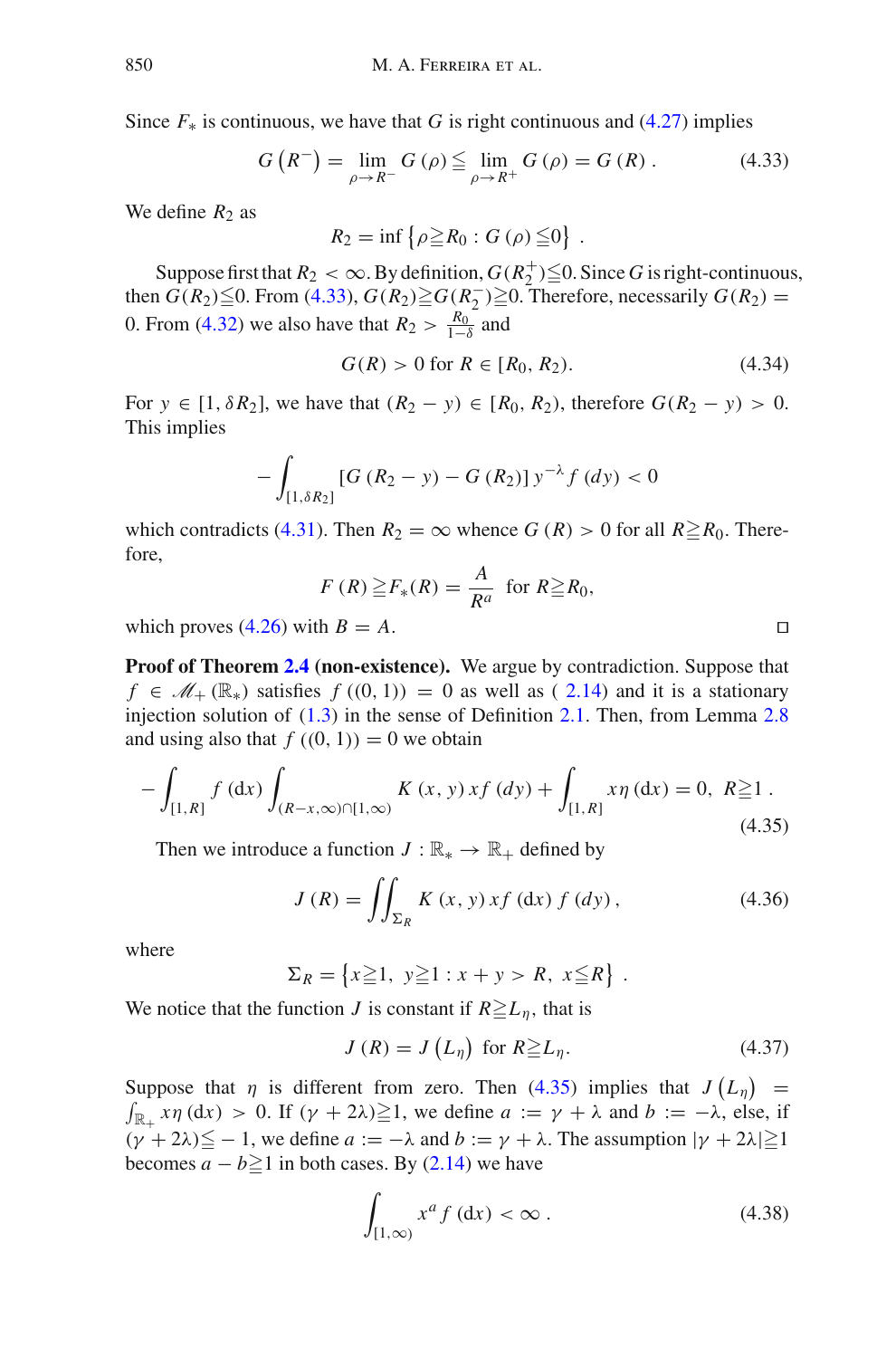We now prove that the main contribution to the integral  $J(R)$  in [\(4.36\)](#page-41-2) as  $R \to \infty$  is due to the portion of the region of integration where *x* is close to *R* and *y* is order one. To this end, let us consider parameters  $\delta$  which satisfy  $0 < \delta < \delta_0$ for the value  $\delta_0 = \delta_0(a)$  given by Lemma [4.1](#page-35-7) if  $a \ge 0$ , or by Lemma [4.2](#page-39-4) if  $a < 0$ . We then define the domains

$$
D_{\delta}^{(1)} = \{x \ge 1, y \ge 1 : y \le \delta x\},
$$
  

$$
D_{\delta}^{(2)} = \{x \ge 1, y \ge 1 : y > \delta x\}.
$$

We then write

$$
J(R) = J_1(R) + J_2(R)
$$
 with  

$$
J_k(R) = \iint_{\Sigma_R \cap D_\delta^{(k)}} [K(x, y) x] f(dx) f(dy), \ k = 1, 2.
$$

We estimate first  $J_2(R)$  for large values of R. Using  $(2.12)$  we obtain

$$
0 \leq J_2(R) \leq c_2 \iint_{\Sigma_R \cap D_\delta^{(2)}} \left( x^a y^b + y^a x^b \right) x f \left( dx \right) f \left( dy \right) .
$$

Using that  $(a - b) > 0$  we obtain that in the region  $D_{\delta}^{(2)}$  we have  $x^a y^b \leq \delta^{b-a} y^a x^b$ . Therefore,

$$
J_2(R) \leq C_{\delta} \iint_{\Sigma_R \cap D_\delta^{(2)}} \left( y^a x^{1+b} \right) f \left( dx \right) f \left( dy \right).
$$

Notice that  $\Sigma_R \cap D_\delta^{(2)} \subset [1, R] \times \left[ \frac{\delta R}{1+\delta}, \infty \right)$ , whence

$$
J_2(R) \leq C_\delta \int_{[1,R]} x^{1+b} f(\mathrm{d} x) \int_{\left[\frac{\delta R}{1+\delta},\infty\right]} y^a f(\mathrm{d} y) .
$$

Given that  $(a - b) \ge 1$  we obtain, taking into account [\(4.38\)](#page-41-3),

$$
\int_{[1,R]} x^{1+b} f(\mathrm{d} x) \leqq \int_{[1,\infty)} x^a f(\mathrm{d} x) < \infty \, .
$$

Moreover, using again [\(4.38\)](#page-41-3), it follows that

$$
\lim_{R \to \infty} \int_{\left[\frac{\delta R}{1+\delta}, \infty\right)} y^a f\left(dy\right) = 0.
$$

This implies that the contribution due to  $J_2$  vanishes in the limit  $R \to \infty$ , namely

$$
\lim_{R \to \infty} J_2(R) = 0.
$$

Therefore, [\(4.37\)](#page-41-4) implies that

$$
\lim_{R\to\infty} J_1(R) = J(L_\eta) .
$$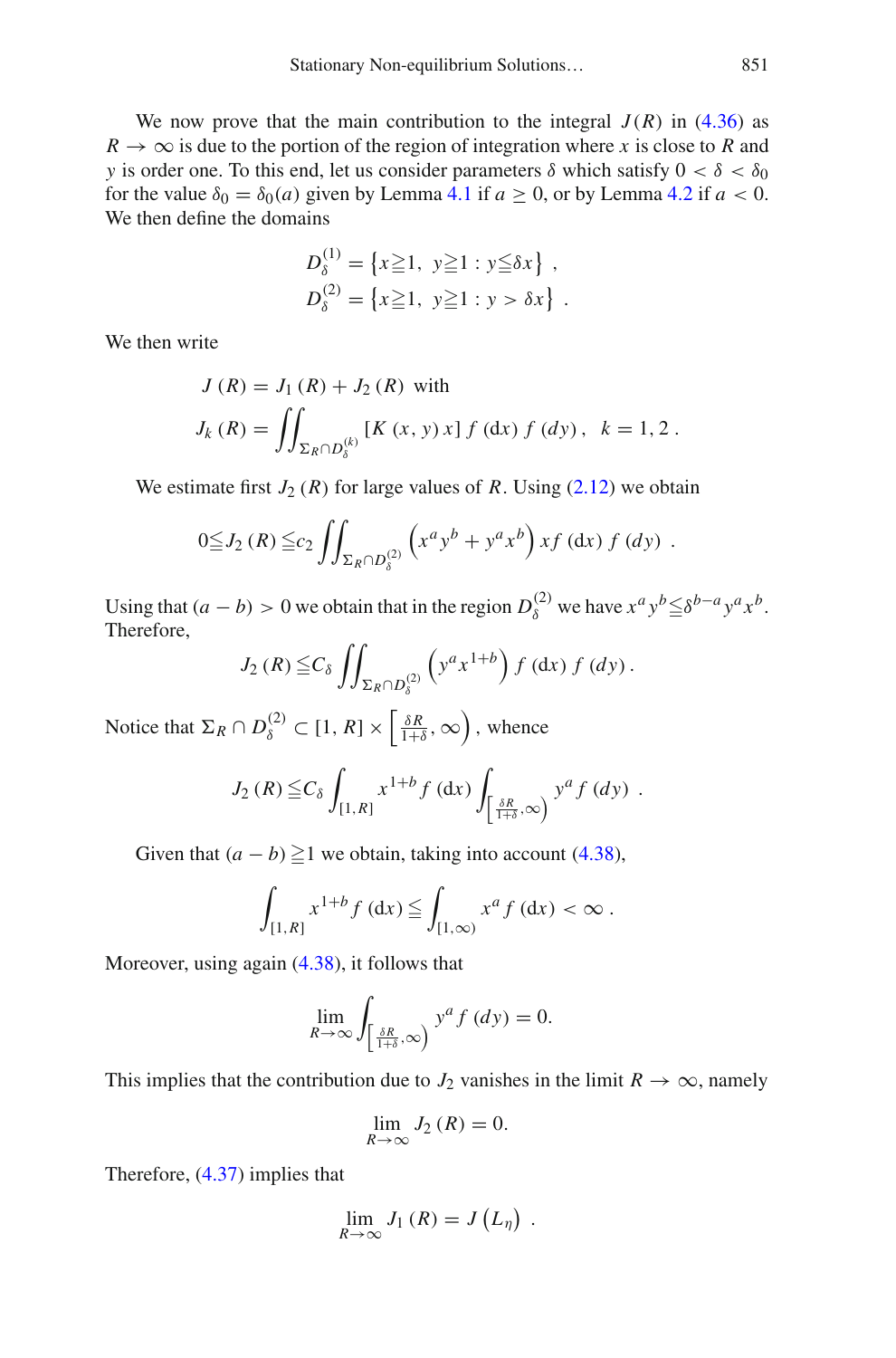For the next step, let us remark that for  $(x, y) \in \Sigma_R \cap D_\delta^{(1)}$  we have  $x >$  $R - y \ge R - \delta R$  and therefore  $(1 - \delta)R < x \le R$ . In this region we have also  $y^a x^b \leq \delta^{a-b} x^a y^b$ . Combining [\(2.12\)](#page-11-2) and using the above bounds for *x*, we obtain

$$
K(x, y) x \leq c_3 \left(1 + \delta^{|a-b|}\right) R^{a+1} y^b \quad , \quad (x, y) \in \Sigma_R \cap D_\delta^{(1)}
$$

where  $c_3 > 0$  can be chosen independent of  $\delta$  as soon as  $\delta \leq \frac{1}{2}$  which we do in the following. Then

$$
\liminf_{R\to\infty}\left(R^{a+1}\iint_{\Sigma_R\cap D_\delta^{(1)}}y^b f\left(\mathrm{d}x\right)f\left(\mathrm{d}y\right)\right)\geq\frac{J\left(L_\eta\right)}{c_3\left(1+\delta^{|a-b|}\right)}\,.
$$

Notice that, if  $R > 1/\delta$ ,  $1/(1 - \delta)$ ,

$$
\Sigma_R \cap D_\delta^{(1)} \subset \left\{ (x, y) : 1 \leqq y \leqq \delta R, \ R < x + y, \ 1 \leqq x \leqq R \right\},\
$$

whence

<span id="page-43-1"></span>
$$
\int_{[1,\delta R]} y^b f(dy) \int_{(R-y,R]} f(dx) \ge \frac{J(L_\eta)}{2c_3 \left(1 + \delta^{|a-b|}\right)} \frac{1}{R^{a+1}} \tag{4.39}
$$

for  $R \ge R_0$  with  $R_0$  large enough.

The rest of the proof is divided into two cases:  $a \ge 0$  and  $a < 0$ . Suppose first that  $a \ge 0$ . Due to [\(4.38\)](#page-41-3) we may define the function

<span id="page-43-0"></span>
$$
F(R) = \int_{(R,\infty)} f \,(\mathrm{d}x) \quad , \quad R \ge 1 \,. \tag{4.40}
$$

Note that the function  $R \to F(R)$  is right continuous, that is  $F(R) = F(R^+) =$  $\lim_{\rho \to R^+} F(\rho)$ . Moreover, *F* is non-increasing and  $F(R) \ge 0$ , for all  $R \ge 1$ . Using  $(4.40)$  we can rewrite  $(4.39)$  as

$$
-\int_{[1,\delta R]} \left[ F\left( R - y \right) - F\left( R \right) \right] y^b f\left( dy \right) \leq -\frac{J\left( L_{\eta} \right)}{2c_3 \left( 1 + \delta^{|a-b|} \right)} \frac{1}{R^{a+1}} \text{ for } R \geq R_0.
$$

From Lemma [4.1,](#page-35-7) it then follows that

<span id="page-43-2"></span>
$$
F(R) \ge \frac{B}{R^a} \text{ if } R \ge R_0, \text{ for } a > 0
$$
 (4.41)

<span id="page-43-3"></span>and

$$
F(R) \ge B \log(R) \text{ if } R \ge R_0, \text{ for } a = 0
$$
 (4.42)

for some constant  $B > 0$ .

In the case where  $a > 0$ , we use  $(4.38)$  and  $(4.41)$  to obtain

$$
\int_{[1,\infty)} x^a f(\mathrm{d}x) = \int_{[1,R]} x^a f(\mathrm{d}x) + \int_{(R,\infty)} x^a f(\mathrm{d}x)
$$

$$
\geqq \int_{[1,R]} x^a f(\mathrm{d}x) + R^a \int_{(R,\infty)} f(\mathrm{d}x)
$$

$$
\geqq \int_{[1,R]} x^a f(\mathrm{d}x) + B.
$$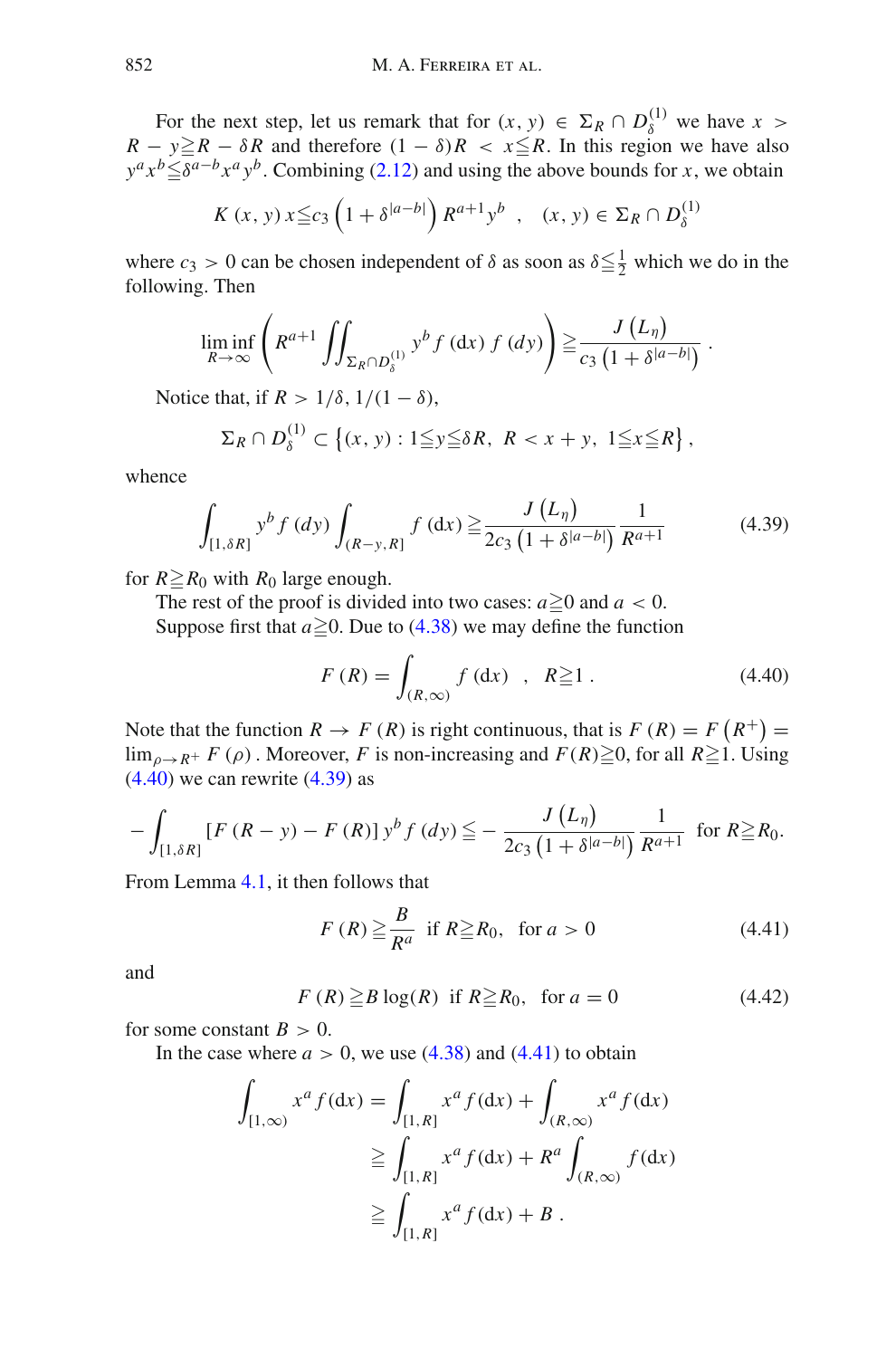By taking the limit  $R \to \infty$  we obtain that  $B \le 0$  which leads to a contradiction. In the case where  $a = 0$ , [\(4.42\)](#page-43-3) yields

$$
\int_{(R,\infty)} f(\mathrm{d}x) \geq B \log(R).
$$

By taking the limit  $R \to \infty$  we obtain using [\(4.38\)](#page-41-3) that the left-hand side converges to zero, while the right hand-side diverges, which leads to a contradiction.

Suppose now that  $a < 0$ . We define the function  $F$  by

<span id="page-44-3"></span>
$$
F(R) = \int_{[1,R]} f(\mathrm{d}x) , R \ge 1.
$$
 (4.43)

The function  $R \to F(R)$  is right continuous and non-decreasing. Since  $f \neq 0$ , then  $F(R) > 0$ , for all  $R \ge R_0$ , for  $R_0$  large enough. Using [\(4.43\)](#page-44-3) we can rewrite [\(4.39\)](#page-43-1) as

$$
-\int_{[1,\delta R]} [F(R) - F(R-y)] y^{b} f(dy) \leq -\frac{J(L_{\eta})}{2c_{3} (1+\delta^{|a-b|})} \frac{1}{R^{a+1}} \text{ for } R \geq R_{0}.
$$

From Lemma [4.2,](#page-39-4) it follows that there are  $B > 0$  and  $R'_0 \ge R_0$  such that

<span id="page-44-4"></span>
$$
F(R) \geq \frac{B}{R^a} \text{ if } R \geq R'_0. \tag{4.44}
$$

From [\(4.44\)](#page-44-4) it follows that for all  $R > M$  we have

$$
B \leq R^a \int_{[1,R]} f(\mathrm{d}x) \leq R^a \int_{[1,M]} f(\mathrm{d}x) + \int_{[M,R]} x^a f(\mathrm{d}x) \leq R^a \int_{[1,M]} f(\mathrm{d}x) + \int_{[M,\infty)} x^a f(\mathrm{d}x).
$$

<span id="page-44-0"></span>Using that *a* < 0, we first let  $R \to \infty$  and then  $M \to \infty$  to obtain that  $B \leq 0$ , which leads to a contradiction. which leads to a contradiction.

#### **5. Existence and Non-existence Results: Discrete Model**

#### <span id="page-44-5"></span><span id="page-44-2"></span>*5.1. Setting and Main Results*

<span id="page-44-1"></span>We consider the following discrete coagulation equation with source:

$$
\partial_t n_\alpha = \frac{1}{2} \sum_{\beta < \alpha} K_{\alpha - \beta, \beta} n_{\alpha - \beta} n_\beta - n_\alpha \sum_{\beta > 0} K_{\alpha, \beta} n_\beta + s_\alpha, \tag{5.1}
$$

where  $\alpha \in \mathbb{N} = \{1, 2, \dots\}$ . We assume that the sequence  $s = (s_{\alpha})_{\alpha \in \mathbb{N}}$  satisfies

$$
s_{\alpha} \geq 0 \ \forall \alpha \in \mathbb{N} \ \text{and } \text{supp}s \subset \{1, 2, \dots, L_s\}. \tag{5.2}
$$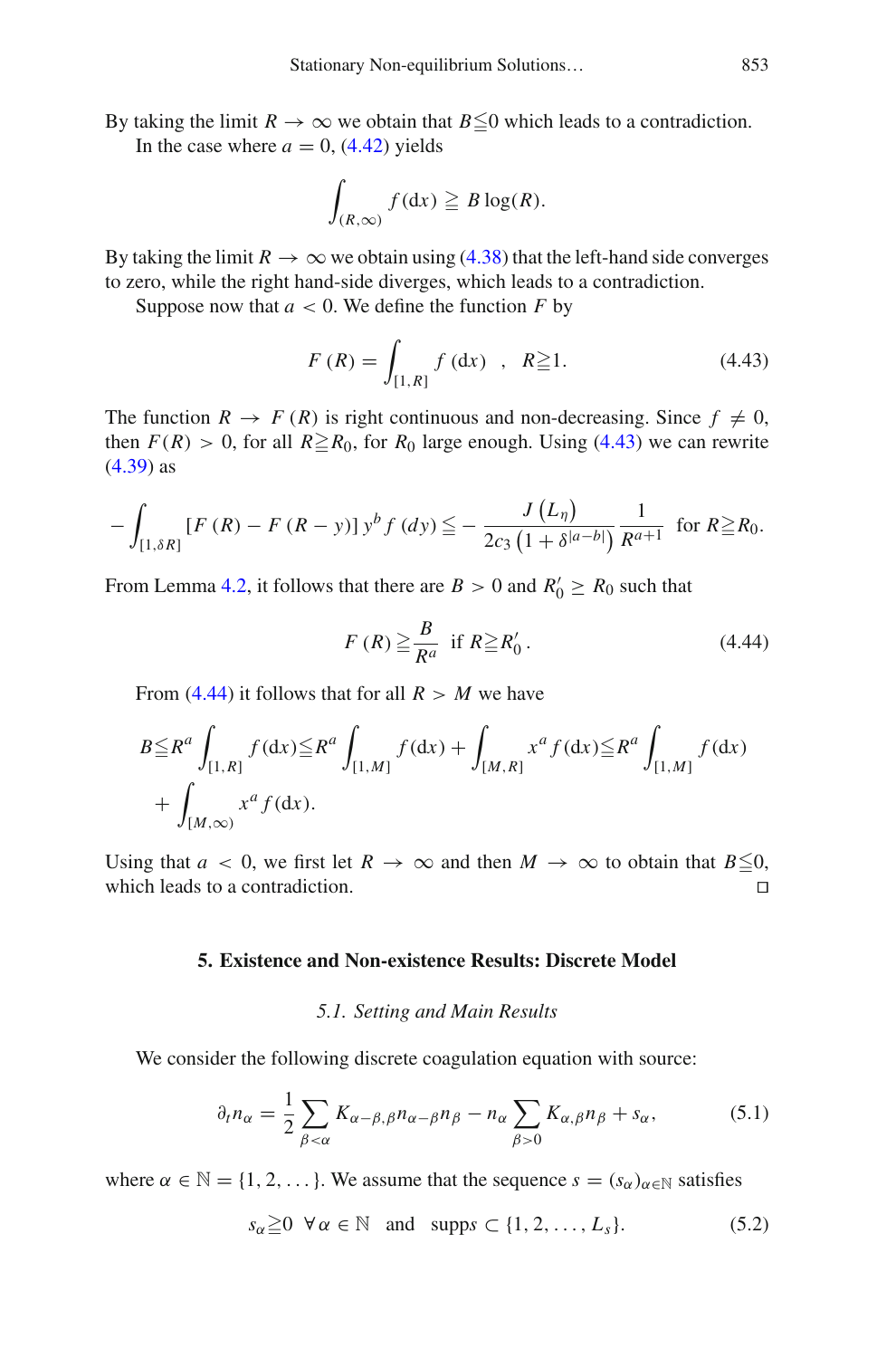We consider coagulation kernels  $K_{\alpha,\beta}: \mathbb{N}^2 \to \mathbb{R}_+$  defined on the integers satisfying the same conditions as before:

<span id="page-45-4"></span>
$$
K_{\alpha,\beta} \geq 0, \quad K_{\alpha,\beta} = K_{\beta,\alpha}, \tag{5.3}
$$

$$
K_{\alpha,\beta} \geq c_1 \left( \alpha^{\gamma+\lambda} \beta^{-\lambda} + \beta^{\gamma+\lambda} \alpha^{-\lambda} \right) \tag{5.4}
$$

<span id="page-45-1"></span>and

$$
K_{\alpha,\beta} \leq c_2 \left( \alpha^{\gamma+\lambda} \beta^{-\lambda} + \beta^{\gamma+\lambda} \alpha^{-\lambda} \right) \tag{5.5}
$$

for  $(\alpha, \beta) \in \mathbb{N}^2$ , with  $0 < c_1 \leq c_2 < \infty$ . Similarly to the continuous case, we will try to construct steady states for the coagulation equation  $(5.1)$  yielding the transfer of particles to infinity. More precisely, we consider stationary injection solutions to the discrete coagulation equation [\(5.1\)](#page-44-5).

<span id="page-45-2"></span>**Definition 5.1.** Assume that  $K : \mathbb{N}^2 \to \mathbb{R}_+$  is a function satisfying (5.3) and [\(5.5\)](#page-45-1). Assume further that  $s = (s_{\alpha})_{\alpha=1}^{\infty}$  is a sequence in R satisfying [\(5.2\)](#page-44-2). We will say that  $(n_{\alpha})_{\alpha=1}^{\infty}$  satisfying

<span id="page-45-7"></span><span id="page-45-6"></span>
$$
\sum_{\alpha=1}^{\infty} \alpha^{\gamma+\lambda} n_{\alpha} + \sum_{\alpha=1}^{\infty} \alpha^{-\lambda} n_{\alpha} < \infty \tag{5.6}
$$

is a stationary injection solution of  $(5.1)$  if the following identity holds for any test sequence with finite support  $(\varphi_{\alpha})_{\alpha=1}^{\infty}$ :

$$
\frac{1}{2} \sum_{\beta} \sum_{\alpha} K_{\alpha,\beta} n_{\alpha} n_{\beta} \left[ \varphi_{\alpha+\beta} - \varphi_{\alpha} - \varphi_{\beta} \right] + \sum_{\beta} s_{\beta} \varphi_{\beta} = 0. \tag{5.7}
$$

<span id="page-45-5"></span>Next we prove the existence of stationary injection solutions as stated in the next theorems

**Theorem 5.2.** *Assume that*  $K : \mathbb{N}^2 \to \mathbb{R}_+$  *satisfies (5.3)–[\(5.5\)](#page-45-1) and*  $|\gamma + 2\lambda| < 1$ . *Let*  $s \neq 0$  *satisfy* [\(5.2\)](#page-44-2)*. Then, there exists a stationary injection solution*  $(n_\alpha)_{\alpha=1}^\infty$ *to* [\(5.1\)](#page-44-5) *in the sense of Definition* [5.1](#page-45-2) *satisfying*  $n_{\alpha} \ge 0$  *for all*  $\alpha$ *.* 

<span id="page-45-8"></span>**Theorem 5.3.** *Suppose that*  $K : \mathbb{N}^2 \to \mathbb{R}_+$  *satisfies* (5.3)–[\(5.5\)](#page-45-1) *and*  $|\gamma + 2\lambda| \ge 1$ . Let us assume also that  $s \neq 0$  *satisfies* [\(5.2\)](#page-44-2). Then, there is no stationary injection *solution of* [\(5.1\)](#page-44-5) *in the sense of the Definition [5.1.](#page-45-2)*

## <span id="page-45-3"></span>*5.2. Existence Result*

<span id="page-45-0"></span>We first consider equations with the form [\(5.1\)](#page-44-5) but with  $n_{\alpha}(t)$  and  $n_{\beta}(t)$  supported in  $I := \{1, 2, ..., R_*\}$  for each  $t \ge 0$ . Therefore, [\(5.1\)](#page-44-5) becomes

$$
\partial_t n_{\alpha} = \frac{1}{2} \sum_{\beta \leq \alpha - 1} K_{\alpha - \beta, \beta} n_{\alpha - \beta} n_{\beta} - n_{\alpha} \sum_{\beta \leq R_*} K_{\alpha, \beta} n_{\beta} + \sum_{\beta \leq R_*} s_{\beta} \delta_{\alpha, \beta}, \qquad (5.8)
$$

where  $\delta_{\alpha,\beta} = 1$  if  $\alpha = \beta$ , and  $\delta_{\alpha,\beta} = 0$  otherwise. Let  $(\varphi_{\alpha})_{\alpha \in I}$  be an arbitrary test function such that  $\varphi_{\alpha} : [0, T] \to \mathbb{R}$  is continuously differentiable for any  $\alpha$ .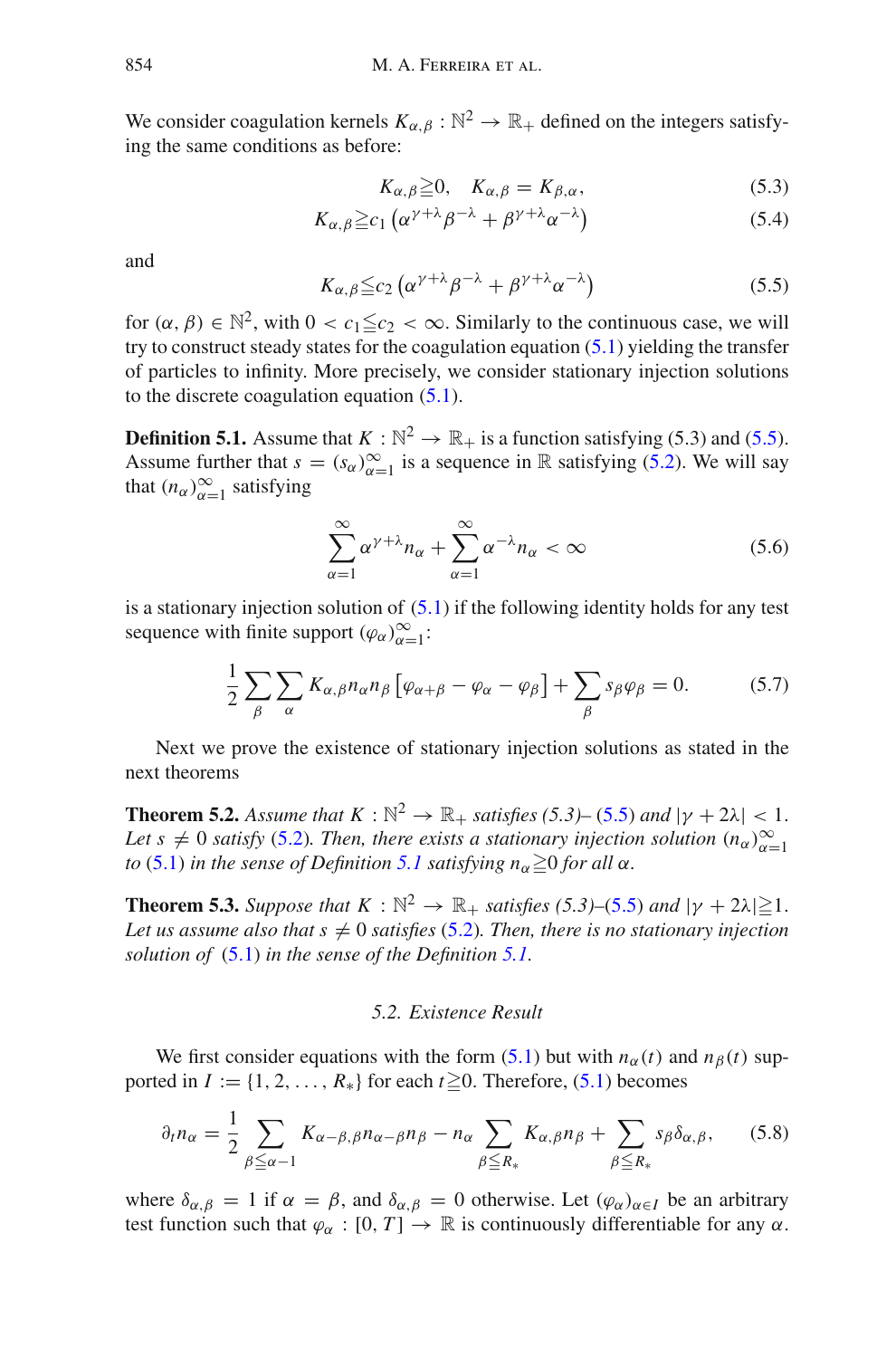Multiplying [\(5.8\)](#page-45-3) by  $(\varphi_{\alpha})_{\alpha \in I}$  and adding up in  $\alpha$  we obtain the weak formulation of [\(5.8\)](#page-45-3):

<span id="page-46-0"></span>
$$
\frac{d}{dt} \left( \sum_{\alpha \le R_*} n_{\alpha}(t) \varphi_{\alpha}(t) \right) - \sum_{\alpha \le R_*} n_{\alpha}(t) \dot{\varphi}_{\alpha}(t) \n= \frac{1}{2} \sum_{\beta \le R_*} \sum_{\alpha \le R_*} K_{\alpha,\beta} n_{\alpha}(t) n_{\beta}(t) \left[ \varphi_{\alpha+\beta}(t) \chi_{\{\alpha+\beta \le R_*\}} - \varphi_{\alpha}(t) - \varphi_{\beta}(t) \right] \n+ \sum_{\beta \le R_*} s_{\beta} \varphi_{\beta}(t),
$$
\n(5.9)

where  $\dot{\varphi}$  denotes the time-derivative of  $\varphi$  and  $\chi_{\{\alpha+\beta\leq R_*\}}$  is the characteristic function of the set  $\{\alpha + \beta \leq R_*\}$ .

The approximation [\(5.8\)](#page-45-3) is known as the non-conservative approximation of the coagulation equation  $(5.1)$ . This equation and its weak formulation  $(5.9)$  have been extensively used in the study of the mathematical properties of the coagulation equations (cf. for instance [\[8](#page-64-16)[,29](#page-65-21)]).

Our first goal is to prove the well-posedness for [\(5.8\)](#page-45-3).

**Proposition 5.4.** *Assume that*  $1 < R_* < \infty$  *and that*  $K : I^2 \to \mathbb{R}_+$  *is a function satisfying* (5.3) and [\(5.4\)](#page-45-4). Assume further that  $s = (s_\alpha)_{\alpha \in I}$  *satisfies* [\(5.2\)](#page-44-2)*.* Let  $(n_\alpha(0))_{\alpha \in I}$  *be the initial condition. Then, there exists a unique solution*  $(n_\alpha(t))_{\alpha \in I}$ , *with*  $n_{\alpha}$  : (0,  $\infty$ )  $\rightarrow \mathbb{R}_{+}$  *continuously differentiable for any*  $\alpha$ *, which solves* [\(5.8\)](#page-45-3) *in the classical sense.*

**Proof.** The proof of this statement relies on classical arguments of the theory of ordinary differential equations. We just outline the main steps. To simplify the notation we define

<span id="page-46-1"></span>
$$
g_{\alpha}: \mathbb{R}_{+}^{R_{*}} \to \mathbb{R}_{+}^{R_{*}} \text{ for } \alpha = 1, \ldots, R_{*}
$$

such that

$$
g_{\alpha}(\xi_1,\ldots,\xi_{R_*})=\frac{1}{2}\sum_{\beta\leq\alpha-1}K_{\alpha-\beta,\beta}\xi_{\alpha-\beta}\xi_{\beta}-\xi_{\alpha}\sum_{\beta\leq R_*}K_{\alpha,\beta}\xi_{\beta}+\sum_{\beta\leq R_*}s_{\beta}\delta_{\alpha,\beta}.
$$

Then, we can rewrite  $(5.8)$  as

$$
\partial_t n_\alpha = g_\alpha(n_1,\ldots,n_{R_*}),
$$

with initial condition  $n_{\alpha}(0)$ . We observe that the functions  $g_{\alpha}$  are polynomials, therefore they are locally Lipschitz continuous functions. Thus, due to the Picard-Lindelöf theorem there exists a unique solution continuously differentiable  $(n_{\alpha}(t))_{\alpha \in I}$  on a maximal time interval [0,  $T_{*}$ ).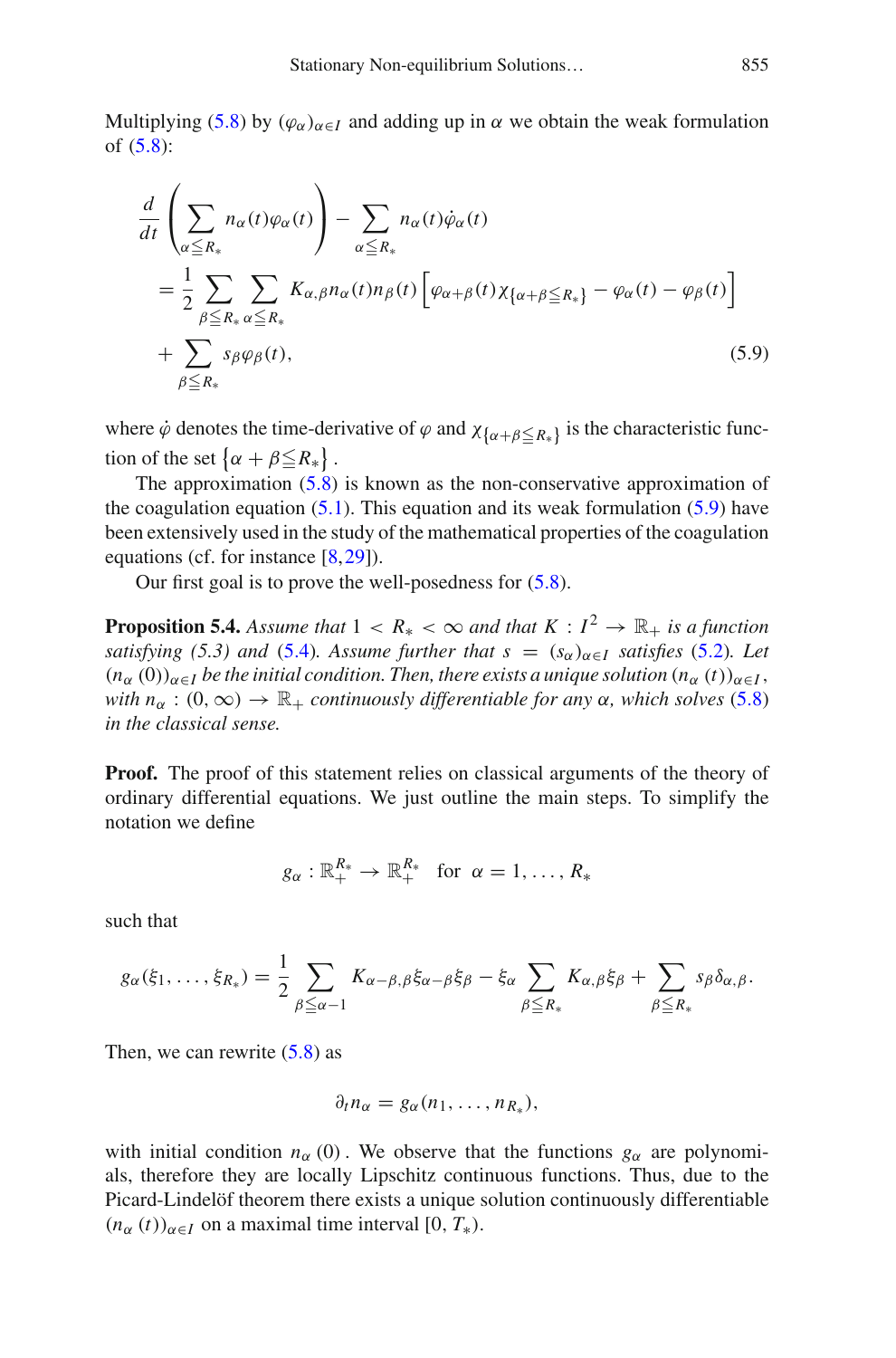Moreover, since  $K_{\alpha,\beta} \ge 0$ ,  $s_{\gamma} \ge 0$  by assumption and  $n_{\alpha}(0) \ge 0$  it easily follows that  $n_{\alpha} \ge 0$  in [0,  $T_*$ ) for any  $\alpha = 1, \ldots, R_*$ . The fact that the solutions of [\(5.8\)](#page-45-3) are globally defined in time follows from the fact that

$$
\partial_t \left( \sum_{\alpha=1}^{R_*} n_\alpha \right) \leq \sum_{\alpha=1}^{R_*} s_\alpha. \tag{5.10}
$$

 $\Box$ 

<span id="page-47-0"></span>Next we show the existence of stationary injection solutions to  $(5.8)$  corresponding to time independent solutions of  $(5.8)$ .

**Proposition 5.5.** *Under the assumptions of Proposition [5.4,](#page-46-1) there exists a stationary injection solution*  $(\hat{n}_{\alpha})_{\alpha \in I}$  *to* [\(5.8\)](#page-45-3) *satisfying*  $\hat{n}_{\alpha} \ge 0$  *for any*  $\alpha \in I$ .

**Proof.** We first construct an invariant region for the evolution equation [\(5.8\)](#page-45-3). From Proposition [5.4](#page-46-1) there exists a unique solution to [\(5.8\)](#page-45-3),  $(n_{\alpha}(t))_{\alpha \in I}$ , with  $n_{\alpha}$ :  $(0, \infty) \rightarrow \mathbb{R}_+$  continuously differentiable for any  $\alpha$ . In particular,  $(n_\alpha(t))_{\alpha \in I}$ satisfies [\(5.9\)](#page-46-0). Choosing  $\varphi_{\alpha} = 1$  and using the upper bound for  $\chi_{\{\alpha+\beta \leq R_*\}} \leq 1$  and the lower bound  $a_1 = \min_{\alpha, \beta \in I} K_{\alpha, \beta}$ , we obtain

$$
\frac{d}{dt} \sum_{\alpha \le R_*} n_{\alpha}(t) \le \frac{a_1}{2} \left( \sum_{\alpha \le R_*} n_{\alpha}(t) \right)^2 + c_0
$$

where  $c_0 = \sum_{\beta \le R_*} s_{\beta} \varphi_{\beta}$ . Notice that  $a_1 > 0$  because we assume that [\(5.4\)](#page-45-4) holds. We then obtain the invariant region

$$
\mathscr{U}_M = \left\{ (n_\alpha)_{\alpha \in I} \in \mathbb{R}^{R_*} : \sum_{\alpha \leq R_*} n_\alpha \leq M \right\},\tag{5.11}
$$

with  $M \ge \sqrt{\frac{2c_0}{a_1}}$ . Moreover,  $\mathcal{U}_M$  is compact and convex. Consider the operator  $S(t)$ :  $\mathbb{R}^{R_*} \to \mathbb{R}^{R_*}$  defined by  $n_\alpha(t) = S(t)n_\alpha(0)$ . This operator is continuous by standard continuity results on the initial data for the solutions of ODEs (cf. [\[6](#page-64-17)]). Since the functions  $n_{\alpha}(t)$  solve a first order ODE, they are also continuous in time. Then, the mapping  $t \to S(t)n_\alpha(0)$  is continuous.

We can now conclude the proof of Proposition [5.5.](#page-47-0) The operator  $S(t)$ :  $\mathcal{U}_M \rightarrow$  $\mathcal{U}_M$  is continuous and  $\mathcal{U}_M$  is convex and compact. Then, Brouwer's Theorem (cf.  $[19]$ ) implies that for all  $\delta > 0$ , there exists a fixed-point  $\hat{n}_{\delta}$  of  $S(\delta)$  in  $\mathcal{U}_M$ . Arguing as in the last paragraph of the proof of Theorem [2.3](#page-12-1) we conclude that there exists  $\hat{n}$  ∈  $\mathcal{U}_M$  such that *S*(*t*) $\hat{n} = \hat{n}$ , which implies that  $\hat{n}$  is a stationary injection solution to (5.8). to  $(5.8)$ .

We now prove the Theorem [5.2.](#page-45-5)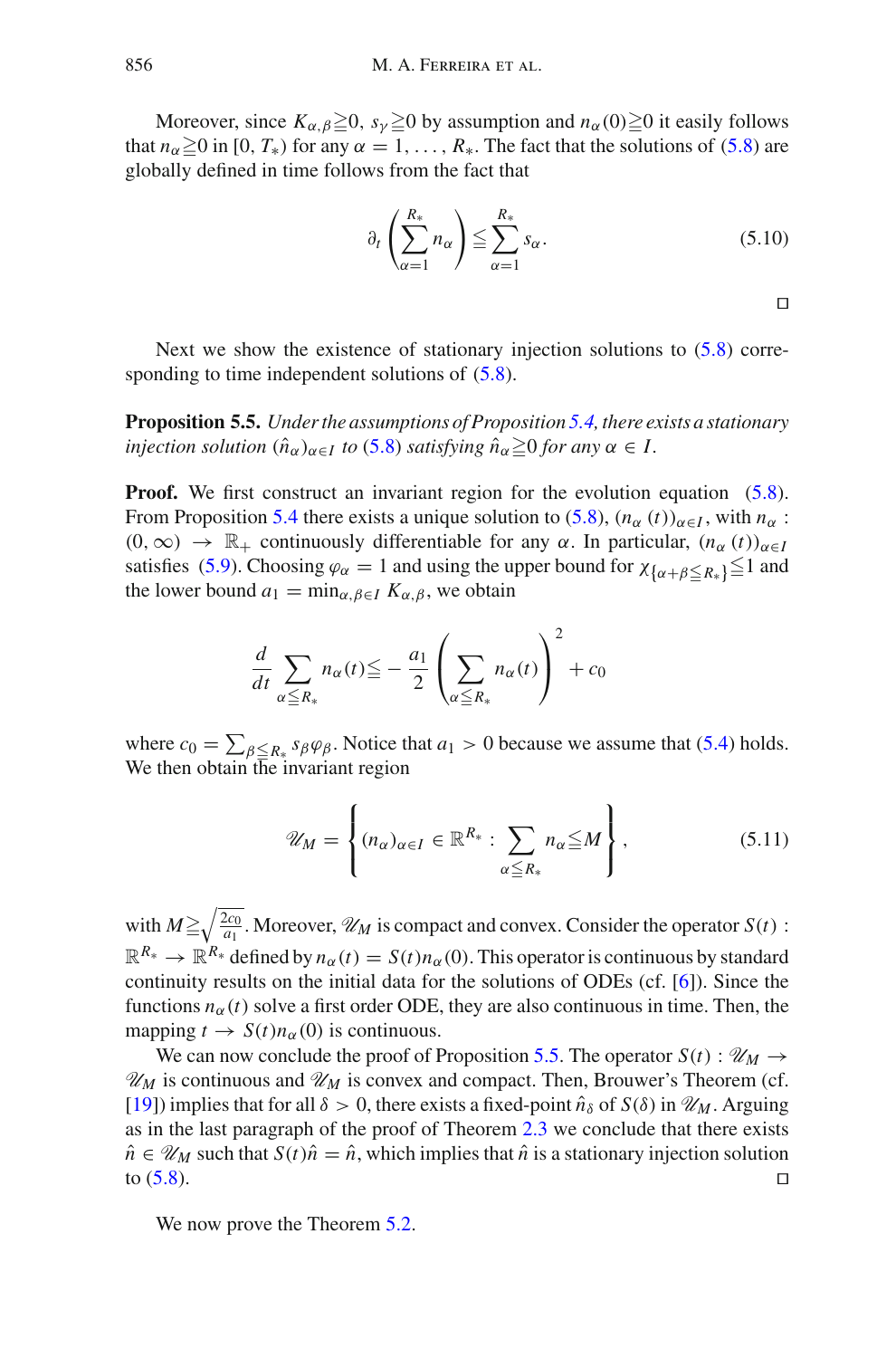**Proof of Theorem [5.2](#page-45-5) (existence).** We just sketch the argument since it is an adap-tation of Theorem [2.3.](#page-12-1) For notational convenience we rewrite the kernel  $K_{\alpha,\beta}$  = *K*( $\alpha$ ,  $\beta$ ) in the form [\(3.21\)](#page-24-0) where now *x*,  $y \in \mathbb{N}$ . Throughout this proof we will also use the notation  $n_{\alpha} = n(\alpha)$  and  $n_{\beta} = n(\beta)$ . The function  $\Phi(s, x)$  is defined in a subset of the rational numbers contained in the interval  $(0, 1)$  and satisfies [\(3.22\)](#page-24-1) in this domain of definition. We then define the kernel  $K_{\varepsilon}(x, y)$  as in [\(3.23\)](#page-24-2) and  $K_{\varepsilon, R_{\varepsilon}}(x, y)$  as in [\(3.26\)](#page-25-4). Hence, using Proposition [5.5](#page-47-0) there exists a stationary injection solution *n*ε,*R*<sup>∗</sup> satisfying

$$
\frac{1}{2} \sum_{\beta \le R_*} \sum_{\alpha \le R_*} K_{\varepsilon, R_*}(\alpha, \beta) n_{\varepsilon, R_*}(\alpha) n_{\varepsilon, R_*}(\beta) \left[ \varphi_{\alpha + \beta} \chi_{\{\alpha + \beta \le R_*\}} - \varphi_{\alpha} - \varphi_{\beta} \right] + \sum_{\beta \le R_*} s_{\beta} \varphi_{\beta} = 0 \tag{5.12}
$$

for any test function  $\varphi : \mathbb{N} \to \mathbb{R}$  compactly supported.

Choosing  $\varphi$  of the form  $\varphi_{\alpha} = \alpha \psi_{\alpha}$  for some compactly supported function  $\psi : \mathbb{N} \to \mathbb{R}$ , we obtain

$$
\varphi_{\alpha+\beta}\chi_{\{\alpha+\beta\leq R_*\}}-\varphi_{\alpha}-\varphi_{\beta}
$$
  
=  $\alpha(\psi_{\alpha+\beta}\chi_{\{\alpha+\beta\leq R_*\}}-\psi_{\alpha})+\beta(\psi_{\alpha+\beta}\chi_{\{\alpha+\beta\leq R_*\}}-\psi_{\beta}).$ 

Symmetrizing we arrive at

$$
\sum_{\beta \leq R_*} \sum_{\alpha \leq R_*} K_{\varepsilon, R_*}(\alpha, \beta) n_{\varepsilon, R_*}(\alpha) n_{\varepsilon, R_*}(\beta) \left[ \alpha (\psi_{\alpha + \beta} \chi_{\{\alpha + \beta \leq R_*\}} - \psi_\alpha) \right] + \sum_{\alpha \leq R_*} \alpha \psi_\alpha s_\alpha = 0.
$$

Let us assume that

$$
\psi_{\alpha}=0 \text{ for } \alpha\geq R_*.
$$

For such test functions we have  $\psi_{\alpha+\beta} \chi_{\{\alpha+\beta \leq R_*\}} = \psi_{\alpha+\beta}$ , therefore,

$$
\sum_{\beta \leq R_*} \sum_{\alpha \leq R_*} K_{\varepsilon, R_*}(\alpha, \beta) n_{\varepsilon, R_*}(\alpha) n_{\varepsilon, R_*}(\beta) \left[ \alpha (\psi_{\alpha+\beta} - \psi_{\alpha}) \right] + \sum_{\alpha \leq R_*} \alpha \psi_{\alpha} s_{\alpha} = 0.
$$

Choosing a test function  $\psi_{\alpha} = \chi_{\{\alpha \leq z\}}$  we obtain

$$
\sum_{\alpha \leq z} \alpha n_{\varepsilon, R_*}(\alpha) \sum_{\beta > z - \alpha} K_{\varepsilon, R_*}(\alpha, \beta) n_{\varepsilon, R_*}(\beta) = \sum_{\alpha \leq z} \alpha s_{\alpha}, \ \ z \in (0, R_*).
$$

We can then argue as in the proof of  $(3.32)$  to obtain

$$
\sum_{\alpha < R_*} n_{\varepsilon, R_*}(\alpha) \leq \bar{C}_{\varepsilon}.
$$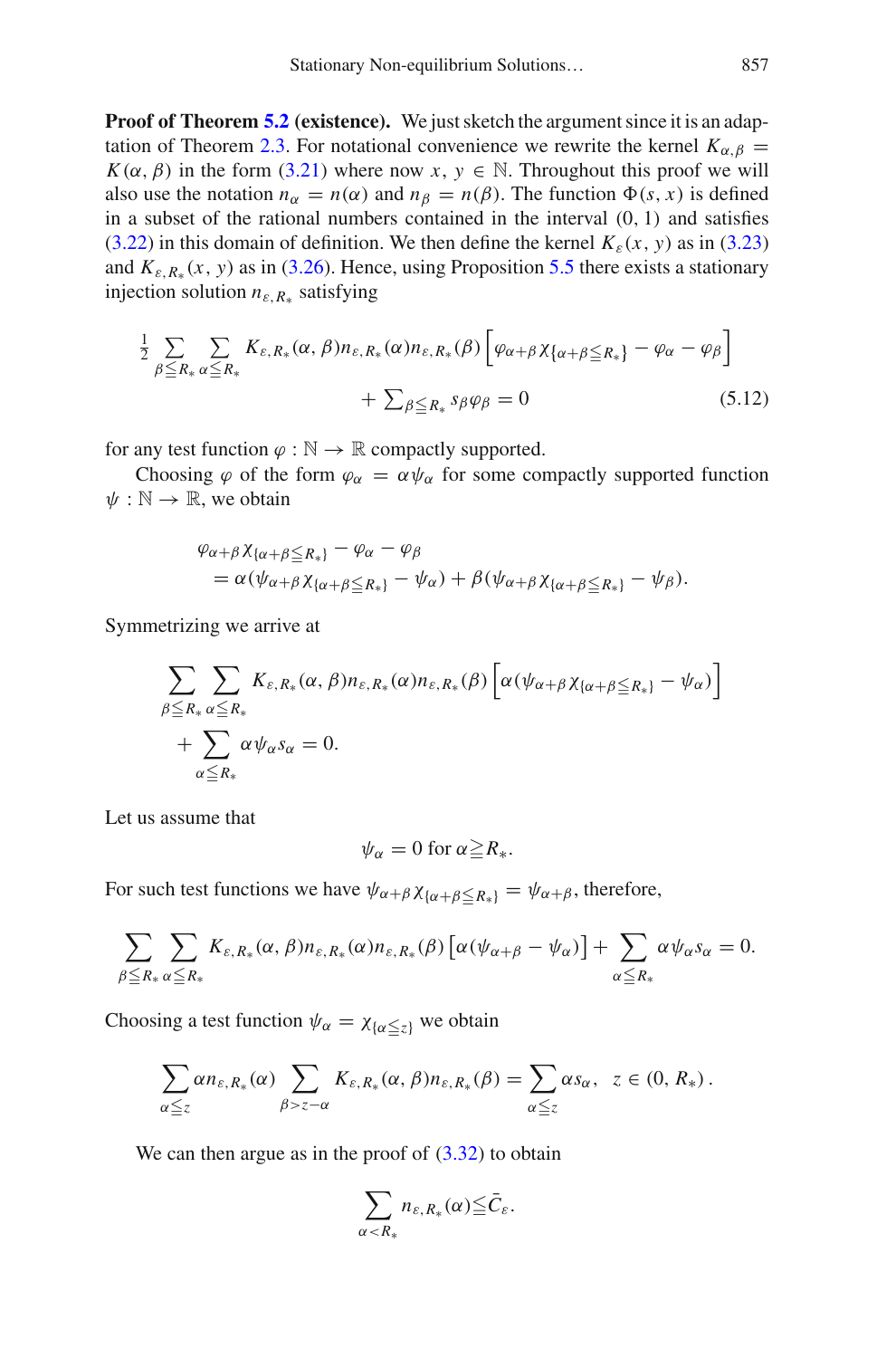Therefore there exists a subsequence  $R^n_* \to \infty$  and  $(n_{\varepsilon}(\cdot)) \in \ell^1(\mathbb{N})$  such that  $n_{\varepsilon, R_{\varepsilon}^n}(\alpha) \to n_{\varepsilon}(\alpha)$  for any  $\alpha \in \mathbb{N}$ . Moreover,  $\sum_{\alpha} n_{\varepsilon}(\alpha) \leq \bar{C}_{\varepsilon}$  and for any bounded test function  $\varphi : \mathbb{N} \to \mathbb{R}_+, n_{\varepsilon}$  satisfies

$$
\frac{1}{2} \sum_{\beta} \sum_{\alpha} K_{\varepsilon}(\alpha, \beta) n_{\varepsilon}(\alpha) n_{\varepsilon}(\beta) \left[ \varphi_{\alpha+\beta} - \varphi_{\alpha} - \varphi_{\beta} \right] + \sum_{\beta} s_{\beta} \varphi_{\beta} = 0. \quad (5.13)
$$

Following the same reasoning as in the derivation of [\(3.39\)](#page-28-1) and [\(3.40\)](#page-28-1) in the proof of Theorem [2.3](#page-12-1) we then arrive at

<span id="page-49-1"></span><span id="page-49-0"></span>
$$
\frac{1}{\beta} \sum_{\alpha \in \left[\frac{2\beta}{3}, \beta\right] \cap \mathbb{N}} n_{\varepsilon}(\alpha) \leq \frac{c}{\beta^{3/2}} \left(\frac{1}{\min\left\{\beta^{\gamma}, \frac{1}{\varepsilon}\right\}}\right)^{1/2} \leq \frac{C}{\beta^{3/2} \sqrt{\varepsilon}}, \quad \text{for all } \beta \in \mathbb{N}.
$$
 (5.14)

Then, taking subsequences, we obtain that there exists a limit sequence  $(n(\alpha))_{\alpha \in \mathbb{N}}$ such that  $n_{\varepsilon_n}(\alpha) \to n(\alpha)$  as  $n \to \infty$  with  $\varepsilon_n \to 0$  as  $n \to \infty$  for any  $\alpha \in \mathbb{N}$ .

Definition [\(3.23\)](#page-24-2) implies that  $\lim_{\varepsilon \to 0} K_{\varepsilon}(\alpha, \beta) = K(\alpha, \beta)$  uniformly in compact sets. Taking now the limit as  $n \to \infty$  in [\(5.13\)](#page-49-0) we obtain that *n* satisfies:

$$
\frac{1}{2} \sum_{\beta} \sum_{\alpha} K(\alpha, \beta) n(\alpha) n(\beta) \left[ \varphi_{\alpha+\beta} - \varphi_{\alpha} - \varphi_{\beta} \right] + \sum_{\beta} s_{\beta} \varphi_{\beta} = 0, \qquad (5.15)
$$

for every test function  $\varphi$  compactly supported. The only difficulty doing that is to control the contribution due to the regions with  $\beta \ge M$  with *M* large in the sums

$$
\sum_{\beta}\sum_{\alpha}K(\alpha,\beta)n_{\varepsilon}(\alpha)\varphi_{\alpha}n_{\varepsilon}(\beta).
$$

This can be made arguing exactly as in the proof of Theorem [2.3](#page-12-1) distinguishing the cases [\(3.52\)](#page-31-0)-[\(3.55\)](#page-31-3) and replacing the integrals by sums.

Moreover, taking the limit of [\(5.14\)](#page-49-1) as  $\varepsilon \to 0$  we arrive at:

$$
\frac{1}{\beta} \sum_{\alpha \in [2\beta/3,\beta] \cap \mathbb{N}} n(\alpha) \leq \frac{C}{\beta^{3/2 + \gamma/2}} \quad \text{for all } \beta \in \mathbb{N},
$$

which implies

$$
\frac{1}{\beta} \sum_{\alpha \in [2\beta/3, \beta] \cap \mathbb{N}} \alpha^{\gamma + \lambda} n(\alpha) \leq \bar{C} \beta^{\gamma + \lambda - 3/2 - \gamma/2} \quad \text{for all } \beta \in \mathbb{N},
$$

which implies [\(5.6\)](#page-45-6), using that  $-1 < \gamma + 2\lambda < 1$ .

**Remark 5.6.** We notice that in the paper [\[37\]](#page-65-22) it has been proved that there exists a unique stationary solution of a problem that can be reformulated as a solution of [\(5.1\)](#page-44-5) for the explicit kernel  $K_{\alpha,\beta} = \alpha\beta$ .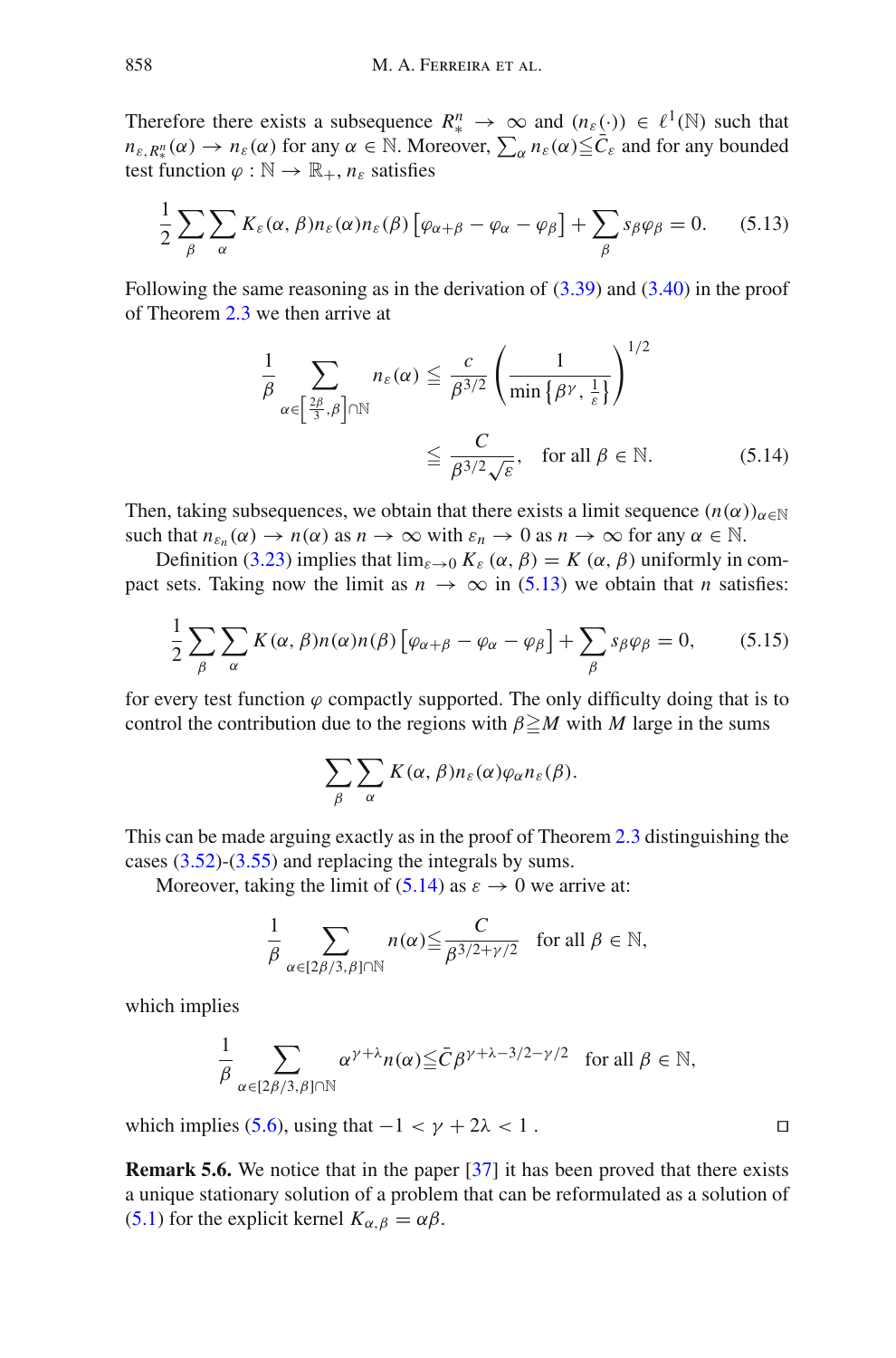#### <span id="page-50-1"></span>*5.3. Non-existence Result*

<span id="page-50-0"></span>We first give an example of a construction of a continuous kernel  $\tilde{K}$  which interpolates the values of the discrete kernel  $K_{\alpha,\beta}$  and satisfies [\(2.11\)](#page-11-1)-[\(2.12\)](#page-11-2). Let  $K_{\alpha,\beta}$  satisfy (5.3)-[\(5.5\)](#page-45-1) and let w denote the corresponding weight function in [\(1.5\)](#page-4-0). We define the continuous kernel  $\widetilde{K}: (\mathbb{R}_*)^2 \to \mathbb{R}_+$  by setting

$$
\widetilde{K}(x, y) = \sum_{\alpha, \beta=1}^{\infty} K_{\alpha, \beta} \zeta_{\varepsilon}(x - \alpha) \zeta_{\varepsilon}(y - \beta) + c_1 (\zeta_{\varepsilon}(x) + \zeta_{\varepsilon}(y)) w(x, y), \quad x, y > 0,
$$
\n(5.16)

where  $\varepsilon$  < 1/2 and  $\zeta_{\varepsilon}$  is a continuous non-negative function satisfying  $\zeta_{\varepsilon}(x)$  = 0,  $|x| \ge 1/2 + \varepsilon$ ,  $\zeta_{\varepsilon}(x) = 1$ ,  $|x| \le 1/2 - \varepsilon$  and affine in each interval  $(1/2 - \varepsilon, 1/2 + \varepsilon)$ and  $(-1/2 - \varepsilon, -1/2 + \varepsilon)$ . We remark that the series in [\(5.16\)](#page-50-1) is convergent at any *x* and *y* since it contains at most 4 non-zero terms.

The function  $\widetilde{K}$  is continuous, non-negative and symmetric as it is written as a sum of functions with the same properties. We now show that  $\widetilde{K}$  satisfies the growth bounds [\(2.11\)](#page-11-1)-[\(2.12\)](#page-11-2) with the same exponents  $\gamma$ ,  $\lambda$  of the discrete kernel  $K_{\alpha,\beta}$ , although possibly for different constants  $c_1$  and  $c_2$ . Let us observe first that, if  $x < \frac{1}{2}$  or  $y < \frac{1}{2}$ , the second term in [\(5.16\)](#page-50-1) is proportional to  $w(x, y)$  and thus already provides a suitable lower bound. The upper bound may also be checked to hold then, after possibly adjusting  $c_2$  from the value in  $(5.5)$ . Hence, we assume  $x, y \geq \frac{1}{2}$  in the following.

For each  $\alpha, \beta \in \mathbb{N}$ , we have from [\(5.16\)](#page-50-1) that  $\widetilde{K}(\alpha, \beta) = K_{\alpha, \beta}$ . Therefore  $\widetilde{K}(x, y)$  satisfies [\(2.11\)](#page-11-1)-[\(2.12\)](#page-11-2) for  $x = \alpha$  and  $y = \beta$ . If  $x \in [\alpha - 1/2, \alpha + 1/2]$ ,  $y \in [\beta - 1/2, \beta + 1/2]$  we have that  $\frac{1}{2}K_{\alpha,\beta} \leq \widetilde{K}(x, y) \leq \sum_{i,j=-1,0,1} K_{\alpha+i,\beta+j} +$  $c_1$  ( $\zeta_{\varepsilon}(x) + \zeta_{\varepsilon}(y)$ )  $w(x, y)$ , where we set  $K_{0, j} = K_{j, 0} = 0$  for  $j \in \mathbb{N}$ . Using the bounds  $(5.4)$ ,  $(5.5)$ , and the monotonicity properties of w, this implies that there exist positive constants  $c_1$  and  $c_2$  such that  $\widetilde{K}(x, y)$  satisfies [\(2.11\)](#page-11-1)-[\(2.12\)](#page-11-2).

# <span id="page-50-2"></span>**Lemma 5.7.** *Assume that*

- $K : \mathbb{N}^2 \to \mathbb{R}_+$  *is a function satisfying (5.3) and [\(5.5\)](#page-45-1),*
- $\widetilde{K}: \mathbb{R}^2_* \to \mathbb{R}_+$  *is a continuous interpolation of* K satisfying [\(2.10\)](#page-10-1) and [\(2.12\)](#page-11-2), *i.e.*,  $\widetilde{K} \in C(\mathbb{R}^2)$  *and*  $K_{\alpha,\beta} = \widetilde{K}(\alpha,\beta)$ ,
- $s = (s_\alpha)_{\alpha \in \mathbb{N}}$  *satisfies*  $s \neq 0$  *and* [\(5.2\)](#page-44-2)*,*
- $(n_\alpha)_{\alpha \in \mathbb{N}}$  *is a stationary injection solution to* [\(5.1\)](#page-44-5) *in the sense of Definition [5.1.](#page-45-2)*

*Let*  $f, \eta \in \mathcal{M}_+(\mathbb{R}_*)$  *be defined by*  $f(dx) = \sum_{\alpha=1}^{\infty} n_{\alpha} \delta_{\alpha}(dx)$  *and*  $\eta(dx)$  $=\sum_{\alpha=1}^{\infty} s_{\alpha} \delta_{\alpha}(dx)$ *, where*  $\delta_{\alpha} \in \mathcal{M}_{+}(\mathbb{R}_{*})$  *is the Dirac measure at*  $\alpha$ *. Then f is a stationary injection solution to the continuous coagulation equation* [\(1.3\)](#page-3-0) *in the sense of Definition* [2.1](#page-11-4) with the kernel  $\widetilde{K}$  and source  $\eta$ .

**Proof.** We first notice that  $\eta$  satisfies [\(2.13\)](#page-11-3) with  $L_{\eta} = L_s$  and  $\widetilde{K}$  satisfies [\(2.10\)](#page-10-1) and [\(2.12\)](#page-11-2). Therefore  $\widetilde{K}$  and  $\eta$  satisfy the assumptions of Definition [2.1.](#page-11-4)

For  $f \in \mathcal{M}_+(\mathbb{R}_+)$  such that  $f = \sum_{\alpha=1}^{\infty} \delta_{\alpha} n_{\alpha}$ , we have that  $f((0, 1)) = 0$ . Since  $(n_{\alpha})_{\alpha \in \mathbb{N}}$  is a stationary injection solution in the sense of Definition [5.1,](#page-45-2) then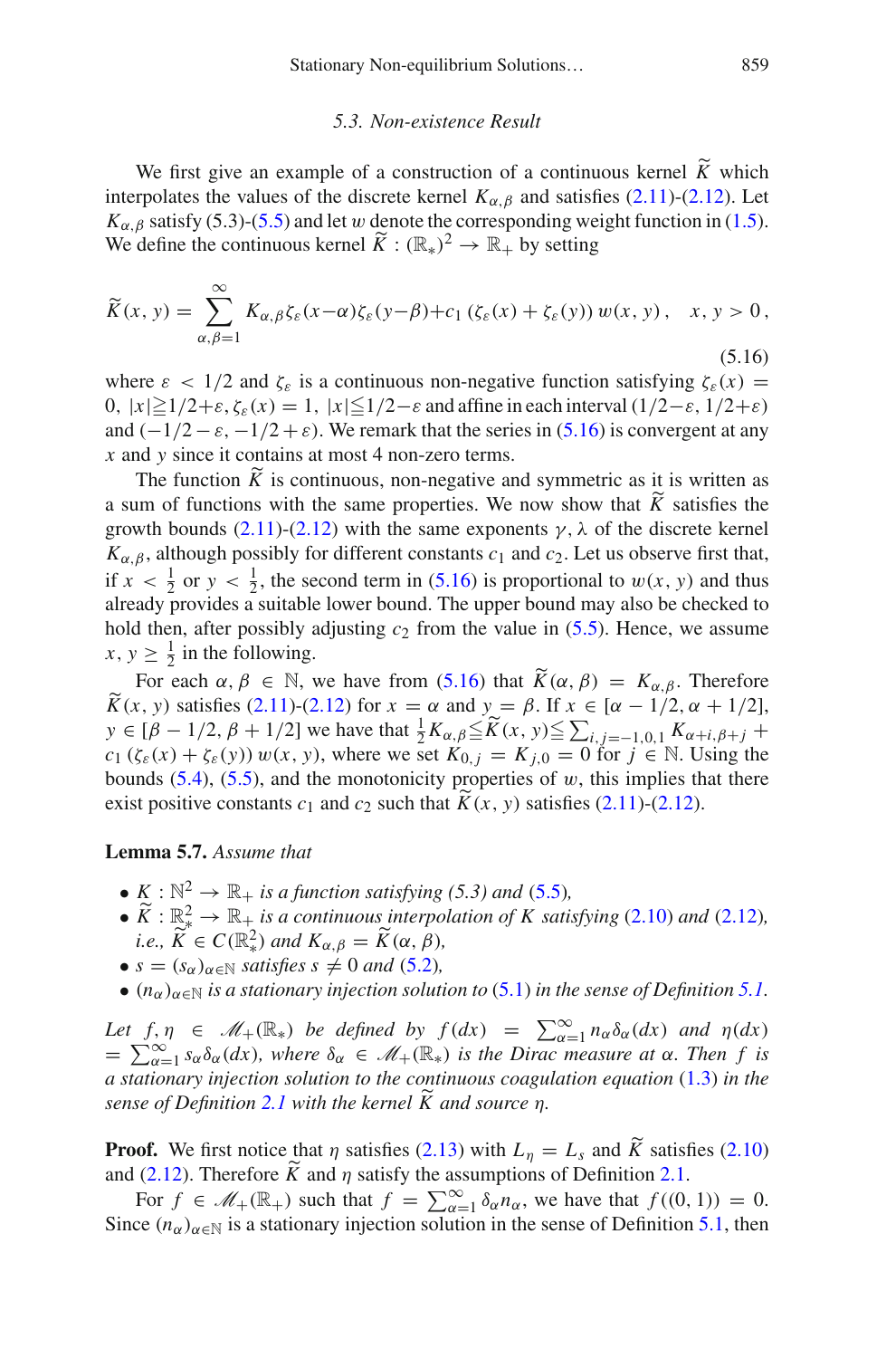it satisfies [\(5.6\)](#page-45-6). Using [\(5.6\)](#page-45-6) and using Fubini's theorem to exchange the sum and the integral, we obtain

$$
\begin{split}\n&\infty > \sum_{\alpha=1}^{\infty} \alpha^{\gamma+\lambda} n_{\alpha} + \sum_{\alpha=1}^{\infty} \alpha^{-\lambda} n_{\alpha} \\
&= \sum_{\alpha=1}^{\infty} \int_{(0,\infty)} x^{\gamma+\lambda} n_{\alpha} \delta_{\alpha}(\mathrm{d}x) + \sum_{\alpha=1}^{\infty} \int_{(0,\infty)} x^{-\lambda} n_{\alpha} \delta_{\alpha}(\mathrm{d}x) \\
&= \int_{(0,\infty)} x^{\gamma+\lambda} \sum_{\alpha=1}^{\infty} n_{\alpha} \delta_{\alpha}(\mathrm{d}x) + \int_{(0,\infty)} x^{-\lambda} \sum_{\alpha=1}^{\infty} n_{\alpha} \delta_{\alpha}(\mathrm{d}x) \\
&= \int_{(0,\infty)} x^{\gamma+\lambda} f(\mathrm{d}x) + \int_{(0,\infty)} x^{-\lambda} f(\mathrm{d}x),\n\end{split}
$$

which proves [\(2.14\)](#page-11-5). For any test function  $\varphi \in C_c(\mathbb{R})$  we use Fubini's theorem to exchange the sum and the integral yielding

<span id="page-51-0"></span>
$$
\int_{(0,\infty)} \varphi(x) \eta(dx) = \int_{(0,\infty)} \varphi(x) \sum_{\alpha=1}^{\infty} s_{\alpha} \delta_{\alpha}(dx)
$$

$$
= \sum_{\alpha=1}^{\infty} \int_{(0,\infty)} \varphi(x) s_{\alpha} \delta_{\alpha}(dx) = \sum_{\alpha=1}^{\infty} s_{\alpha} \varphi_{\alpha}.
$$
(5.17)

Using [\(2.14\)](#page-11-5) we have that for any test function  $\varphi \in C_c(\mathbb{R}_*)$ ,

$$
\iint_{(0,\infty)^2} \widetilde{K}(x,y) \left[ \varphi(x+y) - \varphi(x) - \varphi(y) \right] f(\mathrm{d}x) f(\mathrm{d}y) < \infty
$$

is well-defined. Using again Fubini's theorem we obtain that

<span id="page-51-1"></span>
$$
\frac{1}{2} \iint_{(0,\infty)^2} \widetilde{K}(x, y) \left[ \varphi(x + y) - \varphi(x) - \varphi(y) \right] f(\mathrm{d}x) f(\mathrm{d}y)
$$

$$
= \frac{1}{2} \sum_{\beta} \sum_{\alpha} K_{\alpha,\beta} n_{\alpha} n_{\beta} \left[ \varphi_{\alpha + \beta} - \varphi_{\alpha} - \varphi_{\beta} \right]. \tag{5.18}
$$

Adding  $(5.17)$  with  $(5.18)$  and using  $(5.7)$  we obtain  $(2.15)$ , which concludes the  $\Box$ 

Let  $\mathscr{C} \subset \mathscr{M}_+(\mathbb{R}_+)$  be the set of positive bounded Radon measures supported on the natural numbers, that is,

$$
\mathscr{C} = \{ f \in \mathscr{M}_+(\mathbb{R}_*) \mid f = \sum_{\beta=1}^{\infty} n_{\beta} \delta_{\beta}, n_{\beta} \geq 0, \ \beta \in \mathbb{N} \}.
$$

**Proof of Theorem [5.3](#page-45-8) (non-existence).** We first recall the interpolation construction in the beginning of the Section which allows to extend to the discrete bounds  $(5.4)$ -[\(5.5\)](#page-45-1) and construct a continuous interpolation kernel  $\widetilde{K}$  such that [\(2.11\)](#page-11-1)-[\(2.12\)](#page-11-2) hold. From Theorem [2.3](#page-12-1) there is no stationary injection solution to [\(1.3\)](#page-3-0) in the sense of Definition [2.1.](#page-11-4) In particular, by Lemma [5.7](#page-50-2) then there is no solution in the subset of discrete measures  $\mathscr{C}$ , which concludes the proof.  $\square$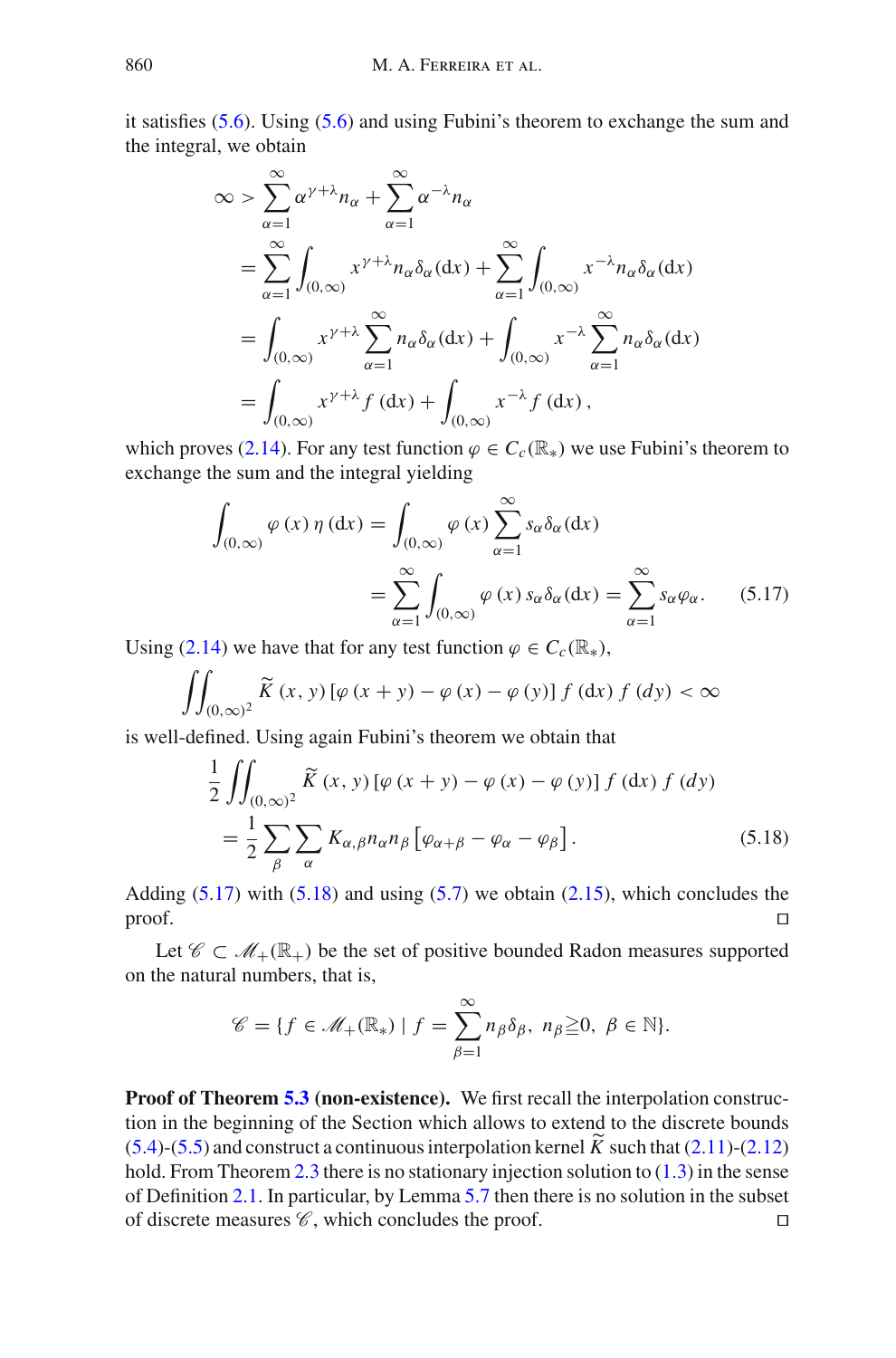# **6. Estimates and Regularity**

<span id="page-52-0"></span>In order to define upper and lower estimates for the measure *f* we need detailed estimates for the fluxes *J* defined on the left hand side of [\(2.18\)](#page-13-1) in Lemma [2.8.](#page-13-0) That is, we consider the function

$$
J(z) = \iint_{\Omega_z} K(x, y) x f(\mathrm{d}x) f(\mathrm{d}y) , \quad z > 0,
$$

<span id="page-52-6"></span>where

<span id="page-52-4"></span>
$$
\Omega_z := \{(x, y) \mid 0 < x \leq z, \ y > z - x\}.\tag{6.1}
$$

Given  $\delta > 0$ , we introduce a partition of  $(\mathbb{R}_{+})^2 = \Sigma_1(\delta) \cup \Sigma_2(\delta) \cup \Sigma_3(\delta)$  by

<span id="page-52-7"></span>
$$
\Sigma_1(\delta) = \{(x, y) \mid y > x/\delta\}, \quad \Sigma_2(\delta) = \{(x, y) \mid \delta x \leqq y \leqq x/\delta\},
$$
  

$$
\Sigma_3(\delta) = \{(x, y) \mid y < \delta x\}, \quad (6.2)
$$

and we then define for  $j = 1, 2, 3$ 

$$
J_j(z,\delta) = \iint_{\Omega_z \cap \Sigma_j(\delta)} K(x,y) x f(\mathrm{d}x) f(\mathrm{d}y) \text{ for } z > 0. \tag{6.3}
$$

Clearly,  $J(z) = \sum_{j=1}^{3} J_j(z, \delta)$  for any choice of  $\delta$ .

The following Lemma will be used to prove that the contribution to the integral defining the fluxes due to the points contained in  $\Sigma_1(\delta)$  and  $\Sigma_3(\delta)$  are small for  $\delta$ sufficiently small.

<span id="page-52-1"></span>**Lemma 6.1.** *Let K satisfy* [\(2.9\)](#page-10-2)–[\(2.12\)](#page-11-2) *and*  $|\gamma + 2\lambda| < 1$ . *Suppose that*  $f \in$ *<sup>M</sup>*+(R∗) *satisfies*

<span id="page-52-2"></span>
$$
\frac{1}{z} \int_{[z/2,z]} f(dx) \le \frac{A}{z^{(\gamma+3)/2}} \quad \text{for all } z > 0. \tag{6.4}
$$

*Then for every*  $\varepsilon > 0$  *there exists a*  $\delta_{\varepsilon} > 0$  *depending on*  $\varepsilon$  *as well as on*  $\gamma$ ,  $\lambda$  *and on the constants c*1, *c*<sup>2</sup> *in* [\(2.11\)](#page-11-1)*–*[\(2.12\)](#page-11-2) *but independent of A such that for any*  $\delta \leq \delta_{\varepsilon}$  *we have that* 

$$
\sup_{z>0} J_1(z,\delta) \leq \varepsilon A^2 \tag{6.5}
$$

<span id="page-52-5"></span>*and*

<span id="page-52-3"></span>
$$
\sup_{R>0} \frac{1}{R} \int_{[R,2R]} J_3(z,\delta) dz \leq \varepsilon A^2.
$$
\n(6.6)

**Proof.** We set  $\theta := 1/\delta > 1$ . In order to estimate the contribution due to the region  $\Sigma_1(\delta) \cap \Omega$ <sub>z</sub> we define

$$
D(z, \theta) := \{(x, y) | 0 < x \leq z, \max\{\theta x, z/2\} \leq y\}.
$$

First suppose that  $2\lambda + \gamma \ge 0$ . Using the upper bound for *K* given in [\(2.12\)](#page-11-2) and the fact that  $\Omega_z \cap \Sigma_1(\delta) \subset D(z, \theta)$  we obtain that

$$
\iint_{\Omega_{z} \cap \Sigma_{1}(\delta)} K(x, y) x f(\mathrm{d}x) f(\mathrm{d}y) \leq 2c_{2} \iint_{D(z, \theta)} x^{1-\lambda} y^{\gamma+\lambda} f(\mathrm{d}x) f(\mathrm{d}y).
$$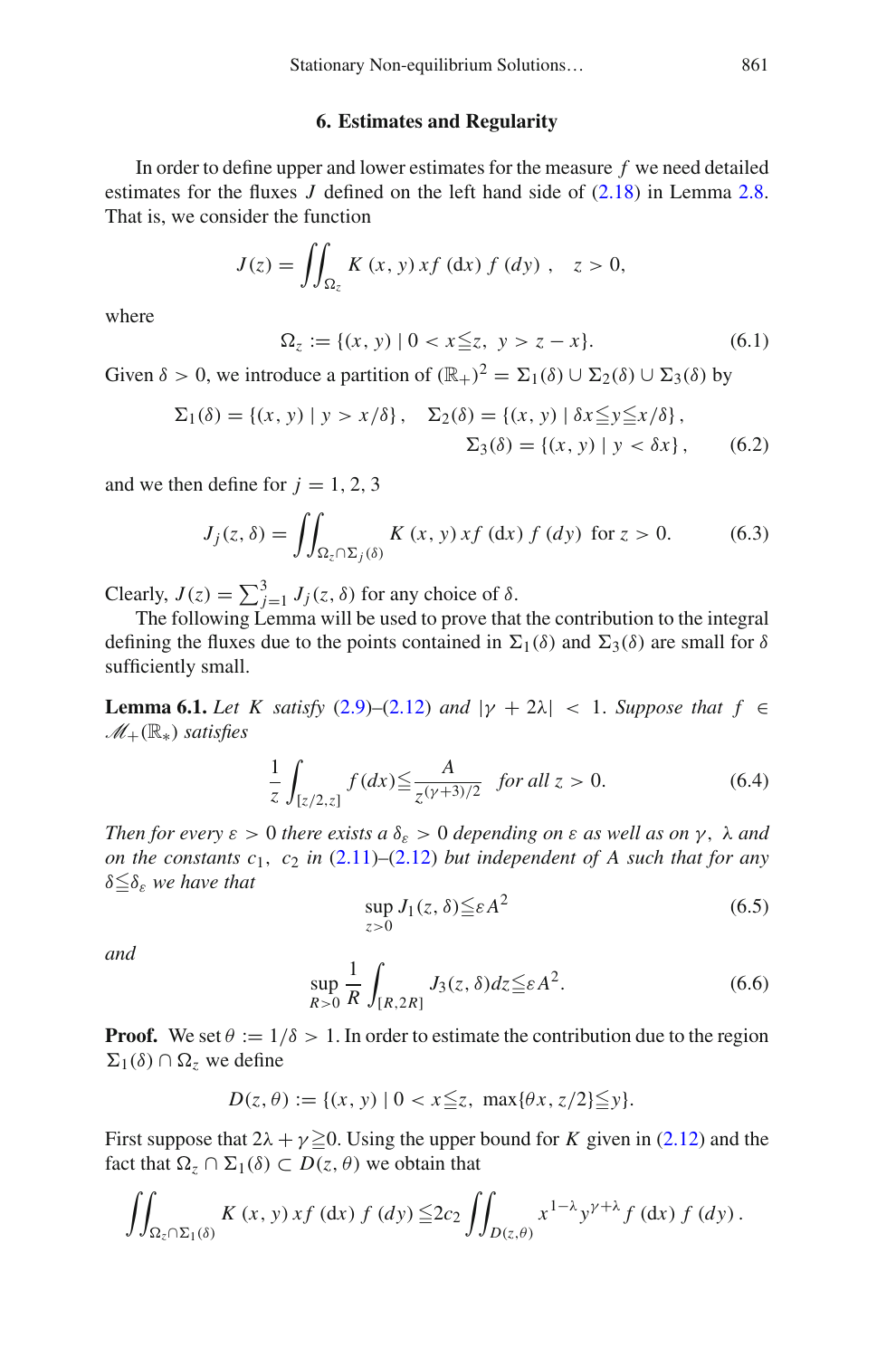Assuming  $0 < x \le z$  we denote  $a := \max\{\theta x, z/2\}$ . Then we can employ item 3 of Lemma [2.10](#page-14-3) and the upper bound [\(6.4\)](#page-52-2) to estimate

<span id="page-53-0"></span>
$$
\int_{[a,\infty)} y^{\gamma+\lambda} f(dy) \leq A \frac{2^{|\gamma+\lambda|}}{\nu \ln 2} a^{-\nu},
$$

where  $v := \frac{1-|2\lambda+\gamma|}{2} = \frac{1-(2\lambda+\gamma)}{2} > 0$ . Therefore, by Fubini's theorem, we can now conclude that

$$
\iint_{\Omega_z \cap \Sigma_1(\delta)} K(x, y) x f(\mathrm{d}x) f(\mathrm{d}y) \leq C A \int_{(0, z]} \max\{\theta x, z/2\}^{-\nu} x^{1-\lambda} f(\mathrm{d}x) .
$$
\n(6.7)

Denoting  $\varphi(x) = \max\{\theta x, z/2\}^{-\nu} x^{1-\lambda}$ , it follows from [\(6.4\)](#page-52-2) that

$$
\frac{1}{y} \int_{[y/2,y]} \varphi(x) f(dx) \leq 2^{\nu} \max\{\theta y, z\}^{-\nu} 2^{|1-\lambda|} A y^{\nu-1}, \quad \text{for all } y > 0.
$$

Thus by item 1 of Lemma [2.10,](#page-14-3) we find that for any  $a' \in (0, z]$ ,

$$
\int_{[a',z]} \varphi(x) f(\mathrm{d}x) \le \frac{2^{|1-\lambda|+v}}{\ln 2} A \int_{[a',z]} \max\{\theta y, z\}^{-v} y^{v-1} dy + 2^{|1-\lambda|+v} A \max\{\theta, 1\}^{-v}.
$$

In the inequality above we have max{ $\theta$ , 1} =  $\theta$  > 1. The limit  $a' \rightarrow 0$  of the right hand side is finite, and thus we can use monotone convergence theorem to conclude that

$$
\int_{(0,z]} \varphi(x) f(\mathrm{d} x) \le 2^{|1-\lambda|+\nu} A\left(\frac{1}{\ln 2} \int_0^z \max\{\theta y, z\}^{-\nu} y^{\nu-1} dy + \theta^{-\nu}\right).
$$

Evaluating the remaining integral and inserting the result in [\(6.7\)](#page-53-0) yields

$$
\iint_{\Omega_z \cap \Sigma_1(\delta)} K(x, y) x f (dx) f (dy) \leq C A^2 \left( 1 + \frac{1}{\nu} + \ln \theta \right) \theta^{-\nu}.
$$

Since  $v > 0$ , the factor multiplying  $A^2$  converges to 0 as  $\theta \to \infty$ , that is, also when  $\delta \to 0$ . Therefore, to any  $\varepsilon > 0$  there is  $\delta_{\varepsilon} > 0$  such that [\(6.5\)](#page-52-3) holds for all  $0 < \delta \leq \delta_{\varepsilon}.$ 

In the case where  $\gamma + 2\lambda < 0$  we have  $\nu = \frac{1+2\lambda+\gamma}{2} > 0$ . The above steps can then be repeated simply by exchanging the exponents  $\gamma + \lambda$  and  $-\lambda$  therein. We find

$$
\iint_{\Omega_z \cap \Sigma_1(\delta)} K(x, y) x f(dx) f(dy) \leq 2c_2 \iint_{D(z, \theta)} x^{1 + \gamma + \lambda} y^{-\lambda} f(dx) f(dy)
$$
  
 
$$
\leq C A^2 \left( 1 + \frac{1}{\nu} + \ln \theta \right) \theta^{-\nu}.
$$

Thus also in this case  $(6.5)$  holds for all sufficiently small  $\delta$ .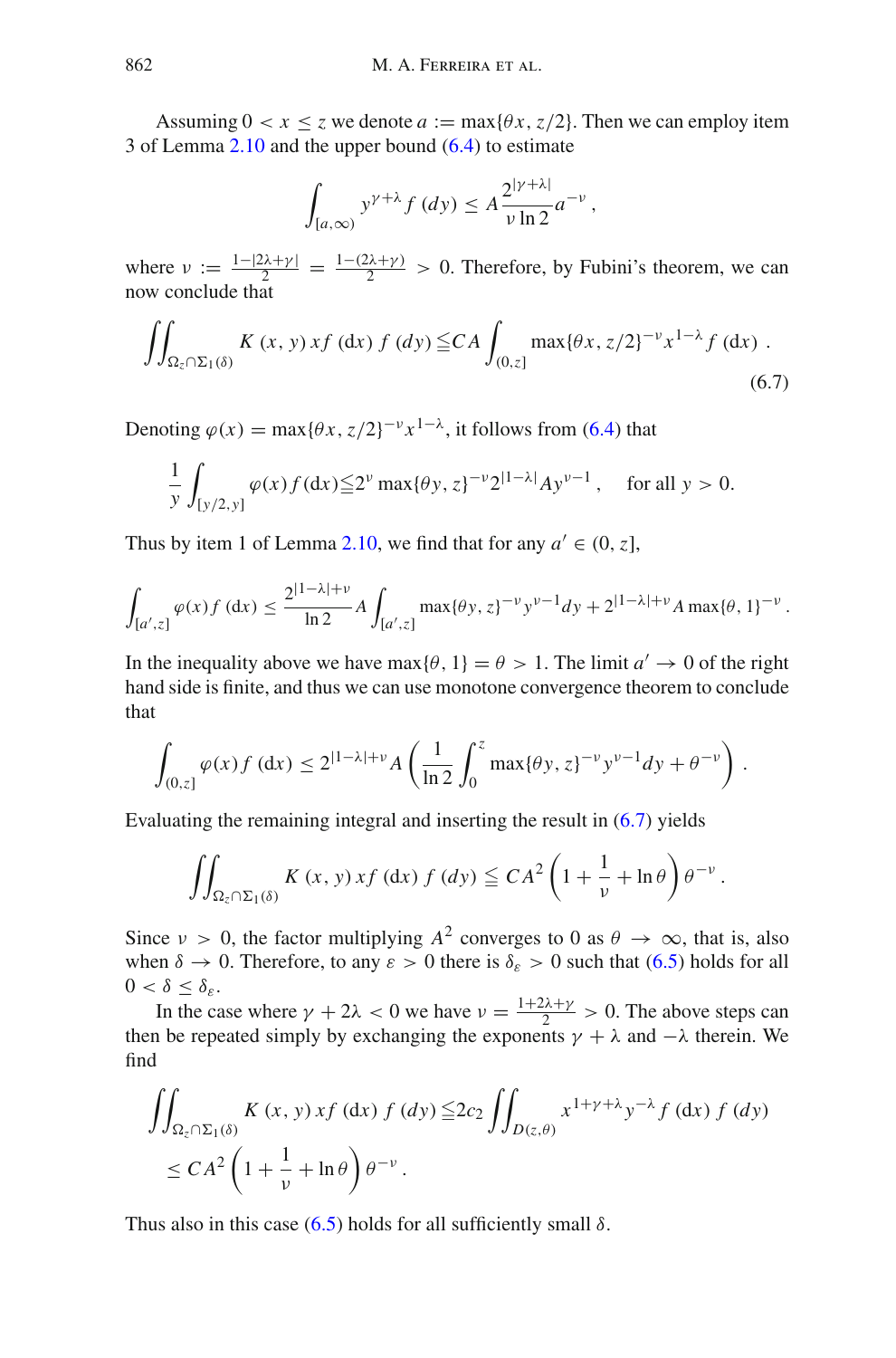To study the region  $\Sigma_3(\delta)$ , we return to the case  $\gamma + 2\lambda \geq 0$  and assume also  $\delta \leq \frac{1}{4}$ . Then we have that

$$
\Omega_z \cap \Sigma_3(\delta) \subset \{(x, y) \mid 0 < y \leq \delta z, \ z - y \leq x \leq z\}.
$$

In particular, if  $(x, y) \in \Omega$ <sub>z</sub>  $\cap$   $\Sigma$ <sub>3</sub>( $\delta$ ), we have  $x \ge (1 - \delta)z \ge (\delta^{-1} - 1)y > y$ . We integrate  $(6.3)$  in *z* from *R* to 2*R*, and using  $(2.12)$  we obtain

$$
I_3 := \int_{[R,2R]} \iint_{\Omega_z \cap \Sigma_3(\delta)} K(x,y) x f(\mathrm{d}x) f(\mathrm{d}y) \mathrm{d}z
$$
  
\n
$$
\leq 2c_2 \int_{[R,2R]} \int_{(0,\delta z]} \int_{[z-y,z]} x^{1+y+\lambda} y^{-\lambda} f(\mathrm{d}x) f(\mathrm{d}y) \mathrm{d}z.
$$

Notice that in the region of integration we have  $R/2 \le x \le z \le 2R$  since  $\delta \le \frac{1}{2}$ . Therefore,  $(0, \delta z] \subset (0, 2\delta R)$ . Thus there exists a constant  $C > 0$  independent of δ and *R* such that

$$
I_3 \leq C R^{1+\gamma+\lambda} \int_{[R,2R]} \int_{(0,2\delta R]} \int_{[z-y,z]} y^{-\lambda} f(\mathrm{d} x) f(dy) \, \mathrm{d} z.
$$

Using now Fubini's theorem, as well as the fact that  $\{(x, z) | z - y \le x \le z, R \le z \le 2R\} \subset$  ${(x, z) | R/2 \le x \le 2R, x \le z \le x + y}$  if  $0 < y \le R/2$ , we obtain

$$
I_3 \leq C R^{1+\gamma+\lambda} \int_{(0,2\delta R]} y^{-\lambda} f(dy) \int_{[R/2,2R]} f(dx) \int_{[x,x+y]} dz
$$
  
= 
$$
C R^{1+\gamma+\lambda} \int_{(0,2\delta R]} y^{1-\lambda} f(dy) \int_{[R/2,2R]} f(dx).
$$

We estimate the integral with respect to the *x*-variable using the bound [\(6.4\)](#page-52-2) which is valid since  $|\gamma + 2\lambda| < 1$ . The integral over y can be estimated using item 2 of Lemma [2.10](#page-14-3) after a regularization by  $a' \rightarrow 0$ . We then obtain

$$
I_3 \leq C A^2 R^{1+\gamma+\lambda} \delta^{\nu} R^{\nu} R^{-\frac{\gamma+1}{2}} = C A^2 \delta^{\nu} R,
$$

where  $v = \frac{1-|2\lambda + \gamma|}{2} > 0$ , as before, and *C* is an adjusted constant independent of *R* and  $\delta$ . Thus the prefactor of  $A^2R$  goes to zero as  $\delta \rightarrow 0$ , and we may conclude that to any  $\varepsilon > 0$  there is  $\delta_{\varepsilon} > 0$  such that  $(6.6)$  holds for all  $0 < \delta \leq \delta_{\varepsilon}$ . Taking the smallest of the cutoffs  $\delta_{\varepsilon}$  obtained for [\(6.5\)](#page-52-3) and [\(6.6\)](#page-52-5), we find a value such that both inequalities are valid whenever  $0 < \delta \leq \delta_{\epsilon}$ .

In the case where  $\gamma + 2\lambda < 0$ , also [\(6.6\)](#page-52-5) can be checked as in the first case, by hanging the exponents  $\gamma + \lambda$  and  $-\lambda$  in the above. exchanging the exponents  $\gamma + \lambda$  and  $-\lambda$  in the above.

In this Section we use the assumptions of Theorem [2.3](#page-12-1) as stated next which guarantee the existence of a stationary injection solution  $f$  in the sense of Definition [2.1.](#page-11-4)

<span id="page-54-0"></span>**Assumption 6.2.** Let *K* satisfy [\(2.9\)](#page-10-2)–[\(2.12\)](#page-11-2) and suppose  $|\gamma + 2\lambda| < 1$ . Let  $\eta \neq 0$ satisfy [\(2.13\)](#page-11-3). Let  $f \in \mathcal{M}_+(\mathbb{R}_*)$ ,  $f \neq 0$  be a stationary injection solution to [\(1.3\)](#page-3-0) in the sense of Definition [2.1](#page-11-4) with  $f((0, a)) = 0$ , for some  $a > 0$  (cf. Remark [2.2\)](#page-11-6).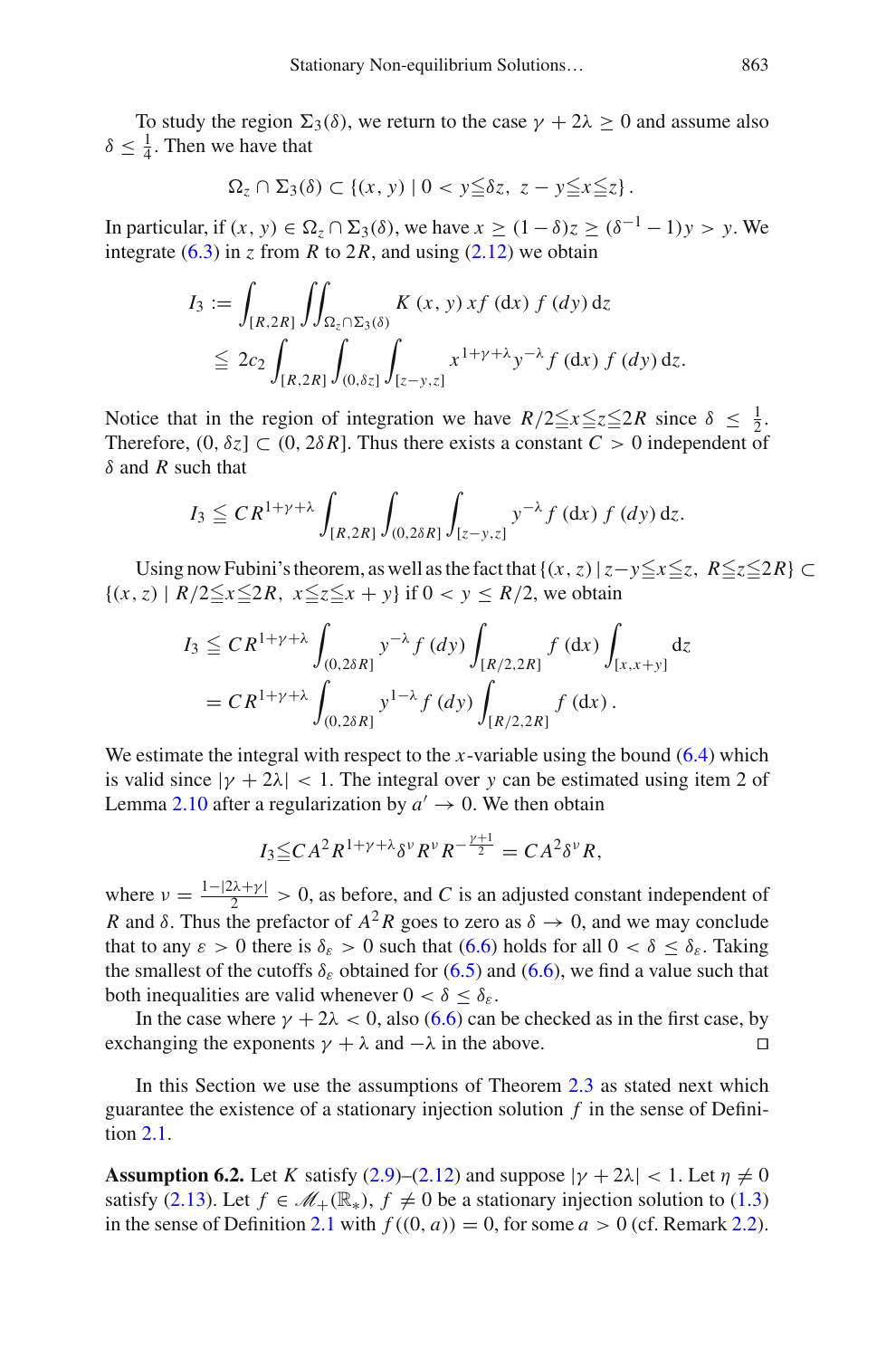Under Assumption [6.2](#page-54-0) we obtain, from Lemma [2.8,](#page-13-0) that *f* satisfies:

<span id="page-55-2"></span>
$$
\iint_{\Omega_z} K(x, y) x f (dx) f (dy) = \int_{(0, z]} x \eta (dx) \text{ for } z > 0.
$$
 (6.8)

Notice that Lemma [6.1](#page-52-1) shows that the contributions of the regions  $\Sigma_i(\delta) \cap \Omega_z$ with  $j = 1, 3$  to the fluxes defined in [\(2.5\)](#page-8-4) are small for  $\delta$  sufficiently small. This shows that the flux of particles in the size space is due to region  $\Sigma_2(\delta) \cap \Omega_z$ , which yields the contribution of the collisions between particles of comparable size.

<span id="page-55-4"></span>**Proposition 6.3.** Suppose that Assumption [6.2](#page-54-0) holds. Let J be the constant  $J =$  $\int_{(0,L_n]} x \eta(dx)$ *. Then* 

<span id="page-55-0"></span>
$$
\frac{1}{z} \int_{[z/2,z]} f(dx) \le \frac{C_1 \sqrt{J}}{z^{(\gamma+3)/2}} \quad \text{for all } z > 0. \tag{6.9}
$$

*Moreover, there exists a constant b, with*  $0 < b < 1$  *and depending on*  $\gamma$ ,  $\lambda$  *and on the constants*  $c_1$ ,  $c_2$  *in* [\(2.11\)](#page-11-1) $-(2.12)$  $-(2.12)$  *such that* 

<span id="page-55-1"></span>
$$
\frac{1}{z} \int_{(bz,z]} f(dx) \ge \frac{C_2 \sqrt{J}}{z^{(\gamma+3)/2}} \quad \text{for all } z \ge \frac{L_\eta}{\sqrt{b}} \,. \tag{6.10}
$$

*The constants C*1, *C*<sup>2</sup> *that appear in* [\(6.9\)](#page-55-0) *and* [\(6.10\)](#page-55-1) *depend on* γ, λ *and on the constants c*1, *c*<sup>2</sup> *in* [\(2.11\)](#page-11-1)*-*[\(2.12\)](#page-11-2)*.*

**Proof.** Using Lemma [2.8](#page-13-0) we obtain that  $(6.8)$  holds. We first prove the upper bound [\(6.9\)](#page-55-0). Using that  $[2z/3, z]^2 \subset \Omega_z$ , where  $\Omega_z$  is as in [\(6.1\)](#page-52-6), we obtain

$$
\iint_{[2z/3,z]^2} K(x,y) x f(\mathrm{d}x) f(\mathrm{d}y) \leq J.
$$

Using the lower bound  $(2.11)$  for *K* and the fact that *x* and *y* are of the same order of *z* in the domain of integration we obtain

$$
z^{\gamma+1} \left( \int_{[2z/3,z]} f \,(\mathrm{d} x) \right)^2 \leq C^2 J
$$

for some positive constant *C* which depends only on *K*. Equivalently,

$$
\frac{1}{z} \int_{[2z/3,z]} f(\mathrm{d}x) \le \frac{C\sqrt{J}}{z^{(\gamma+3)/2}}, \text{ for } z \in (0,\infty), \tag{6.11}
$$

which proves the upper estimate using that  $[z/2, z] \subset [4z/9, 2z/3] \cup [2z/3, z]$ .

<span id="page-55-3"></span>Using  $J = \int_{(0,L_{\eta}]} x \eta(dx)$  in [\(6.8\)](#page-55-2) as well as the definition of  $J_j$  in [\(6.1\)](#page-52-6)–[\(6.3\)](#page-52-4) we obtain

$$
J = \sum_{j=1}^{3} J_j(z, \delta), \ z \geq L_{\eta}.
$$
 (6.12)

Integrating  $(6.12)$  with respect to *z* in [*R*, 2*R*], using the upper estimate [\(6.9\)](#page-55-0) as well as Lemma [6.1](#page-52-1) we obtain that for  $\delta > 0$  sufficiently small depending only on  $\gamma$ ,  $\lambda$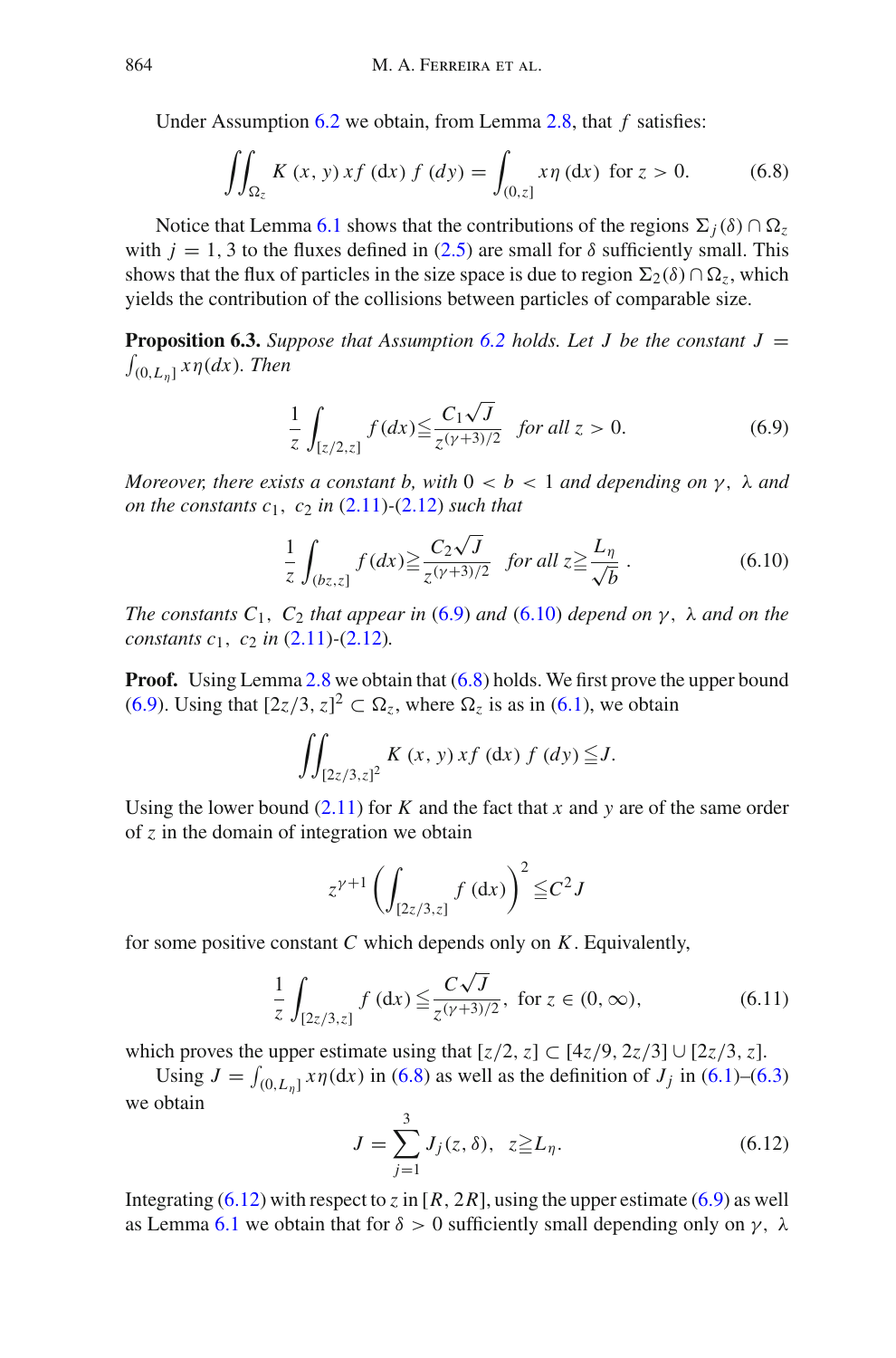and on the constants  $c_1$ ,  $c_2$  in  $(2.11)$ – $(2.12)$ , the following chain of inequalities holds with  $A := C\sqrt{J}$  and  $\varepsilon \leq \frac{1}{4A^2}$ 

$$
\frac{JR}{2} \leq J(1 - 2\varepsilon A^2)R \leq \int_{[R,2R]} J_2(z, \delta)dz
$$
  
\n
$$
\leq \int_{[R,2R]} \iint_{\Omega_z \cap \Sigma_2(\delta)} K(x, y) x f(dx) f(dy) dz, \quad R \geq L_\eta.
$$

A simple geometrical argument shows that there exists a constant  $b, 0 < b < 1$ , depending only on  $\delta$  (and therefore on  $\gamma$ ,  $\lambda$ ,  $c_1$  and  $c_2$ ) such that *z*∈[*R*,2*R*]  $\bigcup$  (Ω<sub>z</sub> ∩

 $\Sigma_2(\delta)$ )  $\subset (\sqrt{b}R, R/\sqrt{b})^2$ . (For a fixed *z* and  $(x, y) \in \Omega_z \cap \Sigma_2(\delta)$  one finds  $(\delta^{-1} + 1)^{-1}z < x, y \leq \delta^{-1}z$ ; thus for example  $b = \frac{\delta^2}{4}$  would suffice.) Moreover, for every  $(x, y) \in (\sqrt{b}R, R/\sqrt{b})^2$  we have  $xK(x, y) \le C R^{\gamma+1}$ , with *C* depending only on  $\gamma$ ,  $\lambda$ ,  $c_1$  and  $c_2$ . Then

$$
\frac{JR}{2} \leq CRR^{\gamma+1} \left( \int_{(\sqrt{b}R, R/\sqrt{b}]} f \left( dx \right) \right)^2,
$$

whence  $1/R \int_{(\sqrt{b}R, R/\sqrt{b}]} f(\mathrm{d}x) \geq C \sqrt{J} R^{-(\gamma+3)/2}$  for  $R \geq L_\eta$ . Thus [\(6.10\)](#page-55-1) follows after substituting  $R/\sqrt{b}$  by z.  $\sqrt{b}$  by *z*.

<span id="page-56-0"></span>In the next Corollary we obtain the moment estimates for a stationary injection solution, when it exists.

**Corollary 6.4.** *Suppose that Assumption [6.2](#page-54-0) holds. Then we have the following moment estimates:*

*a*)  $\int_{\mathbb{R}_*} x^{\mu} f(dx) < \infty$  *for*  $\mu < \frac{\gamma+1}{2}$ , *b*)  $\int_{\mathbb{R}_*} x^{\frac{\gamma+1}{2}} f(dx) = \infty$ .

**Proof.** a) The boundedness of moments of order  $\mu$  for  $\mu < \frac{\gamma+1}{2}$  has already been obtained in the proof of Theorem [2.3](#page-12-1) in Section [3](#page-16-0) equation [\(3.61\)](#page-34-4). Notice also that *a*) is an easy consequence of [\(6.9\)](#page-55-0) and Lemma [2.10.](#page-14-3)

b) Using the lower bound [\(6.10\)](#page-55-1) and multiplying by  $z^{(\gamma+3)/2}$  we obtain

$$
C_2\sqrt{J}\leq z^{(\gamma+1)/2}\int_{(bz,z]}f(\mathrm{d}x)\leq C\int_{(bz,z]}x^{(\gamma+1)/2}f(\mathrm{d}x),\quad z\geq\frac{L_\eta}{\sqrt{b}}
$$

for some constant  $C > 0$ . In particular, for any natural number *n* satisfying *b*<sup>−*n*</sup> ≥ *L*<sub>η</sub>/ $\sqrt{b}$  and for  $z = b^{-n}$  we have that  $C_2 \sqrt{J} \leq C \int_{(b^{1-n}, b^{-n}]} x^{(y+1)/2} f(\text{d}x)$ . Summing in *n* we finally obtain the result *b*).

**Remark 6.5.** Notice that for  $\gamma > 1$  Corollary [6.4](#page-56-0) a) implies that the first moment  $\int_{\mathbb{R}^*} x f(\mathrm{d}x)$  is finite. Therefore the stationary injection solutions can be interpreted in this case as solutions having a finite number of monomers for which the source of monomers  $\eta(x)$  is balanced with the flux of monomers towards infinity. This is closely related to the phenomenon of gelation, which takes place for  $\gamma > 1$ , in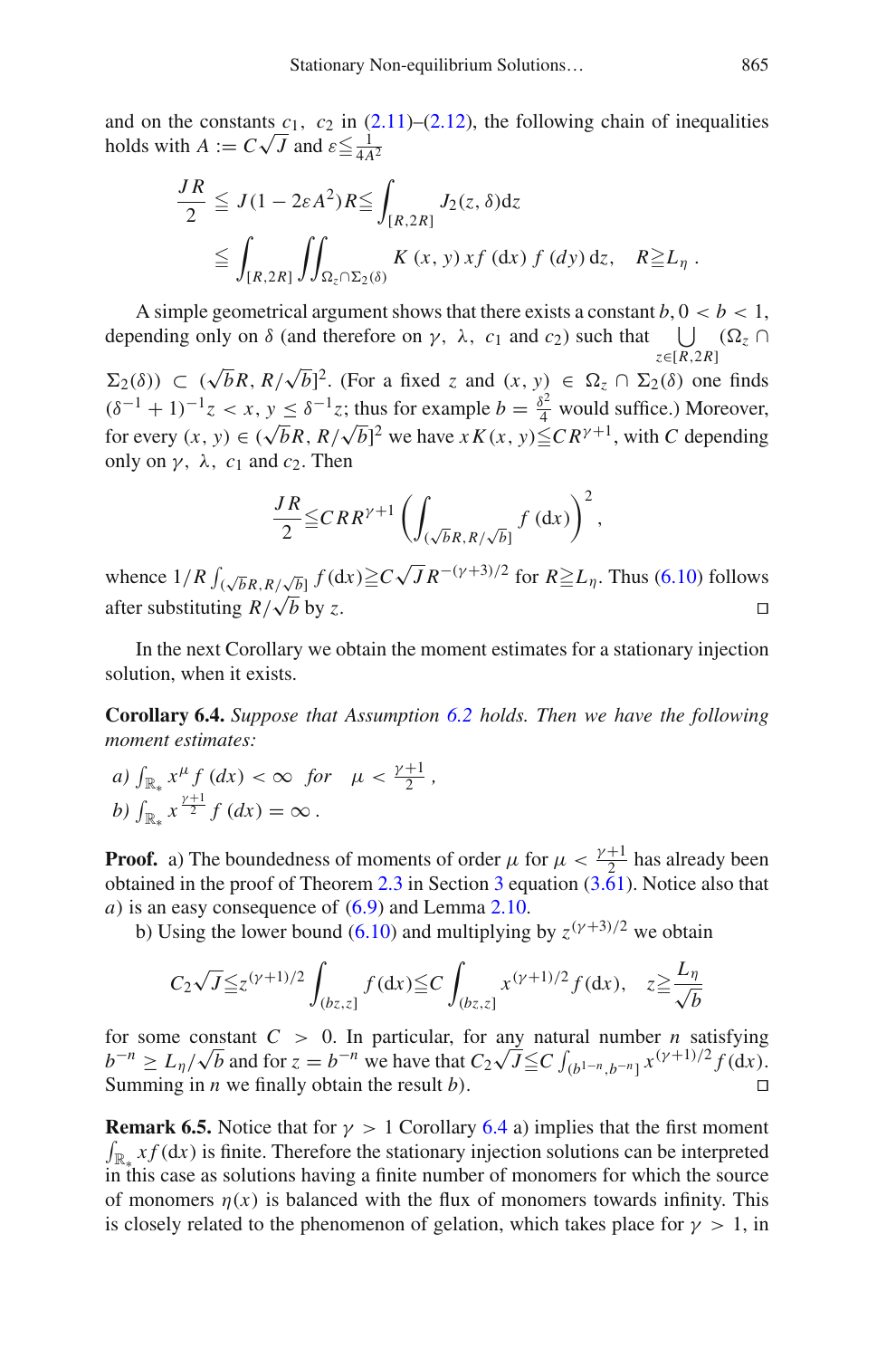which it is possible to have solutions with a finite number of monomers having a flux of monomers towards infinity. Notice that for  $\gamma < 1$  we have that  $\int_{\mathbb{R}^*} x f(\mathrm{d}x)$  is infinite.We further observe that the existence or non existence of stationary injection solutions is independent of the corresponding kernels yielding mass conservation or gelation.

**Remark 6.6.** We observe that for  $\gamma > -1$ , Corollary [6.4](#page-56-0) implies that the number of clusters associated to the stationary injection solutions  $\int_{\mathbb{R}_+} f(\mathrm{d}x)$  is finite and Proposition [6.3](#page-55-4) together with Lemma [2.10](#page-14-3) yields the integral estimates

$$
\frac{C_1\sqrt{J}}{z^{(\gamma+1)/2}} \leq \int_{[z,\infty)} f(\mathrm{d}x) \leq \frac{C_2\sqrt{J}}{z^{(\gamma+1)/2}} \quad \text{for } z \geq L_\eta,
$$

where  $J = \int_{(0,L_{\eta}]} x \eta(dx)$  and  $0 < C_1 \leq C_2$ .

**Remark 6.7.** The result in Corollary [6.4](#page-56-0) has been obtained in [\[12\]](#page-64-3) in the case of bounded kernels.

<span id="page-57-3"></span>The next Corollary contains the estimates for a stationary injection solution in the discrete case.

**Corollary 6.8.** *Assume that*  $K : \mathbb{N}^2 \to \mathbb{R}_+$  *satisfies* (5.3)- [\(5.5\)](#page-45-1) *and*  $|\gamma + 2\lambda| < 1$ . *Let*  $s \neq 0$  *satisfy* [\(5.2\)](#page-44-2). Let  $(n_{\alpha})_{\alpha=1}^{\infty}$  be a stationary injection solution to [\(5.1\)](#page-44-5) *in the sense of Definition [5.1.](#page-45-2) Then*

$$
\frac{C_1\sqrt{J}}{z^{(\gamma+3)/2}} \leq \frac{1}{z} \sum_{\alpha \in \mathbb{N} \cap [z/2, z]} n_{\alpha} \leq \frac{C_2\sqrt{J}}{z^{(\gamma+3)/2}} \text{ for all } z \geq L_s,
$$
 (6.13)

*where*  $J = \sum_{\alpha} s_{\alpha}$  *and the constants*  $0 < C_1 \leqq C_2$  *are independent of s.* 

**Proof.** The results follow directly from Lemma [5.7](#page-50-2) and Proposition [6.3.](#page-55-4)

Finally we obtain that the solutions to the continuous problem when they exist are measures in  $C^k(\mathbb{R}_+)$  provided that the source  $\eta$  and the kernel K are functions in  $C^k(\mathbb{R}_+)$  and that the derivatives of *K* satisfy some growth conditions.

<span id="page-57-2"></span>**Lemma 6.9.** *Suppose that Assumption [6.2](#page-54-0) holds with*  $\eta \in L^{\infty}((0, \infty))$ *. Let*  $L_0 \geq \frac{1}{2}$ and  $0 < \rho < \frac{1}{8}$ . Assume that there exists  $A > 0$  such that

<span id="page-57-1"></span><span id="page-57-0"></span>
$$
\int_{[x_0-r, x_0+r]} f(dx) \leq Ar \tag{6.14}
$$

*for all r* $\leq$ *ρ and for all x*<sub>0</sub>  $\in$  [ $\frac{1}{4}$ , *L*<sub>0</sub>]*. Then there exists a constant B* > 0 *that depends on L*0, η *and A, but it is independent of r such that*

$$
\int_{[x_0 - r, x_0 + r]} f(dx) \le B(A^2 + \|\eta\|_{L^\infty})r
$$
\n(6.15)

*for any*  $x_0 \in [\frac{1}{4}, L_0 + 1]$  *and*  $r \leq \rho/2$ *.*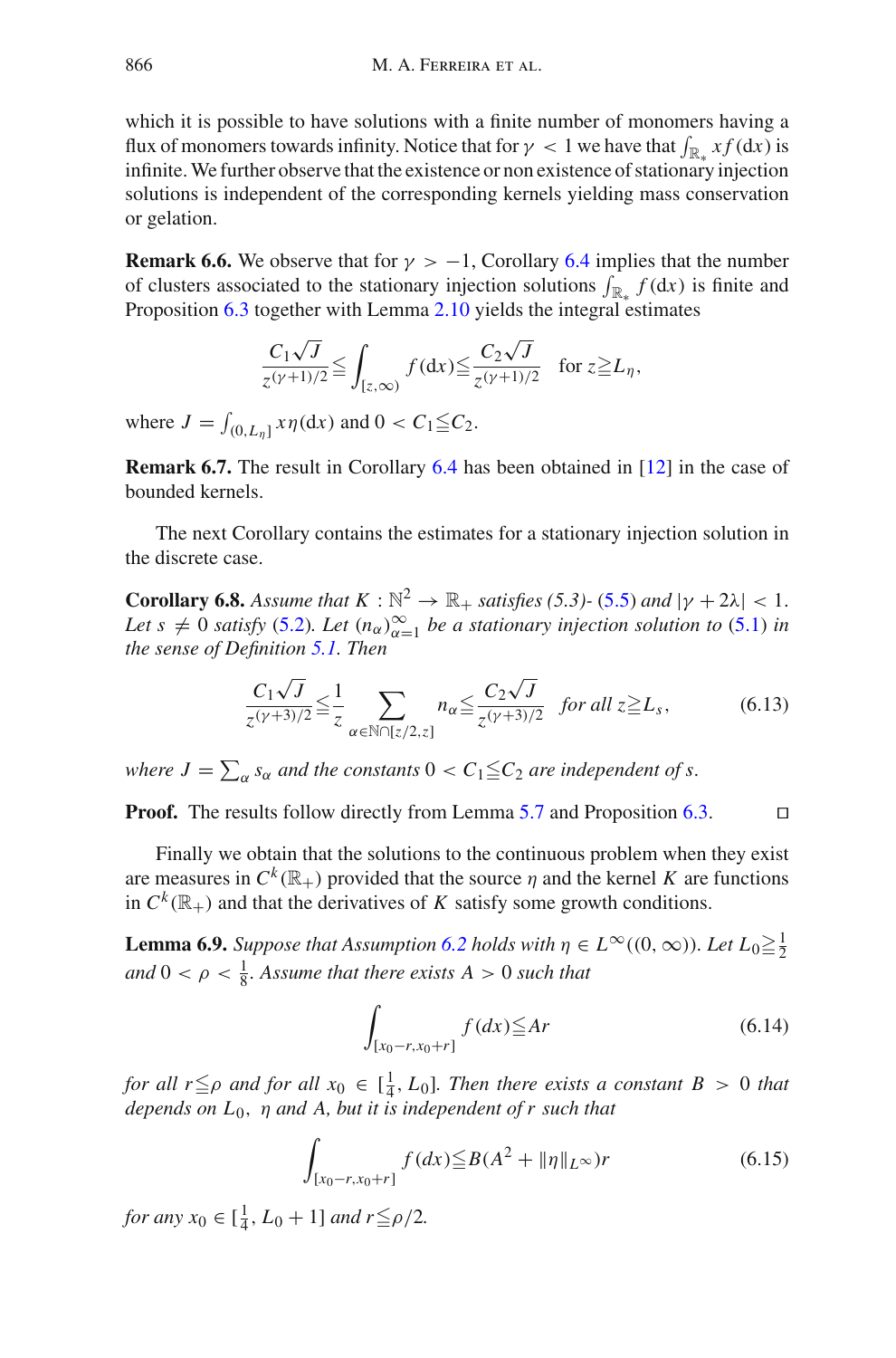<span id="page-58-0"></span>**Proof.** Using [\(2.15\)](#page-11-0), we obtain for all  $\varphi \in C_c(\mathbb{R})$  that

$$
\int_{\mathbb{R}_{*}} \varphi(x) \alpha(x) f(\mathrm{d}x) = \int_{\mathbb{R}_{*}} \varphi(x) \eta(\mathrm{d}x) + \frac{1}{2} \int_{\mathbb{R}_{*}} \int_{\mathbb{R}_{*}} K(x, y) \varphi(x + y) f(\mathrm{d}x) f(\mathrm{d}y), \tag{6.16}
$$

<span id="page-58-1"></span>where

$$
\alpha(x) = \int_{\mathbb{R}_*} K(x, y) f(dy).
$$
 (6.17)

The continuity and the lower estimate for the kernel  $K$  (cf.  $(2.11)$ ) and  $(2.9)$ ) imply that  $\alpha(x) \ge \alpha_{L_0} > 0$ , for all  $x \in [\frac{1}{8}, L_0 + 1]$ . Using an approximation argument as in Lemma [2.8,](#page-13-0) we may use in [\(6.16\)](#page-58-0) a test function  $\varphi(x) = \chi_{[x_0-r, x_0+r]}(x)$ . Using the boundedness of  $\eta$  we obtain

$$
\int_{[x_0-r, x_0+r]} f(\mathrm{d}x) \n\leq \frac{1}{\alpha_{L_0}} \left( 2\|\eta\|_{L^\infty} r + \frac{1}{2} \int_{\mathbb{R}_*} \int_{\mathbb{R}_*} K(x, y) \chi_{[x_0-r, x_0+r]}(x+y) f(\mathrm{d}x) f(dy) \right).
$$
\n(6.18)

We now use a geometrical argument to show that for every  $x_0 \in [\frac{1}{4}, L_0 + 1]$  and *r* <  $\frac{\rho}{2}$  there exists a set { $\xi_{\ell}$ } $_{\ell \in I}$   $\subset \mathbb{R}_+$  such that  $\#I \leq \frac{L_0+1}{r}$  and

$$
\{(x, y) \mid |x + y - x_0| \leqq r\} \subset \bigcup_{\ell \in I} Q_{\ell},
$$

with  $Q_{\ell} = [\xi_{\ell} - 2r, \xi_{\ell} + 2r] \times [x_0 - \xi_{\ell} - 2r, x_0 - \xi_{\ell} + 2r]$  and  $\xi_{\ell} \leq x_0$  for all  $\ell \in I$ .

This can be seen just locating points along the segment  $\{(x, y) : x + y =$  $f(x_0, x \ge 0, y \ge 0$ } given by  $\{(\xi_\ell, x_0 - \xi_\ell)\}_{\ell \in I}$  and such that dist  $(\xi_\ell, \{\xi_j\}_{j \in I} \setminus {\{\xi_\ell\}})$ *r*. Then, the union of the cubes  $Q_\ell$  cover the strip  $\{(x, y) : |x + y - x_0| \le r, x \ge 0, y \ge 0\}$ . Using the boundedness of *K* for  $x \ge 1$ ,  $y \ge 1$  and  $x + y \le L_0 + 1 + \frac{\rho}{2}$  as well as the assumption  $f((0, 1)) = 0$ , we obtain

$$
\int_{[x_0-r,x_0+r]} f(\mathrm{d} x) \leq \frac{1}{\alpha_{L_0}} \left( 2\|\eta\|_{L^\infty} r + C \sum_{\ell \in I} \iint_{Q_\ell} f(\mathrm{d} x) f(\mathrm{d} y) \right),
$$

where *C* depends on *K* and  $L_0$ . Using [\(6.14\)](#page-57-0) it follows that  $\iint_{Q_\ell} f(\mathrm{d}x) f(\mathrm{d}y)$  $\leq 4A^2r^2$ . Then, since  $H \leq \frac{L_0+1}{r}$ , we get

$$
\int_{[x_0-r,x_0+r]} f(\mathrm{d} x) \leq \frac{1}{\alpha_{L_0}} \left( 2\|\eta\|_{L^\infty} r + 4A^2 C (L_0+1)r \right).
$$

Hence  $(6.15)$  follows.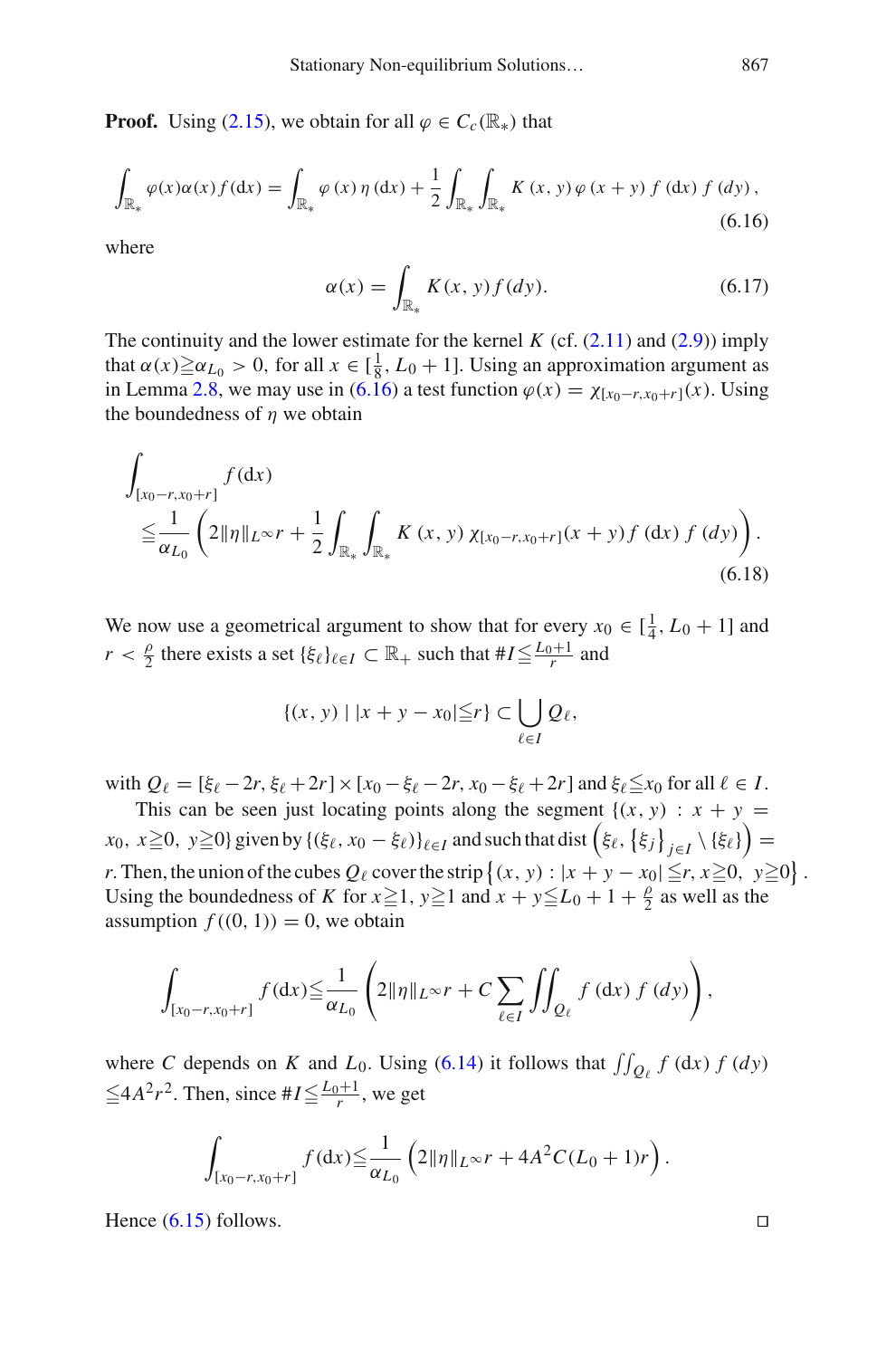**Proposition 6.10.** *Suppose that Assumption* [6.2](#page-54-0) *holds with*  $\eta \in C((0,\infty))$ *. Then*  $f \in C((0,\infty))$ .

*In addition, suppose that for some*  $k \ge 1$  *we have that*  $\eta \in C^k((0, \infty))$ *,*  $K \in$  $C^k((0,\infty)^2)$  *and that for every P* > 1 *there exists a constant C<sub>P</sub> such that* 

<span id="page-59-1"></span>
$$
\left|\frac{\partial^{\ell} K}{\partial x^{\ell}}(x, y)\right| \leq C_P[y^{-\lambda} + y^{\gamma + \lambda}], \quad \forall x \in [1, P], \ y \in (0, \infty), \ 1 \leq \ell \leq k. \tag{6.19}
$$

*Then*  $f \in C^k((0, \infty))$ *.* 

**Proof.** Suppose that  $\eta \in C((0,\infty))$ . Using that  $f((0,1)) = 0$  it follows that  $\int_{[x_0-r, x_0+r]} f(\mathrm{d}x) = 0$  for all  $x_0 \in [1/8, 1/2]$  and  $r \leq \rho = 1/8$ . Given any  $M > 0$ 1/8, it then follows from Lemma [6.9](#page-57-2) that  $\int_{[x_0-r, x_0+r]} f(\mathrm{d}x) \leq C_M r$  for any  $x_0 \in$  $[1/8, M]$  and  $r \leq \rho_M$  and  $\rho_M > 0$  sufficiently small. Then, since every null set can be covered by a countable union of intervals with arbitrary small lengths, we have that *f* is absolutely continuous with respect to the Lebesgue measure. Thus  $f(dx) =$ *f* d*x* for some  $f \in L^1_{loc}(\mathbb{R}_+)$ . Moreover,  $f(x_0) = \lim_{r \to 0} \frac{1}{r} \int_{[x_0 - r, x_0 + r]} f(dx)$ , almost everywhere  $x_0 \in \mathbb{R}_+$  whence  $f(x_0) \leq C_M$  almost everywhere  $x_0 \in \mathbb{R}_+$ . Hence  $f \in L^{\infty}_{loc}(\mathbb{R}_{+})$ . Using also the weak formulation [\(6.16\)](#page-58-0) it follows that

$$
f(x) = \frac{1}{\alpha(x)} [\eta(x) + \frac{1}{2} \int_0^x K(x - y, y) f(x - y) f(y) dy]
$$
  
= 
$$
\frac{1}{\alpha(x)} [\eta(x) + \int_0^{x/2} K(x - y, y) f(x - y) f(y) dy],
$$

with  $\alpha$  given in [\(6.17\)](#page-58-1). Then  $f \in C((0,\infty))$  can be obtained by induction, taking as starting point the fact that *f* (*x*) = 0 for 0≤*x* ≤1. The fact that *f* ∈ *C*<sup>*k*</sup> ((0, ∞)) if *n* ∈ *C*<sup>*k*</sup> ((0, ∞)) and (6.19) follows in a similar manner. if  $\eta \in C^k((0,\infty))$  and [\(6.19\)](#page-59-1) follows in a similar manner.

## **7. Convergence of Discrete to Continuous Model**

<span id="page-59-2"></span><span id="page-59-0"></span>We start by defining constant flux solution (cf. Section [2.1\)](#page-8-1).

<span id="page-59-3"></span>**Definition 7.1.** Assume that  $K : \mathbb{R}^2_* \to \mathbb{R}^+$  is a continuous function satisfying [\(2.10\)](#page-10-1) and [\(2.12\)](#page-11-2). We will say that  $f \in \mathcal{M}_+$  (0,  $\infty$ ) is a constant flux solution of [\(1.3\)](#page-3-0) with  $\eta \equiv 0$  if the following identity holds for some constant  $J \ge 0$  and for any  $z > 0$ :

$$
\int_{(0,z]} \int_{(z-y,\infty)} yK(x,y) f(\mathrm{d}x) f(\mathrm{d}y) = J. \tag{7.1}
$$

**Remark 7.2.** Note that in Definition [7.1](#page-59-2) we use measures  $f \in M_+$  (0, ∞) and therefore the measure can be unbounded in any interval of the form  $(0, a)$  for any *a* > 0. Notice in particular that for a measure  $f \in M_+$  (0, ∞) the left hand side of [\(7.1\)](#page-59-3) could be infinity.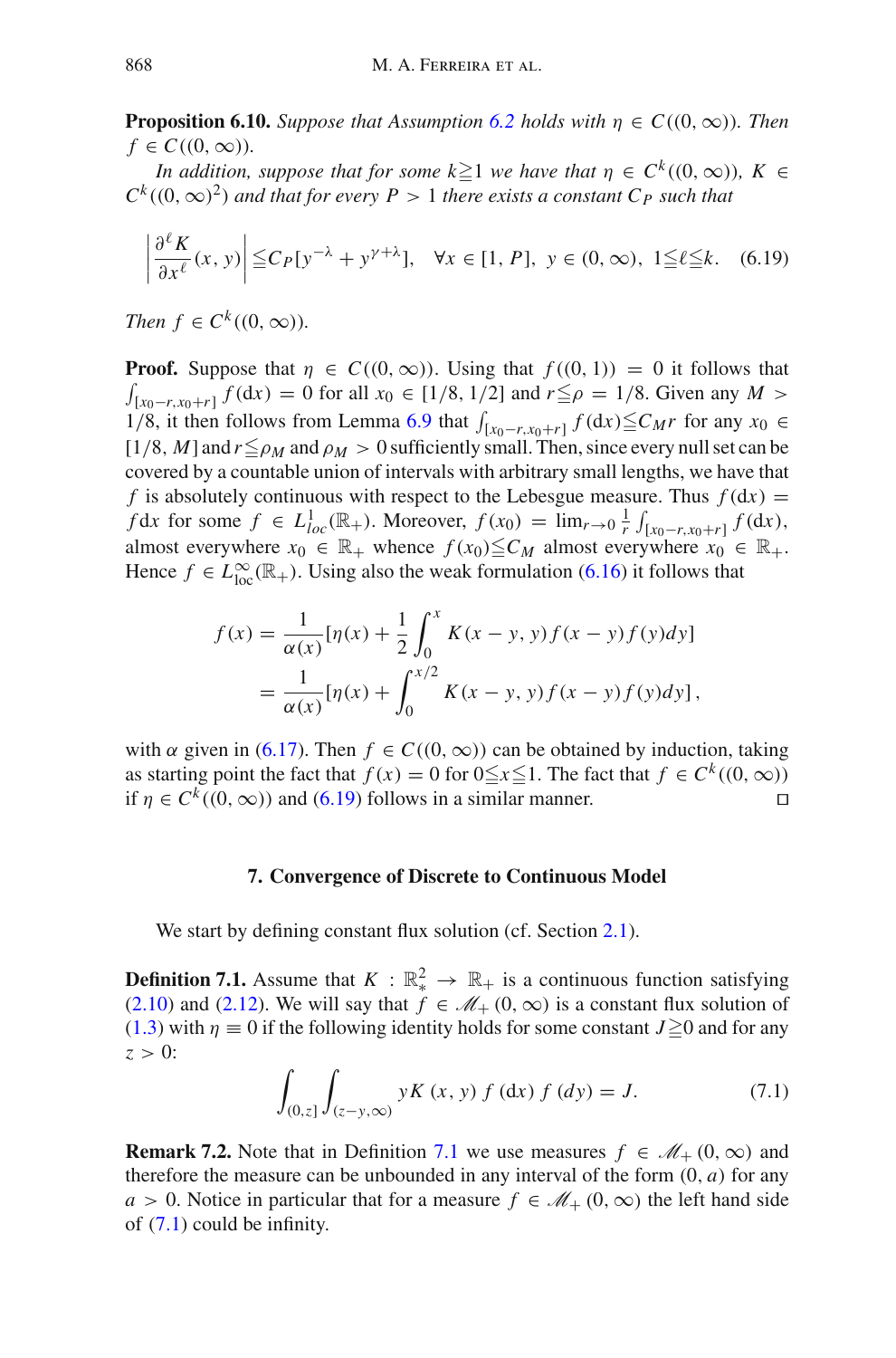Our goal is to prove that for a large class of kernels  $K_{\alpha,\beta}$  satisfying (5.3)-[\(5.5\)](#page-45-1), the stationary injection solutions to the discrete problem [\(5.1\)](#page-44-5) can be approximated for large cluster sizes by constant flux solutions of the continuous problem [\(1.3\)](#page-3-0) in the sense of Definition [7.1.](#page-59-2) Since we proved in Theorems [5.2-](#page-45-5)[5.3](#page-45-8) that stationary injection solutions to [\(5.1\)](#page-44-5) exist if and only if  $|\gamma + 2\lambda| < 1$ , we will assume this condition in the rest of this Section. To this end, for each  $R > 0$  we construct stationary injection solutions  $f_R$  to [\(1.3\)](#page-3-0) with some suitable kernel  $K_R$  and  $\eta_R$ satisfying supp $\eta_R \subset [1/R, L_n/R]$  (cf. Remark [2.2\)](#page-11-6).

Let  $K_{\alpha,\beta}$  satisfy (5.3)-[\(5.5\)](#page-45-1) with  $|\gamma + 2\lambda| < 1$  and *s* satisfy [\(5.2\)](#page-44-2). Let  $(n_\alpha)_{\alpha \in \mathbb{N}}$ be a discrete stationary injection solution to [\(5.1\)](#page-44-5) in the sense of Definition [5.1.](#page-45-2) For each *R* > 0, we define the measure  $f_R \in \mathcal{M}(\mathbb{R}_*)$  by

<span id="page-60-1"></span><span id="page-60-0"></span>
$$
f_R(\mathrm{d}x) = R^{(3+\gamma)/2} \sum_{\alpha=1}^{\infty} n_{\alpha} \delta_{\alpha/R}(\mathrm{d}x), \tag{7.2}
$$

and the continuous kernel  $K_R : (\mathbb{R}_*)^2 \to \mathbb{R}_+$  by

$$
K_R(x, y) = R^{-\gamma} \sum_{\alpha, \beta=1}^{\infty} K_{\alpha, \beta} \zeta_{\varepsilon}(Rx - \alpha) \zeta_{\varepsilon}(Ry - \beta) + c_1 (\zeta_{\varepsilon}(Rx) + \zeta_{\varepsilon}(Ry)) w(x, y),
$$
\n(7.3)

where w denotes the weight function in [\(1.5\)](#page-4-0),  $\varepsilon$  < 1/2, and  $\zeta_{\varepsilon}$  is a continuous nonnegative function satisfying  $\zeta_{\varepsilon}(x) = 0$ ,  $|x| \ge 1/2 + \varepsilon$ ,  $\zeta_{\varepsilon}(x) = 1$ ,  $|x| \le 1/2 - \varepsilon$ and affine in each interval  $(1/2 - \varepsilon, 1/2 + \varepsilon)$  and  $(-1/2 - \varepsilon, -1/2 + \varepsilon)$ . Moreover, we define the source  $\eta_R \in \mathcal{M}(\mathbb{R}_*)$  with  $\text{supp}\eta_R \subseteq [1/R, L_n/R]$  by

<span id="page-60-2"></span>
$$
\eta_R(\mathrm{d}x) = R^2 \sum_{\alpha=1}^{\infty} s_{\alpha} \delta_{\alpha/R}(\mathrm{d}x). \tag{7.4}
$$

**Lemma 7.3.** *The kernel K<sub>R</sub> satisfies* [\(2.9\)](#page-10-2) $-(2.12)$  $-(2.12)$  *with*  $|\gamma + 2\lambda| < 1$ *, uniformly in R. The measure fR defined as in* [\(7.2\)](#page-60-0) *is a stationary injection solution to* [\(1.3\)](#page-3-0) *in the sense of Definition [2.1](#page-11-4) (cf. Remark [2.2\)](#page-11-6) satisfying* [\(2.14\)](#page-11-5) *and* [\(2.15\)](#page-11-0) *with the kernel*  $K_R$  *and the source*  $\eta_R$  *given by* [\(7.3\)](#page-60-1) *and* [\(7.4\)](#page-60-2) *respectively.* 

**Proof.** We first notice that the function  $K_R$  is continuous, non-negative and symmetric as it is written as a sum of functions with the same properties. Next we will show that  $K_R$  satisfies the growth bounds  $(2.11)-(2.12)$  $(2.11)-(2.12)$  $(2.11)-(2.12)$  with the same exponents γ, λ of the discrete kernel  $K_{\alpha,\beta}$ . In particular these exponents satisfy  $|\gamma + 2\lambda| < 1$ . If  $x < \frac{1}{2}$  or  $y < \frac{1}{2}$ , the second term in [\(7.3\)](#page-60-1) is proportional to  $w(x, y)$  and thus it provides a suitable lower bound. The upper bound also holds after possibly adjusting *c*<sub>2</sub> in [\(5.5\)](#page-45-1). Hence, we may assume *x*,  $y \ge \frac{1}{2}$  in the following. For each  $\alpha$ ,  $\beta \in \mathbb{N}$ , we have from [\(7.3\)](#page-60-1) that  $K_R(\alpha/R, \beta/R) = R^{-\gamma} K_{\alpha,\beta}$ . Therefore  $K_R(x, y)$  satisfies [\(2.11\)](#page-11-1)-[\(2.12\)](#page-11-2) for  $x = \alpha/R$  and  $y = \beta/R$  uniformly in *R* due to the assumption on *K*<sub>α,β</sub> [\(5.4\)](#page-45-4)-[\(5.5\)](#page-45-1). For  $x \in [(\alpha - 1/2)/R, (\alpha + 1/2)/R]$ ,  $y \in [(\beta - 1/2)/R, (\beta +$ 1/2)/*R*] we have that  $\frac{1}{2}R^{-\gamma}K_{\alpha,\beta} ≤ K_R(x, y) ≤ R^{-\gamma} \sum_{i,j=-1,0,1} K_{\alpha+i,\beta+j}$ , where we set  $K_{0,i} = K_{i,0} = 0$ , for  $j \in \mathbb{N}$ . This implies together with the bounds [\(5.4\)](#page-45-4)- $(5.5)$  and the monotonicity properties of w, that there exist positive constants  $c_1$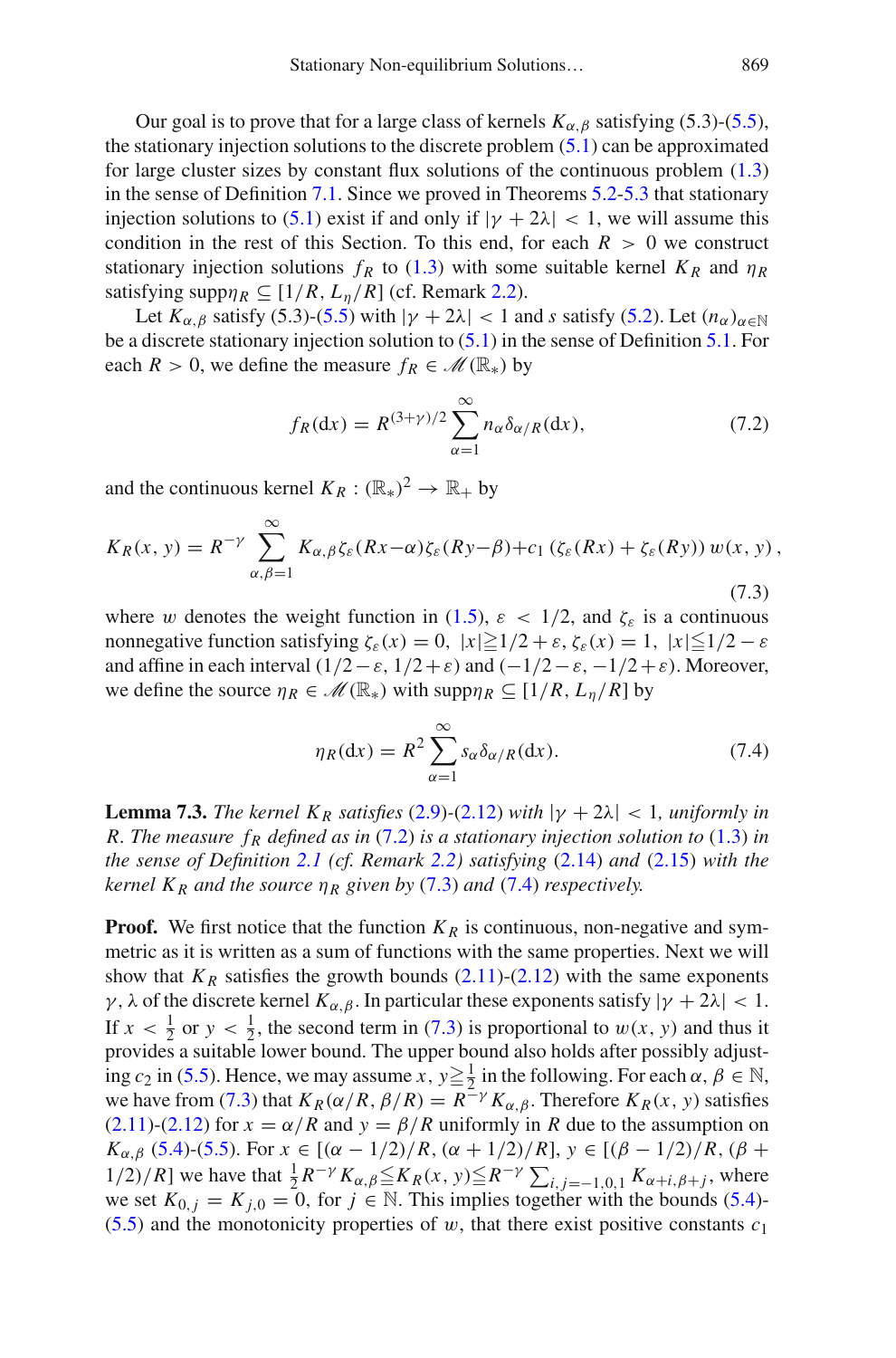and  $c_2$  that are independent of *R* and such that  $K_R(x, y)$  satisfies [\(2.11\)](#page-11-1)-[\(2.12\)](#page-11-2), which concludes the first part of the Lemma.

Next we substitute the expressions for  $f_R$ ,  $K_R$  and  $\eta_R$  in the weak formulation [\(2.15\)](#page-11-0) and perform a change of variables  $\xi = Rx$  and  $\theta = Ry$ . We then obtain an expression where all the terms are multiplied by the same factor *R*. Using then that for  $m \in \mathbb{N}$ ,  $\zeta_{\varepsilon}(m) = 1$ ,  $m = 0$  and  $\zeta_{\varepsilon}(m) = 0$ ,  $m \neq 0$  we obtain that the weak formulation of the continuous problem [\(2.15\)](#page-11-0) reduces to the weak formulation of the discrete problem  $(5.7)$ .

<span id="page-61-1"></span>**Theorem 7.4.** *Let*  $K_{\alpha,\beta}$  :  $\mathbb{N}^2 \to \mathbb{R}_+$  *be a kernel satisfying (5.3)-[\(5.5\)](#page-45-1) with*  $|\gamma + \gamma|$  $2\lambda$ | < 1 *and let the sequence*  $s = (s_{\alpha})_{\alpha \in \mathbb{N}}$  *satisfy* [\(5.2\)](#page-44-2)*. Let*  $(n_{\alpha})_{\alpha}$  *be a solution of the stationary problem* [\(5.1\)](#page-44-5) *in the sense of Definition* [5.1.](#page-45-2) Let  $f_R$ ,  $K_R$  *and*  $\eta_R$  *be as in* [\(7.2\)](#page-60-0)*,* (7.3*) and* (7.4*), respectively. Assume that there exists*  $K \in C((\mathbb{R}_*)^2)$ *such that*  $K_R \to K$  *as*  $R \to \infty$  *uniformly on compact sets of*  $(0, \infty)^2$ *. Consider the family of stationary injection solutions defined above*  $(f_R)_{R>0}$ *. Then for any sequence*  $(R_n)_{n \in \mathbb{N}}$  *such that*  $\lim_{n \to \infty} R_n = \infty$  *there exists a subsequence*  $(R_n)_{k \in \mathbb{N}}$ *and*  $f \in \mathcal{M}(0,\infty)$  *(that might depend on the subsequence) such that* 

<span id="page-61-0"></span>
$$
\forall \varphi \in C_c(0,\infty), \ \int_{\mathbb{R}_*} \varphi(x) f_{R_{n_k}}(dx) \to \int_{\mathbb{R}_*} \varphi(x) f(dx) \ as \ k \to \infty \tag{7.5}
$$

*and f* is a constant flux solution to [\(1.3\)](#page-3-0) in the sense of Definition [7.1](#page-59-2) with  $J = \sum_{\alpha} \alpha s_{\alpha}$ .  $\sum_{\alpha=1}^{\infty} \alpha s_{\alpha}$ .

**Remark 7.5.** Note that a priori we may expect that the only constant flux solutions in the sense of Definition [7.1](#page-59-2) are power laws. We will see in [\[20\]](#page-64-19) that there are homogeneous kernels  $K$  that satisfy the upper and lower bounds  $(2.11)$ – $(2.12)$  for which this is not true. Therefore the limit measure *f* can be different for different subsequences  $(f_{n_k})_k$  in [\(7.5\)](#page-61-0).

**Remark 7.6.** The assumption  $K_R \to K$  as  $R \to \infty$  means that the discrete kernel *K*<sub>α,β</sub> behaves like the continuous kernel *K* for large values of  $\alpha$ ,  $\beta$ . For instance, in the case of the kernel  $K_{\alpha,\beta} = \frac{\alpha^{\gamma+\lambda}}{\beta^{\lambda}} + \frac{\beta^{\gamma+\lambda}}{\alpha^{\lambda}}$ , the function  $K_R$  defined by means of [\(7.3\)](#page-60-1) converges to *K* (*x*, *y*) =  $\frac{x^{\gamma+\lambda}}{y^{\lambda}} + \frac{y^{\gamma+\lambda}}{x^{\lambda}}$  as *R* → ∞. A large class of kernels *K*<sub>α,β</sub> for which the convergence  $K_R \to K$  as  $R \to \infty$  takes place can be obtained just restricting a continuous homogeneous kernel  $K = K(x, y)$  to integer values, i.e  $K_{\alpha,\beta} = K(\alpha,\beta)$  for  $\alpha, \beta \in \mathbb{N}$ .

**Proof of Theorem [7.4.](#page-61-1)** Using the expression [\(7.2\)](#page-60-0) for  $f_R$  and the upper estimate in Corollary [6.8](#page-57-3) we obtain

<span id="page-61-2"></span>
$$
\frac{1}{z} \int_{[z/2,z]} f_R(\mathrm{d}x) = C \frac{R^{(\gamma+3)/2}}{Rz} \sum_{\alpha \in [Rz/2, Rz]} n_{\alpha} \le \frac{C\sqrt{J}}{z^{(\gamma+3)/2}}, \ z > 0 \tag{7.6}
$$

for some positive constant *C* independent of *R*. Note that this estimate is valid for  $Rz \geq 1$  and for  $0 < Rz < 1$  is automatic because the sum is empty. Therefore  ${f_{R}}_{|K}$  $_{R>0}$  is precompact in  $\mathcal{M}_+(K)$  for any  $K \subset (0,\infty)$  compact, where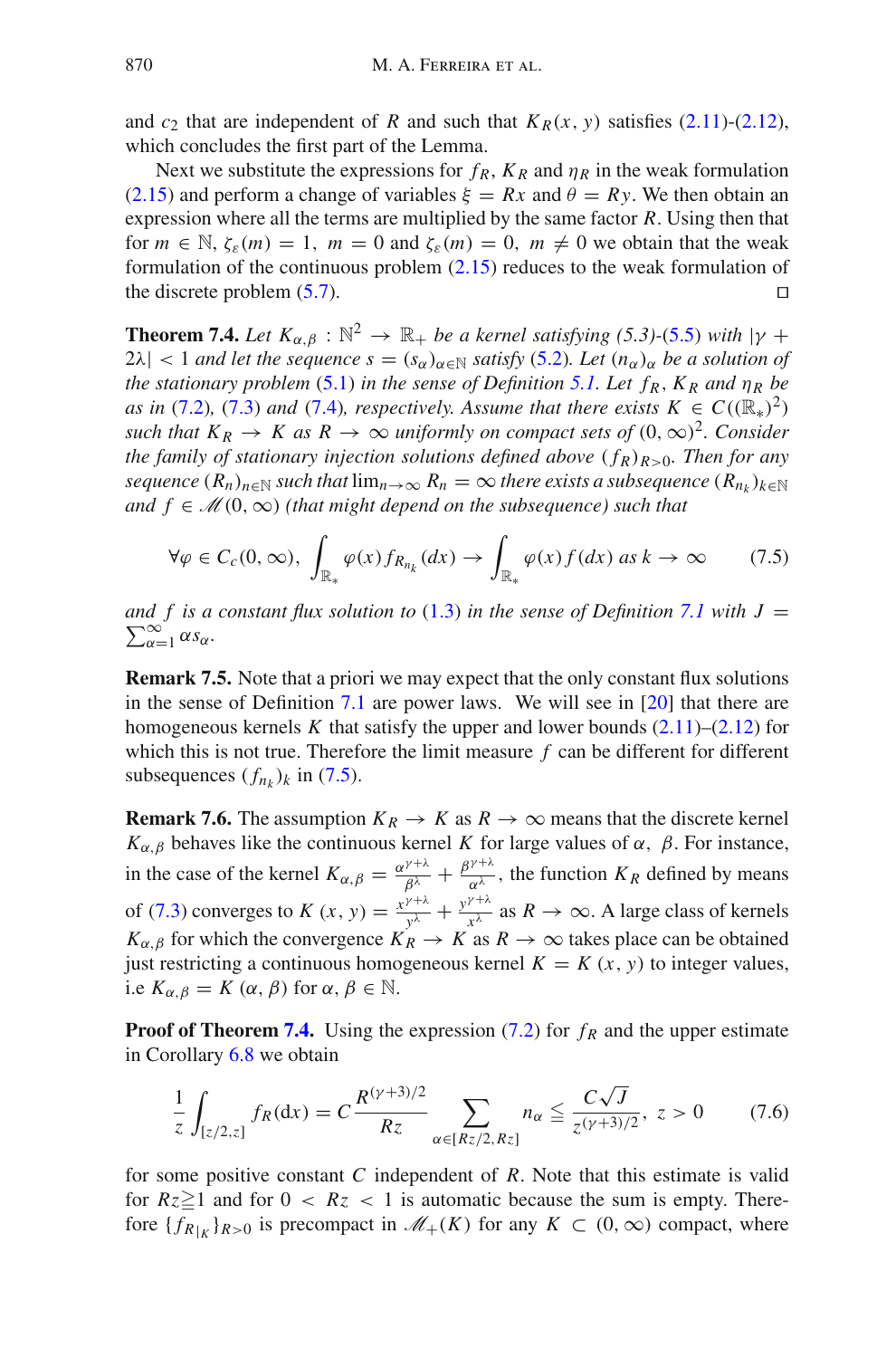$|K|$  denotes the restriction to K. Given a sequence of compact sets in  $(0, \infty)$ ,  $I_n = [2^{-n}, 2^n]$  we then obtain using a diagonal sequence argument, that there is a subsequence of measures  $(f_{R_{n_k}})_{k \in \mathbb{N}}$  and a measure  $f \in \mathcal{M}_+(\mathbb{R}_+)$  such that [\(7.5\)](#page-61-0) holds. Moreover,

<span id="page-62-3"></span><span id="page-62-0"></span>
$$
\frac{1}{z} \int_{[z/2,z]} f(\mathrm{d}x) \le \frac{C\sqrt{J}}{z^{(\gamma+3)/2}}, \ z > 0. \tag{7.7}
$$

Now we prove that *f* is a constant flux solution in the sense of Definition [7.1.](#page-59-2) For any test function  $\varphi \in C_c(0,\infty)$ , since  $f_R$  is a stationary injection solution, we have from Lemma [2.8](#page-13-0) that  $f_R$  satisfies

$$
\int_{(L_\eta/R,\infty)} \mathrm{d}z \varphi(z) \int_{(0,z]} \int_{(z-x,\infty)} K_R(x,y) x f_R(\mathrm{d}x) f_R(\mathrm{d}y) = J \int_{(L_\eta/R,\infty)} \mathrm{d}z \varphi(z),\tag{7.8}
$$

where  $J = \int_{(0,\infty)} x \eta_R(dx) = \sum_{\alpha=1}^{\infty} \alpha s_{\alpha} > 0$  is independent of *R*. We now rewrite using the domain of integration  $\Omega$ <sub>z</sub> defined in [\(6.1\)](#page-52-6) as well as the domains  $\Sigma_1(\delta)$ ,  $\Sigma_2(\delta)$  and  $\Sigma_3(\delta)$  for  $\delta > 0$  defined in [\(6.2\)](#page-52-7). We use also the partial fluxes  $J_i$ ,  $j = 1, 2, 3$  defined in [\(6.3\)](#page-52-4). In order to make explicit in these fluxes the dependence on the kernel *K* and the measure *f*, we will rewrite them as  $J_i(z, \delta; K, f)$ in the rest of this proof. Therefore [\(7.8\)](#page-62-0) becomes

<span id="page-62-1"></span>
$$
\sum_{j=1}^{3} \int_{(L_{\eta}/R,\infty)} dz \varphi(z) J_j(z,\delta; K_R, f_R) = J \int_{(L_{\eta}/R,\infty)} dz \varphi(z) \tag{7.9}
$$

for any  $\varphi \in C_c(0,\infty)$ .

Let  $\varepsilon > 0$  arbitrarily small. Since the kernels  $K_R$ ,  $R \ge 1$  satisfy the Assumption  $6.2$  with  $c_1$ ,  $c_2$  in  $(2.11)-(2.12)$  $(2.11)-(2.12)$  $(2.11)-(2.12)$  independent of *R*, we can apply Lemma  $6.1$ combined with [\(7.6\)](#page-61-2) to obtain

<span id="page-62-2"></span>
$$
\left| \sum_{j \in \{1,3\}} \int_{(L_\eta/R,\infty)} dz \varphi(z) J_j(z,\delta; K_R, f_R) \right| \leq C \varepsilon J \|\varphi\|_{L^\infty(0,\infty)},\tag{7.10}
$$

where  $C > 0$  is independent of R.

For every compact set  $K \subset (0, \infty)$  we have that  $\bigcup_{\mathfrak{m}} (\Sigma_2(\delta) \cap \Omega_{\mathfrak{m}})$  is bounded. *z*∈*K* Then using [\(7.5\)](#page-61-0) and using that  $\lim_{R\to\infty} K_R = K$  uniformly on compact sets of  $(0, \infty)$  and that  $\varphi$  is compactly supported, we obtain

$$
\lim_{n\to\infty}\int_{(0,\infty)}\mathrm{d}z\varphi(z)J_2(z,\delta;K_{R_n},f_{R_n})=\int_{(0,\infty)}\mathrm{d}z\varphi(z)J_2(z,\delta;K,f)
$$

for any test function  $\varphi \in C_c(0,\infty)$ . Then using [\(7.9\)](#page-62-1)-[\(7.10\)](#page-62-2) we arrive at

$$
\left|\int_{(0,\infty)}\mathrm{d}z\varphi(z)J_2(z,\delta;K,f)-J\int_{(0,\infty)}\mathrm{d}z\varphi(z)\right|\leq C\varepsilon J\|\varphi\|_{L^\infty(0,\infty)}.
$$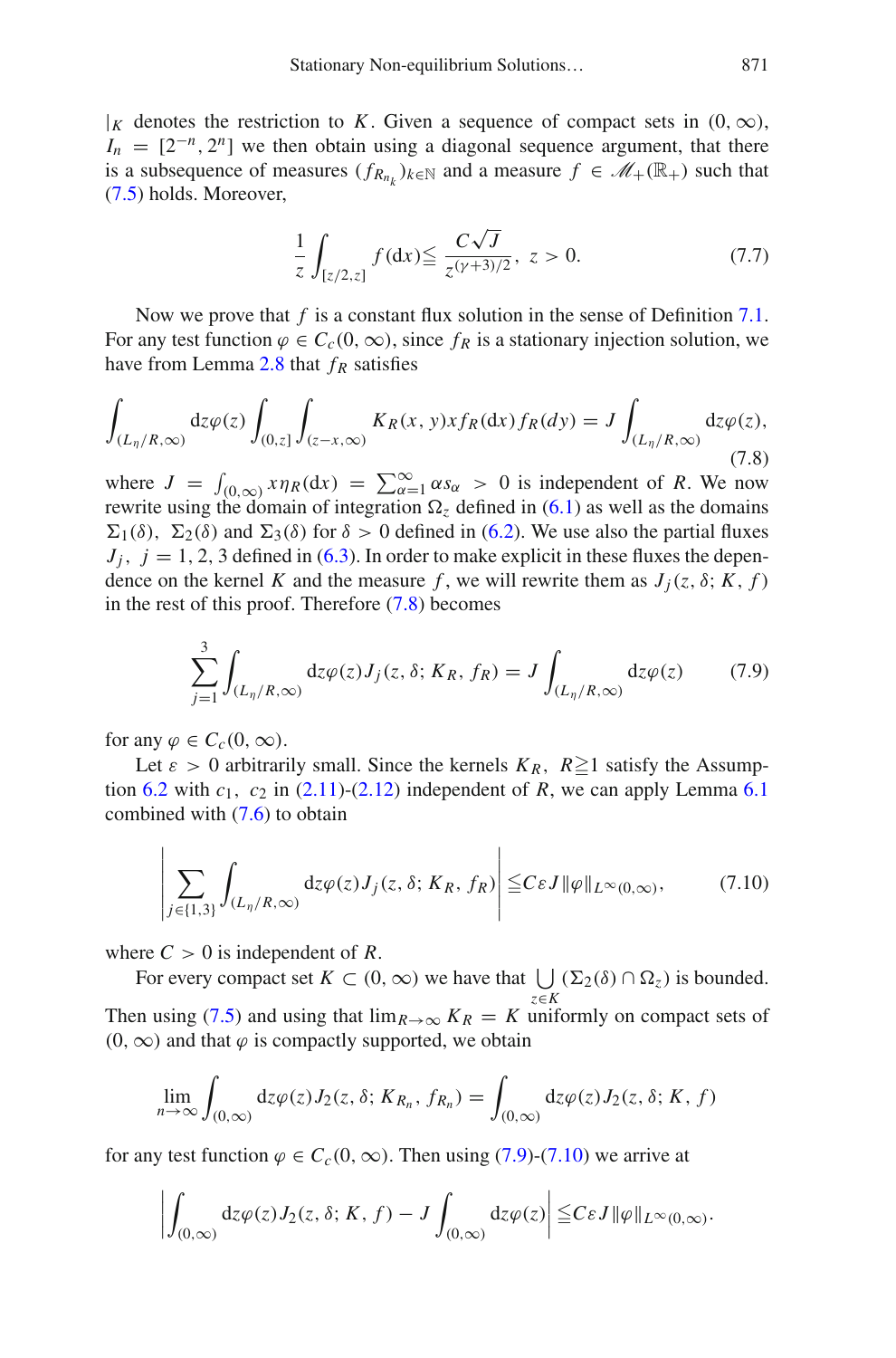Using Lemma [6.1](#page-52-1) and [\(7.7\)](#page-62-3) again, we deduce that

$$
\left|\sum_{j\in\{1,3\}}\int_{(0,\infty)}\mathrm{d}z\varphi(z)J_j(z,\delta;K,f)\right|\leq C\varepsilon J\|\varphi\|_{L^{\infty}(0,\infty)},
$$

whence

$$
\left| \int_{(0,\infty)} dz \varphi(z) \int_{(0,z]} \int_{(z-x,\infty)} K(x,y) x f(\mathrm{d}x) f(\mathrm{d}y) - J \int_{(0,\infty)} dz \varphi(z) \right|
$$
  
 
$$
\leq C \varepsilon J \|\varphi\|_{L^{\infty}(0,\infty)}
$$

for any  $\varphi \in C_c(0,\infty)$ . Then since  $\varepsilon$  is arbitrary small and  $\varphi$  is an arbitrary test function, *f* is a flux solution in the sense of Definition [7.1](#page-59-2) and the result follows.  $\Box$ 

**Remark 7.7.** We notice that, arguing as in the proof of Theorem [7.4,](#page-61-1) if  $K : \mathbb{R}^2_* \to \mathbb{R}^2$  $\mathbb{R}_+$  satisfies [\(2.10\)](#page-10-1)-[\(2.12\)](#page-11-2) and *f* ∈  $\mathcal{M}_+(0,\infty)$  is a constant flux solution in the sense of Definition [7.1,](#page-59-2) then [\(7.7\)](#page-62-3) holds; in particular,

$$
\frac{1}{z} \int_{[z/2,z]} f(\mathrm{d}x) \le \frac{C\sqrt{J}}{z^{(\gamma+3)/2}}, \ z > 0.
$$

*Acknowledgements.* The authors are grateful to P. Laurencot and R. L. Pego for interesting discussions about the content of this paper. We also thank the anonymous reviewers for their careful reading of the manuscript and for valuable suggestions of improvements. JL also thanks A. Vuoksenmaa for his help with the details of the existence proof in Section [3.](#page-16-0) The authors gratefully acknowledge the support of the Hausdorff Research Institute for Mathematics (Bonn), through the *Junior Trimester Program on Kinetic Theory*, of the CRC 1060 *The mathematics of emergent effects* at the University of Bonn funded through the German Science Foundation (DFG), and of the *Atmospheric Mathematics* (AtMath) collaboration of the Faculty of Science of University of Helsinki, as well as of the Academy of Finland via the *Centre of Excellence in Analysis and Dynamics Research* (project No. 307333). The funders had no role in study design, analysis, decision to publish, or preparation of the manuscript. Open access funding provided by Università degli Studi dell'Aquila within the CRUI-CARE Agreement.

#### **Compliance with ethical standards**

**Conflict of interest** The authors declare that they have no conflict of interest.

**Open Access** This article is licensed under a Creative Commons Attribution 4.0 International License, which permits use, sharing, adaptation, distribution and reproduction in any medium or format, as long as you give appropriate credit to the original author(s) and the source, provide a link to the Creative Commons licence, and indicate if changes were made. The images or other third party material in this article are included in the article's Creative Commons licence, unless indicated otherwise in a credit line to the material. If material is not included in the article's Creative Commons licence and your intended use is not permitted by statutory regulation or exceeds the permitted use, you will need to obtain permission directly from the copyright holder. To view a copy of this licence, visit [http://creativecommons.org/](http://creativecommons.org/licenses/by/4.0/) [licenses/by/4.0/.](http://creativecommons.org/licenses/by/4.0/)

**Publisher's Note** Springer Nature remains neutral with regard to jurisdictional claims in published maps and institutional affiliations.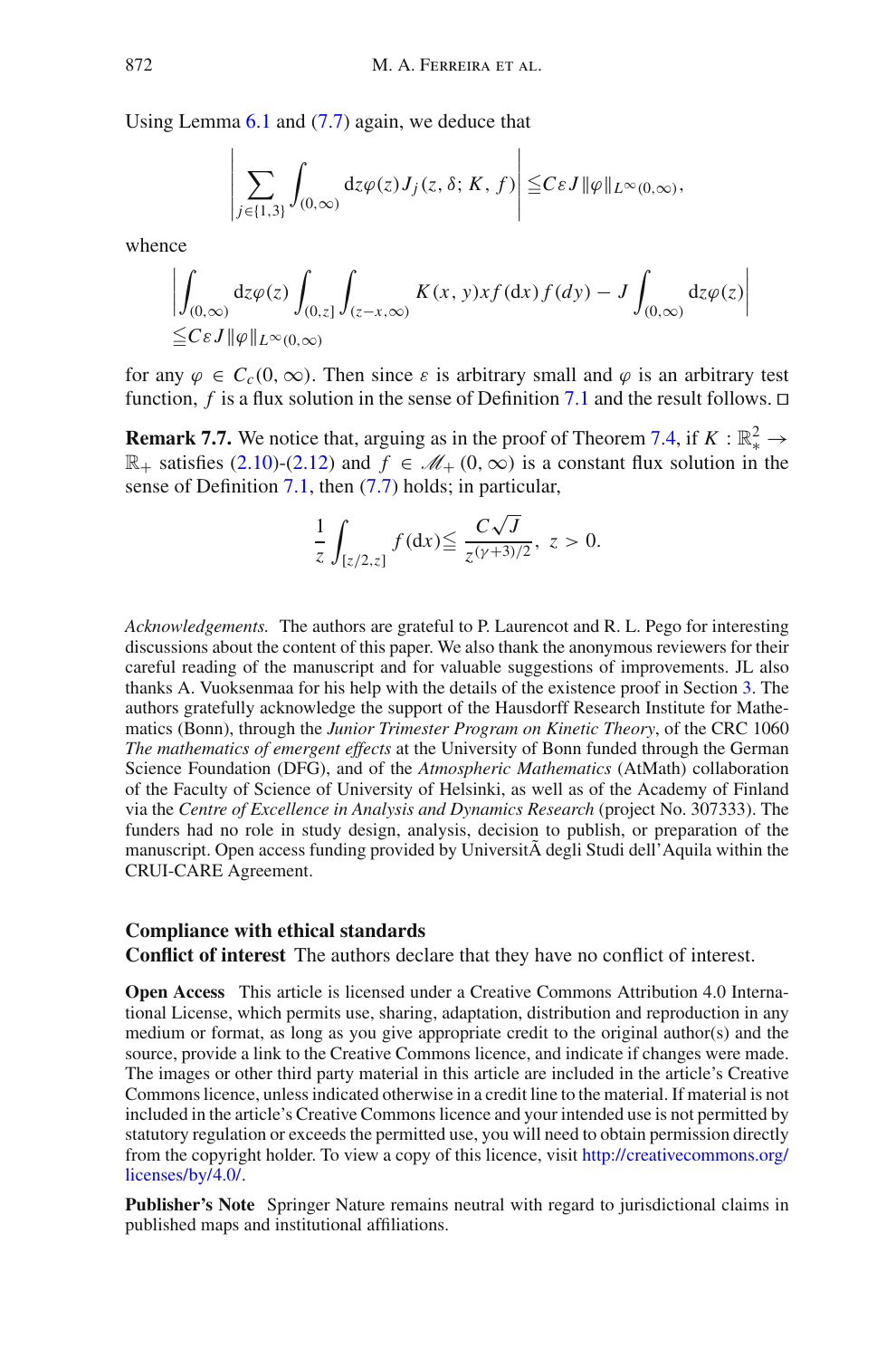## <span id="page-64-0"></span>**References**

- <span id="page-64-9"></span>1. BANASIAK, J., LAMB, W., LAURENCOT, P.: Analytic methods for coagulationfragmentation models, Volumes I and II. Chapman and Hall/CRC Monographs and Research Notes in Mathematics. CRC Press, Boca Raton, 2019
- <span id="page-64-15"></span>2. Billingsley , P.: *Convergence of Probability Measures*. Wiley, New York, 1968
- <span id="page-64-5"></span>3. Bonacini , M., Niethammer , B., Velázquez , J.J.L.: Self-similar solutions to coagulation equations with time-dependent tails: the case of homogeneity smaller than one. *Commun. Part. Diff. Equ*. **43**(1), 82–117, 2018
- <span id="page-64-6"></span>4. Bonacini , M., Niethammer , B., Velázquez , J.J.L.: Self-similar solutions to coagulation equations with time-dependent tails: the case of homogeneity one. *Arch. Rat. Mech. Anal*. **233**(1), 1–43, 2019
- <span id="page-64-14"></span>5. Brezis, H.: Functional analysis. Springer, Sobolev spaces and partial differential equations, 2010
- <span id="page-64-17"></span>6. CODDINGTON , E., LEVINSON , N.: *Theory of Ordinary Differential Equations*. McGraw-Hill Book Company, Inc., New York, 1955
- <span id="page-64-13"></span>7. Connaughton , C., Rajesh , R., Zaboronski , O.: Stationary Kolmogorov solutions of the Smoluchowski aggregation equation with a source term. *Phys. Rev. E* **69**(6), 061114, 2004
- <span id="page-64-16"></span>8. da Costa , F.P.: A finite-dimensional dynamical model for gelation in coagulation processes. *J. Nonlinear Sci*. **8**, 619–653, 1998
- <span id="page-64-2"></span>9. da Costa, F.P.: Mathematical aspects of coagulation-fragmentation equations, in: J.P. Bourguignon, R. Jeltsch, A. Pinto, M. Viana (Eds.), Mathematics of Energy and Climate Change; CIM Series in Mathematical Sciences, vol. 2, Springer, Berlin, 2015
- <span id="page-64-7"></span>10. DAVIES, S.C., KING, J.R., WATTIS, J.A.D.: The Smoluchowski coagulation equations with continuous injection. *J. Phys. A: Math. Gen*. **32**, 7745–7763, 1999
- <span id="page-64-10"></span>11. Degond , P., Liu , J., Pego , R.L.: Coagulation-fragmentation model for animal groupsize statistics. *J. Nonlinear Sci*. **27**, 379–424, 2017
- <span id="page-64-3"></span>12. Dubovski, P.B.: Mathematical theory of coagulation. Lecture notes series, vol. 23. Seoul National University, Seoul, 1994
- <span id="page-64-11"></span>13. DUBOVSKII, P.B., GALKIN, V.A., STEWART, I.W.: Exact solutions for the coagulationfragmentation equation. *J. Phys. A Math. Gen*. **25**(18), 4737, 1992
- 14. Dubovskii , P.B., Stewart , I.W.: The order of singularity of solutions for the stationary coagulation equation. *Appl. Math. Lett*. **8**, 17–20, 1995
- <span id="page-64-12"></span>15. Dubovskii, P.B., Stewart, I.W.: Comment on singular solutions to the sta- tionary coagulation equation. Addendum: "Exact solutions for the coagulation-fragmentation equation" [J. Phys. A 25, : 4737–4744] by Dubovskii, Galkin and Stewart. J. Phys. A **28**(1995), 3563–3564, 1992
- <span id="page-64-1"></span>16. Ehn, M., Thornton, J.A., Kleist, E., Sipilä, M., Junninen, H., Pullinen, I., Springer, M., Rubach, F., Tillmann, R., Lee, B., López-Hilfiker, F., Andres, S., Acir, I.-H., Rissanen, M., Jokinen, T., Schobesberger, S., Kangasluoma, J., Kontkanen, J., Nieminen, T., Kurtén, T., Nielsen, L.B., Jrgensen, S., Kjaergaard, H.G., Canagaratna, M., Maso, M.D., Berndt, T., Petäjä, T., Wahner, A., Kerminen, V.-M., Kulmala, M., Worsnop, D.R., Wildt, J., Mentel, T.F.: A large source of low-volatility secondary organic aerosol. *Nature* **506**, 476–479, 2014
- <span id="page-64-8"></span>17. Escobedo, M., Mischler, S.: Dust and self-similarity for the Smoluchowski coagulation equation. *Ann. I. H. Poincarè Anal. Non Linéaire* **23**(3), 331–362, 2006
- <span id="page-64-4"></span>18. Escobedo, M., Mischler, S., Rodriguez Ricard, M.: On self-similarity and stationary problem for fragmentation and coagulation models, Ann. Inst. H. Poincaré Anal. Non Linéaire **22**(1) 99–125, 2005
- <span id="page-64-18"></span>19. Evans , L.C.: *Partial Differential Equations, Graduate Studies in Mathematics*, vol. 19. American Mathematical Society, New York, 1998
- <span id="page-64-19"></span>20. Ferreira, M.A., Lukkarinen, J., Nota, A., Velázquez, J.J.L.: Non power-law constant flux solutions in coagulation equations, Unpublished results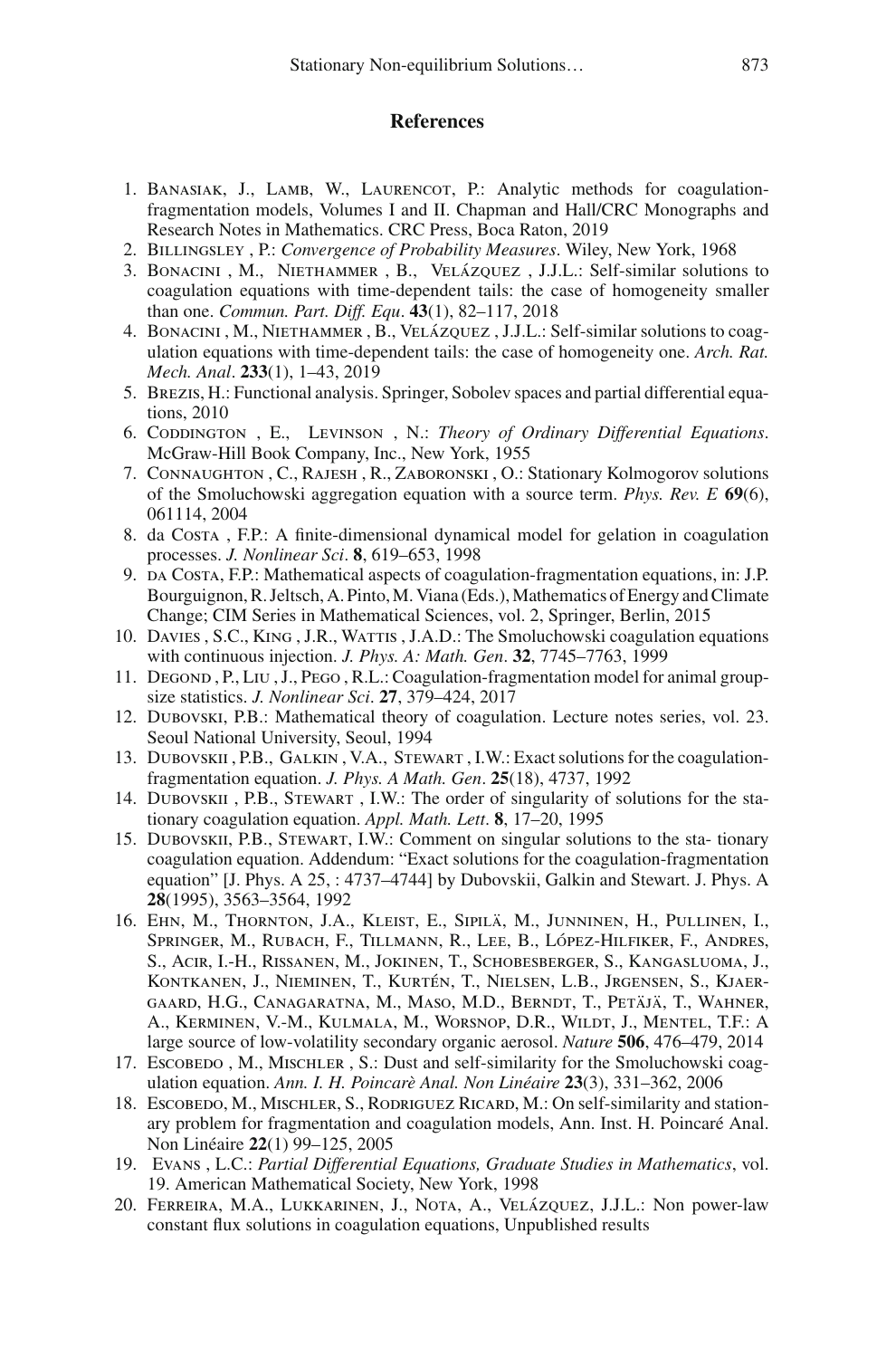- <span id="page-65-5"></span>21. FOURNIER, N., LAURENCOT, P.: Existence of self-similar solutions to Smoluchowski's coagulation equation. *Commun. Math. Phys*. **256**(3), 589–609, 2005
- <span id="page-65-0"></span>22. Friedlander , S.K.: *Smoke, Dust, and Haze*. Oxford University Press, Oxford 2000
- <span id="page-65-12"></span>23. Gajewski , H.: On a first order partial differential equation with nonlocal nonlinearity. *Math. Nach*. **111**, 289–300, 1983
- <span id="page-65-13"></span>24. Gajewski , H., Zacharias , K.: On a initial value problem for a coagulation equation with growth term. *Math. Nachr*. **109**, 135–156, 1982
- <span id="page-65-8"></span>25. Gamba , I.M., Panferov , V., Villani , C.: On the Boltzmann equation for diffusively excited granular media. *Commun. Math. Phys*. **246**(3), 503–541, 2004
- <span id="page-65-9"></span>26. James , R.D., Nota , A., Velázquez , J.J.L.: Self-similar profiles for homoenergetic solutions of the Boltzmann equation: particle velocity distribution and entropy. *Arch. Rational Mech. Anal*. **231**(2), 787–843, 2019
- <span id="page-65-2"></span>27. Kerminen, V.-M., Chen, X., Vakkari, V., Petäjä, T., Kulmala, M., Bianchi, F.: Atmospheric new particle formation and growth: review of field observations. *Environ. Res. Lett*. **13**(10), 103003, 2018
- <span id="page-65-14"></span>28. Kuehn , C., Throm , S.: Smoluchowski's discrete coagulation with forcing. *NoDEA Nonlinear Differ. Equ. Appl*. **26**(3), 17, 2019
- <span id="page-65-21"></span>29. Laurencot , P.: Global solutions to the discrete coagulation equations. *Mathematika* **46**, 433–442, 1999
- <span id="page-65-3"></span>30. Laurencot, P., Mischler, S.: On coalescence equations and related models, In: Degond P., Pareschi L., Russo G. (eds) Modeling and Computational Methods for Kinetic Equations. Modeling and Simulation in Science, Engineering and Technology. Birkhäuser, Boston, MA, 2004
- <span id="page-65-11"></span>31. Lushnikov, A.A., Kulmala, M.: Singular self-preserving regimes of coagulation processes. Phys. Rev. E **65**, 2002
- <span id="page-65-4"></span>32. Menon , G., Pego , R.: Approach to self-similarity in Smoluchowski's coagulation equation. *Commun. Pure and Appl. Math*. **57**(9), 1197–1232, 2004
- <span id="page-65-10"></span>33. Niethammer , B., Nota , A., Throm , S., Velázquez , J.J.L.: Self-similar asymptotic behavior for the solutions of a linear coagulation equation. *J. Differ. Equ*. **266**(1), 653–715, 2019
- <span id="page-65-6"></span>34. Niethammer , B., Velázquez , J.J.L.: Self-similar solutions with fat tails for Smoluchowski's coagulation equation with locally bounded kernels. *Commun. Math. Phys*. **318**, 505–532, 2013
- <span id="page-65-7"></span>35. Niethammer , B., Throm , S., Velázquez , J.J.L.: Self-similar solutions with fat tails for Smoluchowski's coagulation equation with singular kernels. *Ann. Inst. H. Poincaré Anal. Non Linéaire* **33**, 1223–1257, 2016
- <span id="page-65-1"></span>36. Olenius, T., Kupiainen-Määttä, O., Ortega, I.K., Kurtén, T., Vehkamäki, H.: Free energy barrier in the growth of sulfuric acid-ammonia and sulfuric aciddimethylamine clusters. *J. Chem. Phys*. **139**, 084312, 2013
- <span id="page-65-22"></span>37. Ráth , B., Tóth , B.: Erdös-Rényi random graphs + forest fires = self-organized criticality. *Electr. J. Prob*. **14**, 1290–1327, 2009
- <span id="page-65-18"></span>38. Simons , S.: On the conservation of volume during particle coagulation. *J. Phys. A* **16**, L81–L84, 1983
- <span id="page-65-19"></span>39. Simons , S.: On 'Exact solutions for the coagulation-fragmentation equation'. *J. Phys. A: Math. Gen*. **26**(5), 1259–1260, 1993
- <span id="page-65-15"></span>40. Smoluchowski, M.: Drei Vorträge über Diffusion, Brownsche Molekularbewegung und Koagulation von Kolloidteilchen. Phys. Z. 557–599, 1916
- <span id="page-65-16"></span>41. Su, T., Bowers, M.T.: Theory of ion-polar molecule collisions. Comparison with experimental charge transfer reactions of rare gas ions to geometric isomers of difluorobenzene and dichloroethylene, *J. Chem. Phys. 58*(7), 3027–3037, 1973
- <span id="page-65-17"></span>42. Tanaka , H., Inaba , S., Nakazawa , K.: Steady-state size distribution for the selfsimilar collision cascade. *Icarus* **123**(2), 450–455, 1996
- <span id="page-65-20"></span>43. Vuoksenmaa, A.: Existence of stationary solutions to coagulation equations with injection, Master's Thesis, University of Helsinki, 2020. URI [http://urn.fi/URN:NBN:](http://urn.fi/URN:NBN:fi:hulib-202001281176) [fi:hulib-202001281176](http://urn.fi/URN:NBN:fi:hulib-202001281176)